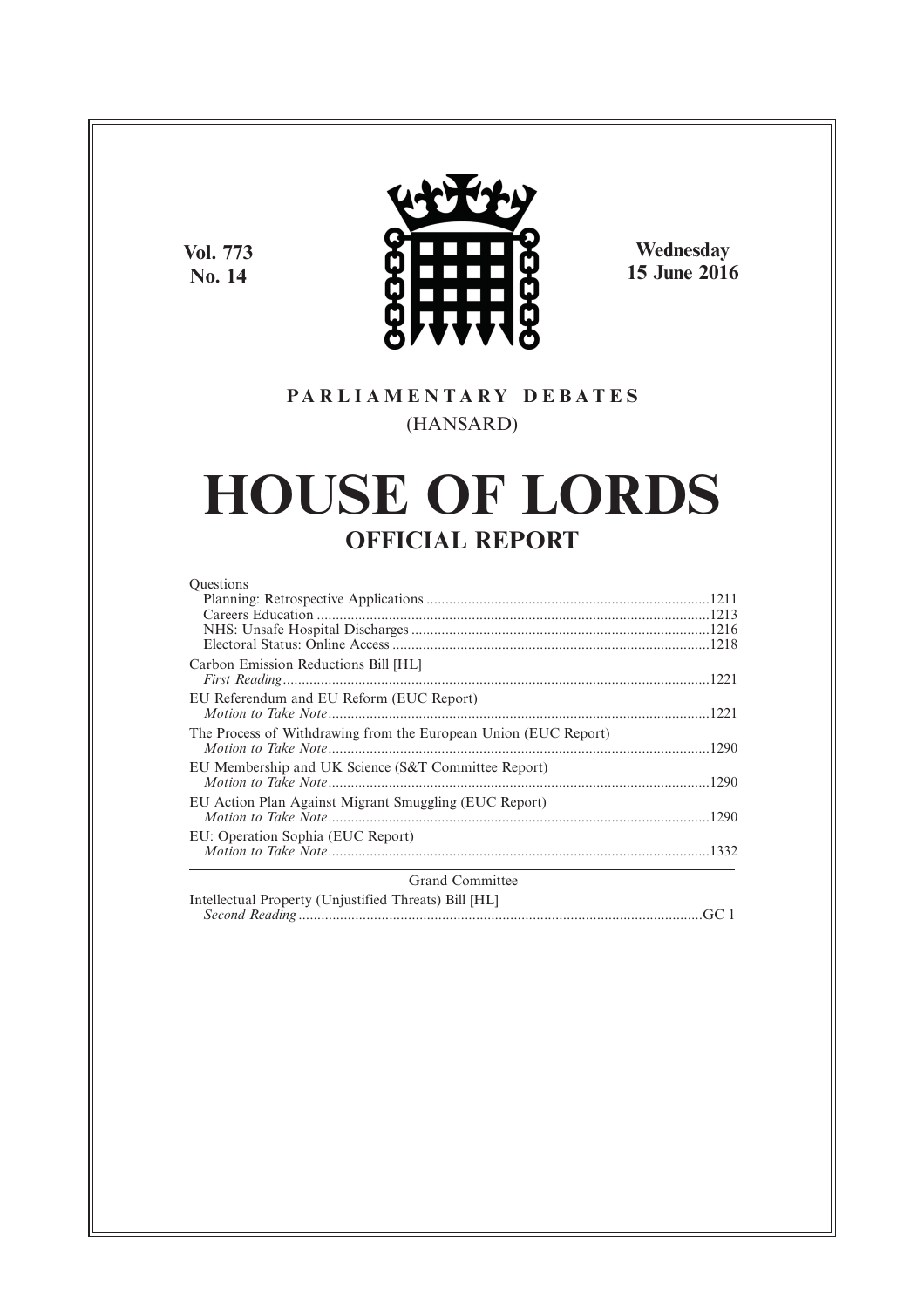Lords wishing to be supplied with these Daily Reports should give notice to this effect to the Printed Paper Office.

No proofs of Daily Reports are provided. Corrections for the bound volume which Lords wish to suggest to the report of their speeches should be clearly indicated in a copy of the Daily Report, which, with the column numbers concerned shown on the front cover, should be sent to the Editor of Debates, House of Lords, within 14 days of the date of the Daily Report.

> *This issue of the Official Report is also available on the Internet at* https://hansard.parliament.uk/lords/2016-06-15

The first time a Member speaks to a new piece of parliamentary business, the following abbreviations are used to show their party affiliation:

| <b>Abbreviation</b> | <b>Party/Group</b>                  |
|---------------------|-------------------------------------|
| CB.                 | Cross Bench                         |
| Con                 | Conservative                        |
| <b>DUP</b>          | Democratic Unionist Party           |
| GP                  | Green Party                         |
| Ind Lab             | <b>Independent Labour</b>           |
| Ind LD              | <b>Independent Liberal Democrat</b> |
| Ind SD              | <b>Independent Social Democrat</b>  |
| Ind UU              | Independent Ulster Unionist         |
| Lab                 | Labour                              |
| LD                  | Liberal Democrat                    |
| LD Ind              | Liberal Democrat Independent        |
| Non-afl             | Non-affiliated                      |
| PC                  | Plaid Cymru                         |
| <b>UKIP</b>         | UK Independence Party               |
| UUP                 | <b>Ulster Unionist Party</b>        |

No party affiliation is given for Members serving the House in a formal capacity, the Lords spiritual, Members on leave of absence or Members who are otherwise disqualified from sitting in the House.

© Parliamentary Copyright House of Lords 2016,

*this publication may be reproduced under the terms of the Open Parliament licence, which is published at www.parliament.uk/site-information/copyright/.*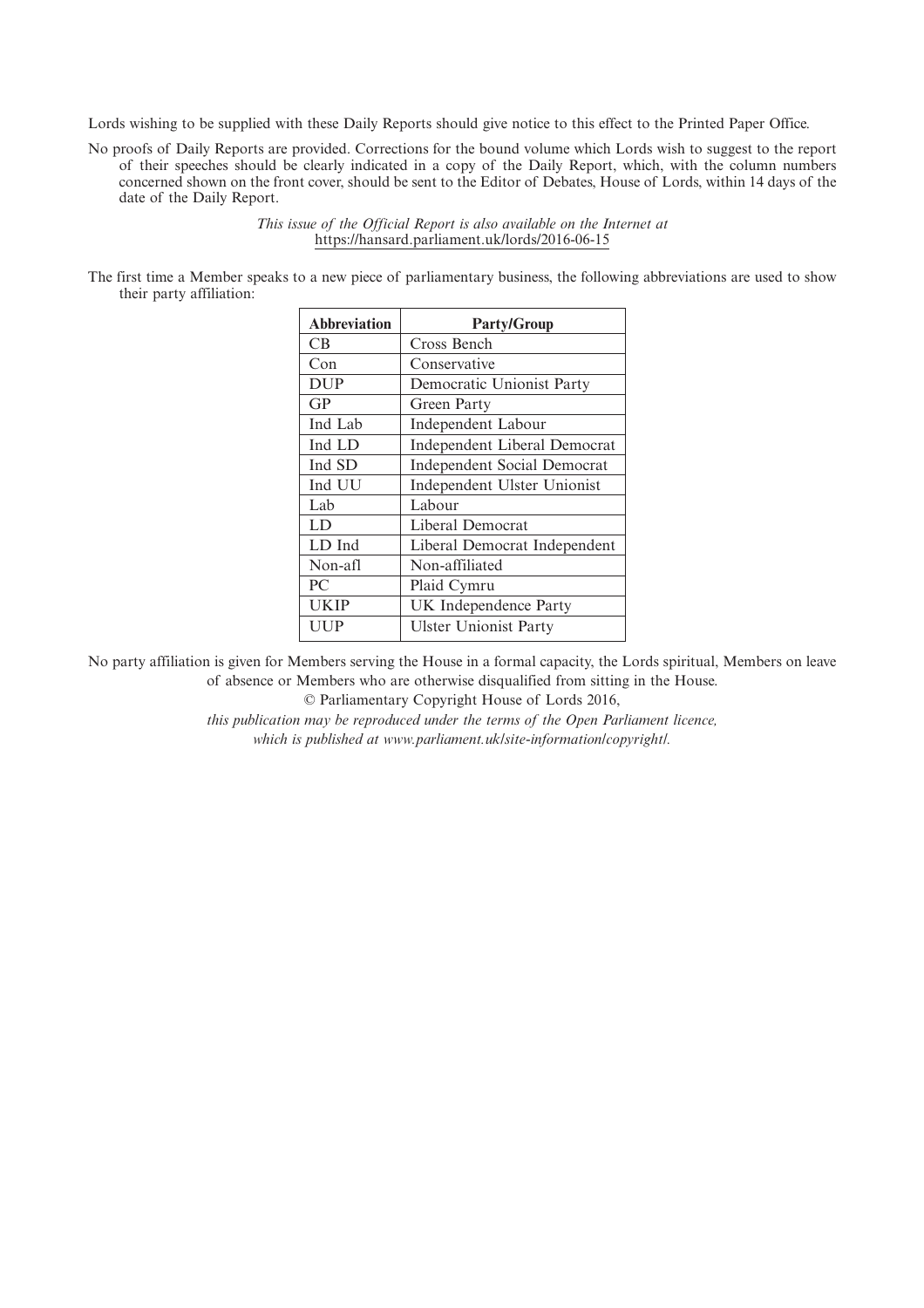# House of Lords

*Wednesday 15 June 2016*

*11 am*

*Prayers—read by the Lord Bishop of Sheffield.*

# **Planning: Retrospective Applications** *Question*

*11.06 am*

*Asked by Baroness Gardner of Parkes*

To ask Her Majesty's Government whether they will include in the draft regulations flowing from the Housing and Planning Act 2016 measures to deal with retrospective planning applications and variable fees for higher cost developments.

**The Parliamentary Under-Secretary of State, Department for Communities and Local Government (Baroness Williams of Trafford) (Con):** My Lords, I understand the frustration that breaches of planning control can cause. National planning policy was strengthened on 31 August 2015 to make intentional unauthorised development a material consideration in the determination of planning applications. We do not intend to impose higher fees for retrospective applications, but it is right that larger developments attract a higher planning fee. Fees already vary depending on the application type and the type and size of development proposed.

**Baroness Gardner of Parkes (Con):** I thank the Minister for that Answer, but I remind her, although she may not need any reminding, that on the first day of consideration of the then Housing and Planning Bill, the subject was raised of the need for draft regulations and the scant detail that came to this House in that Bill. Can she confirm that we will definitely have draft regulations now that it is an Act, and that there will be adequate time for this House to consider this very important detail?

**Baroness Williams of Trafford:** My Lords, I do not need reminding; I shall never forget the first day of the Housing and Planning Bill. It has not become a recurring nightmare yet, but I certainly heard the feeling of the House loud and clear. I totally concur with my noble friend's point that regulations should be in draft and ready on time for proper consideration by this House.

**Baroness Bakewell of Hardington Mandeville (LD):** My Lords, at a time when local authority budgets are stretched and planning departments are often underfunded, does the Minister agree that it is time for the setting of planning fees to be delegated to local authorities, alongside the ability to impose heavy fines with enforcement action for those who knowingly flout planning regulations?

**Baroness Williams of Trafford:** My Lords, the noble Baroness makes a very valid point. We certainly want to balance the imposition of too high fees and encourage people to bring forward applications, but in terms of budgets local authorities have certainly played their part in contributing to reducing the deficit. They have performed that service very well indeed. We need to strike that balance between having fees that do not encourage efficiency and enabling local planning authorities to carry out their role.

**Lord Beecham (Lab):** My Lords, the Minister was candid enough to acknowledge the frustration felt by those of us who were involved for so long with the Housing and Planning Bill, but is there not a larger issue here? The House has repeatedly received reports from the delegated legislation committee and other committees expressing their concern about the increasing reliance on secondary legislation and the inadequate scrutiny that ensues from that, both in this House and in the other House, where it is probably even worse. Is it not time to have discussion between the two Houses, and within this House, as to the proper role of secondary legislation and how the House can exercise proper scrutiny over it in advance of the completion of legislation?

**Baroness Williams of Trafford:** My Lords, we have had many debates on the subject of when secondary legislation should be used and its appropriateness. I hope that some of the pressure which this House, and indeed I, have brought to bear has ensured that we have had better information about secondary legislation. Certainly, where we have a framework Bill, that necessitates quite a lot of secondary legislation, but I think that the House has made its view very clear going forward in this Parliament.

**Lord Forsyth of Drumlean (Con):** My Lords, given that the Treasury's own projections show that the population will increase by some 3 million over the next decade, mainly as a result of immigration, will not planning departments surely need considerably more resources to deal with the housing needs of that group?

**Baroness Williams of Trafford (Con):** My noble friend makes a valid point. The whole point of the Housing and Planning Act is not only to get more houses built but to ensure that the planning system is more efficient to enable that.

**Lord Campbell-Savours (Lab):** My Lords, if the Government had been listening to concerns about the use of secondary legislation, why was it that my noble friend Lord Watson of Invergowrie had to introduce the amendment that he did to yesterday's legislation? Surely the Government are not listening.

**Baroness Williams of Trafford:** I understand that the Minister replied to that yesterday. I apologise to the noble Lord because I was not here for that debate, but I can reply to him in writing.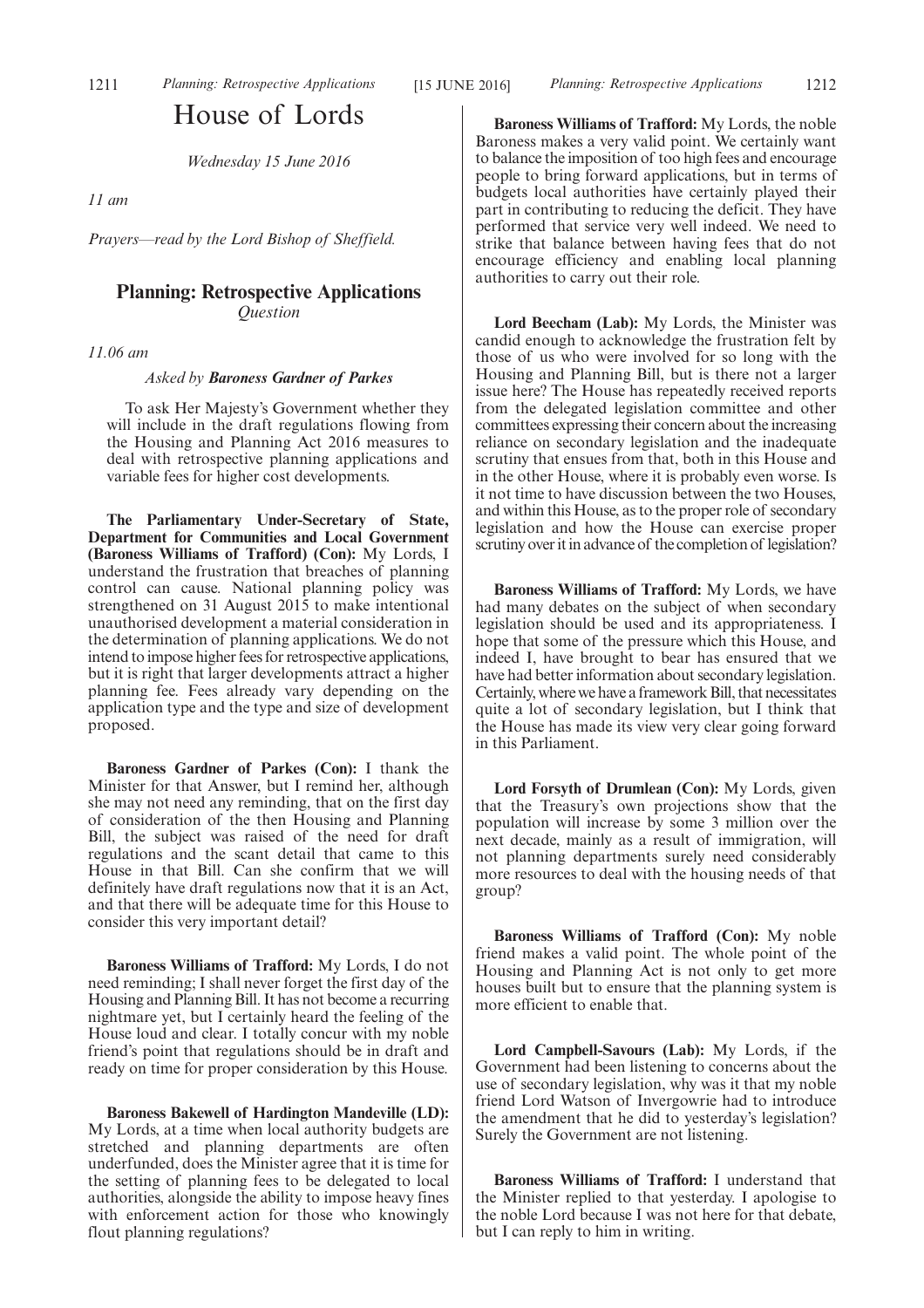**Lord Young of Cookham (Con):** My Lords, can my noble friend tell the House what percentage of planning applications are dealt with within the statutory period by local authorities?

**Baroness Williams of Trafford:** My noble friend sends a question to try me. I will have to write to him on that.

**Baroness Gardner of Parkes (Con):** My Lords, is it not a fact that the statutory instruments brought to us are unamendable and that, following the comments we have heard today in the Chamber, there may be a need to look at that again? Opinion is divided and some say that there is no reason why they have to be unamendable—it would be a question of legal decision and a procedural matter. In a case such as this, where my noble friend has assured us that we will have the right to go into the detail, we will be satisfied, but there are many cases where the statutory instrument comes up, such as the one concerning the leasehold valuation tribunal, and it has to be either abolished or accepted—there is no choice of any halfway house.

**Baroness Williams of Trafford:** I think my noble friend made her point very clearly in her supplementary question about draft regulations being ready on time for proper consideration. I am not a constitutional expert and I do not want to go into that area, but giving noble Lords sufficient time to consider regulations is certainly important.

**Baroness Farrington of Ribbleton (Lab):** My Lords, I declare an interest as someone approaching the age of 76. Many of the people who come to this country referred to by the noble Lord will work in services to support those of us who are older, in caring, nursing and medical support. Does the Minister agree that, without them, our services would be the weaker and the poorer?

**Baroness Williams of Trafford:** I am sure the noble Baroness makes a very valid point. On the question of planning, it is important that the types of housing that people need, both in London and elsewhere but particularly in London, meet the needs of those people hence why the Government have doubled the housing budget to £20 billion over this Parliament.

# **Careers Education** *Question*

*11.14 am*

*Asked by Lord Storey*

To ask Her Majesty's Government what plans they have to develop careers education.

**The Lord Privy Seal (Baroness Stowell of Beeston) (Con):** My Lords, later this year the Department for Education will publish the Government's strategy for improved careers education and guidance for young people. This will set out a clear vision of the progress that we want to achieve by 2020. We are investing £90 million into careers policy over this Parliament. This includes £20 million to increase the number of mentors from the world of work, supporting young people who are at risk of underachieving.

**Lord Storey (LD):** I am delighted to hear that the Government are producing this strategy. Would the noble Baroness not agree that careers education is hugely important to young people, particularly those from low-income backgrounds and from certain ethnic groups, who may not have the informal social networks that provide the equivalent advice and opportunity? She must also be concerned that the last Ofsted inspection found that only one in five schools was offering effective careers education.

**Baroness Stowell of Beeston:**Of course I am concerned if careers advice is not properly provided to students in all schools. It is vital that people have access to good careers advice and that through careers advice they can see clear opportunities for them when they leave school that go beyond just the academic route. That is why the Government have invested £90 million into careers policy this Parliament and will continue to place great emphasis and importance on careers guidance.

**Baroness Corston (Lab):** As the chair of the Social Mobility Committee of your Lordships' House, I would like to tell the Minister that we found that careers advice and education in this country is in a parlous state. The committee recommended that there should be: independent careers advice and guidance, supported by a robust evidence base and drawing on existing expertise, which should not involve schools and colleges; independent face-to-face careers advice which provides good-quality, informed advice on more than just academic routes; a single access point; and, finally, improved career education in schools.

**Baroness Stowell of Beeston:** The committee that the noble Baroness chaired on social mobility was incredibly important. It covered a topic close to my heart and to that of all noble Lords in this House in ensuring that people from all backgrounds have the opportunity to fulfil their potential and have great awareness and understanding of the various routes available to them in achieving their potential. That is why we as a Government are doing so much to try to improve the careers guidance, not just in schools but, as the noble Baroness says, to strengthen the dialogue and connection between schools and local employment and businesses in school areas.

**Lord Leigh of Hurley (Con):** Could my noble friend tell the House what role she sees for employers in inspiring young people in careers? I declare an interest as an employer.

**Baroness Stowell of Beeston:** Employers should play a big part in inspiring young people and see that as an important part of their responsibility. That is why we have invested so much in creating opportunities for apprenticeships and how we want to see employers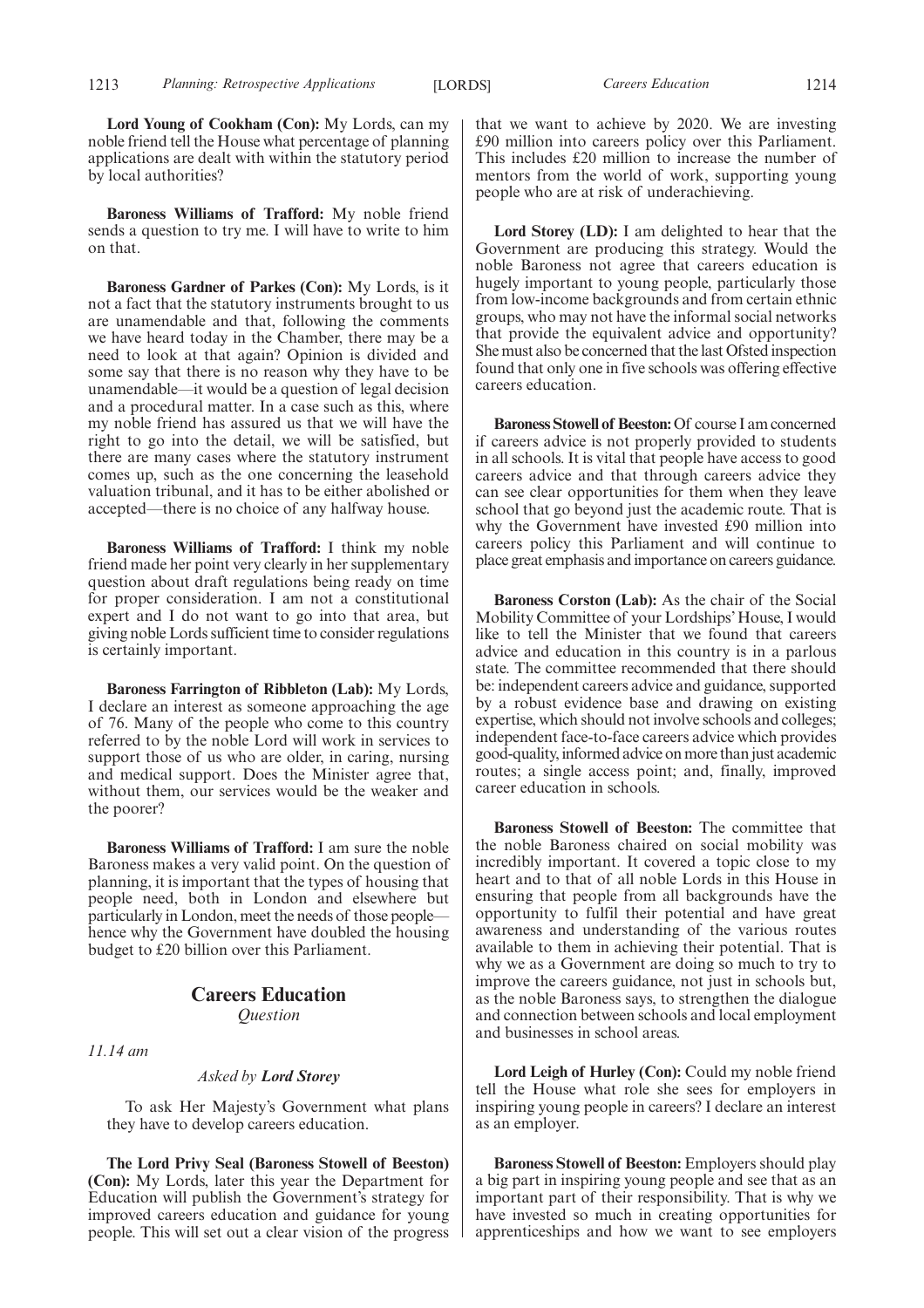**Lord Aberdare (CB):** My Lords, I meet a lot of apprentices, hardly any of whom appear to have been directed towards their apprenticeship by their schools or careers adviser. How will the government strategy ensure that students, teachers and parents are more aware of vocational career opportunities, such as apprenticeships?

**Baroness Stowell of Beeston:** I hope very much that this is part of the responsibility of the Careers  $\&$ Enterprise Company—and I am sure that it is—which we funded to inspire young people and help them to prepare for the world of work. But I accept and understand the point that the noble Lord makes about ensuring that families and young people understand the range of opportunities open to them. In my maiden speech in your Lordships' House, I talked about how it is important and vital that people understand that there are a range of routes to success, and it is not just about going through to university—as important as that is, and as important as it is that we make that available to as wide a group of people as we can. For me personally, this is a mission that I feel very strongly about.

**Lord Watson of Invergowrie:** My Lords, I thank the noble Baroness the Leader of House and hope she will assume this role at some time in the future, given the clarity of the answers that we have had from her thus far. The Social Mobility Committee of your Lordships' House said in April that the quality of vocational education in schools is sadly lacking and that not enough emphasis is placed on that. Its report made a recommendation to the effect that a new 14 to 19 transition stage should be established to delineate clearly between technical and academic lines. I understand that the noble Baroness will not be familiar with this but, when she has time, will she speak to the noble Lord, Lord Nash, and ask him whether he intends to accept that recommendation to demonstrate clearly to schoolchildren that post-school life involves much more than university?

**Baroness Stowell of Beeston:** On the noble Lord's first point about vocational education, when the coalition Government in the previous Parliament were first elected we took significant steps to improve the quality of vocational education. It is something that we continue to give priority to, because it is important that vocational education has great status for it to be of value to people when they are in the world of work. I point out to the noble Lord that one of the new measures that have been introduced in the school regime in recent years is UTCs, which were championed by my noble friend Lord Baker as well as by the noble Lord, Lord Adonis. I feel strongly that all young people who are ambitious and want to get on should be clear in their teens that there are more routes to success than just through university. I hope very much that they feel very inspired to succeed through other routes because

there are many people who have been able to go through a vocational route and have made it to places

which they might not have thought they were able to

get to when they started off in life.

# **NHS: Unsafe Hospital Discharges** *Question*

*11.22 am*

#### *Asked by Baroness Walmsley*

To ask Her Majesty's Government what action they are taking, in the light of the report of the Parliamentary and Health Service Ombudsman, to prevent unsafe discharges of frail and elderly people from hospital.

**TheParliamentaryUnder-Secretaryof State,Department of Health (Lord Prior of Brampton) (Con):** My Lords, unsafe discharge of frail elderly patients is unacceptable. Discharge can be very complex, and the integration of health and social care is vital for safe, joined-up care. We are using sustainability and transformation plans to promote integration, supported by the better care fund, creating a seven-day NHS and supporting local systems to develop integrated discharge systems and new models of care.

**Baroness Walmsley (LD):** I thank the Minister for his reply, but is he aware that the ombudsman reports patients being discharged before they are clinically ready, without being assessed or consulted and without a care plan or their family being told that they are coming? Does he know why this is still happening 12 months after Healthwatch England's report on the same issue? Does he agree that this not only puts an enormous financial burden on the NHS but is an appalling way to treat vulnerable people?

**Lord Prior of Brampton:** My Lords, there are millions of interactions between patients and consultants and doctors every day of the year, and there will be some mistakes. We cannot draw conclusions from one or two desperate situations. In so far as they reveal systemic problems, it is valid to draw attention to individual cases of this kind, and there are some systemic issues lying behind the PHSO's report. In particular, it states:

"We are aware that structural and systemic barriers to effective discharge planning are long standing and cannot be fixed overnight … health and social care … have historically operated in silos". That is the issue on which we should be focusing.

**Baroness Pitkeathley (Lab):** My Lords, I ask often in this House and elsewhere about co-operation between health and social care. Does the Minister agree that one thing we lack is a cohort of people, be they nurses or paid professional carers, who can work across health and social care in hospital and follow patients into the community? Will the Minister update the House on what is happening to encourage that kind of cohort?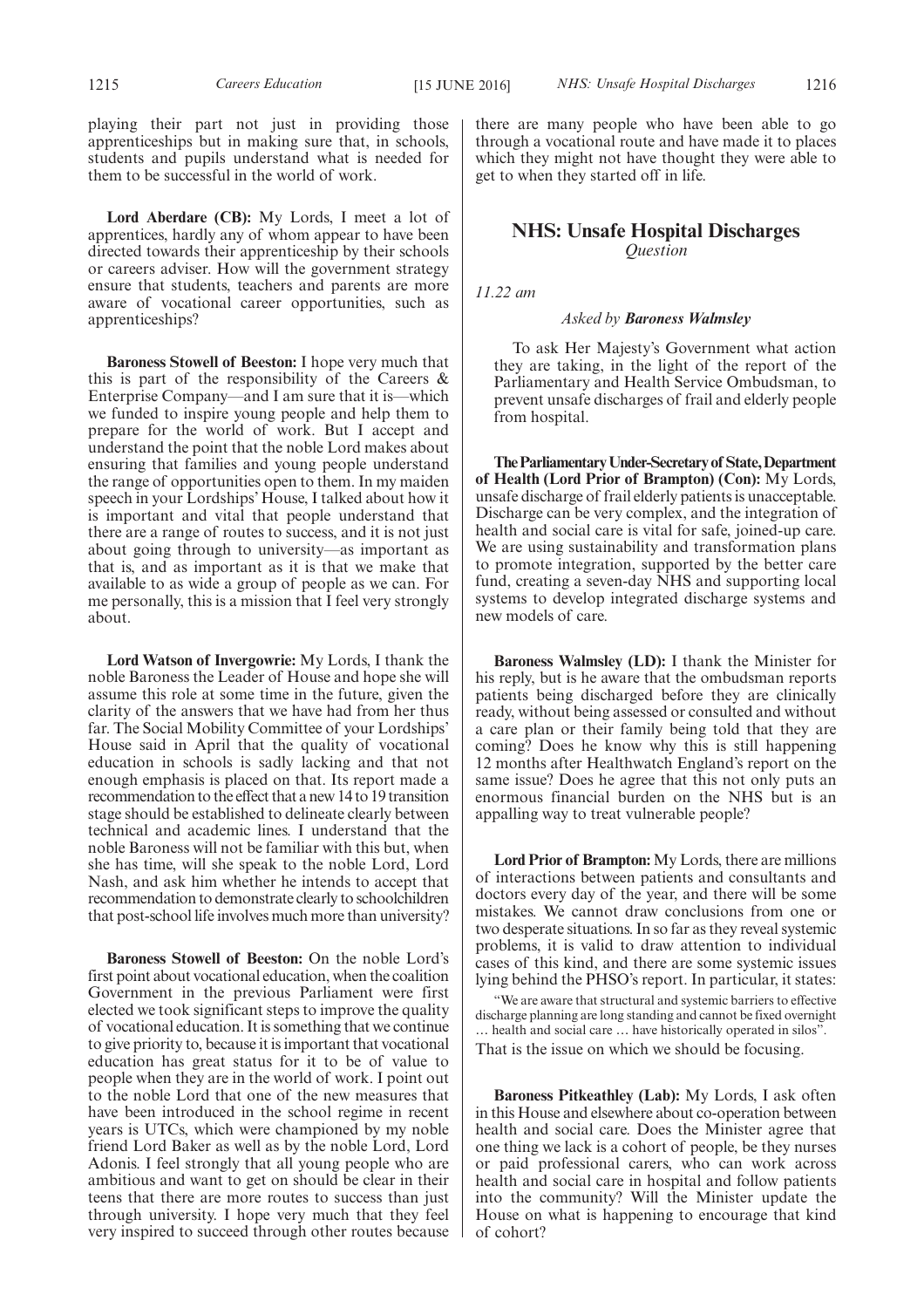**Lord Prior of Brampton:** The noble Baroness is right. Most well-run hospitals will have integrated discharge teams comprising people who work in the community, social care workers and people who work in the hospital. However, the fact is that over the last 20 years, with the benefit of hindsight, too much resource has gone into acute hospitals and not enough into primary care and community care. You cannot wish into being lots of district nurses overnight. There are some parts of the country—I will pick on Northumbria and Salford, for example—where serious integration is now going on, with hospitals also managing adult social care, GPs and community care.

**Baroness Butler-Sloss (CB):** May I pick the Minister up on one point? He said that there were one or two examples, but my understanding is that this is right across the country.

**Lord Prior of Brampton:** The noble and learned Baroness is right, up to a point. I said one or two because the PSHO report focuses on nine individual cases. In so far as they are representative of behaviour across the country, they are important, but I want to put on record that the vast majority of hospitals the vast majority of the time are getting their discharge procedures right and are doing an outstanding job.

**Lord Hunt of Kings Heath (Lab):** My Lords, the Minister has readily identified the problem of unsafe discharges. Why is there no explicit reference to this issue in the NHS mandate to NHS England for 2016-17?

**Lord Prior of Brampton:** I cannot give the noble Lord a reason off the cuff. It is very much a part of the better care fund. There is a CQUIN for 2016-17 that is focused on delayed discharges. One of the fundamental purposes underlying the STPs and the vanguards, which are a critical part of taking the *Five Year Forward View* into a serious plan, is to reduce delayed discharges and improve the relationship between acute care and social care.

**Lord Rennard (LD):** My Lords, given that those nine cases were considered to be representative of the problem, does the Minister agree that it might be cost-effective to make greater use of voluntary sector organisations such as Age UK in better preparing people who are frail, elderly and on their own for going into hospital, and then looking after them when they are leaving, to avoid unnecessary, expensive and painful readmissions to hospital?

**Lord Prior of Brampton:** The third and voluntary sectors have a potentially huge role to play. I was talking this week to the chairman of the Chelsea and Westminster Hospital about the plans he had for involving the voluntary sector far more in discharge planning, particularly for frail and elderly people. I agree entirely with the noble Lord's sentiments.

**Baroness Wall of New Barnet (Lab):** My Lords, the Minister has referred to the STP, the sustainable transformation plan. Could he accelerate the way in which that plan is now going? We are into phase one, and some of the shocking things in the report that the noble Baroness, Lady Walmsley, has referred to could be remedied by using the STP properly. I wonder if we should look further and quicker at how we can achieve that.

**Lord Prior of Brampton:** My Lords, this is a difficult issue. You can lead a horse to water but you cannot make it drink. To some extent you have to rely on local people working together, and it is behaviour and culture that determine long-term sustainable improvement. If we try to force the pace beyond that at which local people are prepared to go, in the long run we may not make as much progress. In the first instance we hope that the STP process, involving all local people and giving them a framework for working together, will deliver the results we need. If it does not, we will have to revisit it.

**Baroness Watkins of Tavistock (CB):** My Lords, could the Minister ask why the NHS has not considered funding nursing home places for people who are ready to be discharged for two or three weeks, so that they can have 24-hour care funded by the NHS while they prepare to move back home? People who live alone, in particular, are just waiting for financial assessments while reducing other people's access to acute hospital beds, including young people who are routinely having standard operations cancelled.

**Lord Prior of Brampton:** My Lords, looking back over 20 years, the reduction in the number of what you might call step-down facilities—community hospitals and the like—has been a huge mistake. We lack step-down facilities. In America they are called skilled nursing units. The fact is that an acute hospital is not a good place to be for anyone once they are medically fit to be discharged; all the evidence suggests that it is more expensive but, more importantly, less good for the patient. I agree entirely with the noble Baroness that we need to explore avenues of discharging people earlier to nursing homes, community hospitals or, better still, back home with the right community support.

# **Electoral Status: Online Access** *Question*

*11.29 am*

#### *Asked by Lord Rennard*

To ask Her Majesty's Government, in the light of the recent technical difficulties regarding online applications to register to vote, what plans they have to enable all eligible electors to check their electoral status electronically.

**The Parliamentary Secretary, Cabinet Office (Lord Bridges of Headley) (Con):** My Lords, we are conducting an investigation into what went wrong with the website last week. In the light of the findings, we will carefully consider the potential benefits of an online registration checking tool, but there may be other, possibly better, answers, such as filtering out duplicates with electoral management software, to consider as well.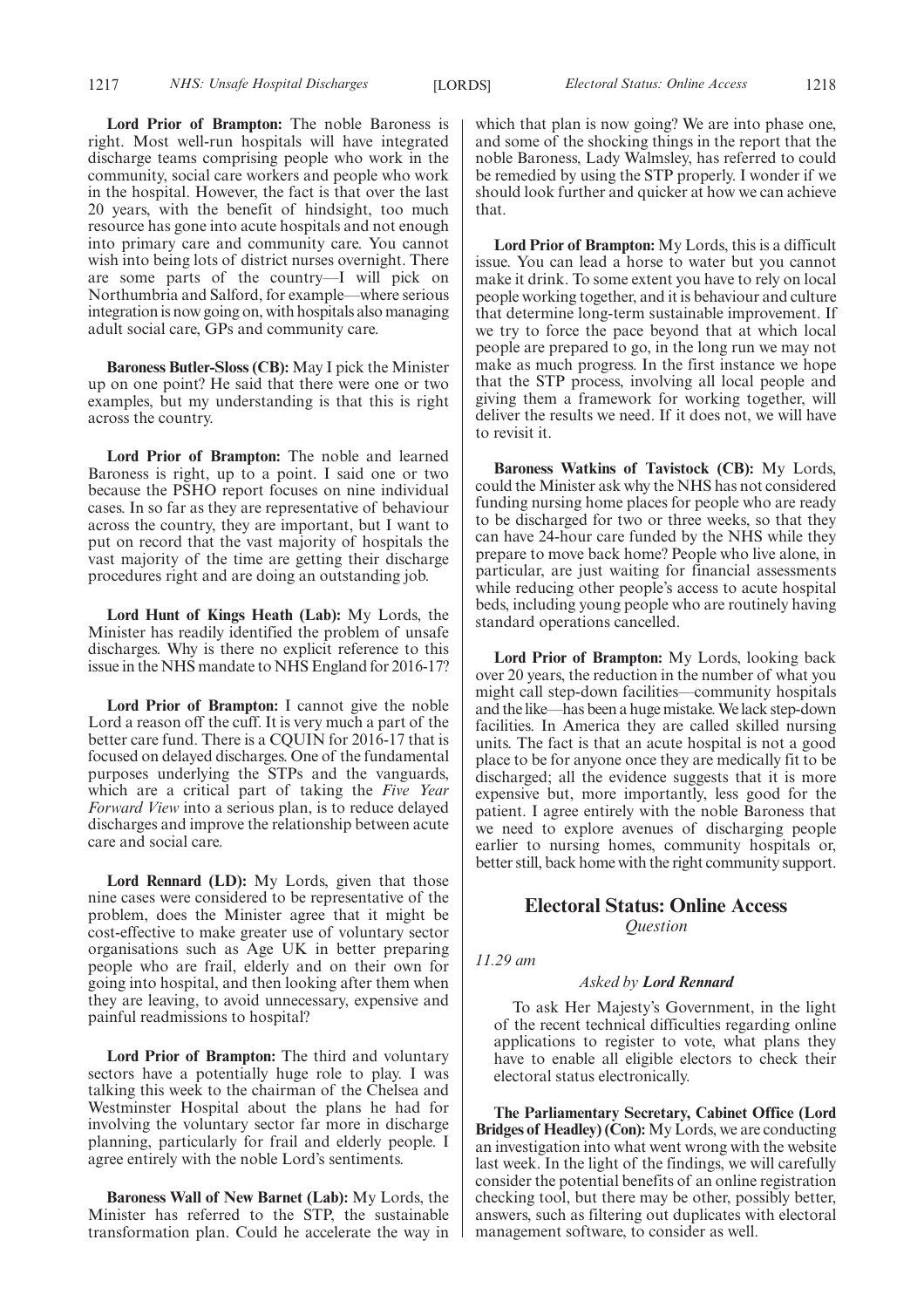**Lord Rennard (LD):** My Lords, after the 2015 general election the Electoral Commission reported that there should be a system whereby people can check online whether they are already registered. Will the Government endeavour to make sure that such a system is in place by the May 2017 elections? In the meantime, will greater efforts be made to ensure that young people who are perhaps still at school are registered in the same way across Great Britain as they are in Northern Ireland, and that students are registered as part of the enrolment process at university, as successfully piloted in places such as Sheffield this year?

**Lord Bridges of Headley:** The noble Lord makes some very good points. My answer is yes to the second two regarding encouraging enrolment. As regards the first, I would like to wait for the findings of the investigation before I commit to a timeframe. Clearly, however, there is a need to look at the issue of duplicates, as raised by the Electoral Commission and as the Government have made clear on many occasions. I thank the noble Lord for his constructive comments to me privately about this.

**Baroness Deech (CB):** My Lords, will the Minister spare a thought for the approximately 16% of the population who have no access to the internet, many of whom are probably elderly and not so well off, and people who have conditions that prevent them using it? For the next few years, foreseeably, there needs to be parallel provision.

**Lord Bridges of Headley:** The noble Baroness makes an extremely good point and it is one that I have raised with officials. Electoral registration officers are able to accept applications in person or on the phone, and Electoral Commission guidance encourages them to offer this service to those unable to make an online or paper application for any reason in order to meet their equalities obligations. As I said, the noble Baroness makes an extremely good point and it is one that I am convinced the Electoral Commission will heed.

**Lord Kennedy of Southwark (Lab):** My Lords, I refer noble Lords to my declaration of interests: I am an elected councillor for the London Borough of Lewisham. What plans do the Government have to ask organisations such as the Post Office, the Department for Work and Pensions, the DVLA and HM Passport Office to help people to get on to the electoral register by asking the people they come into contact with whether they are registered to vote and pointing out the benefits, such as an improved credit rating, with information on their forms and a link to the site to register to vote?

**Lord Bridges of Headley:** The noble Lord makes a good, practical point. I have had conversations with other agencies across government about precisely that, and we are actively considering how we can use the regular communications that government undertakes with individuals. However, I am told that, where this has been piloted in the past, there has been a problem with mixed messages—in other words, a call to action to do one thing can be confused with a call to action to do another. But the noble Lord is absolutely right and it is a matter that I continue to look at.

**Lord Cormack (Con):** My Lords, I return yet again to the subject of compulsory registration. There are penalties for not registering. What conceivable logic is there in not having compulsory registration? It is not the same as compulsory voting, even though some of us might think that there is merit in that. Can we please look at this again?

**Lord Bridges of Headley:** I am sure that we will continue to discuss and debate this matter, but the Government believe that active engagement on registering to vote is preferable. The success of the new individual electoral registration system shows that it is making it easier to register to vote. Between the unfortunate downtime at 10 pm last Tuesday and the close of the registration period on Thursday night, for example, there were more than 453,000 applications.

**Lord Grocott (Lab):** My Lords, it is of course welcome that substantially increased numbers of people have registered to vote in recent weeks, but does that not have clear implications for the work of the parliamentary Boundary Commission? It is due to report in September but is now likely to report on the basis of substantially out-of-date electoral registration figures. If the Government can bring in emergency legislation to extend the period during which people can register, surely they must commit themselves—I ask the Minister to do this—to ensuring that any redrawing of constituency boundaries by the Boundary Commission is based on a totally up-to-date electoral register.

**Lord Bridges of Headley:** I am sorry to disappoint your Lordships, but I am not going to commit the Government to that. Without the implementation of these boundary reforms, MPs would, by 2020, end up representing constituencies that are drawn up on data that are over 15 years old for all of the UK.

**Lord Tyler (LD):** My Lords, will the Minister please take very seriously the issue raised by the noble Lord, Lord Cormack? There is a financial penalty, but it is not widely advertised. Would the Minister also accept our offer to work with him—he has been very generous in saying that he wishes to work on a cross-party basis—to examine the lessons of the last few weeks? This is a matter that concerns all Members of your Lordships' House, and indeed the other place. In so doing, can we look at the particular issue of the potential discrepancy that the Electoral Commission anticipates between the 1 December register and the register next Thursday?

**Lord Bridges of Headley:** I am more than happy to work with the noble Lord and others on the practical consequences of the problems that we faced last week with the website and the lessons that can be learned as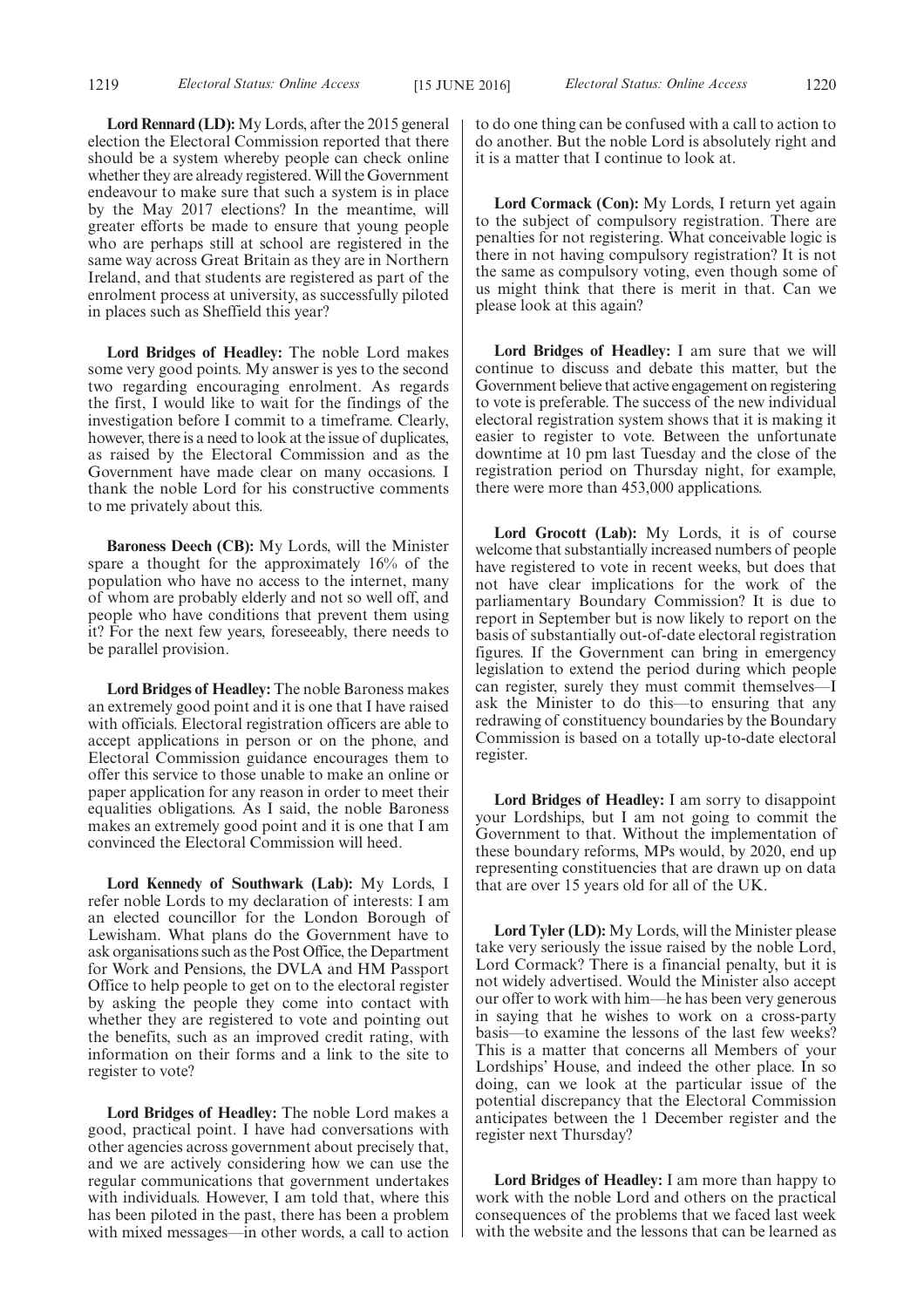[LORD BRIDGES OF HEADLEY]

regards duplicates. As for the issue of automatic registration, I am sorry, but I have made the position clear.

**Lord Campbell-Savours (Lab):** How can the Minister ignore the question of my noble friend Lord Grocott? We have now perhaps as many as a million new people on the register arising out of what has happened with the referendum. Surely, people on those registers should now be taken into account in the setting of boundaries; otherwise, the boundaries will be false boundaries and not relevant. Is it not a fact that if the Government do not do this, they will be showing political bias?

**Lord Bridges of Headley:** I refute the final point that the noble Lord makes. Without defined data and a set of registers to assess, it is impossible to run a review. Registers for a boundary review are necessarily a snapshot. As regards the number of applications, it is the case that reviews have always been conducted like this. I say further that we need to wait for these registers to be compiled to see how many of those who have applied to register to vote are duplicates or not.

# **Carbon Emission Reductions Bill [HL]** *First Reading*

*11.36 am*

*A Bill to amend the target for reducing net carbon emissions in the UK to 100% by 2050.*

*The Bill was introduced by Baroness Featherstone, read a first time and ordered to be printed.*

# **EU Referendum and EU Reform (EUC Report)**

*Motion to Take Note*

*11.37 am*

#### *Moved by Lord Boswell of Aynho*

That this House takes note of the Report from the European Union Committee *The EU referendum and EU reform*(9th Report, Session 2015–16, HL Paper 122).

**Lord Boswell of Aynho (Non-Afl):**My Lords, alongside *The EU referendum and EU reform* report, the House will also be debating my committee's report, *The Process of Withdrawing from the European Union*, and the report from the Science and Technology Committee on *EU Membership and UK Science*, to which the noble Earl, Lord Selborne, will speak. Our committees have a history of harmonious collaboration on European matters, and I had the privilege, a generation ago, of serving on a research council under the noble Earl's chairmanship. I look forward to his contribution with anticipation. I record on behalf of the committee our thanks to its impeccable staff and to all our many correspondents and contributors.

I am delighted that we have the opportunity to debate these reports before 23 June—referendum day. The process that has led up to that momentous decision has, of course, been a continuing preoccupation of the EU Committee. At the end of the previous Parliament, we reported on the coalition Government's balance of competences review, highlighting in particular the Government's failure to provide an overarching summary of their findings; a summary that might have driven, or at least influenced, proposals for EU reform. Then, last July, we published a short report warning the incoming Government of the need to approach their negotiations inclusively, and in particular to have regard to the importance of parliamentary scrutiny. The problems we explored in these two reports were never fully tackled and have played into the end game on which we now report.

Before I delve further, I should emphasise, or re-emphasise, our committee's settled view that it is not for us to take a view on whether the UK should remain in or leave the EU. That critical decision is for the British people next week. Our remit is to scrutinise Her Majesty's Government and to interrogate the approach which—in distinction from that of the political campaigners on both sides of the campaign—they are adopting in presenting their official case for remaining in the EU.

That is the basis for our current report on EU reform in which we analyse the process whereby the Government decided on their four negotiating "baskets" of sovereignty, fairness for the eurozone's ins and outs, migration and competitiveness. These negotiating objectives were not confirmed for several months following the publication of our report in July 2015. Perhaps it was only pressure from Europe that crystallised them in the form of a letter from the Prime Minister to President Tusk last November.

Chapters 2 and 3 of our report dissect the rather opaque process that led to the publication of this letter. It is history now, and I shall not dwell further on it. It was the so-called "new settlement for the United Kingdom", agreed by the European Council last February, that in effect fired the starting gun for the referendum campaign. Chapter 4 of our report analyses in some detail this new settlement, in which the Government sought to achieve their reform objectives.

In broad terms, we found that some concrete progress had been made, reflecting perhaps a welcome degree of realism in the approach of all parties. The new settlement takes the form of an international law decision. Given the known difficulties of treaty change, and the explicit buy-in of all member states and the European institutions to this process, we accept this as a realistic and viable approach to delivering commitments to reform.

If the UK votes to remain, we will need to pursue further our detailed scrutiny of these provisions; if we opt to leave, the deal automatically falls away. The assurances received on the UK opt-out from the commitment in the treaty to ever closer union, whatever their intrinsic merits, appear to signal conclusively an end to any ratchet process leading towards greater centralisation. We concurred with the Foreign Secretary,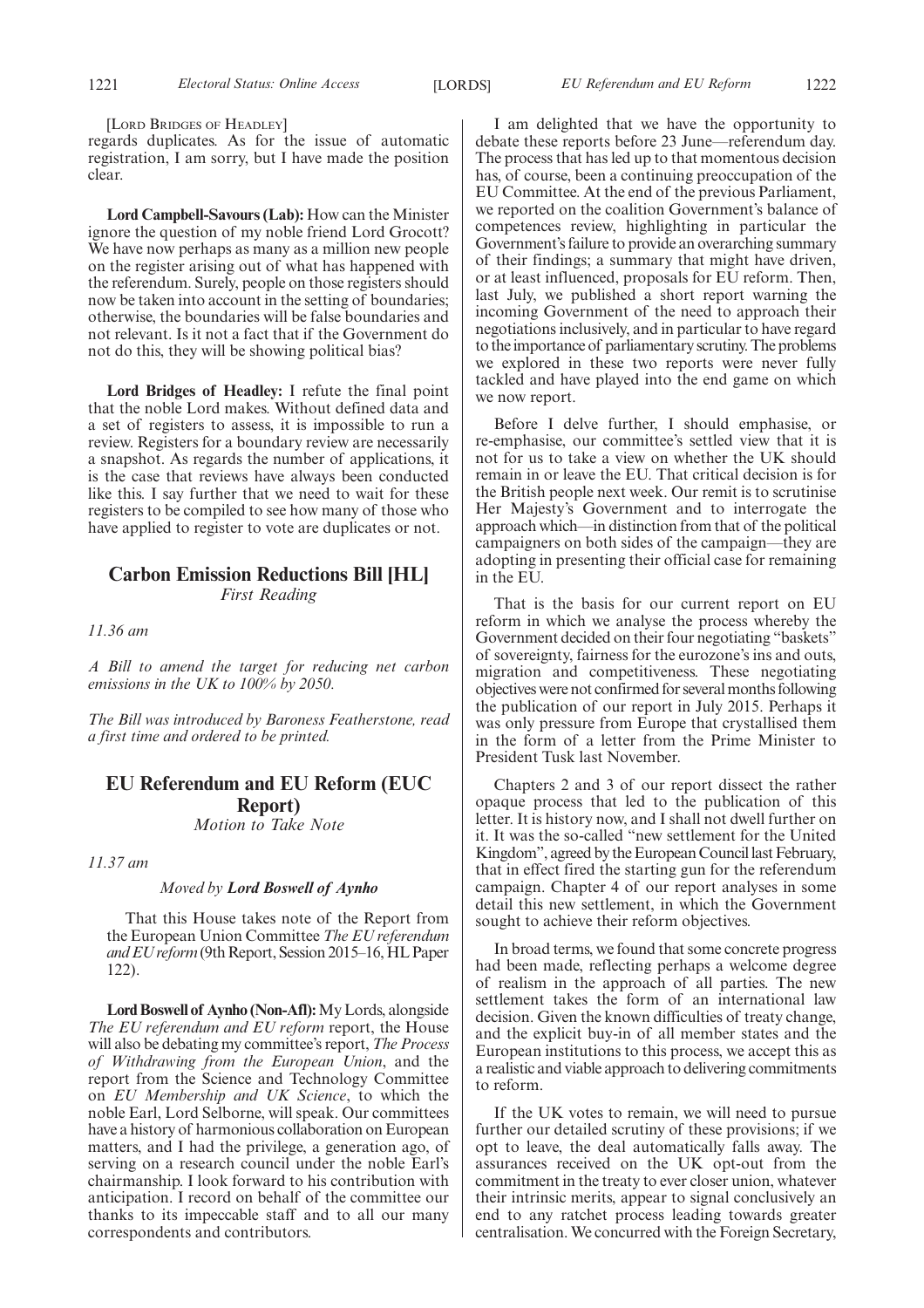who told us in evidence that we have "reached the high-water mark" and the intense involvement in our national life which,

"irritates so many people in this country, is a thing of the past".

Under the same sovereignty heading, the new settlement also sets out an enhanced role for national parliaments by means of a so-called red card—that is, power for a 55% majority of national parliaments, acting collectively, to stop an unwelcome proposal. We have no objection in principle to this, but I remind noble Lords that my committee has also consistently argued for what I have called a "forward gear", involving positive upstream engagement with European policymaking, whether it is better regulation, simplification of laws or more widely. Hence, in conjunction with a number of other national parliament chambers, we as a committee pioneered last year the first European green card on food waste.

On the crucial but legally and technically complex issue of fairness between eurozone and non-euro states, we see the terms of the new settlement as providing welcome clarity and assurance that the interests of both groups will be safeguarded. We are also not alone among member states in wanting a more competitive Europe, and we have the European Commission as allies in this. We welcome the agreement to press for better regulation, including an annual progress report, and the intention to reduce administrative burdens, particularly on SMEs, as well as to press forward an active and ambitious trade policy. We have of course heard similar aspirations in the past and we shall have to hold the European institutions to account for them.

The final main "basket" of the negotiations relates to migration, or free movement. Self-evidently, this is the one with the greatest political salience. The analysis in the report speaks for itself, and, in light of more recent controversy, I do not intend to rehearse it now.

I turn to our short report on the process of withdrawing from the EU. This was based primarily on evidence provided by two experienced and expert lawyers, Sir David Edward and Derek Wyatt QC, supplemented by our excellent internal committee legal advisers. The report is largely self-explanatory, but if I may summarise, our key finding is that Article 50 of the Lisbon treaty provides the only means of withdrawal consistent with EU and international law. Withdrawal is final only once a withdrawal agreement enters into force, so a member state that had given a notification under Article 50 would be legally empowered to reverse that decision before this stage.

**Lord Lawson of Blaby (Con):** I was slightly puzzled when the noble Lord said that Article 50 was the only means. Is he saying that the 1975 referendum, when the Lisbon treaty and Article 50 did not exist, was a complete fraud because we could not have left anyway?

**Lord Boswell of Aynho:** My Lords, provisions in the Vienna convention on treaties would enable a member state to withdraw from any international obligation by consent of the parties involved. As the noble Lord rightly said, the Lisbon treaty followed long after the 1975 referendum, in which we probably both participated. In order to be consistent with European and international law—which, of course, are obligations for Ministers as well—the treaty confines any action to the terms of Article 50, under which it would have to be carried out. I hope that that is helpful to the House.

Notwithstanding this legal argument, which I have some diffidence in opining, it has not escaped us that there would of course be political consequences on both sides of the argument in doing so. On the practicalities, the process of negotiating withdrawal would be complex, involving, among others, vital issues of trade policy and complex issues of rights acquired by individuals, as well as the need to review our existing body of law. It can be done, but it will take time—probably several years—to complete.

**Lord Spicer (Con):** On Article 50, surely force majeure will come into play. Is it realistic to suggest that a nation state could be forbidden from leaving the European Union if it wished to do so?

**Lord Boswell of Aynho:** My Lords, the question is not whether a nation state would be inhibited from doing so, because the Lisbon treaty specifically empowers and provides a process for it. The question for the noble Lord and this House as a House of law and proper procedure is how we may meet our international obligations if the nation decides to initiate that process—no more, no less.

I am conscious—although it is beginning to seem that the note I had marked may be a little obsolete in the circumstances—that I have yet to address the more overtly "political" issues which loom large in all our minds as we approach the referendum. Reverting to our report on EU reform, perhaps the key question is: what happened to the new settlement? A little like the dog that did not bark in the night, its almost complete absence from the current debate on EU membership is telling. This was the agreement on which, we were told, the Government's support for EU membership depended, yet it has had almost no influence at all on the referendum campaign.

This takes us back to our starting point: the Government's failure initially to provide an overarching assessment of the findings of the balance of competences review; the failure to offer a considered, evidence-based diagnosis of what, if anything, is wrong with the EU; and what the real costs and benefits are to the UK, so that we can understand what needs to be fixed for the UK to remain a member. If the British people need anything over the next eight days, it is real, objective evidence, on the basis of which they can make an informed decision.

This brings me to my final point. As a committee, we have tried our best to fulfil our duty in tackling complex technical issues around the process leading to the referendum, and we have done that in our traditionally non-partisan style. Yet we also stressed that the Government's case for EU membership needed to be an inclusive one, crossing party-political lines and speaking to all the peoples of the United Kingdom. We suggested that it needed to be based on a positive vision of the UK's role within a reformed EU, and we warned that a campaign based on narrow national economic self-interest, alongside mere fear of the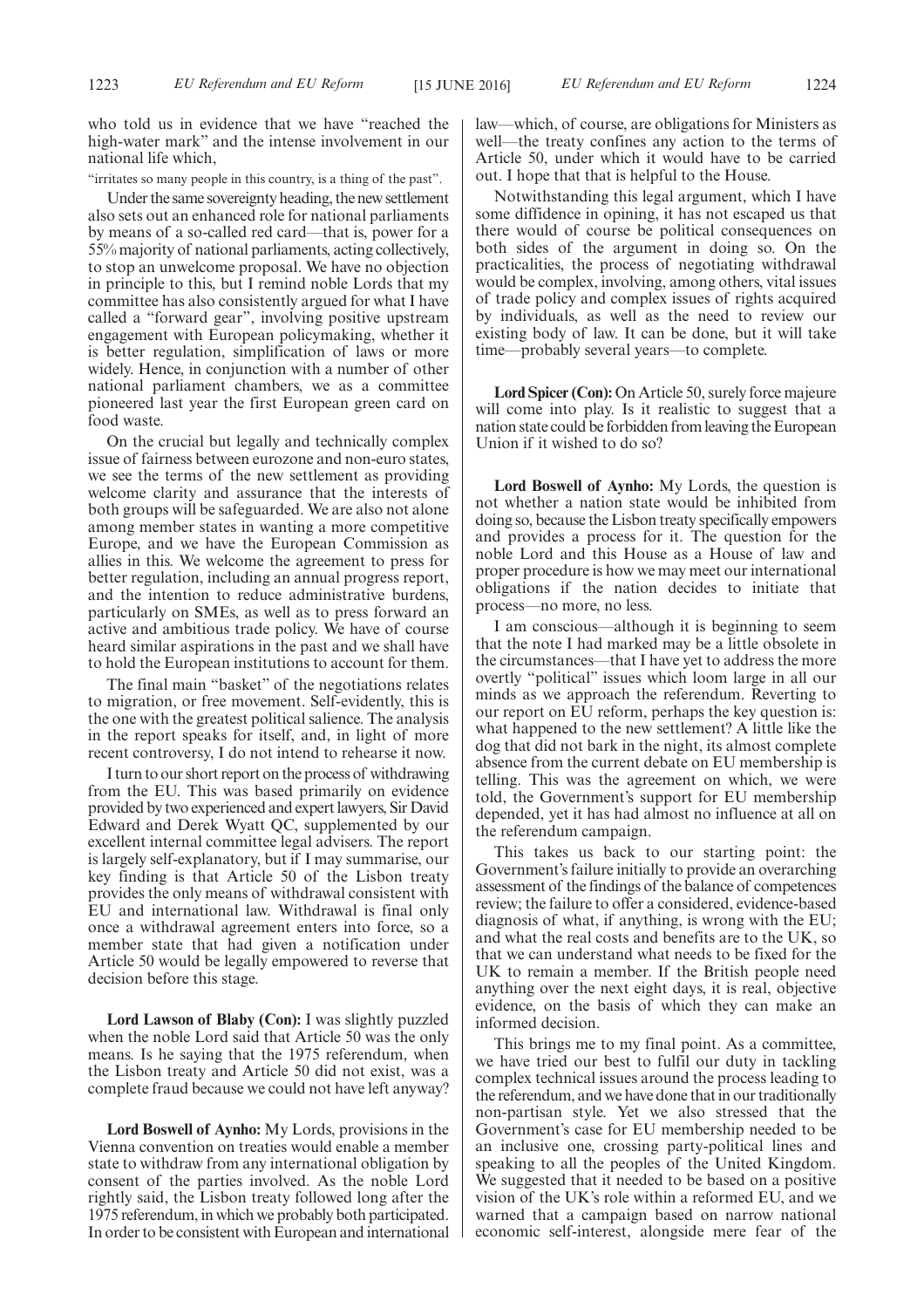#### [LORD BOSWELL OF AYNHO]

alternatives to membership, might be insufficient. Noble Lords may wish to reflect on whether our plea has been listened to, or whether our warning has become a reality.

The decision in eight days' time will be as much of the heart as of the head. If the Government are to persuade the people to endorse their recommendation to remain in the EU, they need to focus on facts, but also appeal to the feelings and ideals of the voting public. It is not too late, but in that somewhat sober context, I beg to move.

#### *11.51 am*

**The Earl of Selborne (Con):** My Lords, it is a great privilege to follow the noble Lord, Lord Boswell. It is most appropriate that the report of the Science and Technology Committee on EU membership and UK science should be debated with these two reports from the European Committee. I thank our specialist adviser, Professor Graeme Reid, our clerk, Chris Clarke, and our policy analyst, Dr Cat Ball, for their contributions to this report. As I am introducing the third Motion of this debate, I understand that I might be allowed a little longer than the advisory time of six minutes.

Once the date of the referendum on the United Kingdom's continued membership of the European Union had been announced, the committee decided that it would be important to conduct an inquiry to help understand the wide-ranging influences, for better or worse, that the EU has on UK science and research. Science is, after all, a major component of the UK's membership of the European Union, with nearly one-fifth of EU funding to the UK spent on research and development. Our inquiry aimed to understand and characterise the principal linkages between EU membership and UK science, and this proved rather more complicated than expected. In order to inform our investigations, we sought a diagrammatic representation of the main ways that the EU supports science and research. We could not find such a diagram so we have attempted, in figure 2 on page 28 of our report, to draw up such a representation ourselves.

The EU supports science and research through five main mechanisms: namely, the Horizon 2020 programme, formerly the series of framework programmes 1 to 7; the European structural and investment funds; sectoral research and development programmes; other connected programmes; and, lastly, partnerships. I will refer just to the Horizon 2020 programme and the structural and investment funds for reasons of time.

Horizon 2020 is the EU's flagship programme for science and innovation. It replaces the seven successive framework programmes and will run from 2014 to 2020, with a budget of  $\epsilon$ 74.8 billion. Funding is mostly allocated competitively through calls for proposals to which researchers and organisations can apply. However, criteria for allocating funds vary and also include scientific excellence, alignment with a number of strategic objectives, geographical and disciplinary diversity and potential for commercialisation.

The exception to this is the European Research Council funding, as its funds are awarded solely on the basis of scientific excellence. Its grants have neither thematic priorities nor geographical quotas. The United Kingdom is the top performer across member states in terms of securing European Research Council funding. This reflects the quality of UK science. We heard from universities that this funding is equivalent to having another research council. Framework programme 7, which ran from 2007 to 2013, provided 3% of the total UK expenditure on research and development. The evidence we received from national academies, professional bodies, universities and research institutes was overwhelmingly enthusiastic for EU membership.

The university sector was our largest recipient of the framework programme 7 funds. However, it is not the university sector which undertakes the majority of research and development in this country. Sixty-four per cent of UK research and development is conducted by business, yet businesses attracted just 18% of the total funds awarded to the United Kingdom through framework programme 7. Participation of UK businesses in framework programme 7 was below that of Germany and France. Indeed, it was below the EU average. However, this low participation was not uniform across the spectrum of United Kingdom businesses. Small and medium-sized enterprises attracted more funding than French SMEs and a similar amount to German SMEs. It appears that it is large businesses that are particularly underrepresented in the United Kingdom's EU-funded research and innovation portfolio.

We formed the conclusion that while it was clearly for businesses to decide for themselves whether they wish to engage in EU funding schemes, there is a need for the United Kingdom Government to assess whether their support for businesses which seek to engage in EU funding schemes is as effective as that of other member states. In this respect, the support formerly provided by regional development agencies might have deteriorated with the absence of local enterprise partnerships.

The purposes of the competitive framework programme funds and structural funds for research and innovation are different. By designating a portion of structural funds for research and innovation, the European Commission aims to boost scientific capacity across member states and increase the success rate from regions with weaker economies. It is not surprising, therefore, that the UK does not benefit greatly from structural funds for research. However, we were concerned by the apparent lack of evidence as to whether this spending has actually raised the scientific competitiveness of recipients, and we suggest that the evidence should be assembled by the European Commission.

It was repeatedly put to us that one of the most significant aspects of the UK's EU membership is provision of opportunities to collaborate. A number of EU schemes enable researcher and student mobility across Europe, including the Marie Sklodowska-Curie actions and the Erasmus+ schemes. Many would maintain that the provision of collaborative opportunities is perhaps the most significant benefit that EU membership affords science and research in the United Kingdom. These collaborative opportunities are not just between member states but can extend to non-EU and non-European countries.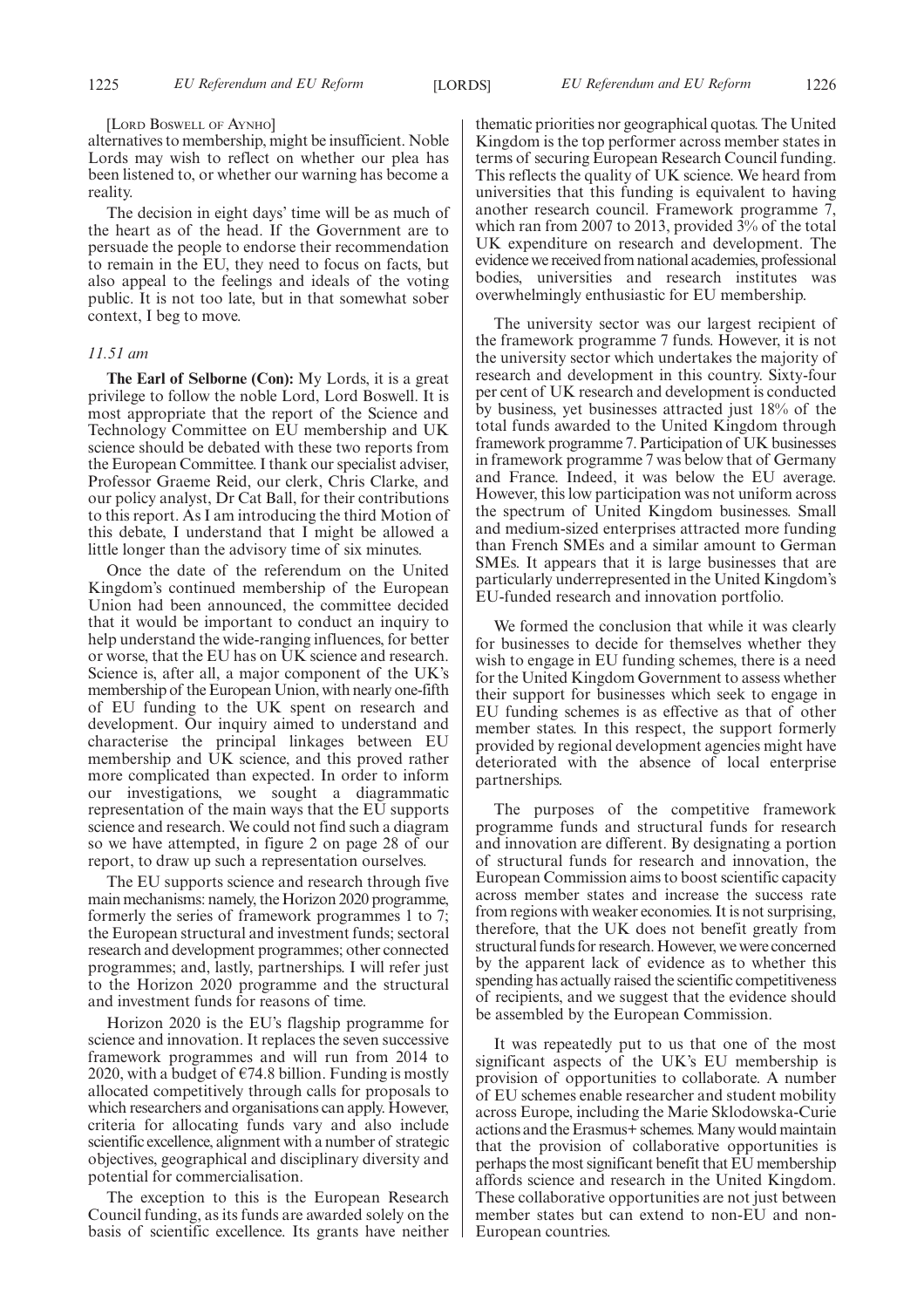Although witnesses highlighted several grievances with the EU regulatory environment, the majority of evidence suggested that the regulatory harmonisation brought about by the EU was of benefit to the UK. Such harmonisation can provide a strong platform for collaboration and commercialisation in science and research. The increasingly global nature of science and business means that international harmonisation is becoming ever more relevant. However, those EU regulations highlighted to us as inappropriate or defective included: the protection of animals used for scientific purposes directive, the protection of personal data directive, the deliberate release of genetically modified organisms directive, and the clinical trials directive. On the latter directive, a new clinical trials directive has now been developed and is expected to come into effect in 2017. The Academy of Medical Sciences stated that the United Kingdom health and research community has played an important role in influencing the improvement of this regulation.

We found that the UK plays a leading and valued role in the development of EU policies and decisionmaking processes that relate to science and research. UK scientists in various European Union committees and organisations act to ensure that the UK's voice is clearly heard and that the EU remains aligned with the advancement of UK science. The long-term prosperity of this country will be highly dependent on attracting inward investment into the new technologies that will provide jobs in the next decades. All scientific collaboration, whether with our European neighbours or elsewhere around the world, must be fostered, and the European Union should be credited for having advanced this cause.

#### *Noon*

**Lord Liddle (Lab):** My Lords, I declare an interest as a member of the EU Select Committee and say what a pleasure it is to serve on that committee under the wise chairmanship of the noble Lord, Lord Boswell. I should like to address my remarks to the shorter of our reports, which attempts to answer the question: a vote to leave is a vote to leave, but what happens then? I will express some personal views on this subject. The leave campaign tells us that it is all very simple, and it has launched something today to that effect. Parliament would legislate to do such things as end the jurisdiction of the European Court of Justice over the UK, end the free movement rights of European citizens, stop EU budget contributions and so on, and we would negotiate a free trade deal with our EU partners by 2020.

With respect, the campaigners have obviously not taken the trouble to read your Lordships' report. Their plans would pitch Britain into a limbo, a state of ill-defined economic and legal uncertainty that would be the most serious self-inflicted damage to the UK economy since the three-day week, which I remember being imposed in December 1973. This economic and legal uncertainty runs a very significant risk of weakening private investment, particularly overseas investment, including overseas purchasing of UK assets, over the next few years. We have needed that overseas investment to continue funding our very substantial trade deficit,

which has been in place for a generation. That would be put at risk. It would create an environment in which firms that are able to move their activities to the legal certainties of the single market would do so because otherwise their boards would be failing in their duty to their shareholders to minimise risk. The logic of a Brexit is that any British-based company whose business is mainly with the European single market would, in the event of a leave vote, substantially reduce its risks by relocating its activities within that market. That is what I believe companies will do.

Why do I talk about limbo rather than a quick and clean exit? In my judgment, this would be a painful and protracted state of limbo before—I am not sure I have the theology right—we reach the permanent purgatory of Brexit. It is clear to me how our EU partners would react to a leave vote and the Brexiteers' plans. They do not want us to leave the EU and there will be a lot of real sadness at our parting, but I do not think there will be any special favours for Britain. Their granting Britain special favours would only encourage the populist forces in their own countries. Like our Brexiteers, they are wrongly and unscrupulously seeking to blame the European Union for difficulties in European societies, in the rest of Europe as well as in Britain, in finding an adequate economic and social response to the structural tensions and injustices of globalisation. That, essentially, is the problem.

Instead, the EU will decide that it will negotiate with Britain in a civilised way, but only within the terms of the treaties that we have signed and that this sovereign Parliament has agreed. The EU would say that Article 50 provides the path and that it will not talk to us unless we follow it. The EU 27 would instruct the Commission to draw up a negotiating mandate for British withdrawal that the European Council must then endorse, without of course Britain being present.

This mandate will make clear that there can be no continued access for Britain to the single market unless we meet existing obligations on free movement and contributions to the EU budget. On this point, the EU will never yield. I expect this mandate to be agreed relatively quickly later in 2016, but there will then be a pause for the French and German elections, so we will not get around to anything serious until the end of next year. After that I anticipate a lengthy stand-off, with a new British Government under a new Prime Minister, and probably after a general election in which the Brexiteers will have sought a mandate to pursue their demands.

However, the Brexiteers are fundamentally divided and inconsistent on one central point, which is their attitude to the single market. On one hand, they say that Britain will no longer be part of the single market and will be free to take back control. On the other, they say that a free-trade agreement will be dead easy to negotiate because we currently meet the regulatory requirements of the single market. Under their plan, they say that they will not accept free movement and contributions to the budget.

As for the regulatory obligations, they use these at one point to argue that we could easily have a free-trade agreement, while also saying that they want to scrap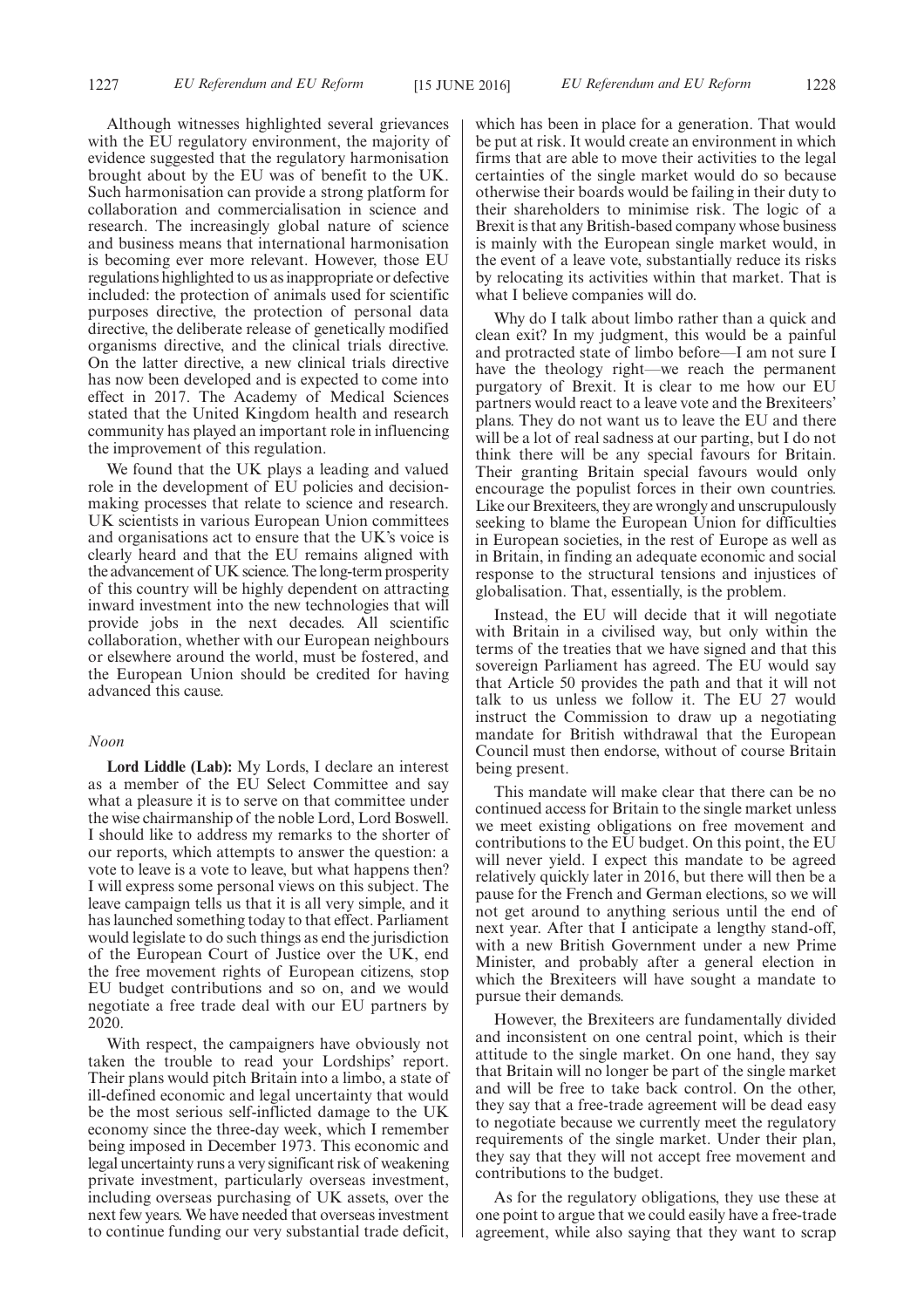#### [LORD LIDDLE]

all these regulations because they think it will mean a huge boost to British enterprise. The truth is that the proposition that a free-trade deal will be easy to negotiate depends on an essential fallacy: that we will stick to the single-market rules that the Brexiteers have no intention of sticking to.

Is their aim a better deal, on the Norway model, or is it for Britain to pursue a wholly different economic course? They cannot agree among themselves and it is unlikely that they will get a majority in either House of Parliament for a credible leave option. Vote leave has no practical alternative to British membership of the EU. As Nye Bevan memorably said of unilateral nuclear disarmament, it is an emotional spasm. We should brace ourselves for a long period of limbo that could do incalculable damage to the British economy and Britain's working people. I pray that it will not happen.

#### *12.09 pm*

**Baroness Falkner of Margravine (LD):** My Lords, I should declare that I am a co-owner of a property in the eurozone area and that I am married to a citizen from another EU member country whose right to remain in the UK could theoretically be affected by Britain leaving the European Union.

It has been a pleasure to work under the chairmanship of the noble Lord, Lord Boswell, and the committee has been extremely well served by its chairman and its secretariat through the inquiries and its scrutiny work. For my part, as chairman of the sub-committee responsible for economic and financial affairs, I will confine my remarks to those areas where additional safeguards have been obtained in economic governance.

I turn to the new settlement for the UK. It is an extraordinary settlement when viewed from other EU capitals. One has only to talk to the delegations from the 27 other countries to see how special this new status the UK has secured is in their eyes. We are not in the eurozone or in Schengen. We have chosen our opt-outs in justice and home affairs and we now have safeguards on the impact of eurozone integration, on welfare, on sovereignty and on further integration. The other EU countries are rather envious that we can dine à la carte while they are stuck with the set menu.

This renegotiation has also been dismissed for lacking legal force, as our chairman pointed out. In the committee's view, the terms of the new settlement have the same legal force as any other intergovernmental treaty under international law, so those who rubbish the legal status of the renegotiation need to explain to the public why any other treaty has legal force if they believe that this one does not. Why should the public believe that our international obligations under the UN charter hold, or indeed under the WTO, in which the Brexiteers have such faith as the basis of a new trading relationship—oblivious, of course, to the fact that the WTO does not cover services or financial services trade? That is such an important and vital aspect of the UK's relationship with the EU and the rest of the world. So the question they need to answer is why their new trade deal would have any legal basis if this renegotiation does not. Moreover, the renegotiation specifically states at Article 7 of the section on economic governance that the provisions under Section A will be incorporated into EU law the next time treaty change takes place.

On the details of economic governance, the UK and my committee had concerns that eurozone integration would disadvantage sterling. In Section A of the new settlement the UK has ensured that there can be no discrimination against those who do not use the euro and that our interests are protected. There was concern that eurozone caucusing might leave us outside the room, so to speak, when decisions are taken by the eurogroup. That, too, has been addressed and we have secured safeguards not only for ourselves but for the other eight countries currently outside the eurozone. We also have the additional safeguard mechanism whereby, if we feel that Section A has not being upheld, we can escalate our concern to the European Council, which, if our argument has merit, is required to,

"do all in its power to reach … a satisfactory solution",

within a "reasonable time".

I have been bemused by Vote Leave's obsession with the *Five Presidents' Report*. This, for the uninitiated in the Chamber, is a paper published last year by the leaders of the five EU institutions. The sub-committee I chair has conducted an inquiry into this and we published our report only last month. We say, in terms, that the ambitions of the five presidents apply mainly to the eurozone. Where they do not, such as recommending national competitiveness boards, they are voluntary. The *Five Presidents' Report* is actually notable for saying so little. We commented on that in our report. We criticised it on the institutional direction and political structures needed for the eurozone to proceed to be successful. It is a very thin statement of good intentions. The conspiracy theorists in Vote Leave need to be pressed as to where they find all that they claim indicates the direction of European monetary integration—it is pure fiction.

I turn to the process of withdrawal, as the framework proposed by Vote Leave today sets out, and on which the noble Lord, Lord Liddle, has commented. We are led to believe from what one is tempted to call the presumptive Government—pace the Republican nominee; both have rather similar traits—that they will not need to use Article 50. Presumably they will take their time until 2020 to finalise the exit, including their new trade deal.

As noble Lords have heard, the legal experts consulted by the committee told us that Article 50 provided the only means of withdrawing that was consistent with the UK's obligations under international law. If the UK unilaterally decided to start putting Bills through Parliament to disentangle ourselves—and, of course, this assumes that Parliament would be prepared to break its own treaty obligations in a very significant way, demonstrating to the world that it does not live by its word—the same UK, assuming Parliament were prepared to do this, would then seek to sign a whole lot of other treaties with the rest of the world, including the 27 other EU states, having spectacularly broken its word. What a non-display of bona fides this would represent.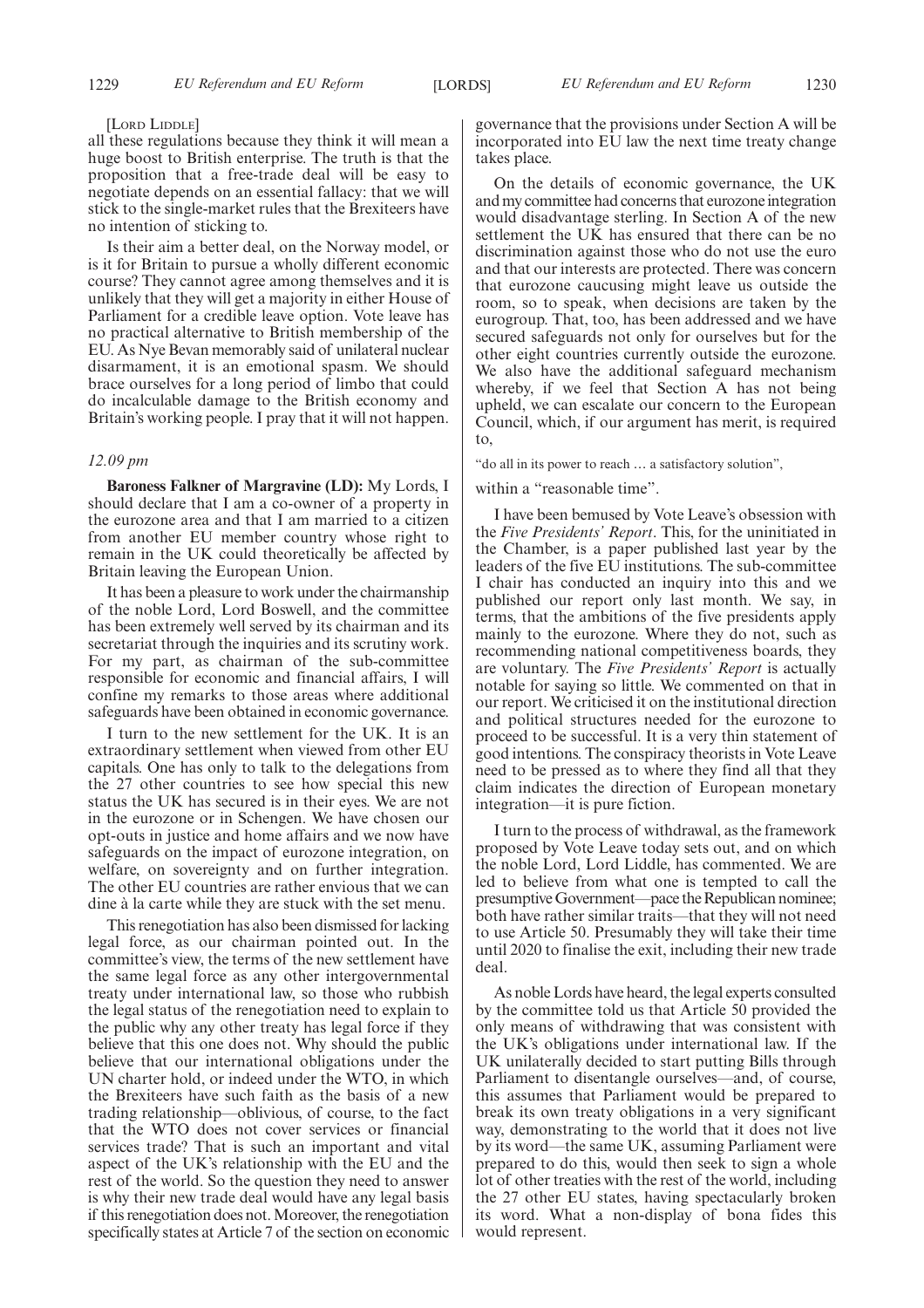So those who seek to disregard law while they sit in a law-making body need to bear one thought in mind. Trust is at such a low ebb in British political life, but the British public still expect their country to uphold the rule of law. That is the foundation of our democracy. This is a nation that values integrity, and if it finds that it has sleepwalked into a self-made disaster it will be a very long time indeed before it will permit itself to be led in that way again by that group of individuals.

#### *12.16 pm*

**Lord Jay of Ewelme (CB):** My Lords, I speak as a member of the EU Committee and draw attention to my interests in the register.

My own view is that remaining in the European Union and playing a full and constructive role in its policy and development at a crucial time for Europe is firmly in the United Kingdom's economic and political interest, all the more so after the Prime Minister's renegotiations. As the noble Lord, Lord Boswell, said, that is seldom mentioned now by either side, but the measures to protect the single market of 28 against a more closely integrating eurozone, in particular, seems to me of great importance, not just for us but for other non-eurozone members, notably Denmark and Sweden.

The report on the process of leaving the European Union makes clear that it would be uncertain and lengthy. In the immediate aftermath of a no vote, I suspect that not a great deal would happen, although the Prime Minister's renegotiations would immediately fall. I leave aside any effect on the currency markets, or any effect on the domestic political scene, which I think is not for a Cross-Bencher to comment on, but looking further ahead I cannot see how, in order to respect our international legal obligations, we can do other than invoke Article 50 of the Lisbon treaty, leading to fraught and difficult negotiations with our 27 EU partners. Even if we did not invoke Article 50, it seems to me that we would still have to have the difficult, fraught and lengthy negotiations. I think that that is an important point.

As our report says, there would need to be two separate negotiations. What would be our relationship to the European Union? Would we be in the single market or not? What would be the implications for EU citizens in Britain and British citizens in the European Union? There would need to be a second negotiation on the process and timing of leaving. The articulation of those two negotiations is unclear, but it is clear that the outcome of those negotiations will be immensely important for the United Kingdom.

Those will be immensely important, too, for the rest of the European Union, but the context there will be entirely different. There will be a powerful desire to ensure that British exit does not stoke demands for other countries to exit or to seek a new relationship with the European Union. There will be other questions, too. What will be the relationship between France and Germany? What will be their relationship with the United States? And so on. We would not be immune from some of those concerns ourselves. We are already seeing the French start contingency plans for enticing London-based banks and bankers to Paris—I am sure Frankfurt will follow.

At the same time, the European Union will need to continue to confront the huge challenges that it now faces: terrorism, migration, and the need for closer integration within the eurozone. Dealing with those issues will not be made any easier by the need to hold complex and difficult talks with the United Kingdom indeed, quite the contrary. The idea that these negotiations will somehow be straightforward and constructive, and that it will be in the European Union's interests to give us more or less whatever we decide to ask for, seems implausible to say the least.

We will not just be negotiating with a bloc or with the Commission; we will effectively be dealing with 27 member states with 27 sets of vested interests, which they will want to see reflected in the negotiating mandate that is given to the Commission to negotiate with us. The German Finance Minister is upping the ante already by saying that membership of the single market will not be on offer to us after a vote to leave. I was in Paris when the French tried to prolong the ban on British beef following the BSE affair, after the Commission had declared it safe. With the Commission's support, we saw them off. I mention in passing that British beef is not accepted into the United States. The chances that the French and other member states will not seek to further their own interests during their negotiations with us seems to me to be exactly zero.

Here is the irony: a vote to leave the European Union will lead to two, five, or up to 10 years of fraught negotiations with the other 27—us against them, with the Commission on their side—which will make the present relationship with the European Union look like sweetness and light. The tougher the negotiations—and they will be tough—and the greater the dissension and the greater the uncertainty, the greater will be the disincentive to invest in this country and the greater will be the consequences for jobs.

All this leaves aside the consequences of Brexit for the cohesion of the United Kingdom and, in some ways most worrying of all, the implications for the external border of the European Union running between Northern Ireland and the Republic, on which my noble friend Lady O'Neill spoke eloquently in the debate on the Queen's Speech. My guess is that it would not be long after a vote to leave before there was an agonising cry of "How on earth did we get ourselves into this mess?". It is my earnest hope that we do not take that risk.

#### *12.22 pm*

**Lord Pearson of Rannoch (UKIP):** My Lords, I cannot help mentioning that, of the 34 speakers in this debate, I can see perhaps only two who think that we should leave the European Union. I remind your Lordships, and anyone who may read this debate—and indeed the one that follows, where I cannot see a single Brexiteer on the Order Paper—that your Lordships' House is a very Europhile place, well-stocked with former government Ministers, Members of Parliament and servants of the EU, who between them have been responsible over long, and what they no doubt regard as successful, lives for bringing this country to its present state of subservience to the corrupt octopus in Brussels. It must be disappointing for them to see so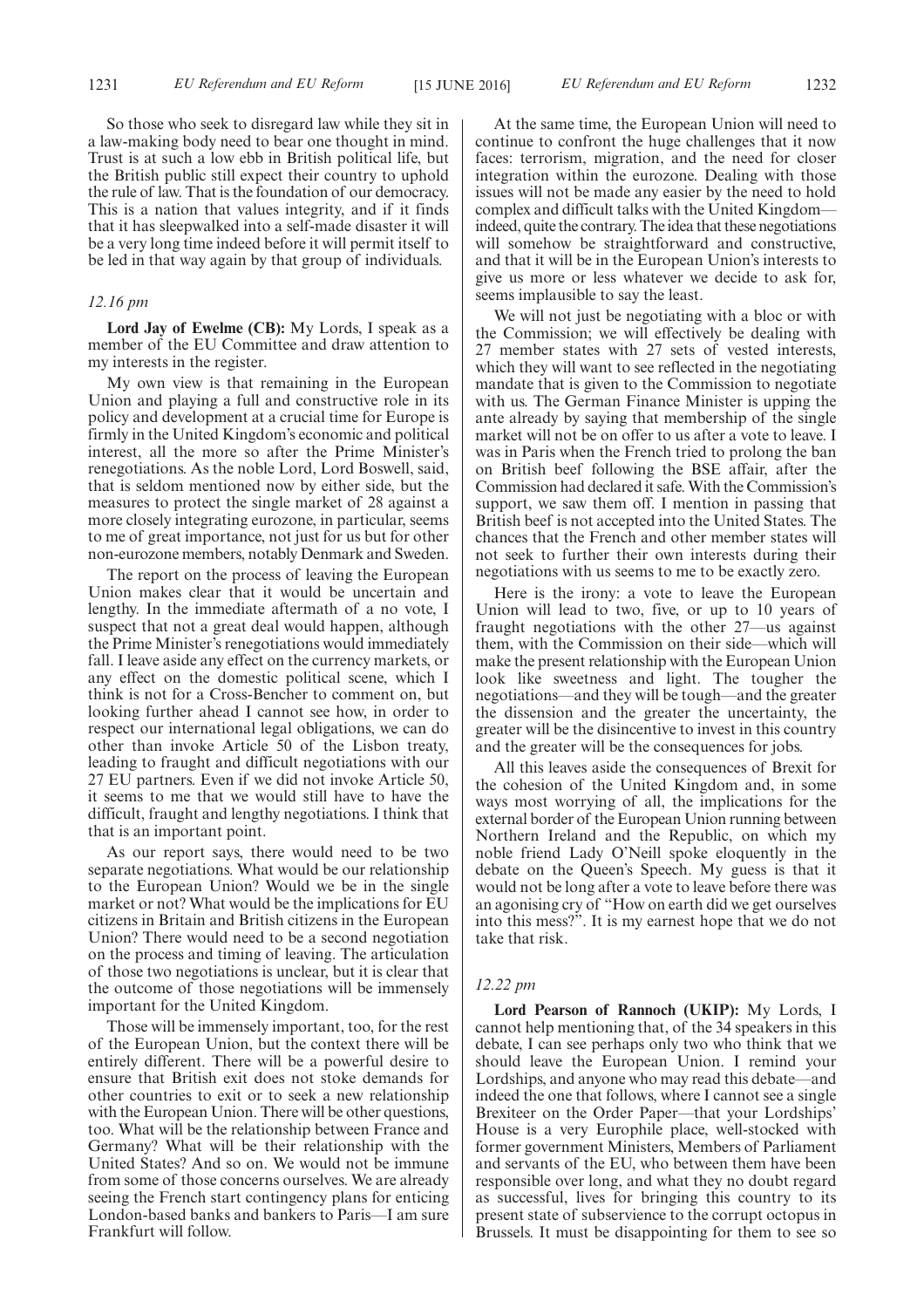[LORD PEARSON OF RANNOCH]

much ingratitude and anger boiling up among the British people against the project in which they have invested so much and in which they so fervently believe.

That is why, during this referendum campaign, we have seen Project Octopus turning into Project Fear—we are told to be fearful of leaving the clutch of its tentacles. This morning we have Project Panic as the Chancellor threatens us with all manner of taxes and pestilence if, as the world's fifth-largest economy, we dare to take our own place outside the failing project of European integration and simply join the 160 other countries in the world that have not made the mistake of joining it.

At the heart of this threat of economic disaster if we vote to leave next Thursday lies a wholly improbable scare: that somehow we would lose our present free trade with the single market and have to pay job-destroying tariffs to export into it. I propose to spend the rest of these few minutes examining that central fallacy in the remain position.

Government figures suggest that around 10% of our GDP goes in trade with clients in the EU—supporting some 3 million British jobs; another 10% goes to the rest of the world; and 80% stays in our domestic economy. But EU overregulation strangles all 100% of our economy, so 90% of it would be set free from Brussels overkill if we leave the EU. Of course, we would have to meet single market requirements for the 10% that we export to it, just as we do for what we export to the foreign markets outside the EU.

**Lord Hannay of Chiswick (CB):** The noble Lord says that EU regulation strangles our economy. Can he explain why the OECD found that we were the second-least regulated economy in the OECD—that is, we were less regulated than its non-EU members—and that the only country less regulated than us was another EU member, the Netherlands? Perhaps he could give a little thought to that before he makes foolish remarks such as the ones he has just made.

**Lord Pearson of Rannoch:** My Lords, I do not see that anything the noble Lord has said alters what I said. The Dutch Prime Minister recently went so far as to say that he thought a large proportion of the Dutch economy was afflicted by EU regulations. The noble Lord will simply have to wait until we are out of the European Union and then he will see how we set ourselves free.

As I was saying, we would go on exporting to the rest of the world as we do now. We would meet the conditions required by the rest of the world, just as it pays to put the steering wheel on the left if you are selling a car to the United States.

The Government's ONS Pink Book reveals that our growing trade deficit with the single market reached £85 billion in 2015. This means that manufacturers in the EU sold us £85 billion-worth more in goods than we sell them. If we accept the Government's suggestion that some 3 million jobs support the 10% of our GDP which exports to the single market, this means that there are around 5.5 million jobs in the EU which support exporting to us. So if the politicians in Brussels try to impose tariffs on our trade together, that would hit 2.5 million more jobs in the single market than it would here and would not be tolerated by EU manufacturers.

Let us take the specific example of our car trade, which the Prime Minister and other Europhiles pretend would suffer a 10% tariff on its exports to the single market if we leave the political construct of the EU, with consequent job losses here. That must be nonsense, because we import twice as many cars from the EU as we export to it—1.7 million cars in and 700,000 cars out—while EU manufacturers also enjoy having 64% of our domestic car market. So those powerful manufacturers, with their suppliers and employees, will simply not tolerate a tariff which would damage them so much more than us, however much Herr Juncker and Herr Schäuble and sundry other mischief in Brussels might wish to punish us for leaving the rest of the EU.

**Baroness Armstrong of Hill Top (Lab):** I wonder if the noble Lord will reconsider what he has just said. Nissan in the north-east exported 800,000 cars in 2014, largely to the EU and all of them through EU agreements. It exports one in three of the cars exported from this country, so he has his numbers wrong somewhere. Nissan may well be thinking, given that its major owner is actually Renault, that if we in the UK are not in the EU, it might as well move to France.

**Lord Pearson of Rannoch:** My Lords, I do not, with all due respect to the noble Baroness, withdraw a word of what I said. The fact is that 1.7 million cars come into this country from EU manufacturers—they have 64% of our market. I was about to say that anyone who wants to read the detail of what I have just said should consult the globalbritain.org briefing notes, particularly Nos. 114 and 118, which give the detail which is supported by the Society of Motor Manufacturers and Traders.

Time moves on, but the noble Lord, Lord Lamont, made another good point in yesterday's *Daily Telegraph*. The tariff which we might suffer on our goods going into the single market would be around 3%, if the Brussels politicians get their vindictive way, but the net £10 billion we pay to Brussels every year is equivalent to a tariff of around 8%. Whichever way you look at it, tariffs will not be imposed to our detriment, so the whole economic scare story falls away.

In conclusion, I am often asked what happens if we vote to leave the EU next Thursday. The answer is: nothing much in a hurry. For a start, it will take the Conservative Party until its conference in September to elect a new Prime Minister, who would start withdrawal talks, so there will be plenty of time for the Eurocrats—

**Lord Lea of Crondall (Lab):** On the thought about nothing happening next Thursday if the vote was for Brexit, until recently we were told that the idea of economic effects was scaremongering. Does not the noble Lord observe that the pound has been falling, and would he say that nothing will happen to the pound in this scenario?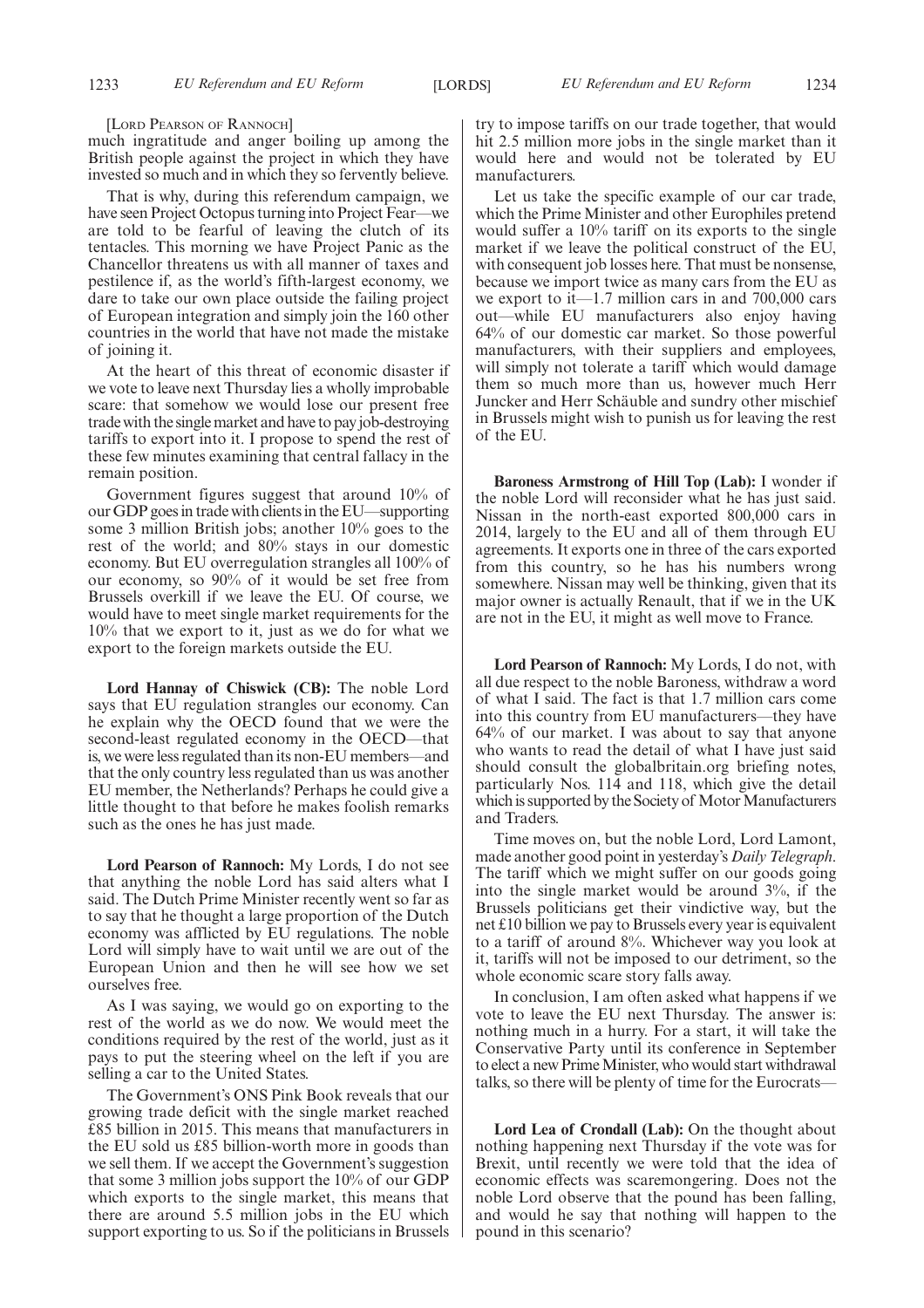**Lord Pearson of Rannoch:** My Lords, a falling pound is not a disaster; it helps our exports, for instance. It has been falling, but not as fast as some other currencies. We will have to see what happens, but there is no disaster here: the pound goes up, the pound goes down. A far more important influence on trade is the interest rate and the exchange rate, so I really do not accept that point. The noble Lord is clutching at straws to make it look as though we will be in terrible trouble next Friday if we have voted to come out of the EU; we will not.

As I was just mentioning, the new Prime Minister will emerge next September and it is he who will start withdrawal talks, so there will be plenty of time for the Eurocrats and noble Lords to cool down and face the reality of the strength of our negotiating position. For instance, we do not have to trigger Article 50 immediately. We do not have to trigger it until we have pretty much agreed the terms of our departure. We have other strong cards to play in the meantime. For instance, we could offer to reduce our net £10 billion over a period of years. We could say that we will not impose tariffs on our trade together if they do not try to mess around with the City of London. We could withdraw from the supremacy of the Luxembourg court and take control of our borders in a way that causes them least inconvenience, and so on.

After all, we wish them well. We are not their enemies. We want to continue in friendly collaboration with them, but we want to get off their "Titanic" while we can.

#### *12.33 pm*

**Lord Howell of Guildford (Con):** My Lords, the noble Lord, Lord Pearson of Rannoch, has certainly raised the temperature of the debate. I would say on his behalf that he is a reminder in the calm Chamber and calm wisdom of your Lordships' House that outside, the temperature on this issue is rising—certainly at the more excitable end of the media—to boiling point. It is also worth commenting that so far in this debate—indeed, in the very facts that the noble Lord, Lord Boswell, set before us—there is now an assumption that Brexit, or leave, is a possibility. Indeed, the report addressed itself to how that possibility would unfold.

I was not in the excellent and learned team of the noble Lord, Lord Boswell. He has produced a very interesting report, which makes one think a great deal about these different possibilities, although there is one omission from the report, which I shall come to in a moment. I am not really surprised that, outside this House, in the wider world, the stay campaign is now on something of a back foot. You would have to be completely deaf not to hear the dismay and grumbles from many people—I suspect the majority in this country—who feel that this is the wrong debate about the wrong issues altogether. They believe that the renegotiation, which was attempted but has been somewhat forgotten, as the noble Lord, Lord Boswell, reminded us, was on the wrong basis and assumptions.

On the generality, although the big markets of the future are most probably in Asia, Africa and the Commonwealth, geography and history nevertheless keep us firmly in Europe. Every attempt to stand on the sidelines or wash our hands of continental European development has always ended in disaster, as the Prime Minister pointed out. In Britain, we have always, in the end, been drawn in. So for us, the sidelines, as we should long ago have discovered and as we have discovered, just do not exist. Incidentally, we keep being told that countries such as Canada and Japan have a perfectly good access to the single market without being members of the European Union. I have looked in the history books and I cannot find any time when Canada or Japan were in Europe—we are, and that is the basic difference.

The referendum project and the negotiation project started from the right point. The first sentences of the Prime Minister's Bloomberg speech of 23 January 2013 made it clear that the task was to be about the reform and future of the European Union to meet 21st century conditions, not just the reform of UK relations within it on a bilateral basis. But then something went wrong, and the debate lost its way. Experts crowded in to insist that all should be reduced to a sort of shopping list of British demands, and that was what the negotiations had to be about, and that the fundamentals—the pillar principles of EU architecture should on no account be touched, because they were the ark of the covenant. So what should have been from the outset to be a European question—I believe the Prime Minister wanted it to be that way—became a British question, and an increasingly narrow one at that. For example, reputable think tanks such as the Centre for European Reform advised loudly that on no account should the Prime Minister even try to address or look at fundamental changes in the Union. Yet far from not touching on the fundamentals of the European model, it was always those basic features and principles that needed addressing and opening up. Why? Because the EU is a 20th century construct, rooted in and founded on 20th century concerns, which it addressed to great effect. But it is trying now to operate in a totally transformed world environment where big data and new platforms have completely revolutionised markets, business models and trade patterns, and are about to change much more—and, of course, where huge migrant flows have become a permanent feature, and will get much worse.

The digital and big data age invalidates all past precepts. There is simply no need for the doctrines of centralisation, integration and control in Europe; nor is this any longer the path to efficiency and innovation in our respective economies. With not only trade but actual production processes being globalised, the very concept of a single, tariff-protected goods market, as was designed in the 1970s, 1980s and 1990s, begins to melt away. Instead, the technologies cascading out from digitalisation permit and demand decentralisation, flexibility, differentiation and localisation. Those are the underpinnings of what should be the vision that the report has been looking at. The age of platform technology not only alters radically the relations between consumers and producers but places individuals—voters or the grass roots, call them what you like—in a completely different relationship to the governing authorities. The ground beneath the feet of the ruling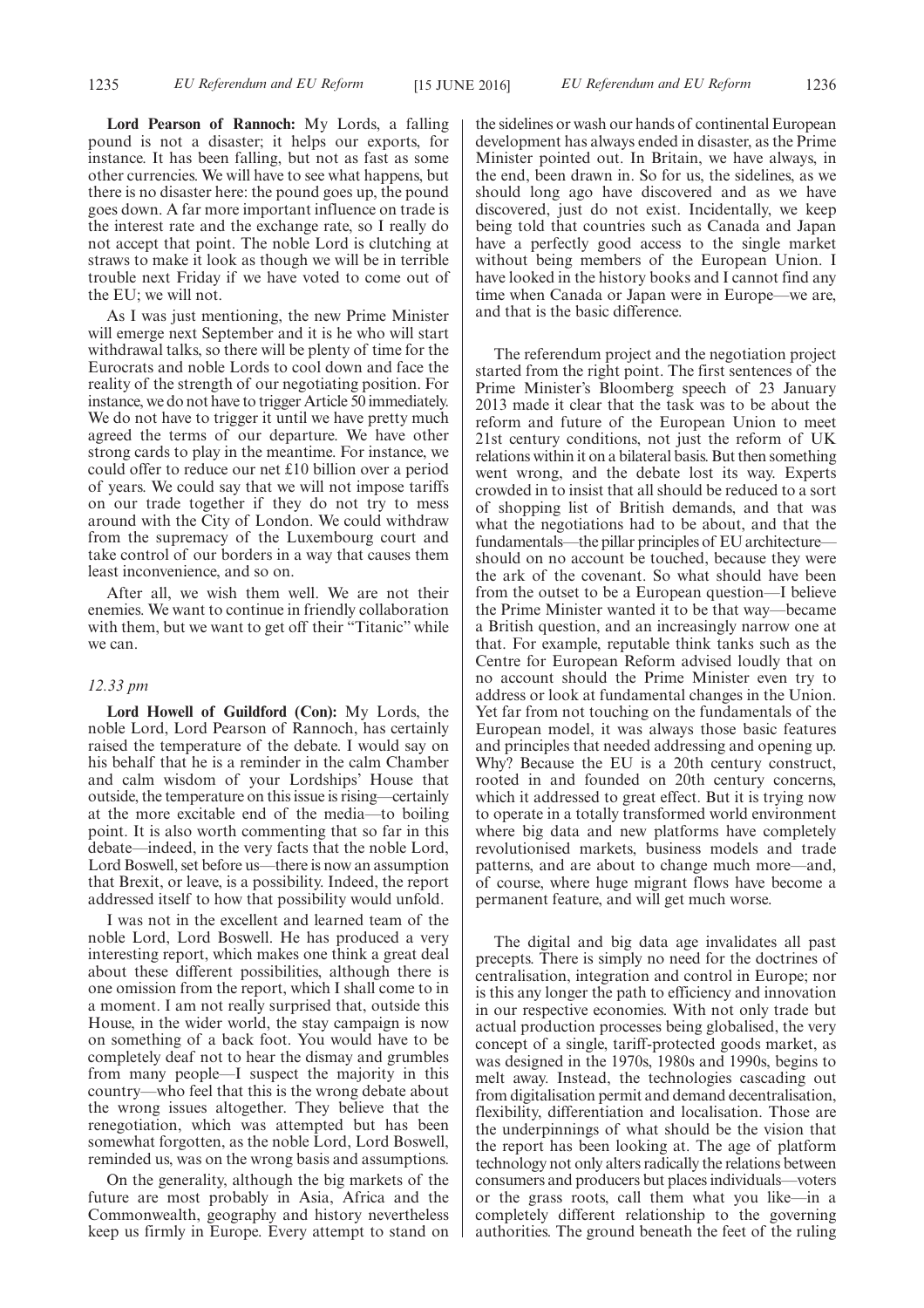[LORD HOWELL OF GUILDFORD]

caste who created the EU hierarchy is being visibly washed away. We should be aware of that and should not shut our eyes to it.

My one criticism of the report is that it does not come to grips with this vital aspect of what is happening as opposed to what we think, from our various standpoints, ought to happen. Common sense, when it is allowed into the debate, confirms that neither of the extreme campaigning poles—the leavers' nirvana of pure sovereignty and control snatched back from some embryo superstate, along with a magical insulation from migrant flows, versus the remainers' happy and overcomplacent idyll of staying in the EU in its present form—is remotely available in the real and changing world or will ever be. The centrifugal powers of the information age, the ever-stronger restraining interdependence of all modern states, the absolutely unavoidable need for massive and continuous reciprocity and the spaghetti bowl of new types of trade and supply chains across the planet, which are now mostly in data and information form, will put paid to both those dreams. Big changes are certainly coming, but not the ones that either camp predicts, and we should surely be warned about that.

Whatever happens on 23 June, the time has come to analyse coolly the very fast-changing international order of things and put deep and serious intellectual effort into redesigning and preparing the European region—our region, whether we like it or not—for the torrent of changes from the wider world and the storms to come. Some, like the migrant flood, have already arrived. The global repositioning of Britain should be a central part of this story. Our relations not just with a changing EU but with America and the whole gigantic Commonwealth need revisiting. They are all relevant to the renegotiation approach. Meanwhile, we are being asked to travel on a wrong and fruitless route with the possibility of some very nasty shocks along the way immediately ahead. A still, small voice should be reminding us that as a nation we are making fools of ourselves instead of offering the best of ourselves, which could be very good indeed, when confronting the real issues and threats.

The debate now should be a negotiation—if that is the right word—about how Britain can help lead the European Union out of the trough and the time warp in which it has become entrapped. On the morning of 24 June, whether in or out has won, we will still find ourselves enveloped of necessity in a common purpose: to help reform and equip the European region in which we live for its survival in a totally transformed international milieu. It will be a context in which, with skilled statesmanship, bridges can be rebuilt between the bitter antagonists in this debate. Why? Because in today's hyperconnected world all the countries of Europe, including Britain, are functionally inseparable. That is the reality that has to be faced or, to put it in more homely terms, the egg that cannot be unscrambled, Brexit or no Brexit. The EU today, troubled though it may be, is our village and our neighbourhood, but it is not our destiny. We should remain good neighbours but lift our vision to much higher challenges ahead.

#### *12.43 pm*

**Baroness Smith of Newnham (LD):** My Lords, I welcome the suite of reports that came from your Lordships'European Union Committee and, in particular, the fact that finally we have some documents contributing to the debate on the UK's future in the European Union that are based on fact and evidence and, as *The Process for Withdrawing from the European Union* states, conclusions that are as far as possible neutral statements of fact. That has been very rare in the debate that we have seen in the country in recent weeks and months. We have seen fear, mendacity, hyperbole and hysteria on both sides of the argument, and that includes some of the actions of Her Majesty's Government; they cannot be exonerated either. We have heard from both sides arguments based on fear, myth and fantasy. But it may not surprise noble Lords, particularly the noble Lord, Lord Pearson of Rannoch, that I intend to focus particularly on the issue of what we might be withdrawing from and where we might be going to.

As the noble Lord, Lord Liddle, pointed out, there is an issue about why we are leaving and what the leavers think we are doing. First, though, I suggest that those who would have us leave, having already left the Chamber for today, have no agreed position on what it is they think they are leaving. If we are in the realms of fantasy and fairy stories, I thought I might give noble Lords a modern fairy story based on *Goldilocks and the Three Bears*. I suggest that at least three different visions of what the European Union currently is are being put forward by the leavers. The first, the Daddy Bear scenario, is that the EU is a dangerous place that has entrapped and ensnared us. As the noble Lord, Lord Forsyth of Drumlean, put it very graphically, we are caught in a bear trap, bleeding to death. One notes that this poor bear is looking at a £10 note, wondering how he got it when it used to be a £20 note, thanking God that it is not a euro note but still being extremely puzzled by how he ended up in an enterprise that he never thought he had agreed to be in.

Mummy Bear, meanwhile, is represented by my Cambridge colleague Dr Christopher Bickerton, who says that actually both sides of the debate have got it wrong and that the European Union is not overbearing, it is not a very strong edifice, it is not powerful and, although it is not particularly democratic, it is actually a mirage. The closer you get to Brussels, the more you see that the EU does not really exist. So Mummy Bear disappears as a mirage.

Meanwhile, Goldilocks goes and talks to Baby Bear, thinking, "Surely this third member of the family will have a better understanding of the European Union". But she walks in and finds him with the godfather, Daniel Hannan, reading him a goodnight story: not *Why Vote Leave* but his elegant essay *A Doomed Marriage: Britain and Europe*—not necessarily something you would think was suitable for small bears or children, but nevertheless something that explains why the UK and the EU are fated to be separate and not to be together.

So we have three very different visions of what the European Union currently is, and the leavers cannot even agree on what it is they think they want to leave. Now they are trying to persuade us that we should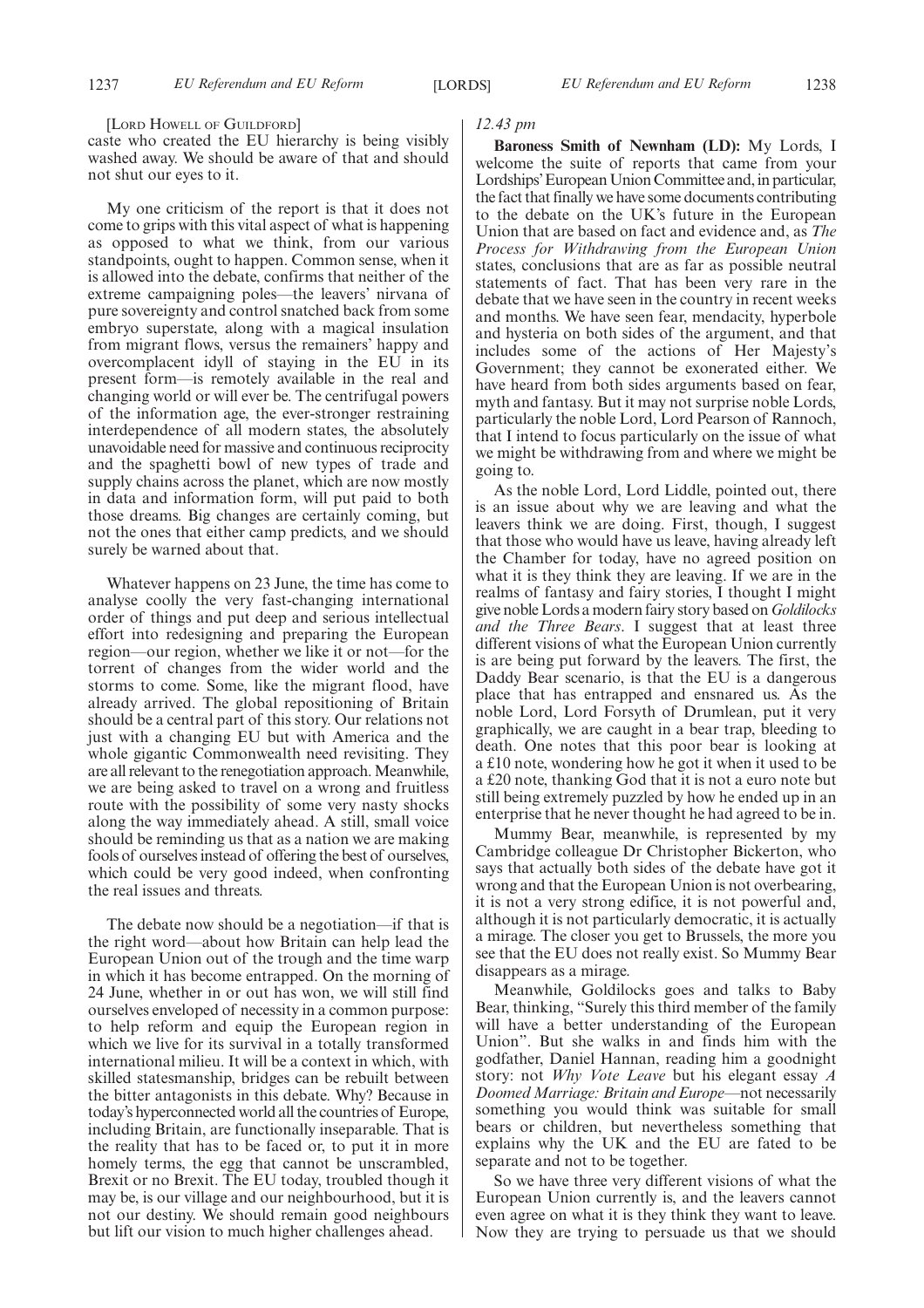vote to leave and negotiate some new arrangement. Of the three scenarios, the idea of a marriage breaking up is probably the best and most relevant. With regard to how we would get out of this European marriage, there is now a legal mechanism, thanks to Article 50, and your Lordships'European Union Committee report makes it very clear how that would work legally. However, we do not have any practical experience of how this European divorce would work in practice because it would be the first time that Article 50 had ever been triggered. But one of the things that we know about divorce in the real world is that it is usually expensive and very often acrimonious. Even if a couple think they will be happier apart than together, it is very rare to have a divorce that does not include lawyers—who benefit probably more than anybody else—and that does not end up being costly. Then you leave behind the rest of the family.

The parallels with the United Kingdom leaving the European Union are surely clear. There is a legal process that is as yet untried, but the reality is one that is human, emotional and economic. The 27 other states that we are leaving behind, just like leaving members of a family, are not going to say, "That's fine, off you go. We're happy to see you go but we'll carry on trading with you just like before". Inevitably, those whom we leave behind will have a sense of hurt and betrayal, particularly given the amount of time that the other 27 states, plus the European Commission, spent on trying to create a deal that would work for the UK and keep us in the EU.

The leavers are not just saying, "Let's have a divorce" but suggesting that they want another relationship altogether. Perhaps they want to go back to EFTA, which is what Daniel Hannan suggested recently—like a girlfriend they left behind years ago, trading her in for the European Economic Community because they thought that was the better offer. Like a long-term spouse, the EEC may have changed—but it is still your long-term spouse of over 40 years. Do you really want to give that up and walk away at considerable cost, trading it in for the mistress—the European Economic Area? Eventually you will find that being with a mistress is quite similar to being with a wife, except that your original family are a little unhappy, to say the least. They still have loyalty to the wife—the European Union. You have probably ended up with a slightly inferior relationship and have begun to wonder why you did it. Was it all worth taking the risk? I suggest not. The United Kingdom should not head towards an Article 50 type of divorce.

I hope that this will all turn out to have been just a fairy story, with Baby Bear waking up and finding that he has chased away the demons of Uncle Dan. I very much hope that citizens of the United Kingdom will do likewise on Thursday of next week; otherwise, they will only have bought into a cruel deceit and an unhelpful fantasy.

#### *12.50 pm*

**The Earl of Caithness (Con):** My Lords, I feel that I am rather in the position of Willie at the "Wet Review" as the person out of step. I am going to talk about the Motion on the Order Paper, but I shall at least be in step with the noble Lord, Lord Boswell.

It is strange to debate reports that your Lordships have produced—I was honoured to serve on the committee that produced the two reports under the chairmanship of the noble Lord, Lord Boswell—when we do not have a reply from the Government. However, that may be just as well, as we would not have had the debate if we had had to wait for the Government's reply. First of all, I thank all those who helped us on the committee. I pay special tribute to the work of our clerks and our legal adviser, and I thank them for the help that they gave us.

I want to turn to what is called the "new settlement", which was very much the subject of our first report. As the noble Baroness, Lady Falkner of Margravine, said, this is an important document, although it may well never see the light of day. From the evidence that we got, we came to some very strong conclusions about that new agreement and they are well worth studying.

We have talked in economic terms—I declare my interest as having just served on the EU Financial Affairs Sub-Committee, chaired by the noble Baroness, Lady Falkner—and we have been very concerned about competitiveness, which is addressed in the new agreement. It is one of the major issues that has been taken forward. Indeed, we say in Recommendation 27 that, "the competitiveness element of the new settlement is a significant achievement".

It is important to remember that.

Another point that I would like to highlight is the wording of the "new settlement". It is completely wrong to have called it "A new settlement for the United Kingdom" because much of it relates to how the EU works. As we say in Recommendation 44, it is, "a misnomer: as our analysis demonstrates, many aspects of the 'new settlement' reflect the views of most if not all Member States. If the 'new settlement' is in due course implemented, it will have far-reaching effects",

on how the EU works as a whole. It is sad that the new settlement has played no part in the discussion in the European referendum campaign.

Turning to the campaign, I think that the important thing to remember as part of the background is highlighted in paragraph 5 in our conclusions and recommendations. This refers to the UK being less knowledgeable about the EU than any other member state. I do not think that that position will have improved at the end of this campaign, and that, to me, is a real tragedy.

In paragraph 2 of our conclusions and recommendations, we say:

"The debate leading up to the referendum should be of a quality and breadth proportionate to the importance of the decision. It should be wide-ranging and inclusive, based on accurate information".

Given that we know so little about the EU, the campaign has been darkness itself.

The noble Lord, Lord Boswell, is right to say that we are here to hold the Government to account, but at this point I want to widen my remarks. I am very angry and saddened by the campaign. I say to the noble Lord, Lord Pearson, that the leave campaign and the remain campaign have done this country no favours at all. To tell a lie often enough and to persuade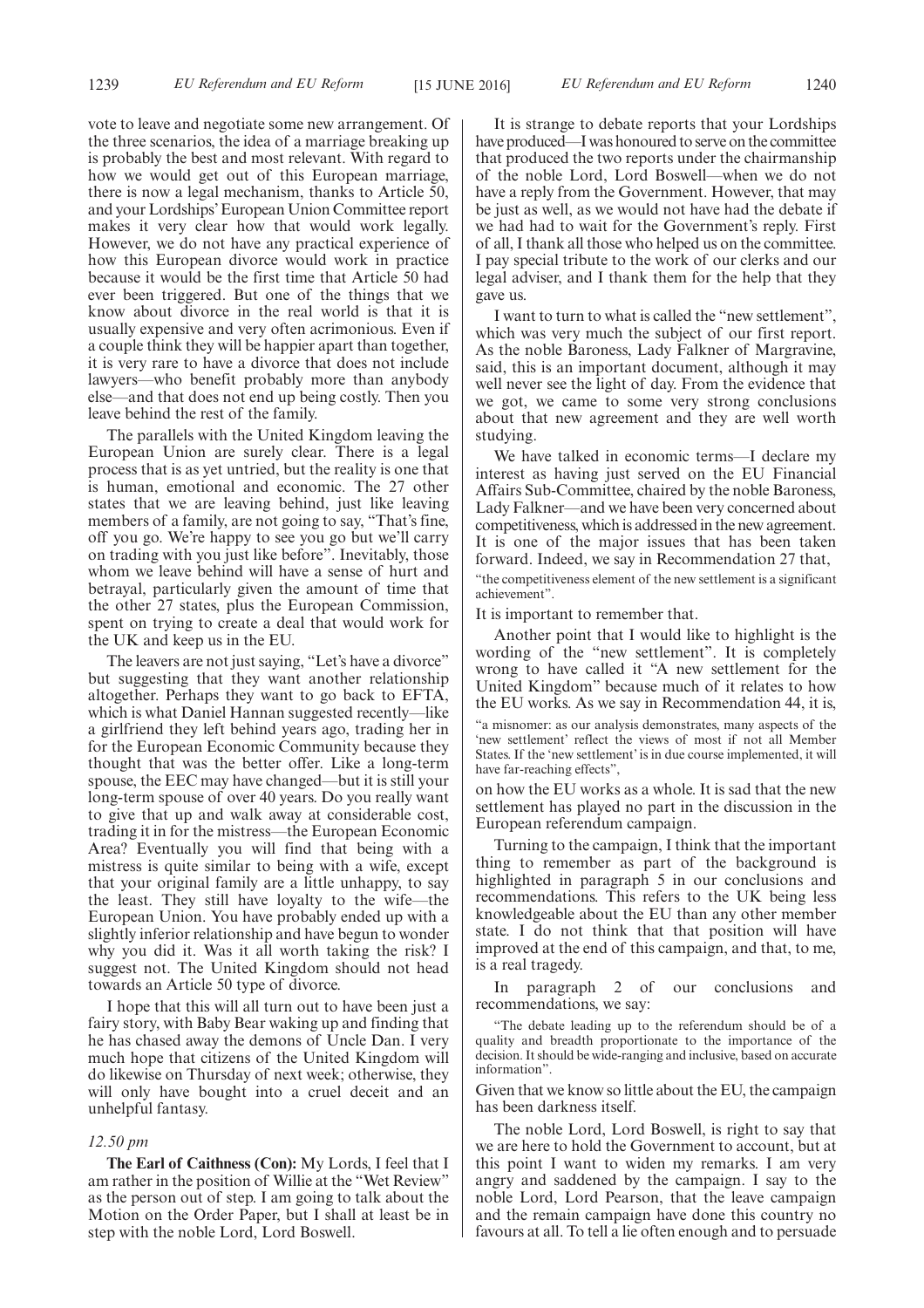#### [THE EARL OF CAITHNESS]

the public to believe it, and to recklessly disregard history, is a fatal flaw. I am fearful that senior politicians are entering into the no-truth zone. That has huge implications for government in general. It is a serious worry.

There has been no attempt by either side to look at a way forward that could work for Britain and the continent. No effort has been made to project how the future might be or to realise that the eastern part of the EU and the countries adjoining it are in a state of almost anarchy in some cases and heading close to war in others. This is a supremely important time in Europe's history and both campaigns are looking away and facing inward. That is a real sadness. Perhaps the campaigns have been burnished and become light only on the egos of those involved.

The press have not helped either. It is sad to see but one person in the press box today. Perhaps when we reform this House we might get rid of the press box altogether; it would make no difference to how things are reported.

I turn to the process of leaving. The EU is a highly legal structure. The noble Lord, Lord Jay, made that point, and I want to strengthen it. If Brexit wins the day, we will have to have two agreements: a withdrawal agreement and a new agreement for continuing ongoing business. However, because of the legal structure, if those agreements are what is called "mixed"—that is, they include member state and EU competences—they will have to be agreed by the EU Council, the EU Parliament, 27 member states individually, the UK Parliament and our three devolved Governments, because European law is involved. That is going to be hugely complicated.

One talks about the timescale in which this can be achieved. It is worth remembering, as is pointed out in our report, how little time was given to the renegotiation or "new settlement". With Britain coming out of the EU, how much less time will the EU give to our problem of trying to negotiate a withdrawal and a new agreement, particularly when there are French and German elections? There is a two-year period—the legal advice is quite clear on this—and because the European Union is a legal structure, we are duty-bound as a country to obey international law. If we do not, we are providing new meaning to "perfidious Albion".

I have come to the conclusion that referendums are divisive and very distracting. The result of this referendum will not end the problem or the debate on Europe. It is merely a stepping stone in the long history of how Britain and the continent have made an arrangement to live. If we look back over the past 1,000 years, we see that it has been a turbulent arrangement. No doubt that will continue.

#### *12.58 pm*

**Baroness Armstrong of Hill Top (Lab):** My Lords, this is a very timely debate. As a fairly new member of the European Union Committee, I thank the chair, the noble Lord, Lord Boswell. He makes sure that we approach these things in a measured way and has been incredibly inclusive and supportive of all members, particularly the new members. I thank him for that.

I will concentrate on the short report on the process of withdrawing from the EU. There is a lot of other business in the House today, and I am very tempted by more general matters, but I am going to confine myself to that. As the report makes clear, the only mechanism for withdrawal in all the treaties and the international agreements is Article 50. The process of withdrawal, therefore—as is made very clear in the report and in Article 50—will not be determined by the minds of the Brexiteers. No one group will have the whole say in how things are developed and progressed.

That is very important. I was a bit astounded to hear one of the Cabinet Ministers this morning speaking about the Bills that would be brought in immediately. As the noble Baroness said, there is—as in a divorce more than one party involved. What Britain decides will have an effect on the rest of Europe; it has the right to have a say, and we have to acknowledge that. One side cannot determine both the terms of the negotiation and the end point of the negotiation.

The Commission, as the report makes clear, will be responsible for the day-to-day negotiation, but it will be the EU member states, all of them, through the Council, that will have control over the terms of the negotiation. The European Parliament also has to give its consent. The idea that we can be totally in control of that is, to put it mildly, somewhat naive. Those giving evidence to us said that, as far as the negotiating terms were concerned, they thought that there would have to be near unanimity in the UK Parliament about these terms. I agree with previous speakers today that the debate externally has been horrendous and has shown the worst of Britain and its politicians and everyone else. It is certainly not the right way to enter a referendum debate or to enter negotiation should a particular outcome occur.

We can therefore only be relatively pessimistic, and I do not like being pessimistic because I want to see the best of this country and not what I think is the worst. The debate has revealed incredibly strong divisions and differences which are not just about European Union membership, yet of course what the report demonstrates clearly is that there will have to be good, firm relationships which demonstrate trust. At the moment, that is quite difficult to see, not just here but between this country and the other members of the European Union as well as the other institutions.

The agreements will also need the support of individual parliaments in the European Union. If we are not going to work in a more positive way, how on earth are we going to improve those relationships? It is only through good relationships that we will get a good outcome. Governments will have to work well together, as all the key decisions will continue to be taken by the Council.

The other thing that our inquiry made so clear to me was that the UK Parliament will be trapped in unpicking legislation and in deciding which piece of legislation we might want to keep and which piece we have to unravel in order to uphold a decision to leave the Union. My great fear is that the real anxieties of the British people during this time will be squeezed because we will be so busy unpicking the relationship with the European Union that we will not understand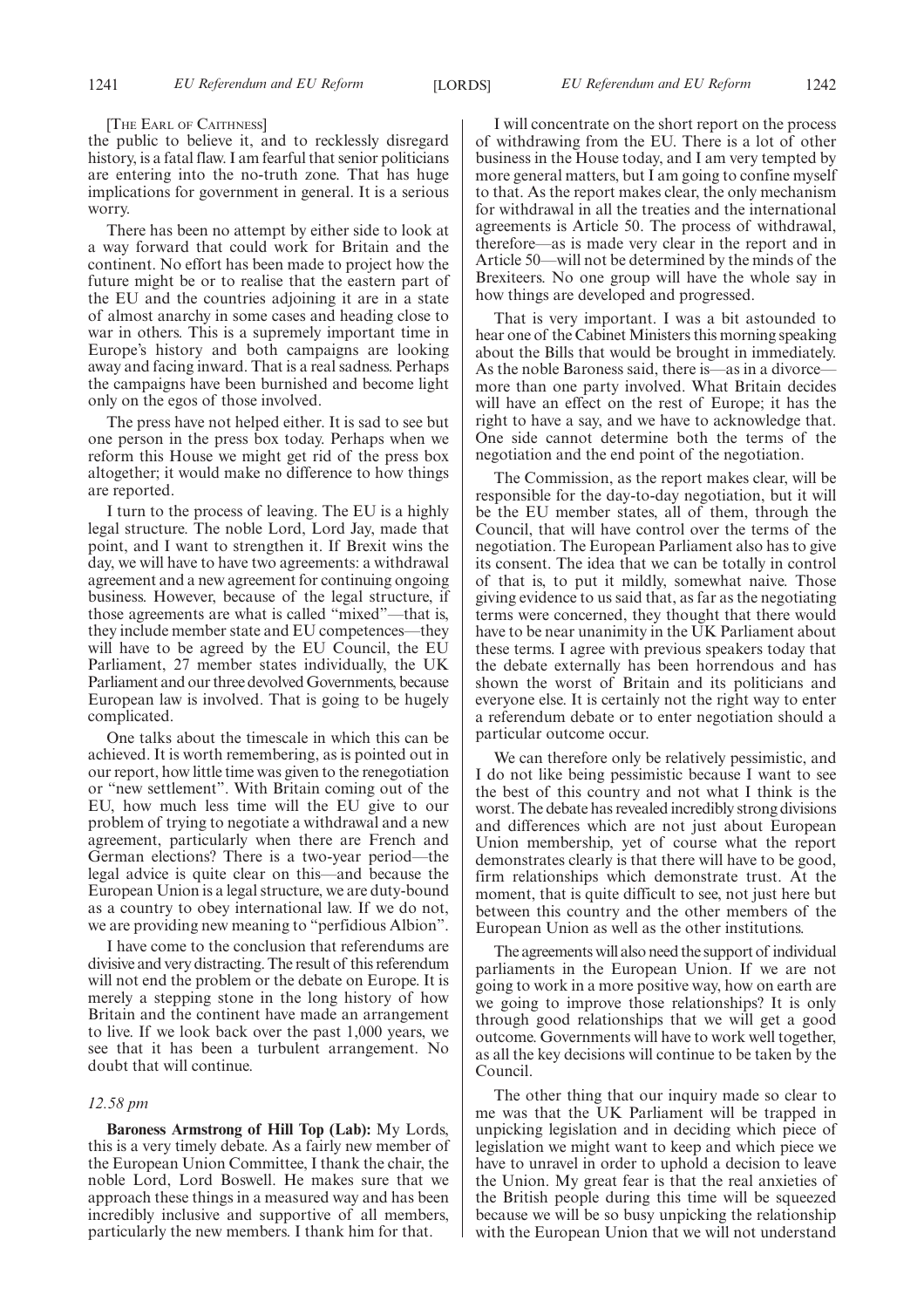what the vote was about. I know that the vote is ending up being about whether we remain a member of the Union, but actually it reflects a deep fear and uncertainty about the experience of globalisation and how different people in our country are being greatly affected in different ways.

I spoke last week about my own region, and I am not going to repeat that. We would be the greatest sufferers because of our dependence on European trade. Through that dependence, we bring a balance of trade surplus to the region; we are the only region to do so. The people out there really feel that, whatever we are doing, we are not reflecting their needs and their ambitions. In that way, I agree with the noble Lord, Lord Howell, that there can be no ending of the debate on the referendum and that we have to rediscover the ambition to reconfigure things in this country and in our relationship with the world if we are to make sure that everybody in this country is able to benefit from the effects of globalisation.

The battle for Britain's future, as it is being played out, should not be seen as the end point, whatever the result next week. It should be seen as a staging post for that new phase of globalisation that the noble Lord, Lord Howell, was talking about, one that offers hope to those who feel disenfranchised by the changes of recent years and a sense of purpose to every part of the country. Whatever the outcome, that is our challenge; but we know from this report that, if the outcome is that we leave, there will be a very painful and difficult negotiation. We will have to up our game in a way that, quite honestly, we have not done over the period of the referendum to date.

#### *1.07pm*

**Lord Maclennan of Rogart (LD):** My Lords, this has been a very good, and timely, debate. I declare an interest, in that I am a beneficiary of the common agricultural policy. I would prefer to focus not on the short term, as I think most people have, but on the longer term.

We have lived in a peaceful Europe for more than 70 years. That is part of the outcome of bringing together the member countries in Europe into a community, and has been one of the most important aspects. In the 20th century, millions of people were killed because the European Union did not exist and member countries of Europe fell out with each other. That goes back a very long way. We have seen countries such as Germany and France, western European countries, falling out with each other over a long period of history. This has not been sufficiently focused on during the referendum campaign; the Prime Minister spoke of that on one occasion.

We should recognise this as a benefit of our membership. The economic benefits for this country are considerable—46% of our exports go to Europe; rather fewer of the exports from other European countries come to us—but a whole tendency towards disintegration could be started by Britain. That is a great risk that we take. The Union is to some extent not as close as it was, and some Nordic countries might consider following our lead if we go for Brexit. We have also noticed in eastern Europe the coming together of member countries. Hungary has a very poor Government at the moment, but it is none the less a beneficiary of the European Union and I think that it wants to stay a member of it. Let us consider what the greater impact might be of our withdrawal from the Union. I fear that it could be the stimulus to the Union falling apart.

The connections we have made are very important. I served on the Convention on the Future of Europe in 2002-03. That seems to me a more favourable circumstance in which to negotiate agreements. On that occasion, the members of the European Union found it possible to reach consensus. Afterwards, France and the Netherlands rejected the outcome in referenda, but they did so not on the substance of the agreements which they finally came to accept—but because they wanted to vote against their Governments, and the Governments of both came to grief shortly thereafter.

We need unanimity about the objectives of the Union and should recognise that we can lead in this negotiation and this debate. We should help in that. "Lead not leave" is the message I want to put across.

#### *1.14 pm*

**Lord Hastings of Scarisbrick (CB):** My Lords, these reports and this debate give us an opportunity to look away from some of the more myopic aspects of the referendum discussions so far. So much of the conversation to date has focused on what the UK may get back, how much richer we might become or how much poorer we might become. One of the great institutions of the European Union, one of the great roles it does well, is to focus and co-ordinate international aid and humanitarian work. That is an important dimension of the EU's work which, ironically, is not mentioned in these reports but deserves our attention. After the United States, being the largest cash provider of aid but one of the worst percentage providers by GDP, the European Union comes next, and then comes the United Kingdom, followed by a series of smaller nations. We are proud of our 0.7% of GNI contribution to international aid assistance, and of everything that DfID and the UK do, but, in contributing some 20% to EU aid budgets, the UK also punches well above its own capacity. We do more for fragile states, we do more to support the development of democracy, and we do more to respond to the challenges of climate change and continuing desperation in our world.

While we have had politically insensitive conversations about what it means to separate from other rich parts of the world, almost nothing has been said about what that separation would mean for the poorest people in the world. The European institutions created to facilitate collective aid had a good purpose in mind: if we could have more effective co-ordination, greater focus, a clearer line of sight, we could achieve those development objectives which raise the collective boat of wealth around the world, empower markets to work better for our exports and, importantly, prevent some of the tragedies of migration and trafficking that we are now witnessing.

We have to remember that, although the effort focused on the problems of migration from Middle Eastern countries, particularly Syria, across to Turkey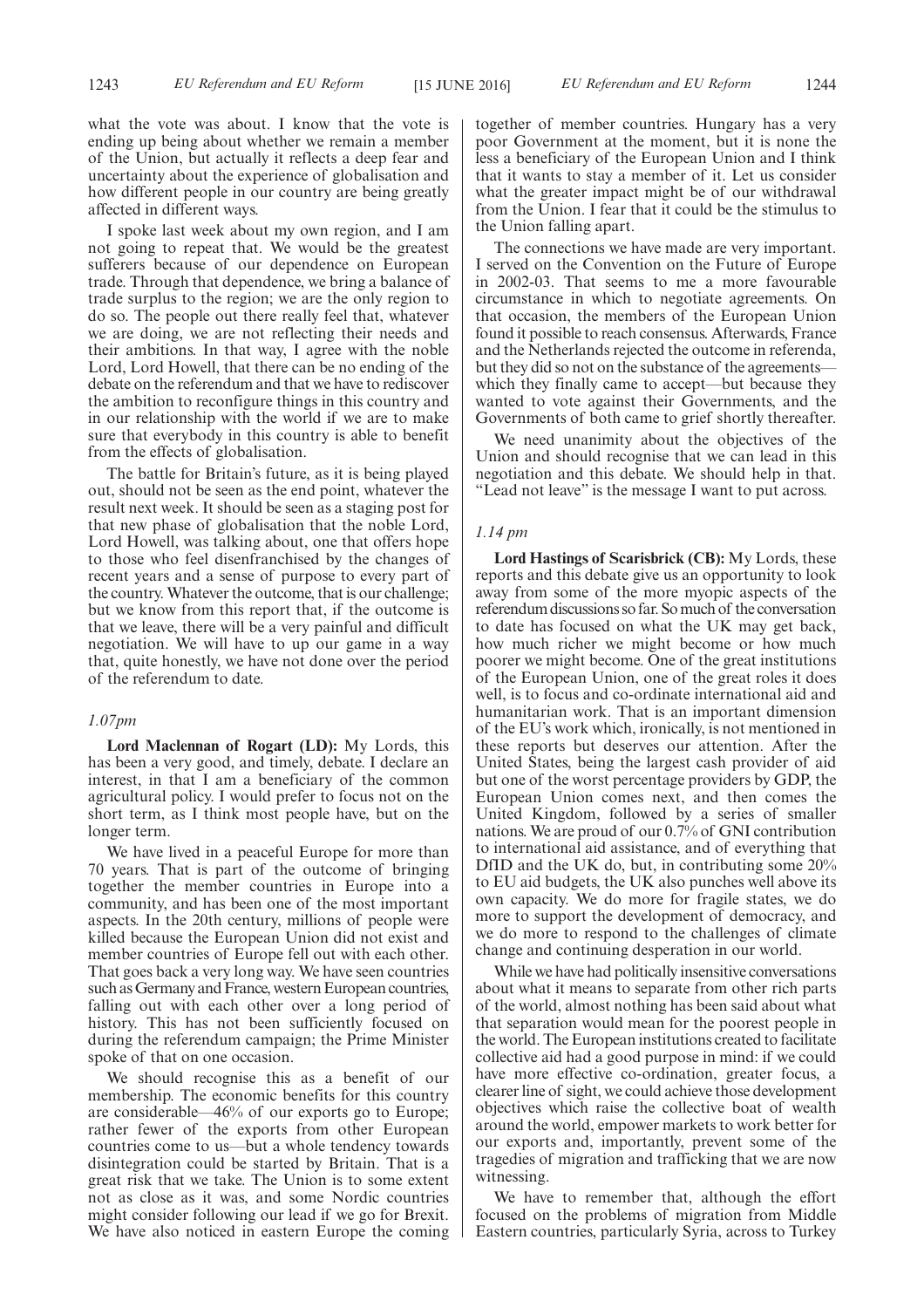[LORD HASTINGS OF SCARISBRICK]

and Greece has been the subject of media attention, an equivalent number of people are coming across the Mediterranean from poorer African countries where development aid is fundamental to addressing some of the most desperate conditions created by climate change, poor harvests and inadequate agricultural production methods. The European Union has a massive amount of investment to give in not only technology but techniques, and it improves the UK's position as a supporter of development in the world to have the European Union acting in concert.

An article in the *Economist* last week reflected on the disparate problems of fractured aid:

"In one big way … the proliferation of donors harms poor countries. Aid now comes from ever more directions"—

it might be welcome that more money is coming from countries which never gave money in the first place, particularly China and, in some cases, India—

"in ever smaller packages: according to AidData, the average project was worth \$1.9m in 2013, down from \$5.3m in 2000. Mozambique has 27 substantial donors in the field of health alone, not counting most non-Western or private givers. Belgium, France, Italy, Japan and Sweden each supplied less than \$1m. Such fragmentation strains poor countries, both because of the endless report-writing and because civil servants are hired away to manage donors' projects."

The noble Lord, Lord Howell, referred to Africa as one of the most important next-level markets for our goods and services, and he is right: the 54 countries of the continent could provide phenomenal opportunities for the United Kingdom, let alone the other countries of the EU. But it will not be so if we undermine and destroy the impact of our collective aid investment, if we reduce our capacity for aid because we wreck our economy by foolishly pulling out of the European Union without foresight to the poor, and if we continue to lose sight of our collective responsibility to stand up for those who are more desperate than even this argument around the referendum has been.

#### *1.19 pm*

**Lord Hunt of Chesterton (Lab):** My Lords, I refer back to the debate introduced by the noble Earl, Lord Selborne, on the Science and Technology Committee report, while acknowledging the important remarks of the noble Lord, Lord Hastings.

The result of the referendum may have a great and potentially adverse effect on UK science, particularly the relationship of science to industry. One of the vicechancellors speaking in the House last week commented that their university might lose up to £100 million a year through the loss of research grants, so these are big effects. I declare my own interest and experience as a scientist. I have worked in university research with universities across Europe and helped set up a small company that works with the European Commission. I was head of the Met Office, a government agency that worked very closely with all the agencies across Europe. One other interesting feature of being a scientist in Europe over the past 30 years has been the development of very effective networks. One that we set up for aviation and the motor industry carries on very well, and the European Commission helps it.

The question is, what will happen? In my experience and that of many of my colleagues, European officials and European committees have considerable experience and vision and they have encouraged these networks across Europe. The capacity for the same thing in the UK is, I am afraid, not present. Of course, UK science takes a leading role in some of the greatest pure science projects across Europe—in astronomy, fundamental particle physics, bio and pharma—and the evidence to our committee was that Europe takes a leading role and co-ordinates very effectively. There are controversies in terms of working with the European Parliament, which often takes a particular view, but nevertheless the European science scene is very strong and at the top internationally.

An important aspect of collaborating across Europe, which was perhaps not so strongly written into the report, comes from the collaboration of the governmental agencies and laboratories—the Met Office is one, but there are many others that are important. These institutions will continue, as will the collaboration between them if the UK makes the unfortunate decision to leave the EU. The way these agencies programmes work means that they will involve countries in Europe that are not part of the EU, but the primary decisionmaking co-ordination comes from the EU component in those programmes. We would see the UK take a secondary position. Given the experience and brilliance of all the UK contributions, it would be very galling for us to be in the second tier of advising on these projects. Some noble Lords have been dismissive in previous debates about the European Commission, but all I can say is that our programmes benefit from its advice.

The chairman of our Science and Technology Committee at the House of Lords, the noble Earl, Lord Selborne, explained that UK industry does not make the best use of EU funds. That was strongly expressed in one session of the committee by the director of Rolls-Royce speaking on behalf of his company and the Royal Academy of Engineering. He said that SMEs did not have enough support from the UK Government to learn best how to collaborate across Europe and make best use of European funds. Given that we may now leave the EU, how will HMG provide funding at a higher level for UK SMEs to compensate for the loss of EC funds? The companies that I am talking about are vital for our economy and employment in the UK in the future.

Of course, there will have to be continued collaboration with all the European countries on the key issues of the environment, natural resources, energy and fishing—as we are hearing from the noises beyond—but it will be much more effective if the UK remains in the European Union. I can see no benefits from Brexit.

#### *1.24 pm*

**Lord Browne of Madingley (CB):**My Lords, I welcome this thorough report on the referendum and EU reform. In particular, I wish to comment on its conclusion that the Government should set out a positive, inclusive vision of the UK's role in a reformed EU. As a businessman, I have long been convinced of the economic benefits of being part of the EU's single market. In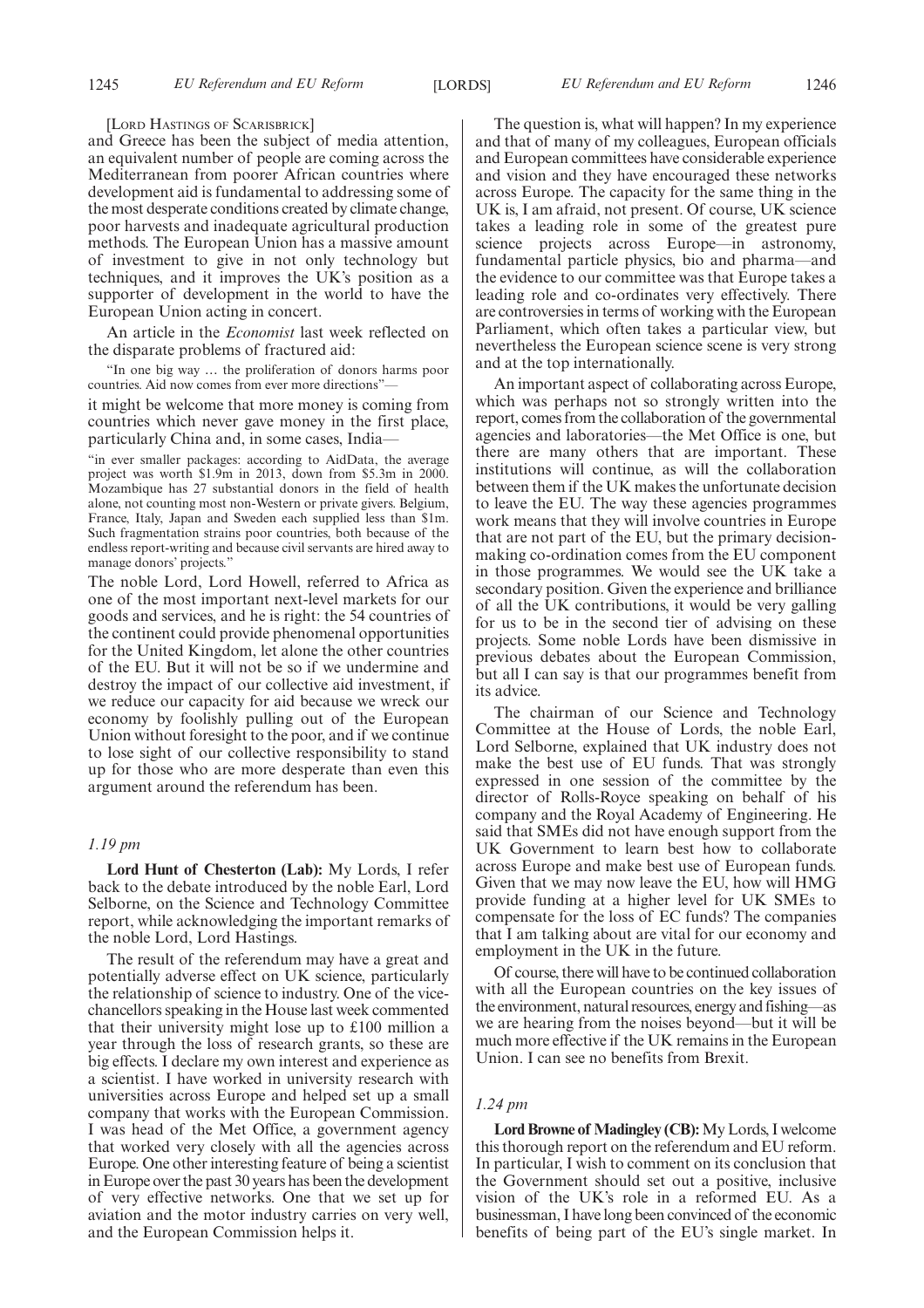leaving the EU, we deny ourselves not only access to the European market, its consumers and its ideas, but a very important gateway to most of the world. We would create barriers for those who would contribute to our economy. It would be a backward step towards self-imposed exclusion.

My personal perspective on the European Union has been heavily influenced by my family's experiences. I was born to a father who served in the British Army and to a mother who survived the horrors of Auschwitz. The link that they made, as the continent was being rebuilt, transformed their lives. They demonstrated that, although the EU's origins may have been economic in nature, its core purpose was to promote peace and prosperity in Europe and to help dampen the ever present and damaging trend towards nationalism. Its relevance in this regard is not diminished.

A vote to leave would be to reject the economic benefits and political security that we enjoy as part of Europe. As an optimist, I am sure that this country will not sever its ties with the European Union, but just staying part of the EU is not enough. It will shape our future, for better or worse. We need to engage more deeply with the process of government in Europe and I want to make one point about that and about reform.

As the Government's lead non-executive director from 2010 to 2015, I worked closely on this country's Civil Service reform programme. I was always impressed with our civil servants. We pride ourselves on their analytical rigour, independence and skill at navigating government, and the creation of policy to its very important implementation. It is still one of the most coveted employers among graduates. It is a body that is ultimately responsible for the functioning of government in this country. We should use the experience of building an exemplary Civil Service to our advantage in Europe.

We currently have just over 1,000 officials in the EU. That is less than 4% of the total number of officials and roughly the same as the Romanians and the Greeks. The French have almost three times this number; the Italians almost four times as many. It also stands in stark contrast to our contribution to the EU economy, where we account for roughly 16% of total output. We complain about underrepresentation given our economic clout. The solution is not to withdraw altogether from Europe. In my experience, giving up your seat at the table is a surefire way to lose control. Instead, we must continue to work with Europe, as part of the EU.

Europe's laws and regulations are largely made through technocratic processes. We must attract, train and send more of our best technocrats to work in Brussels for our mutual interests. In the pursuit of both practicality and excellence in Europe, we must remove the prohibitive and probably outdated requirement for British candidates to prove their proficiency in French or German. English is now the world's working language and might well be enough. We must inspire the next generation of our most gifted public servants with a vision of what Europe can and should be, not just for business but for peace and security as well. Then we must motivate them to help us shape it.

#### *1.29 pm*

**Lord Cormack (Con):** My Lords, it is a great pleasure to follow the noble Lord, Lord Browne of Madingley. I wish that we heard him more often because he brings with him a wealth of business experience whenever he speaks in your Lordships' House. Having heard every single word of this debate, it is quite clear that one thread is running through it and that is a degree of real disappointment in the tone, quality and content of the debate. Although I believe that more criticism can correctly be levelled at the Brexiteers, I do not believe that the Government's case has been made as effectively as it should have been. The report which the noble Lord, Lord Boswell, introduced extremely moderately and persuasively, is itself a moderate and persuasive document that does great credit to the European Union Committee of your Lordships' House. I want to quote just one paragraph towards the very end, paragraph 258:

"Finally, the EU has always been driven by values as well as pragmatism. We urge the Government, in putting forward its vision for the UK's place in a reformed EU, also to affirm the shared identity and heritage of the peoples of Europe".

Would that more attention had been paid to that particular paragraph. It is a great pity that so little vision has infused the speeches made on all sides of the debate. We do have a shared heritage and we need only to look around Westminster to remind ourselves of that. Go across to Westminster Abbey to the glorious chapel of Henry VII, to the monument for the King and Queen, made by an Italian, Pietro Torrigiano, to Westminster Hall, where we owe that wonderful hammerbeam roof, one of the glories of European civilisation, to the master carpenter Henry Yevele.

I would also like to endorse most strongly the words of my noble friend Lord Howell of Guildford, who made a very fine speech. We are, whether we like it or not, part of the European continent. One of the most ill-advised speeches of the campaign was made by Mr Johnson—Boris, not the other one—when he talked about the domination of Europe. He cited everyone from Julius Caesar to Adolf Hitler and he suggested that there was now a great conspiracy within the EU for another dominant dictator. I have never heard a more grotesque misreading of history. All your Lordships need do is step a few yards from this Chamber and look at the marvellously recreated Armada tapestries in the Prince's Chamber, or go into the Royal Gallery and see the great Maclise paintings of Trafalgar and Waterloo, currently being restored, and you discover the real nature of Britain's European involvement in preventing any one power having hegemony in Europe and bringing balance by its own participation.

Is now the moment for our great country to turn its back on its history and its destiny? The lesson of life—we all know this—is that no man is an island and no family or community can function sufficiently of itself; every country needs allies and partners. That is the lesson of history. On 23 June, the British people have a dramatic choice to make. Do they remain with their European allies and partners and seek to strengthen an imperfect but very remarkable Union of 28 nations, or do they come out and seek new and different partnerships and arrangements, knowing that every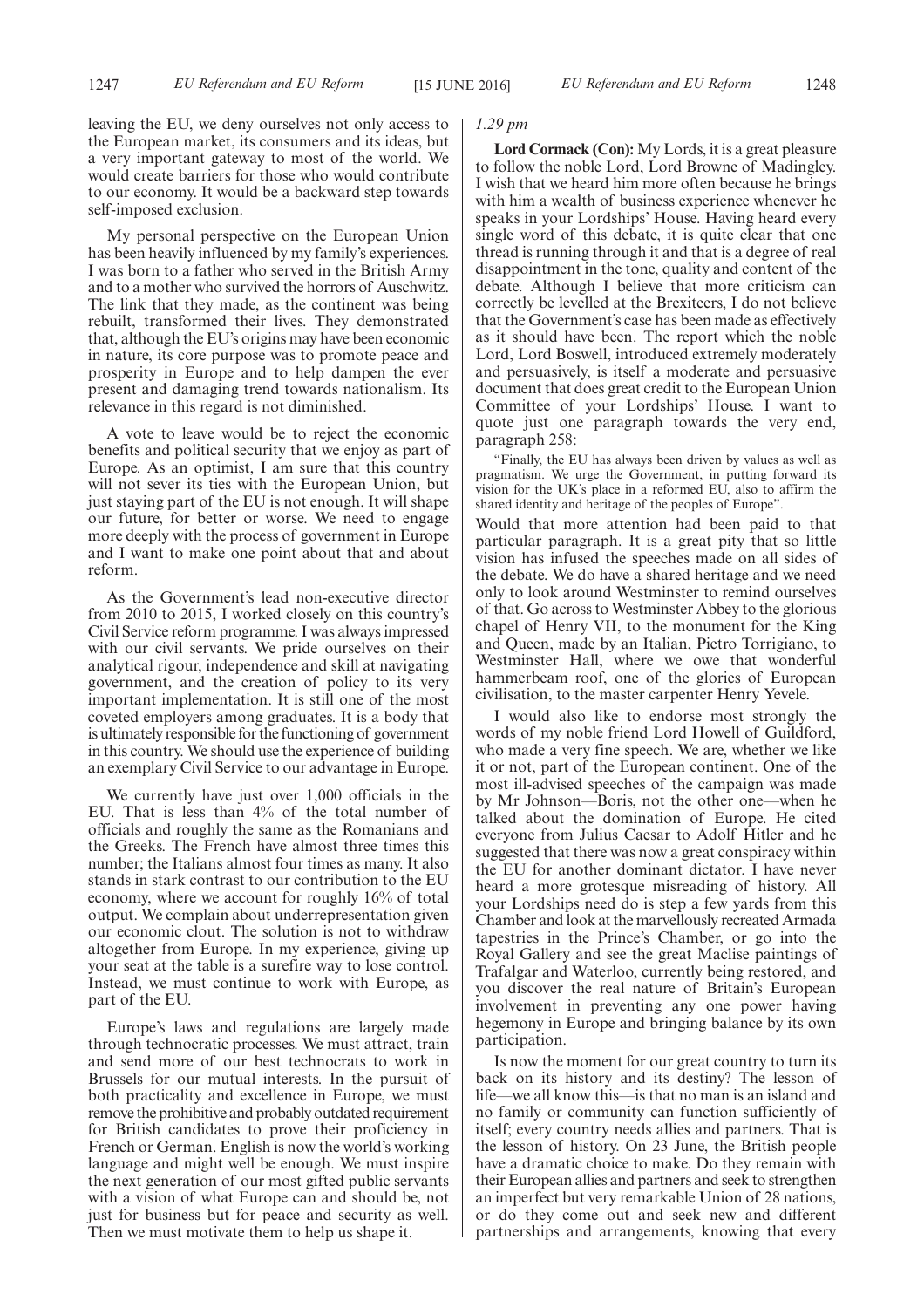#### [LORD CORMACK]

agreement this country enters into always involves the pooling, sharing and indeed sacrificing of a degree of sovereignty? Do we forsake what we have, rather than seek to improve it, not knowing what we will get? The noble Lord, Lord Jay, touched on that issue in his admirable speech and we would be well advised to read, mark, learn and digest his words and those of my noble friend Lord Howell of Guildford, because we do not know how successful we would be.

First of all, in talking to 27 nations who would have every reason to feel aggrieved, we do not know whether we would be able to forge trade agreements and other alliances. As for this talk of emulating Canada or Norway—or, if you please, tiny Iceland—where do these people get their facts and logic from? It is absurd to suggest that this country can become another Norway, as wonderful as that country is; Norway itself has obligations to the European Union, without any of the reciprocal advantages that we enjoy.

I hope the message from this debate and from the more coherent and visionary exponents of the values of the European Union will begin to resonate with the British people over the next seven days, and that they will remember the one achievement of the former mayor, noticeable to all of us who live in London: gridlock. Rhetoric is no substitute for vision, and neither Mr Johnson nor indeed many of his colleagues have really articulated a vision of a Europe that we should be a proud part of. I believe we would be doing our nation a disservice and blemishing its history if on 23 June we voted to sever our ties. The noble Lord, Lord Maclennan, said that he hoped the moral of his speech would be that it is our function to lead and not to leave. I wholly endorse that. As I sit down, I look up at these windows above me, which I see every day, and there are three heraldic mottos there: mindful; Agincourt; que sera, sera. Let us draw some inspiration from each of them.

#### *1.40 pm*

**Lord Lea of Crondall (Lab):** My Lords, I thought that I was going to be late for the start of the debate because I spent part of this morning trying to get hold of a Polish plumber. He was going to ring me back, perhaps from Gdansk, I do not know. This was after I had tried a Cockney plumber who eventually called me back and said, "Sorry, mate. I am in Barcelona". At least he is not causing mayhem in Lille. I shall come back to this because freedom of movement is one of the four freedoms, and it would be true in EFTA as well, so we ought to think about the reciprocal side of all of that.

I want to cover three points. The first touches on the malaise of voters, many working-class voters in particular, about the referendum. The second point looks at the tendentiousness of the slogan, "Take Back Control". I would ask this: is it from Brussels that they want to take back control, is it from globalisation or is it from some other force? That is a different question entirely and it raises the twin question of the credibility or otherwise of unilaterally imposed regulation at the national level. The third point is the notion that there are no economic costs to Brexit when in fact they far outweigh the savings. There is indeed no such thing as a free lunch. Boris Johnson, Michael Gove, Iain Duncan Smith and all the rest of them are telling us a big lie about which someone in history would have been very proud.

On the first point, I am a convinced European. I have not been so all my life, but since I wrote in 1975 the TUC pamphlet saying vote no—an instruction I agreed with—I have been heavily engaged in the EU and have seen the inevitability and indeed the benefits and desirability of co-operation, of doing things together so that Europe is to some degree a more social-democratic part of the world than it would otherwise be. In terms of the present position in Britain, I do not think that "one nation" rings a bell in much of our industrial heartland. In terms of people's identity, they certainly do not like being preached at about what they should like or not like, and coming from their experience we have to listen and understand that. In terms of our standard of living, our grandparents would have found the four freedoms—the freedom to travel, to work, to live as individuals and, of course, as businesses within the European Economic Area—almost unbelievably beneficial. There is a malaise about the type of work experience and the inequality we have.

I turn now to the second point about taking back control. In 2008-09 the crash of Lehman Brothers created a huge fall in the trend of the world economy and certainly in Britain as compared with the previous trend. It cost us a fall of many percentage points in national income, caused a flatlining of people's living standards, and encouraged the growth of insecurity through things like zero-hours contracts. Whether they are called that in Gateshead, they are part of the malaise. Take back control, yes, but we can do that only on the basis of a degree of co-operation. Brussels is not the enemy when it comes to protecting us. Brussels is our ally. The *Sun*, the *Daily Mail* and the *Daily Express* are all telling people a big lie about their interests and it is clear that we have not done enough to put across our own explanation. However, I think that we are doing better as of now.

The third point is about the free lunch—the idea that we can get all the benefits and pay none of the costs. The noble Baroness, Lady Smith of Newnham, drew the analogy of marriage and divorce as if the experience of a divorce is that you get all the benefits but pay none of the costs. Surely the experience of most people, when looking at it from the outside, is that divorce is precisely the opposite. You have all the costs and none of the benefits. That is what would be true in this case, and I am glad that the European Union Committee has started to paint for us a picture of the leave scenario that exposes many of the fallacies which so far have not been adequately tested in the television studios and elsewhere.

There is a constituency that can be characterised as, "Stop the world—I want to get off", but that is because in some respects we have ground to a halt on social-democratic workers rights reforms after a very good period inspired by Jacques Delors in 1988 which introduced many of the things that improved the quality of contracts of employment. Perhaps I may just underline the fact that reform has to be made at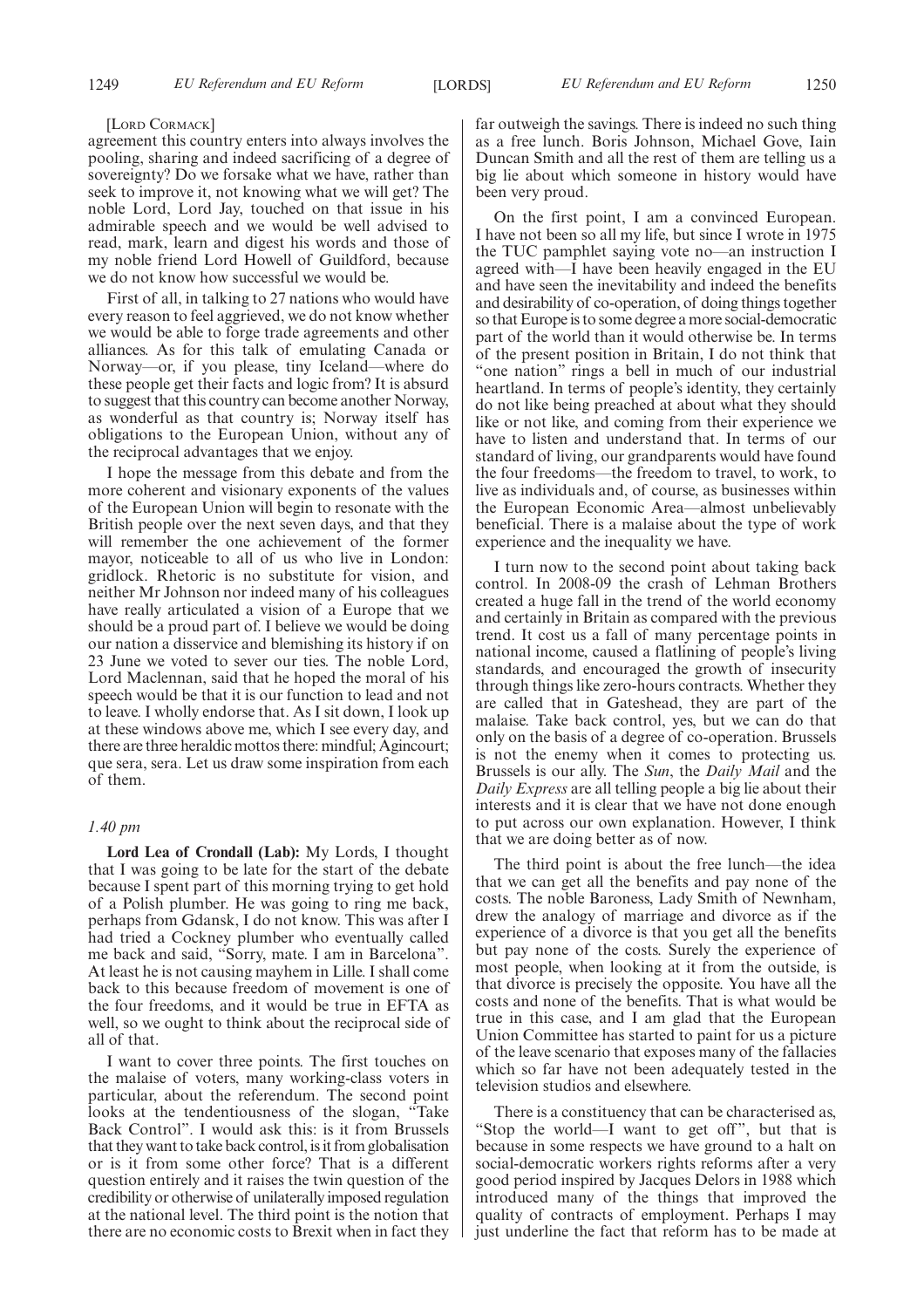the level of Brussels because it would not be done by employers in Britain. They could be undercut and they were explicit in what they said: "We cannot do this on our own in Britain". Even now, a lot of people do not understand that. It can be done only at the European level. Twenty-eight countries represents a big GDP. The GDP of the European Economic Area is larger than that of either China or the United States. We have to make sure that the positive picture is put across. I am quite sure that the big corporations of the world can live with a proper system of taxation and not take up the chicanery of McKinsey as reported last week by Gillian Tett in the *Financial Times*.

Finally, I shall put the actual numbers on the record. The Institute for Fiscal Studies has never hitherto been accused of being partisan. It has pointed out that the net figure for the so-called extra £350 million a week that has been promised is some £8 billion rather than £18 billion a year. When we look at the Norwegian and Swiss deals, the net saving on that basis would be £4 billion. That is to be compared with a hit to the public finances, leaving aside devaluation, of some £20 billion to £40 billion per annum against trend by 2019-20. Translate that into living standards.

The noble Lord, Lord Pearson, is not in his place. Some of us were accused of scaremongering when we—along with the Bank of England and others—said that the value of the pound would fall significantly. I suspect that not many noble Lords would disagree if I said that that has now become obvious to everyone. It is not scaremongering, it is the frightening scenario that Brexit would open up.

# *1.49 pm*

**Baroness Sharp of Guildford (LD):** My Lords, I will speak mainly about the report from the Science and Technology Committee on European Union membership and science. Before doing so, I would like to say how much I agreed with the noble Lord, Lord Cormack, and the noble Earl, Lord Caithness, when they said how important it was that we should not throw away the lessons of history. I was born just before the Second World War. My parents experienced both world wars across Europe. Like them, I believed strongly that it was necessary to create a kind of united states of Europe, as Churchill put it—a confederation that would stop European nations constantly warring with one another. The project of my lifetime has in many senses been the construction of the European Union. It is a huge achievement. It would be very sad and retrograde if we were to throw that achievement away. As my noble friend Lord Maclennan suggested, that might happen if we exit the European Union.

I was not a member of the Science and Technology Committee. I was in the past, but I came off it at this time last year, and I have therefore not played a part in putting together the report on EU membership and science. My claim to speak in the debate on the subject is in having authored two books, in the 1980s and 1990s, on the early development of these European Union programmes.

It is interesting to note that in those early days when the programmes were being forged, first by the late Lord Dahrendorf when he was a European commissioner—and who until about 10 years ago was a member of this House—and subsequently and more decisively by Vicomte Davignon, in the early 1980s, they were to a considerable extent shunned by the British Government and British academia. The general feeling was that if the members of the then European Community wished to get together and collaborate over science, that was fine, but it had at that point very little to offer us. Our links were primarily with the United States and other English-speaking countries, such as Australia and Canada. The feeling was that the more profitable links were likely to remain that way.

In fact, measured by collaborations, in terms of publications, by the end of the 1980s UK collaborations with our European partners overtook our collaborations with our US partners, and it has remained that way ever since. As the evidence taken by the Science and Technology Committee demonstrated, these collaborations are now very highly valued. I was amused to compare the conclusion of the committee:

"It was repeatedly put to us that one of the most significant aspects of the UK's EU membership is the provision of opportunities to collaborate",

with the conclusion of the 1998 volume authored by me and John Peterson:

'What is striking about these programmes is the very high value placed by their participants on collaboration per se, as opposed to public funding per se, or the effects on competitiveness".

Again, the Science and Technology Committee report states:

"We view the EU to have three main influences: the provision of collaborative funding schemes and programmes; ensuring researcher mobility; and facilitating and fostering participation in shared pan-European research infrastructures".

The 1990s evaluation of what the UK gained from the framework programme, written by Luke Georghiou of Manchester University—now Vice-President for Research and Innovation there—identified four key benefits: access to funds for collaborations; enhanced skills training; access to improved and new processes; and commercial links.

It is important to remember that the most effective way to transfer knowledge is through people. Collaborations and working together with other scientists and researchers in other countries, especially when accompanied—as many of these European Union programmes are—by exchanges of doctoral and postdoctoral researchers, involve learning about new and different approaches, ideas and processes. It is this interaction that has proved so valuable, especially for our younger researchers and for those countries in the European Union that are relatively new to research activities. The great benefit for the so-called cohesion countries of southern and eastern Europe was the opportunity for their researchers to work alongside scientists at institutions such as Imperial College or University College, London—or for that matter at the Institut Pasteur or the Max Planck institutes in Germany.

I have two further points in relation to the report. The first is on downsides. The report raises two issues, bureaucracy and low participation by industry. On bureaucracy there have been endless promises of simplification but very little seems to have been achieved. One can have some sympathy with the Commission,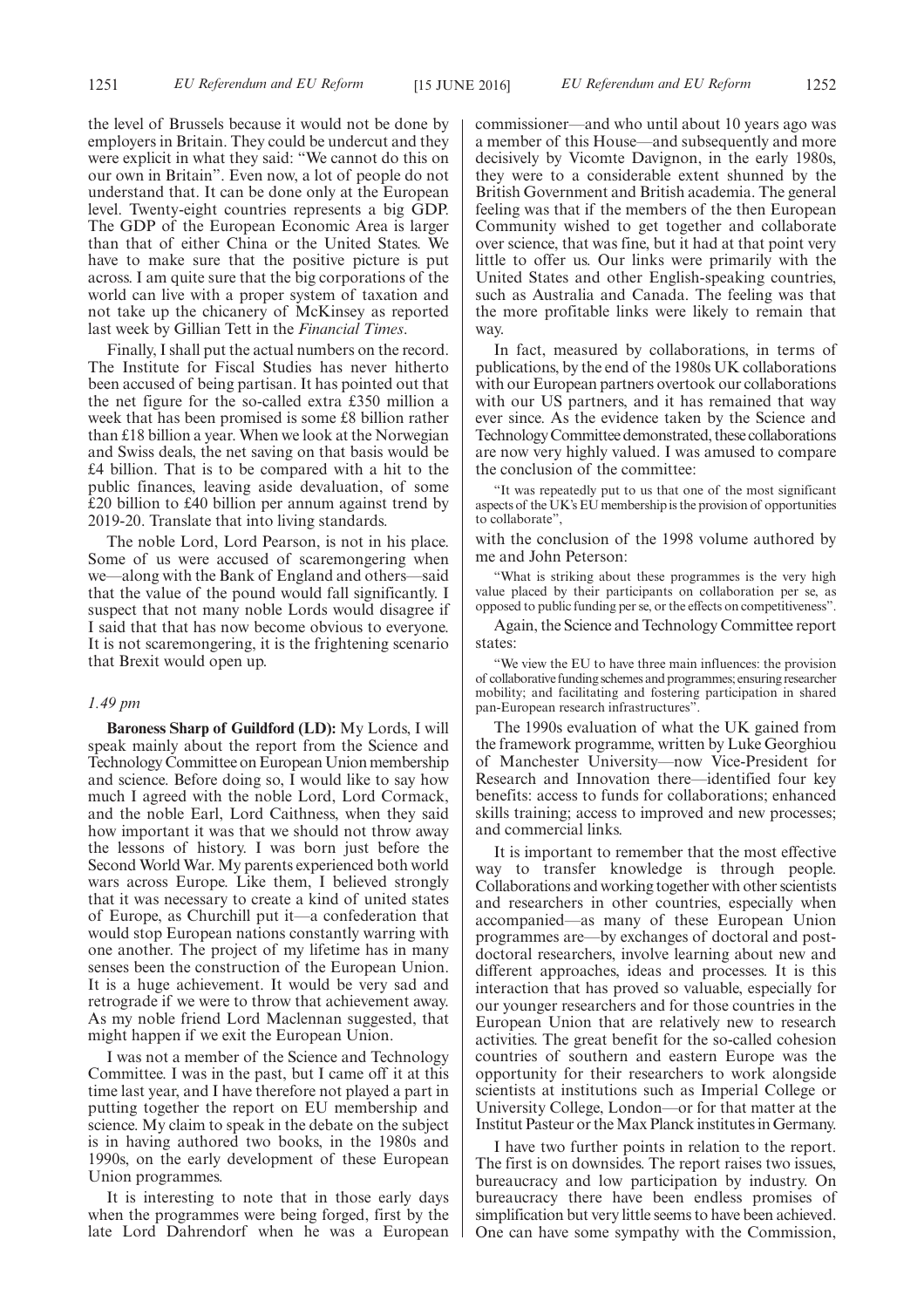[BARONESS SHARP OF GUILDFORD]

which is constantly being accused of being too lax with its money and of not having a proper audit trail. The science and technology field is one of the few areas where it has responsibility for disbursing resources. Agricultural and structural funds rely on national Governments, where it is often difficult to keep track of precisely who is spending what, and where. However, where it does have control the Commission rather overcompensates.

The issue of poor industrial participation has been around since the start of the programmes. It arises partly because the programmes aim at pre-competitive R&D. Originally the focus was on early-stage R&D. The development of the European Research Council has tipped the balance more towards blue-sky, pure research. Governments in continental Europe have been more sympathetic than UK Governments of all complexions to getting involved with applied research and helping companies bridge what is here called the "valley of death". The Catapult programme was developed under the coalition to respond to this. But, as the committee notes, greater discretion given to regional governments in other European countries, combined with stronger regional banking systems, has often provided a better framework for industrial participation, frequently alongside university partners.

Finally, I would like to say a brief word about the role played by Britain in European decision-taking. There is a tendency to talk a lot about unelected bureaucrats in Brussels taking decisions. In this area the decisions are in fact taken by myriad advisory committees of one sort or another, with only the really contentious issues going to co-decision between the Council and Parliament. The key decision-makers are to be found in the nexus of these committees, which is effectively a complex and somewhat incestuous system of advisory committees and peer review. Many smaller countries do not have the experts or the capabilities to play a significant part in this process—but it is one in which many British experts have played a substantial role.

I will take the example of Horizon 2020. As the committee points out in its report, 46 experts have played a key role in advisory groups, developing the Horizon 2020 programme. The UK CEO of Syngenta, giving evidence to the committee, said that,

"if Britain went its own way in Europe, we would lose the most powerful, most influential, significant voice pushing for a rational, science-based regulatory system governing our technologies".

There is no doubt that the British voice in science and technology is heard in Brussels. Its loss will be a loss not just to Britain but to the whole of the European Union.

#### *1.59 pm*

**Lord Bilimoria (CB):** My Lords, there is a great deal I do not like about the European Union. No one knows who their MEP is. MEPs have no connection with the people they represent and are not accountable or representative. The EU Parliament moving from Brussels to Strasbourg every month for a week is a ridiculous waste of time and money. The euro is a complete failure—one size will never fit all. It is surviving only because it is more difficult to dismantle than keep together. I used to think we lost out on tourism and business visitors by not being in Schengen; now we are fortunate, given the migration crisis and security concerns, not to be in Schengen. I am a true Eurosceptic.

However, given a choice, I have no hesitation in saying that we should remain in the EU. I thank the noble Lord, Lord Boswell, and his committee for producing their reports. I came to this country from India as a 19 year-old student and I have seen the immense change in this country from the time I arrived in the early 1980s, when it was the sick man of Europe, to today being the envy of Europe. The transformation is remarkable. Back in the 1980s, this country had a glass ceiling. Today it is a country of aspiration and opportunity where anyone can get to the top, regardless of race, religion or background. We have seen the highest cumulative GDP growth rate in the European Union since the single market began in 1993. For the United Kingdom it is 62% versus Germany, for example, at 35%. On this point alone, the well-known economist David Smith said in the *Sunday Times*:

"Britain succeeds in the EU: we'd be daft to leave it".

This country, with its flexible labour market and open economy, has given me the opportunity to build Cobra Beer from scratch. When we first exported Cobra we chose European Union countries to export to because it was so easy. Now we have exported to more than 40 countries.

I cannot believe that Vote Leave could put out a TV advertisement that states the UK pays £350 million into Europe every week, and then states the purported health spending that this could result in. This is complete nonsense. It should have been taken down by the Advertising Standards Authority. The Vote Leave campaign cannot even get its sums right. We get a rebate from Europe that brings it down to about £150 million a week. If we leave, our current growth rate of 2% a year might flatline or even go into recession. That would be a drop of well over £30 billion —four times our net contribution to the EU.

This country has to wake up and smell the coffee. The Vote Leave campaign is based on a number of bogus claims. Brexit bogus claim number one is about loss of sovereignty. What loss of sovereignty? We are in the EU, but not in the euro; we are in the EU, but not part of Schengen; we are in the EU, but we drink our beer in pints not litres; we are in the EU, but measure our roads in miles not kilometres. No one can tell this country what to do. We have total sovereignty.

Brexit bogus claim number two concerns the lack of democracy. There are elected Members of the EU Parliament. The EU Commission is appointed by elected representatives from each country. We are having a referendum on EU membership right now and we can pull out of the EU whenever we want. Where is the lack of democracy?

Brexit bogus claim number three: Vote Leave says EU regulations cost British businesses £600 million a week. Where has this figure come from? It is completely subjective to try to quantify the impact of red tape. The claims are made by people who have never run a business in their life. Of course there are unpopular regulations, but there are good regulations that protect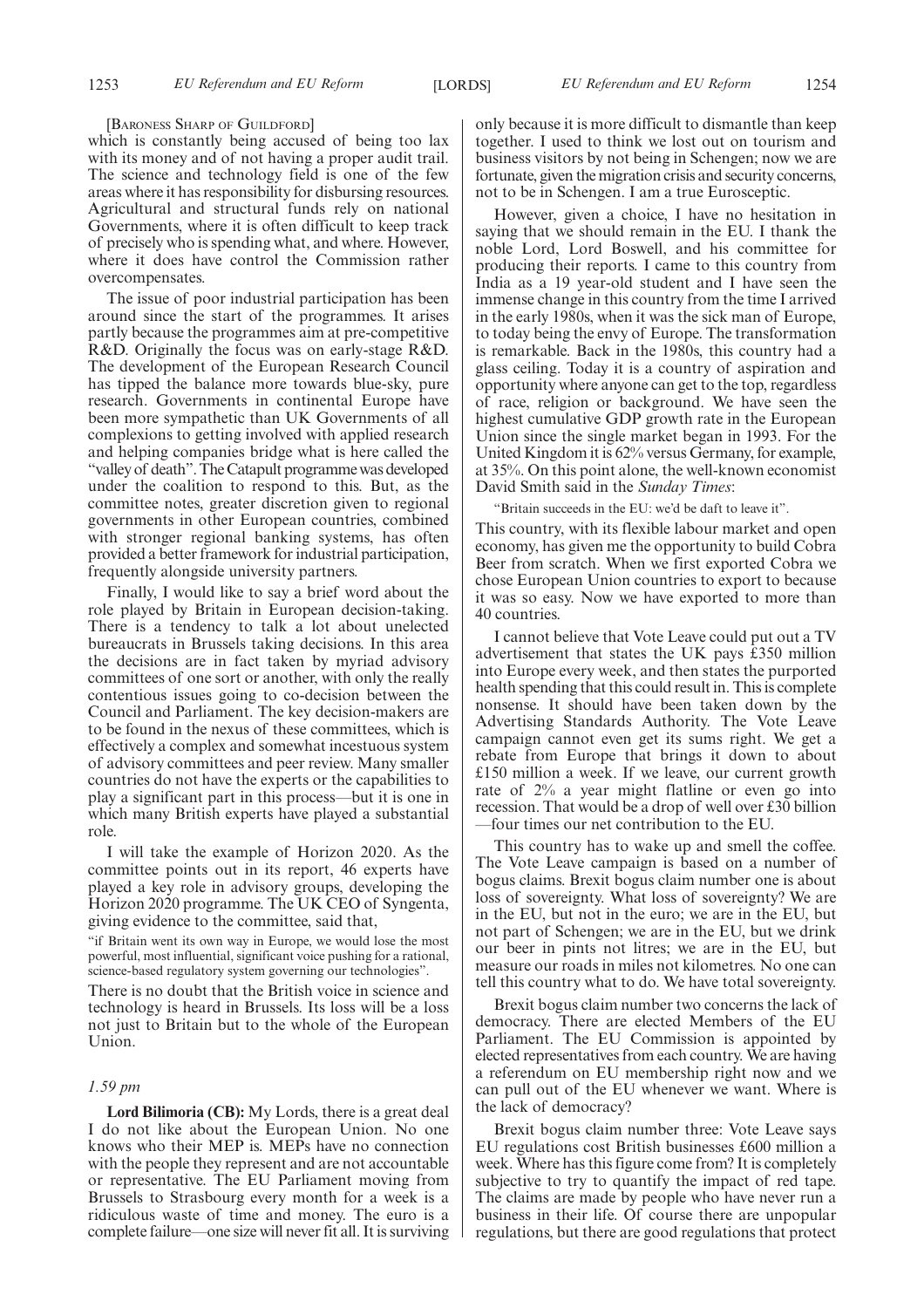workers' rights. I can assure noble Lords that when you run a global business, as I have, you do not think about EU red tape, you just get on with it. The biggest barriers to business are the UK's own overly complex, vast and continually increasing taxation, housing and planning laws. These are self-inflicted by the Government of the day and are nothing to do with the European Union whatever.

Brexit bogus claim number four concerns migration. Immigration has benefited this country over the decades. EU immigration has been continually demeaned and vilified by Brexiteers. There are 3 million EU migrants working in the UK. This has built up over a number of years and we know how hard-working they are. For example, surveys show that the Polish community is respected and appreciated by the British public and seen as contributing to our country. We have one of the highest levels of employment on record. We have one of the lowest unemployment levels ever seen—in fact, in practical terms we have full employment, despite 3 million EU migrants. Where is the problem? There are a few bad apples trying to take advantage of our welfare state, but, on the whole, EU migrants have helped us to become the fastest growing country in the EU and they contribute to this economy five times more than they take out.

People talk about a drain on public services. If we need 3 million people to boost our economy, our Government have failed if they have not been able to provide the necessary accompanying public services. In fact, our public services would collapse without the contribution of those 3 million people. Our country needs migration due to our ageing population. Misleading nonsense is proliferating from the Vote Leave campaign about immigration, which states that if we leave the EU we will be able to take in immigrants from elsewhere. Michael Gove has said that he wants to bring net migration down to the tens of thousands. We have net migration of 330,000 now, of which half—about 180,000—is from outside the EU. Even if EU immigration stops dead on Brexit, we still have well over the tens of thousands. Their argument is illogical and the public should not fall for it.

Brexit bogus claim number five is that we could negotiate more trade deals with other countries and we would be in control of our destiny if we left the EU—that we could engage in trade deals with India and America. We are the second-largest recipient of inward investment in Europe. Some 60% of companies operating in the EU have their headquarters in the UK. Would they continue to if we leave? Of course not. Our inward investment would dry up and London would no longer be the number one financial centre in the world. Other countries see the UK as the gateway to Europe. As a professor from the Harvard Business School, of which I am an alumnus, said, we would be mad to leave the EU. If we were to have a deal like those of Switzerland or Norway, we would still have to agree to free movement of people and we would still have to contribute—maybe not £8 billion, but maybe £4 billion.

The Brexiteers tell us that those advising against leaving the EU should not be listened to: "Who are they to tell us? They've been wrong in the past". We do not live in a vacuum. We are an integrated member of the global economy. We are not a superpower, but a global power—we sit at the top table of the world: the UN Security Council, the G7, G8, G20, NATO and the EU. If we leave, we jeopardise our standing in the world and our future investment. I did not think I would ever quote the Prime Minister's wife, but she said:

"I want my children growing up with the advantage of starting their careers in a country that is a big fish in a big pond, leading the way in Europe".

If we leave the EU we will be a tiddler in an ocean.

Brexit bogus claim number six is that the EU is in a mess and our share of trade with it has been falling. That is quite obvious because we are trading more with emerging markets, but the EU still accounts for 44% of our exports and 55% of our imports. It is too big to jeopardise.

Brexit bogus claim number seven is that there will be further integration, leading to a superstate, and we will be dragged into EU bailouts. There will never be a united states of Europe. I come from India, a country that is a true federal state. Europe will never look like that. The Prime Minister's negotiations have ensured that we are not committed to further unification and bailouts in the future.

Brexit bogus claim number eight is that there will be an EU army that will subsume the British Army. This is complete fantasy. This will never ever happen. It is also claimed that peace in Europe has been brought about by NATO. It has been brought about by NATO and the European Union.

Brexit bogus claim number nine is that Turkey will become a member of the EU and we will not be able to stop 75 million people coming here. Turkey is light years away from joining the European Union—this is scaremongering.

Lastly, Brexit bogus claim number 10 is that the EU is an economic mess, with youth unemployment up to 50% in countries such as Spain, Italy and France. These countries have been in a mess since 2008-09, when the financial crisis began. We, on the other hand, because of our flexibility and control of our destiny, have thrived. The fate of these EU countries has not prevented us succeeding and getting our economy back on track. Even if the economies of Europe absolutely implode and Europe breaks up, I would rather we were at that table trying to help out and knowing what is going on. As has been said, I do not want to jeopardise our own United Kingdom in a Brexit situation, where Scotland might want to leave. Then there is the huge number of years it has taken to get to the present Northern Ireland situation, which would be jeopardised.

Brexiteers try to say that they are the ones who are proud of Britain. I am proud of Britain—a country that has given me everything, that is not isolationist, selfish or blinkered. What speaks more about a country than anything else is its spirit and values. British people are respected around the world for their values. If we Brexit, we will be sleep-walking over the cliffs of Dover into huge uncertainty and instability. Even Brexiteers are saying that it will take years to renegotiate our position with Europe. A protracted period of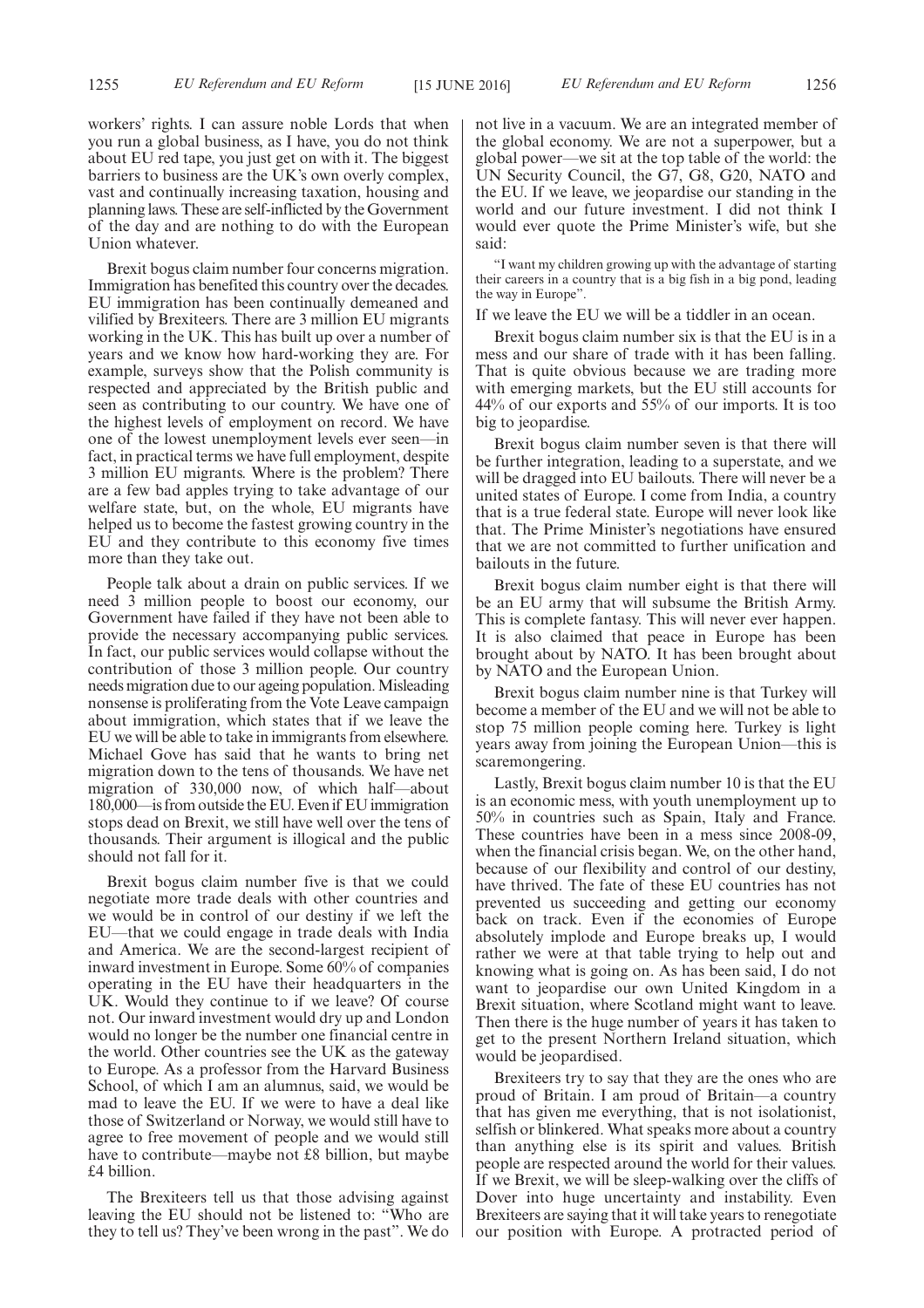[LORD BILIMORIA]

negotiations, a possible recession, the loss of jobs—we have a fragile recovery and huge debt. We have a current account deficit and a budget deficit. Why risk all this when we do not have to? It is far wiser and far more productive for us to try to reform the EU from within. Why destroy the growth we have achieved? Why risk our standing as the fifth largest economy, with the highest growth rate in the EU and the largest amount of investment in the EU?

There is an African proverb: "If you want to go fast, go alone; if you want to go far, go together". We are in control of our destiny and we have our sovereignty. I conclude with a very short poem—my favourite poem—written by the Indian Nobel laureate Rabindranath Tagore, which is so pertinent to what we are speaking about:

"Where the mind is without fear and the head is held high Where knowledge is free

Where the world has not been broken up into fragments

By narrow domestic walls

Where words come out from the depth of truth

Where tireless striving stretches its arms towards perfection

Where the clear stream of reason has not lost its way Into the dreary desert sand of dead habit

Where the mind is led forward by thee

Into ever-widening thought and action

Into that heaven of freedom, my Father, let my country awake".

#### *2.10 pm*

**Lord Parekh (Lab):** My Lords, I have been in this country for more than 50 years and I cannot recall an equivalent occasion when it was likely to take such a momentous decision as to whether we should remain in or leave the European Union, on the basis of a rather shallow and polarised debate conducted in a mood of panic created or exploited by a motley crowd of politicians who are prepared to change their convictions as often as they change their underwear. I want to argue as forcefully as I can why it would be unwise of us to leave the European Union; or rather, more positively, why it is crucial that we stay.

First, as several speakers have pointed out, there is no clear alternative. There is all this brave talk about our being able to do this, that or the other, negotiating like Canada or Norway, but it is all based on fantasies. The European Union will not view us as kindly, and therefore will be less disposed to accommodate us. Other countries will not be able to deal with us because they have been dealing with us on the basis of our membership of the European Union and, once that is taken away, the assumption based on the fact that they will continue to co-operate with us does not hold. I therefore think that it would be absolutely mad to move in a direction about which we know so little rather than build on what we have achieved so far. The Prime Minister has brought back a settlement. In 2017 we have the unique opportunity to be president. There are all these possibilities whereby we can use our good offices to set our own agenda and take the European Union in the direction we want to take it.

The second reason that we ought to stay in the European Union has to do with the idea of sovereignty. We are constantly told that we should take back control over our affairs. Well, we already have control over our affairs, because our MEPs sit there and our

commissioners take decisions. Getting out does not give us any greater control, because the forces we deal with are global and they require a global response. Sovereignty is ultimately about power and power is not gained in isolation, because isolation is impotence. Power is gained when we share with others in jointly collaborating and organising our affairs. The choice is therefore between insisting on being sovereign, going it alone and becoming impotent or being part of a larger unit and working together with it.

The third reason I think membership of the European Union is crucial to us has to do with the fact that Europe has been a constant point of reference and has provided standards of comparison. In all matters having to do with social and other affairs—for example, survival rates for patients after cancer, unmarried mothers, teenage pregnancies—there are comparative figures for other European countries and for our own. These hurt us when they show that we are not doing as well as other countries, because all European countries, more or less, are at the same stage of development. These comparisons inspire us, they shame us, they make us proud when we do better and they lead to important changes.

It is also very striking that membership of the European Union has been a force for great good for us. I can remember those occasions when people had to take matters to the European Court. In matters having to do with human rights, equal pay, paid holidays, maternity and paternity leave and health and safety standards, Europe has been a champion of social democracy and has helped us maintain a certain standard of decency in our country which otherwise might not have obtained.

My fourth reason has to do with the fact that our membership of the European Union has helped us create a stable and peaceful Europe. This is partly because of our great role in the Second World War and the policies we have followed since. If we leave, there are two possibilities. Either other countries may try to emulate us and the European Union may break up into a conglomeration of small nation states, or the process of unification may go further, resulting in a continental state. A powerful continental state can never be in our interest. It is striking that our foreign policy has always been based on a balance of power in Europe.

The other reason this is important has to do with the fact that nation states are becoming ever less important. All countries are forming alliances and it is only those countries that are part of stable alliances which are able to make an impact. The United States matters not just because it is large and independent but because it is able to work through international institutions such as the IMF and World Bank or its control over Latin America. Likewise, China matters because it has all manner of alliances with neighbouring countries. The EU is another example. Through it we are able to shape the global agenda. Outside it, we would not have any of the influence we currently have.

I readily agree that the EU has its economic and political problems, but these can be tackled by remaining within the EU. The Prime Minister's proposal as to the kinds of changes he has been able to secure tells us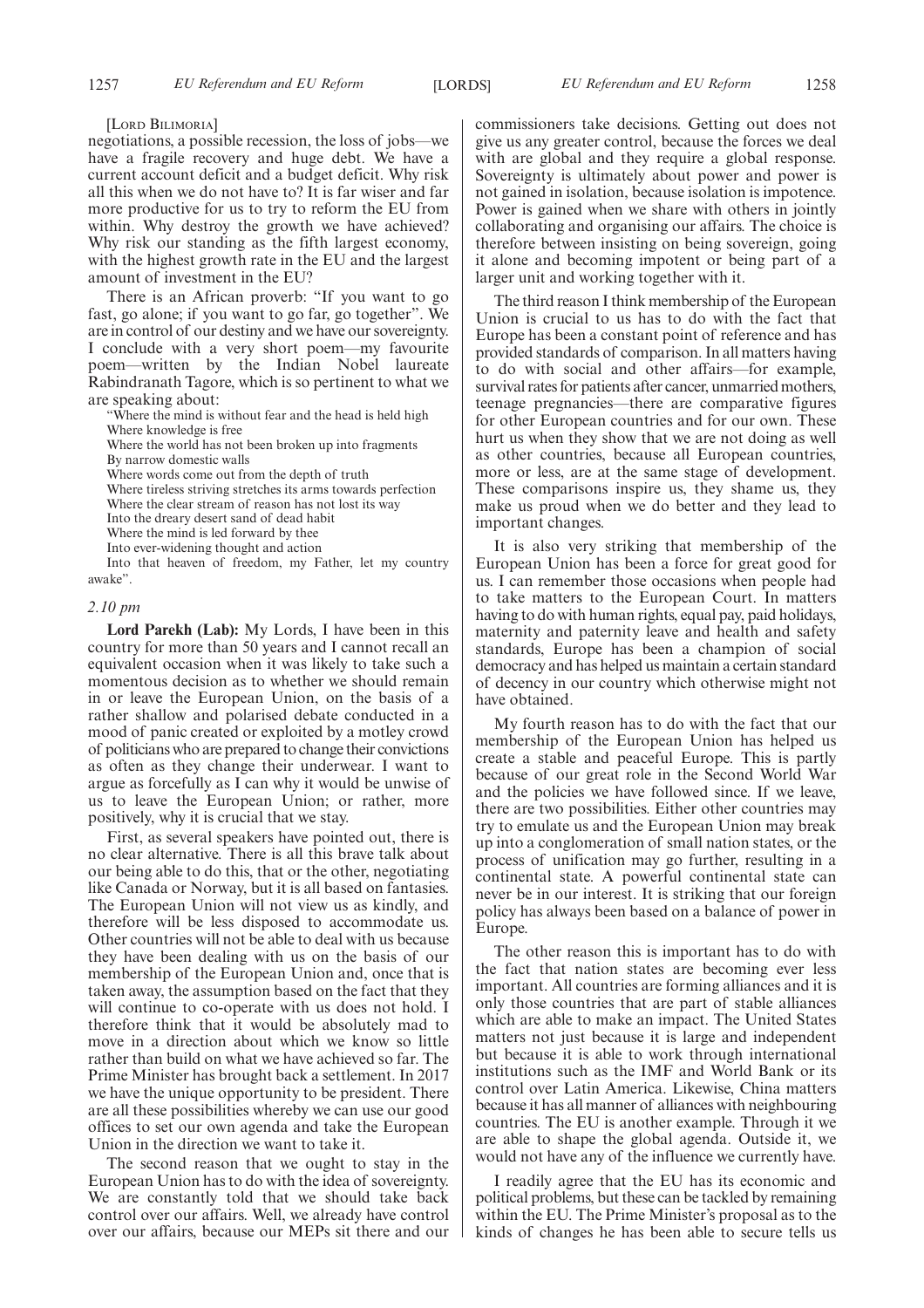how those changes can be brought about, and I therefore suggest that we should not only stay within the EU but show a greater degree of commitment and enthusiasm than we have done so far, rather than appearing to be sulky and constantly threatening to go home with our marbles if we do not get our way. That is not the way a great nation should behave.

#### *2.17 pm*

**Lord Hennessy of Nympsfield (CB):** My Lords, I declare my membership of your Lordships' Science and Technology Committee and my fellowship of the British Academy.

In the grand sweep of the wider history of our islands the science and technology element of our debate today is a tad strange, because the life of the mind should have little or nothing to do with customs unions, and that is what the European Union, in its various forms since 1952, has been and will remain. Free trade comes no freer than the global intellectual trade in ideas and research. A free trade of the mind is something we can all sign up to, wherever we stand on the great European debate. The United Kingdom was a very considerable player in the world when it came to research, science, technology and the arts and humanities before we joined the European Economic Community in 1973, and it will remain so whatever happens on 23 June.

The reasons for our global prowess in the little grey cells department, if I can call it that—our cultural World Service, as the noble Lord, Lord Bragg, of Wigton, likes to put it very well—are multiple. I am pleased to say that the British Academy will soon be mounting a study of its vectors and ingredients, with the encouragement of your Lordships' Science and Technology Committee. All that said, research needs fructifying institutions and funding streams to irrigate the life of the mind at both the national and international levels, and it is my belief that our 43-year membership of the European community has, on balance, been a positive aid to this end. From the evidence sessions of your Lordships' committee on today's theme I acquired an impression that had not dawned on me before that this aspect of our relationship with Europe has been the least jagged and raw of all the other linkages which, taken together, have produced a very substantial emotional deficit with the European Union on the part of the people of our country, or many of them. This, I fear, will endure even if the country votes to remain.

I have often pondered the roots of this emotional deficit. It has occurred to me more than once that it is a tragedy that we did not invent the community. The European Coal and Steel Community came out of the minds of clever, Catholic, left-wing, French bureaucrats. Most Brits have a problem with three of those five. I have not, as it happens, but most have. If only we had invented it, it would be a very small secretariat in an area of high unemployment, sending perhaps two or three letters a year to the member countries: "Would you mind doing a little more on free trade here, here and here—but only if you've got time?". We are not a directives people. The emotional deficit is very powerful. Of course I am being facetious in the way that I am regarding it—it is very deep and complicated.

Science and technology, plus funding for the arts and humanities, are, as the committee's report puts it,

"a major component of the UK's membership of the EU. Nearly one fifth (18.3%) of EU funding to the UK is spent on research and development".

There would, I believe, be a real loss to the UK on this front if we leave. It was put to the committee, as our chairman, the noble Earl, Lord Selborne, said earlier in the debate, that the funding streams we acquire from the EU—more than we put in—are the equivalent, at least, of an extra research council for the UK. We might also lose part of the human flow in and out of our labs that the free movement of people within the EU permits—in an era where, ever more, the prizes go to the international and the collaborative. It is crucial for our country to think heavier than our weight in the world, as we have done since at least the 17th century. I am convinced that our membership of the EU enhances our ability to do this.

Switzerland, another country that prides itself on thinking heavier than its weight in the world, is not a happy example for those who wish to leave, even though Switzerland has associated country status in its relationship with the EU. The committee received eloquent testimony on this from Professor Philippe Moreillon, vice-rector for research and international relations at the University of Lausanne. He said that when Switzerland,

"became an associate, it was much, much easier, of course, but we are still not sitting at the decision table or on the consultative committees where the decisions are made. We have a number of ways to interact, such as through university associations. We are still in the corridor, but at least we are part of the whole programme".

The implication of this evidence is that if the UK leaves it will, in terms of European R&D funding, become a corridor nation, which is a condition not to be wished for.

Remainers, of whom I am one, have to recognise, however, that there are unsatisfactory elements within the existing scientific relationship, which the Select Committee inquiry illuminated. Harmonisation and EU regulations can bite into that prime principle of intellectual free trade. For example, the committee concluded that, in the area of genetic modification and clinical trials, UK business and research were placed at a disadvantage compared to non-EU competitors because of EU regulations.

This leads to my concluding thought. If we remain, how refreshing it would be if the Prime Minister quickly turned up in Brussels with a positive, constructive plan for a wider reform of the European Union. I was greatly impressed by what the noble Lord, Lord Howell of Guildford, said earlier in our debate about wider reform—a wider reform of which a greater slice of funding and trimming of bureaucracy for R&D could be a shining element. Not only would this be an inherently good thing, but just think of the shock value. To adapt that great expert on national identity, PG Wodehouse: for a very long time now in Brussels, it has always been easy to distinguish between a ray of sunshine and a British Prime Minister bearing a grievance.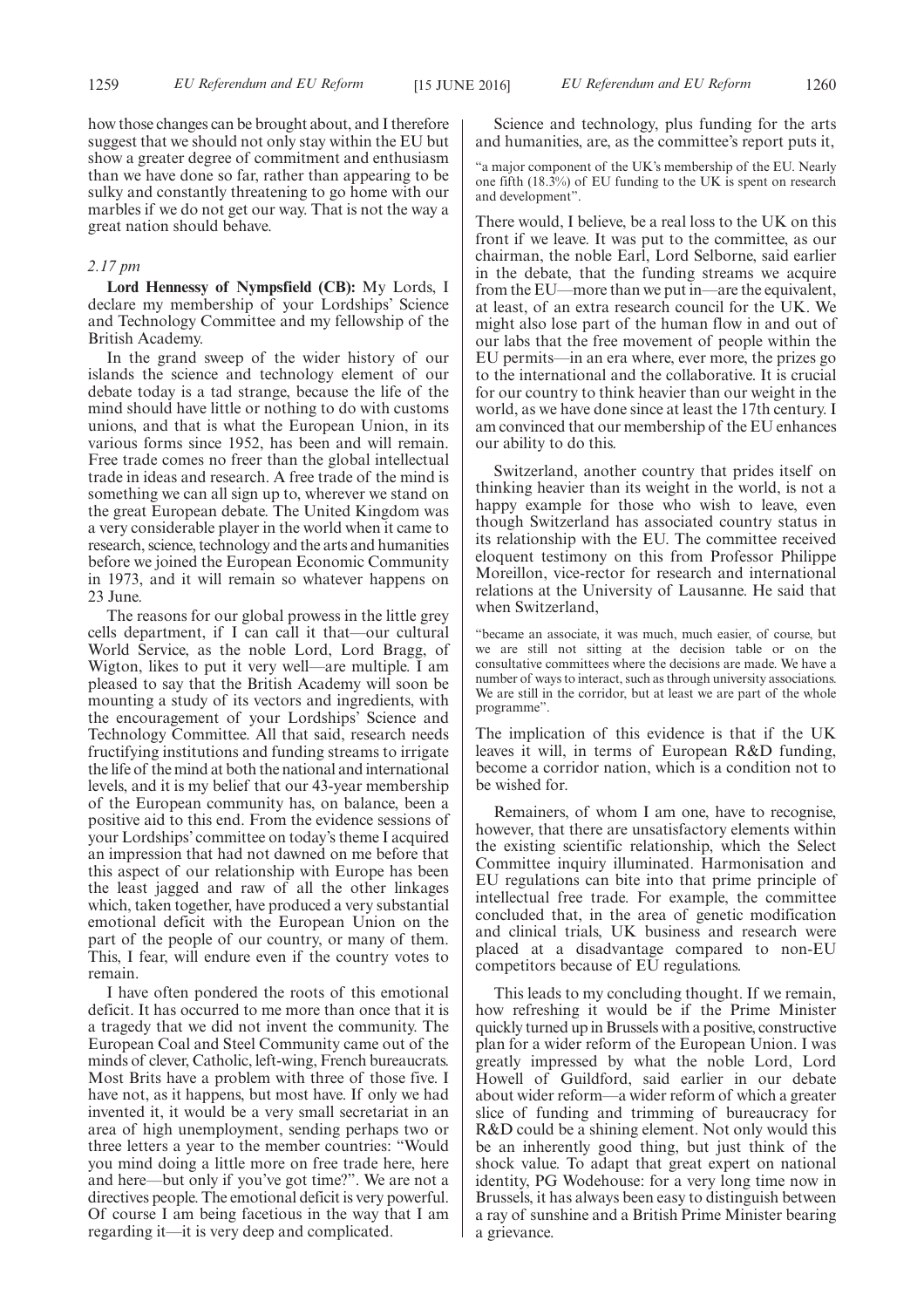#### *2.23 pm*

**The Duke of Montrose (Con):** My Lords, I also declare my membership of the Science and Technology Committee and express my thanks to the chairman and the clerk who led us so well on all these issues. The topics chosen in my time on the committee were the nearest thing one is likely to get in politics to a crystal ball, whereby we try to determine some of the future. Whether we have been able to determine anything meaningful in our report is probably up to others to judge, but I certainly hear some approval from around the House.

The United Kingdom has a reputation for invention but often these inventions are not exploited by us but are taken up by others and turned into successes. We learned in the evidence how manufacturing companies in Germany are heavily integrated with government research. As my noble friend Lord Selborne mentioned, the committee was left wondering whether it was just a coincidence that no British manufacturing company offered to come and give us its views. Does this indicate where the lack of communication begins between science and the practical side of manufacturing?

We heard the views of various European-based companies about what our role has been in Europe. As the noble Baroness, Lady Sharp, reminded us, the representative from Syngenta told us that,

"if Britain went its own way … we would lose the most powerful, most influential, significant voice pushing for a rational, science-based regulatory system governing our technologies".

That is very important. We heard a lot of statistics about the success of our research base in sourcing funds from Europe. When it comes to that most demanding element, the seventh framework programme, we are at the top of the league with Germany, gaining just under  $E7$  billion. We heard from a variety of scientists who have had success in securing these funds. My noble friend Lord Selborne outlined the frustrations caused by certain EU prohibitions on research—the noble Lord, Lord Hennessy, also mentioned it—such as work on stem cells or with animals. However, our own politicians have supported several such causes, in both the EU and the UK; we cannot always say that it is because of EU regulation.

As a Scot, I found it particularly interesting to hear evidence of the experiences of Switzerland and its unconventional relationship with Europe, because there are certain parallels. In European terms we can see ourselves as small nations and inevitably, because we are both mountainous, we have historically been poor in natural resources. The Scots thought that they had escaped this element but it has now been re-established rather unexpectedly. In Scotland we have certainly had to survive on our brains and our brawn, and we have developed a culture of care and co-operation. We have had an emphasis on education and a readiness for invention. But there is one big contrast, in that Switzerland is geographically at the centre of Europe while we are on the periphery, so it is that much harder to make a success of our trading relationships. Switzerland wished to participate at most levels in Europe but did not wish to be a member of the EU or of the European Economic Area so, as your Lordships know, it has had associated country status but with a bilateral agreement to ensure free movement of people. This has allowed it to participate at many levels, particularly in the EU framework programme funding scheme, but the minute it implemented any participation, it had to apply all the rules we have heard about in those spheres. Even more significantly, when, as a result of a national referendum, it decided to rule out all immigration and free movement, it was immediately barred from all participation and co-operation within Europe and is now having to renegotiate its way back in.

From what I can see, there is a very clear divide with Europe—you are either in or you are out. Thoughts of some cosy compromise do not really have that much to offer. This is the choice we will be asking the people of this country to make next week. I hope that we will continue to participate in Europe.

#### *2.28 pm*

**Lord Howarth of Newport (Lab):** My Lords, I add my thanks to noble Lords for the sober analysis of the processes of change provided in these reports. Tragically, however, the European Union is not capable of the reforms that could justify Britain remaining. The dreams of the Prime Minister in his Bloomberg speech have been all too comprehensively dashed. The EU is failing both economically and politically and its member states are incapable of achieving agreement on the reforms that might save it. There is very little willingness even to contemplate the radical redesign that the noble Lord, Lord Howell of Guildford, called for in his thoughtful speech. The noble Lord, Lord Boswell, deprecated the failure of the Government to explain—as I think he put it—what, if anything, is wrong with the European Union. Perhaps I might therefore venture to assist.

Britain joined the EEC in the early 1970s at a low point in our national self-confidence, and just when the economic miracle that had brought the original six to new heights of prosperity was faltering. Self-inflicted wounds followed: the Maastricht criteria condemned Europe to weak growth, and the ultimate hubris, the disastrous turning point, was the formation of the eurozone. Without political consent to create a federal "United States of Europe", the single currency project could not work. The Germans have enjoyed an undervalued currency but even in Germany wages have stagnated. The Mediterranean countries have suffered grievously from an overvalued currency. There has been little redistributive fiscal relief across the EU. Membership of the euro encouraged reckless borrowing and creditors have ruthlessly ensured that there is no debt relief. Across swathes of the eurozone, unemployment, particularly among young people, has been running at catastrophic levels.

The eurozone countries are incapable of extricating themselves from their predicament, either by advancing or by retreating. Britain is infected by Europe's economic stagnation and chronic financial instability. The UK should continue to reorientate its exports and strategically disengage itself from our debilitating entanglement with the European economy.

Of course I acknowledge the ideal of peace, about which the noble Lord, Lord Browne of Madingley, and the noble Baroness, Lady Sharp of Guildford, spoke so feelingly. I do not belittle that at all but it is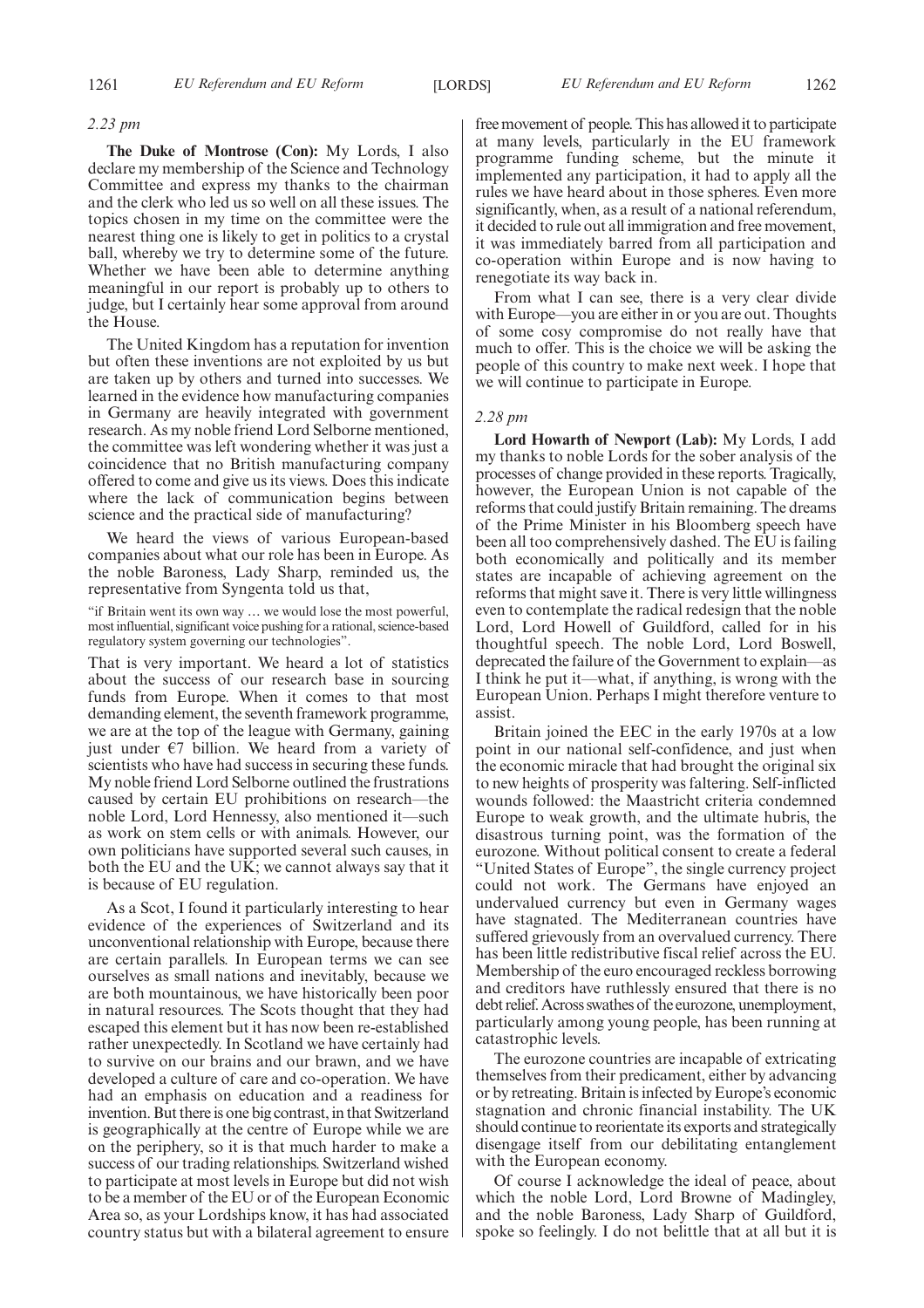not our membership of the European Union that prevents the French and the Germans going to war in 2016. Europe's economic failure now begets political division and crisis. For all the invocation of ever-closer union, the gulf between Europe's haves and have-nots has grown ever wider. Market forces, to which EU orthodoxy is dogmatically committed, have concentrated wealth in certain regions of the north and west of Europe: Baden-Württemberg, the Rhône-Alpes and Lombardy. Your Lordships should note that these areas of prosperity are regions, not countries, and that one of the effects of the EU is to fracture the old nation states. Meanwhile, the south and the periphery struggle and everywhere the less-educated and less-skilled, the industrial helots, the culturally alien and the urban underclass are frustrated and angry. Migration, both into Europe and across Europe, intensifies resentment and generates extremism.

The democratic deficit and the governing structures of the EU threaten to be as disastrous as the euro. The system is an aggregation of democracies but it is not itself democratic. It was never intended to be so by its authors, rational public servants who were horrified at what they had seen weak democracies and populist fascism do. Policy initiative continues to rest with the unelected Commission. The Council of Ministers as such has no accountability. The inner eurogroup—of which, of course, we are not members but which commands the majority and has no regard for our interests—takes the major economic decisions. It has no status in European law and its proceedings are opaque. The European Parliament and national parliaments remain marginal. This is not a system of government that should be acceptable to the British people, who take pride still in a unique history of parliamentary democracy.

**Baroness Smith of Newnham:** Does the noble Lord not agree, however, that there is a directly elected European Parliament and that it has the right of co-legislation in EU decision-making?

**Lord Howarth of Newport:** It has indeed gained some powers but I would still contend that its influence is marginal. I certainly do not see that the European Parliament has any worthwhile accountability to the peoples of Europe.

Yanis Varoufakis has described how, equipped with a democratic mandate from the Greek people, he sought to renegotiate the terms of Greek debt and, Germany's finance minister, Wolfgang Schäuble, told him:

"Elections cannot be allowed to change an economic programme of a member state".

With rule by technocrats, troikas and creditors, the gulf between governors and the governed is increasingly offensive to the peoples of Europe.

Across the European Union, parties of the far right are gaining support: PEGIDA, Law and Justice, Jobbik, the Front National and Golden Dawn. There is the SNS and its rival, People's Party—Our Slovakia, whose leader Marian Kotleba takes to the stage wearing the uniform of the wartime Slovak fascists. The two neofascist Slovak parties already have almost 20% of the seats in parliament. The Freedom Party of Austria came within an ace of winning the Austrian presidency.

It is complacent to suppose that we are immune from this pathology. If in Britain our metropolitan political elite continues to display contempt for people who do not share its enthusiasm for membership of the EU and for globalisation, the disturbing problem we already have of disaffection from mainstream politics will grow worse. People who loathe the EU will seek recourse in the nation and if their nationalism is not to turn ugly, they must be listened to and treated with respect. If reputable politicians will not stand up for the losers, disreputable ones will. Remain campaigners, I suggest, would be wise to stop giving the impression that they regard supporters of leave, who decline to be instructed by experts as to what they should believe or how they should vote, as ignorant, stupid and bigoted. Remain MPs who threaten to use a majority in the House of Commons to thwart the will of the people in the referendum seem bent on destroying our citizens' trust in politics.

I hope that the British people will have the confidence to leave the EU. We should not doubt that we have the enterprise, skills and resilience to cope with the transition. Our businessmen will know how to seize their opportunities across the world. Our excellent scientists will flourish in the global academic community—the free trade of the mind of which the noble Lord, Lord Hennessy, just spoke. We will forge new relationships with the peoples of Europe, with whom we have always engaged and always will. It will be open to us to become more, not less, internationalist. We will be able to handle the issue of migration decently on our own authority.

The process of withdrawal should open exhilarating vistas. After reclaiming rights to take our own decisions and before activating Article 50, we should engage our people in an extensive national debate of new quality—and we will find that the people of Britain do not want workers to be stripped of their rights, or science to be stripped of its funding. We should seek to reach national consensus on our objectives in negotiations, tough as they will be, with the EU and other global institutions and powers. There will indeed be a great programme of legislation. In all this lies the opportunity to renew our parliamentary democracy.

#### *2.38 pm*

**Lord Taverne (LD):** My Lords, the last speaker was correct in telling us that there are some very unpleasant elements inside Europe in some of the parties. What the noble Lord did not mention is that all our friends—our allies, members of the Commonwealth, the democracies of the world—are desperate that we should stay a member, while the voices which are keenest that Europe should break up are those of Mr Donald Trump and Mr Vladimir Putin.

This has been an excellent debate and I have learned a lot from it. I had not appreciated fully, until I heard the speech of the noble Lord, Lord Boswell, and the very effective speeches from the noble Lords, Lord Liddle and Lord Jay, quite how huge the problems are of extracting ourselves from the European Union and how serious the consequences would be of the prolonged process which would have to take place.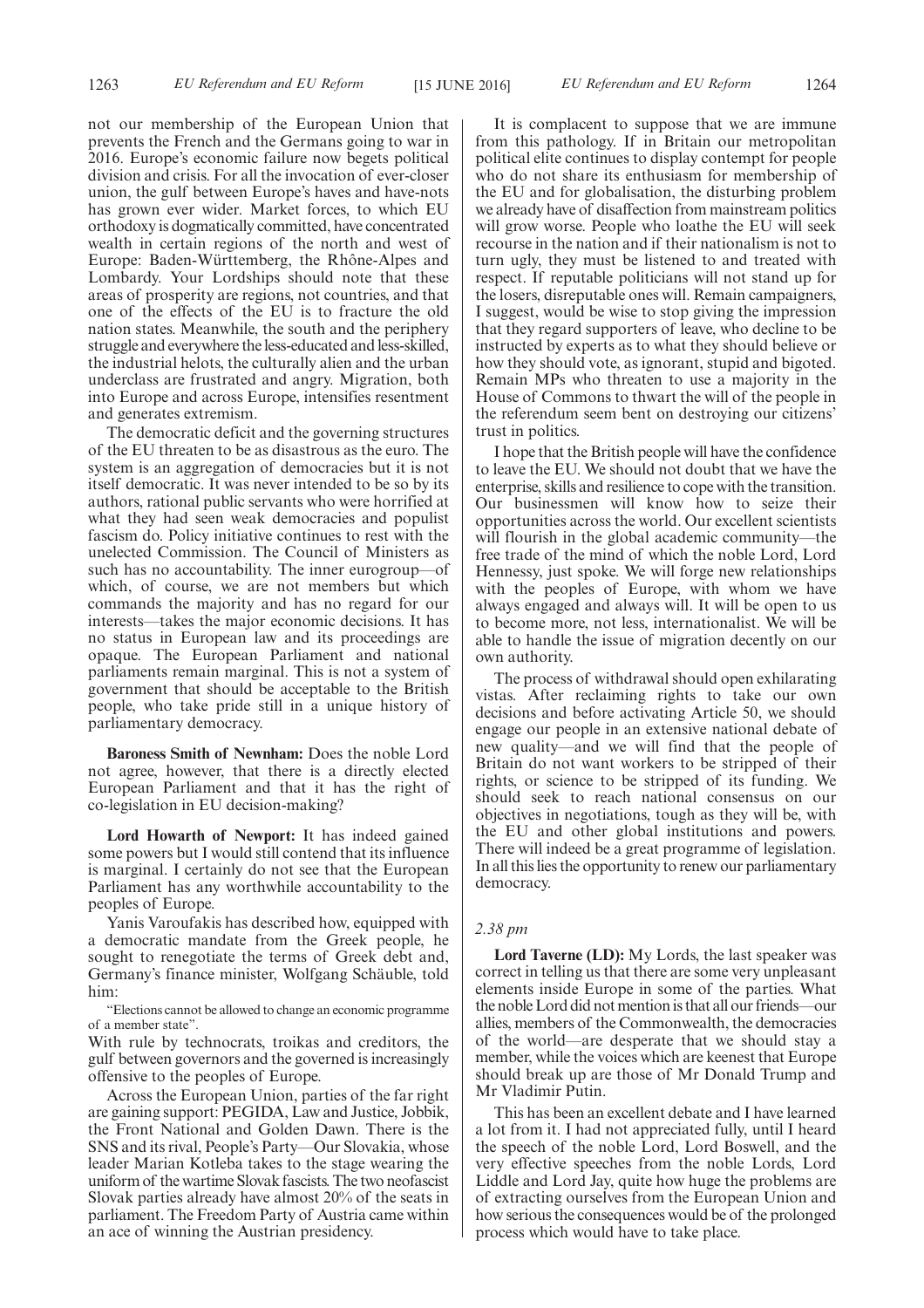[LORD TAVERNE]

I want to refer to a more particular issue: science and the European Union. A recent survey in *Nature* showed that 83% of scientists want Britain to stay in the Union because being in the European Union is good for British science. Sir Paul Nurse, for example, an ex-president of the Royal Society and a Nobel prize winner has written:

"Permeability of ideas and people is crucially important to science, and it flourishes in environments that pool intelligence, minimise barriers, and are open to exchange and collaboration" a point which has been made by many people in this debate. The European Union, he wrote,

"helps provide such an environment, and scientists value it".

Then there were the 150 fellows of the Royal Society who wrote in March to the *Times* warning that Brexit could be "a disaster for science". The reaction of the leave campaign was, as usual, to trot out someone from the small minority who contradicts those views. That is its normal reaction to the majority views of experts who seek to destroy its arguments.

When the IMF, the OECD, the Bank of England, every international economic authority and 90% of British economists concluded that Brexit will reduce our growth rate and adversely affect wages and jobs, their views were contemptuously dismissed. When the universally respected IFS, whose objectivity has never before been questioned, confirmed the Treasury's detailed forecast of the harm Brexit would cause, we were told that the IFS was a lobby for the European Commission. Here I should declare an interest, because a long time ago, in 1971, as a recent Financial Secretary, I was asked by the founders of the IFS to become its first director, was responsible for its launch and helped it take some of its early steps. I am rather proud of having been the midwife at the birth of this baby, which has grown into such a formidable adult.

This excellent and most informative report from the Science and Technology Committee illustrates many of the reasons why scientists are so strongly pro-EU. They want to be part of a body that promotes big science, that is, science that is now performed on an increasingly large scale. The report quotes Professor Cowley, head of the UK Atomic Energy Authority:

"In the years since the early 1980s, Europe has become the world leader in big science. More and more science is progressing towards big science".

One could cite many examples, but perhaps the paragraphs that sum it up most comprehensively, and which have been referred to by the noble Earl, Lord Selborne, and others, including my noble friend Lady Sharp, are paragraphs 157 and 158. Paragraph 157 states:

"It was repeatedly put to us that one of the most significant aspects of the UK's EU membership is the provision of opportunities to collaborate. We view the EU to have three main influences: the provision of collaborative funding schemes and programmes; ensuring researcher mobility; and facilitating and fostering participation in shared pan-European research infrastructures".

#### The next paragraph continues:

"Many would maintain that the provision of collaborative opportunities is perhaps the most significant benefit that EU membership affords science and research in the UK. These collaborative opportunities are not just between Member States but can extend to non-EU and non-European countries".

What are the arguments against? Several have been referred to, but the main culprit, as usual, is bureaucracy. As the noble Lord, Lord Hennessy, pointed out, there is an urgent need for reform of some of the regulations, but I quote Sir Paul Nurse again. He says:

"The UK can be very bureaucratic. At the Francis Crick Institute, where I work, we recruit the best in the world, wherever they come from, so we plough through the paperwork. But it costs us effort that would otherwise be spent on biomedical science. In contrast, when we recruit scientists from within the EU, the bureaucracy is much less".

Our excellence in science is one of our greatest national assets, and so is that of our universities. The effect of Brexit on science and our universities has seldom featured in media reports of the referendum debates, but let me once more cite the views of people who are not generally politically partisan but who know what they are talking about: Universities UK and the vice-chancellors of the Russell Group. They are unanimous in expressing their deep concern about the serious damage Brexit will do to both those precious assets. For example, Sir Leszek Borysiewicz, the eminent vice-chancellor of Cambridge, has warned that Brexit could mean that Cambridge could no longer expect to maintain its status as one of the very top universities in the world.

Brexit would harm science and diminish our universities.

## *2.45 pm*

**Lord Hannay of Chiswick (CB):** My Lords, every one of the three reports we are debating today is relevant to the event that will take place a week tomorrow and is given a great deal of added topicality by that event. Each one, as is invariably the case with such reports of our EU Select Committee and the Select Committee on Science and Technology, is a small part of the complicated jigsaw that makes up our EU membership—one which is so poorly understood, alas, by the electorate and one which, also alas, is so badly explained by politicians. There is plenty of blame to go around for that lamentable state of affairs, but none of it, I suggest, is attributable to your Lordships' committees or to the admirable chair of the EU Select Committee, the noble Lord, Lord Boswell, who introduced this debate with such lucidity.

No one who has read Article 50 of the EU treaty even once—I fear that there may be some at least in this room who have not done that—can possibly doubt what a cat's cradle we will enmesh ourselves in if next week we vote to leave. No one also can, or at least should, doubt that we will be at a negotiating disadvantage if we decide to go down that path of withdrawal—a negotiation in which we will inevitably be cast in an adversarial position from the outset.

Let me just make this point. Up to now, the other 27 member states have unanimously made clear—and they really mean it—that they want the 28-member European Union to continue. That is an entirely valid position, from their point of view and an admirable one from mine. But do not doubt: the day we vote to leave, that will change. Then, the 27 other member states will know that we are no longer to be a member of the European Union, and they will look after their national interests in that context. That will not take account of our national interest.

We would thus, under the Article 50 arrangements, lose control over the content and timing. That is all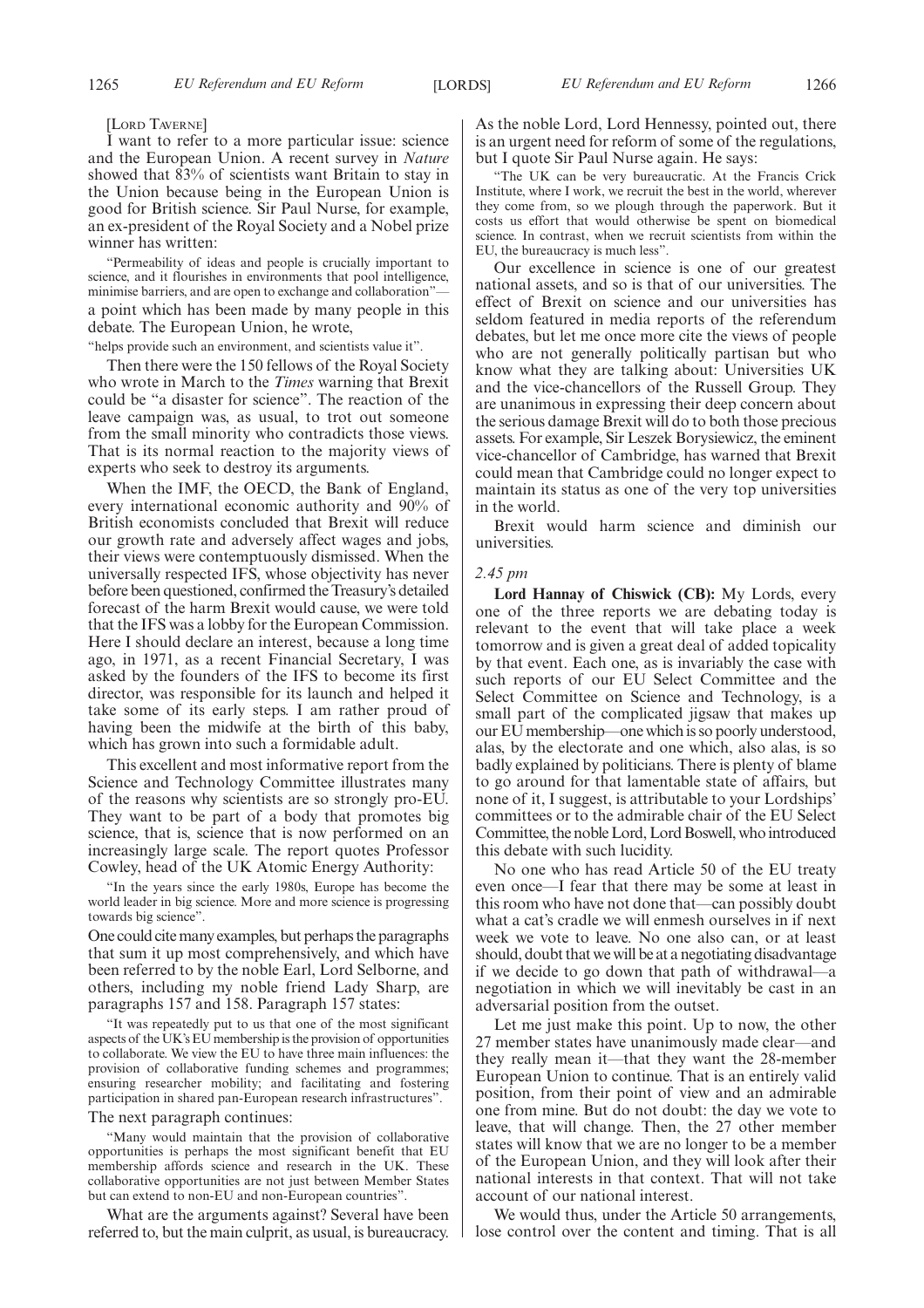the more so, of course, given that the views expressed sometimes in this Chamber and by Vote Leave seem to indicate a desire not to trigger Article 50 too soon—that is, in plain speech, to prolong the agony and uncertainty, which is likely to have an extremely damaging effect on investment in this country for even longer than would be the case if it was triggered straightaway. Indeed, it looks to me as if most of the two years provided for in Article 50 could well be taken up with the supporters of leave working out which of the future trading options with the EU we want to aspire to, because they certainly are not making a great deal of sense out of it yet.

On what basis do the supporters of Brexit base their sunny optimism as to the outcome of those negotiations? It is certainly not on any contact with the leaders of the 27 other member states who will be on the opposite side of the table from us—as far as I can see, none of them has had any contact with them at all. Meanwhile, the leaders of the leave campaign miss no opportunity to insult the other member states, and proclaim that they want to destroy the European Union or even, with supreme arrogance, that they want to give them a lesson and a wake-up call. Is that likely to encourage them to give us a good deal? I rather doubt it, even if they are not likely to be heavily preoccupied with the risk of contagion to their own protest movements if they are too generous to us. It is honestly no good saying that the Germans will still want to sell us BMWs and the French will still want to sell us wine. That is the politics of the saloon bar, not of the negotiating table.

The second report, on EU membership and UK science, on which I welcomed the introduction from the noble Earl, is equally sobering, as is the virtually unanimous view of our universities and research establishments that withdrawal would be seriously damaging to them. We have heard plenty of evidence of that. It is not just a matter of EU funding, of which, of course, we get a disproportionately large share—although, given the steady reduction in the Government's own contribution to our scientific budget in recent years, it is a little hard to believe that they will leap forward and substitute for it with great alacrity. But there is also the important issue of collaboration, to which many noble Lords, including the noble Lord, Lord Taverne, referred. The studies done by Universities UK showed, if I understood rightly, that every pound, dollar or euro put into research in this country was worth 1.4 times as much if done within a collaborative European programme as if it was done in a purely national programme. That is not to be discounted. The scientific effort being made here and elsewhere in Europe is a crucial part of our national capacity to compete effectively in the decades ahead. It should not be subjected to a game of Russian roulette by politicians who have devoted a good deal more of their time to the humanities than they have to the sciences. I confess that I am one of those.

The noble Lord, Lord Boswell, was quite right to say that the three reports are not partisan, but I am sorry if I offend him by saying that all three are basically building blocks in the remain argument. They all represent compelling arguments why remain is in the national interests. When we meet next in this House, the die will have been cast. If, as I hope, the majority vote to remain, it will be important for the Government to set out and implement an agenda that enables us to play a leading role in a reformed European Union, to which we are committed as a wholehearted and constructive member. If the result goes the other way, some of us may be accused—I expect I shall be—of being bad losers. I would not accept that deploring an outcome that will, irretrievably and in a lasting manner, damage our economy, weaken our security and diminish our role in the world, is worthy of that characterisation.

#### *2.53 pm*

**Baroness Neville-Jones (Con):** My Lords, I contribute to this debate as a member of the Science and Technology Committee, which reported on EU membership and UK science. I declare an interest as a member of the Engineering and Physical Sciences Research Council. I take this opportunity to thank our chairman, the noble Earl, Lord Selborne, for the excellence of his chairmanship, and also thank our committee clerk and advisers for the support that they gave us, which was of the highest quality. As our chairman said, it was not our aim to pronounce on the merits of UK membership from the point of view of UK science rather, our approach was forensic. Our chairman has laid out our conclusions clearly and cogently, and I am not going to repeat what he has said, or repeat the points of other members of the committee. Instead, I shall try to make a few additional and separate points.

There are many contributors to the debate today and I shall be brief. Before I make a few points that struck me in the course of the committee's work, I want to say how dismayed and alarmed I am by the way in which the pied pipers of leave are attempting to lead the people of this country into a dark mountain from which we can only emerge reduced and poorer. Pace the noble Lord, Lord Howarth, I see no exhilarating distance in front of us, on that route.

My noble friend Lord Howell made some very pertinent points about how the world is going, and he is quite right about that. He is also quite right to suggest that the change and reform agenda in Europe has a long way to go. But the conclusion that I draw is that we are more likely to see that come about in a form that suits us, and sooner, if we are active from inside the political heart of Europe.

I turn to our report. Hardly surprisingly, we found that the overall picture was not one of unmitigated benefit. As our chairman has said, the biggest complaint was about regulation—not the principle of regulatory harmonisation, which was accepted as being necessary and valuable, but some of the EU regulatory regimes, which have been politically driven, with highly negative results for important things such as genomic science and clinical trials. However, we should not delude ourselves into thinking that we do not contribute sometimes to those outcomes—we do. A credible mechanism for the injection of scientific advice into policy-making in the Commission has at last come about, and that will be a very salutary safeguard, provided that it works well; we have yet to see how effective the scientific advice will be. The European Union is ahead of many member states in doing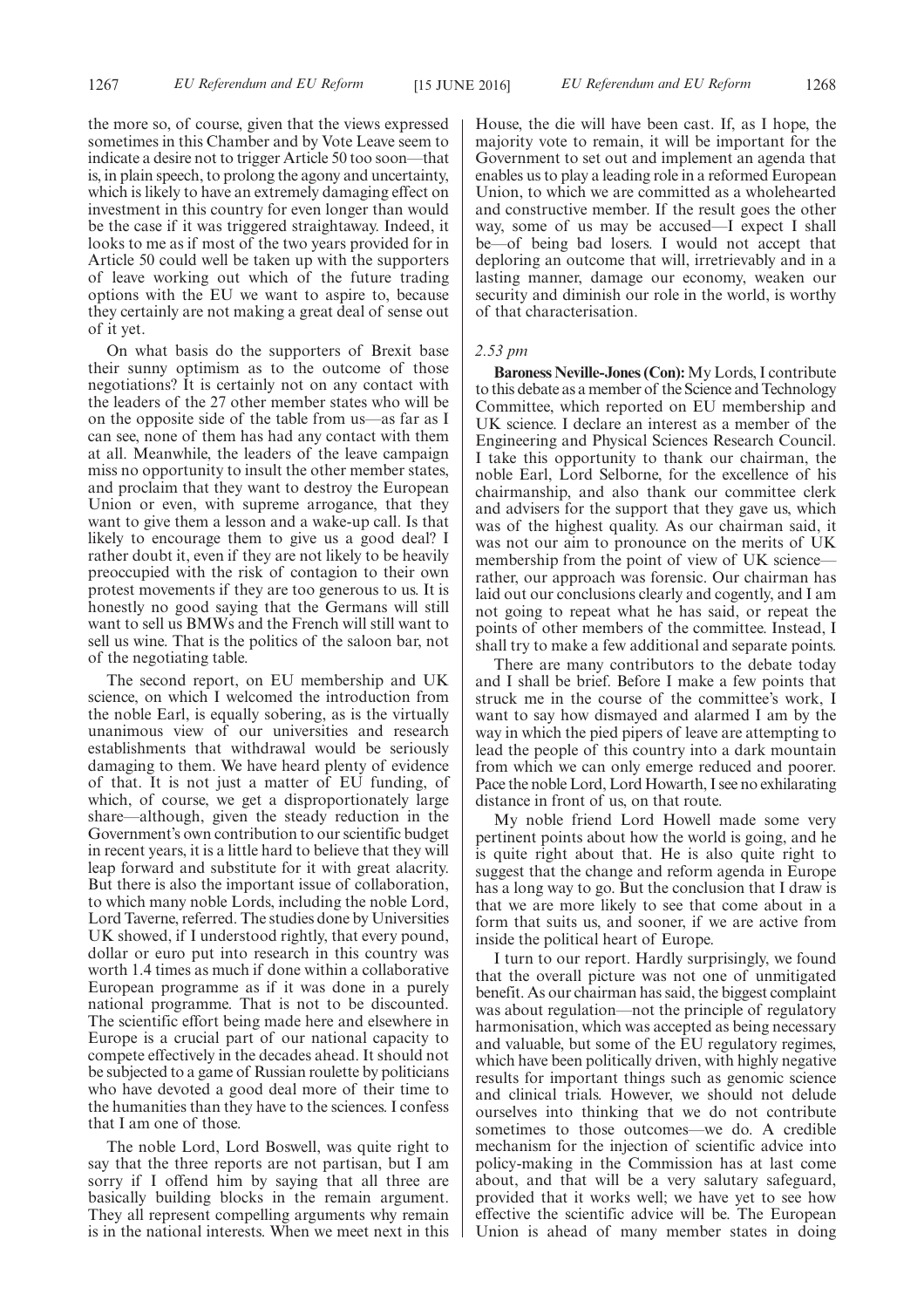#### [BARONESS NEVILLE-JONES]

this—not the UK but many others—and I hope that it will contribute to preventing lobby-driven law-making, particularly in the European Parliament.

The overwhelming weight of witness opinion before us was in support of the value of EU membership to UK science. This positive verdict has, in the last few days, been strongly endorsed by British Nobel Prizewinners. First, the funding coming from EU sources was very highly valued. As other noble Lords have commented, the UK does disproportionately well in getting hold of EU money, and I might add that engineering does particularly well. This country has a history of neglecting engineering—to our cost, I might say—and nearly half the increase in engineering funding has come recently from EU sources. EU funding might not be so important were the UK to put the level of funding into science that our comparators spend. Most countries are increasing their spending on scientific research, but we in the UK are cutting back. We consistently underfund by relevant international standards, so EU money helps to make up a gap that would otherwise be bigger. I would like to see those trends reversed but, in the present state of affairs, it matters to us a great deal that EU money is forthcoming. I do not believe that, were the UK to decide to leave the EU, that gap would be made up by national funding, let alone exceeded. No one before the committee gave any suggestion that EU scientific programmes were in any way misdirected. On the contrary, the general feeling was that they were extremely relevant to the future of big science.

Secondly, the enthusiasm for the scientific network built up and the work done in UK universities as the result of the free flow of scientists from other European countries was very marked. Enriching was the word used. There are many reasons for this, including the fact that the base is the Erasmus programme and students coming to this country for first degrees then stay and do advanced work. Twenty-eight per cent of academic staff in UK universities are non-UK nationals, of whom 16% come from other EU countries, often bringing salary funding with them, which helps our universities, and 60% of the UK's internationally co-authored papers are with EU partners. That is not an insignificant intellectual and other contribution. Given the high reputation of UK science, it cannot be argued that EU quantity is at the expense of British quality. Something very precious to science in the UK has been built up which has helped to consolidate the leadership we hold. Collaboration is the key to that. I should hate to see it undermined by a sapping of the flow of students and researchers coming from our European neighbours.

Thirdly, our weakness in translational activity and the links between science and business which are so important to innovation showed up in the European story. British business did not respond to the call for evidence and, as our chairman has said, while SMEs evidently value European funding and apply for it, larger British companies do not. Our witness from Siemens commented on this and clearly thought the UK was missing a trick. He is right, so it is doubly important that the Government, in their forthcoming extensive

restructuring of UK publicly-funded research and innovation do not mess up the role of Innovate UK. That, however, is a debate for another day.

#### *3.01 pm*

**Lord Judd (Lab):** My Lords, like others, I thank most warmly the members of the committees whose reports we are discussing. I particularly thank the leadership of those committees. The noble Lord, Lord Boswell, made a fine, outstanding, balanced and telling introduction to this debate. I have been privileged to serve on a Select Committee under the chairmanship of the noble Earl, Lord Selborne. I remember and treasure that experience because he was a particularly effective chair, not least because of his open-mindedness and his firm views about where the committee should be going.

Those of us who come down in favour of remaining, as I heavily do, must not run away from the realities that surround us in society as a whole. There are real anxieties, however well or ill-founded, among the people of Britain. I shall pick two which in our future in the Union, which I hope we will have, we must take very seriously. The first is not so often expressed, but I am certain it is there. It is resentment at what people see as elitism in the working of the community, an arrogant bureaucracy which is, for many people, underlined by its very expertise. They do not feel involved in that expertise or relate to it, and therefore it can come across, however unfortunately and however far it may not be true, as a kind of institutional arrogance. What is more, those of us who have been caught up—and I was a Minister working on European affairs way back in the 1970s—become part of that in club. We will have to tackle that issue resolutely in our future in the Union. It is unfortunate that we ever moved away from indirectly elected assemblies, as they then were, because with the large impersonal Parliament we have, there is a tendency for it to be remote from the people, not to have to take as seriously as it should the real issues and anxieties being debated in member countries and their Parliaments and to breed national Parliaments that do not have a feeling of responsibility for European success. From that standpoint, it was sad that we did not remain with an indirectly elected assembly.

The other big issue has hardly been mentioned in today's debate. It is immigration. I live in Cumbria. All the social surveys done in Cumbia find that it is one of, if not the, counties with the smallest amount of immigration. They also find that it is one of the counties with the highest rate of anxiety and prejudice about immigration. That is interesting. National Parliaments and Governments have been responsible for greatly neglecting the realities of how immigration works. We have not been giving priority to the housing, schools, hospitals and infrastructure of the areas in which the majority of immigrants settle, and therefore existing issues of deprivation, the unequal provision of services and the rest become underlined. We should also help with positive social policies on integration and on how people can be helped with language and, let us face it, behaviour to become part of the traditions and realities of the society in which they are living.

If we are speaking of immigration, the point that must be made very firmly is that anything we are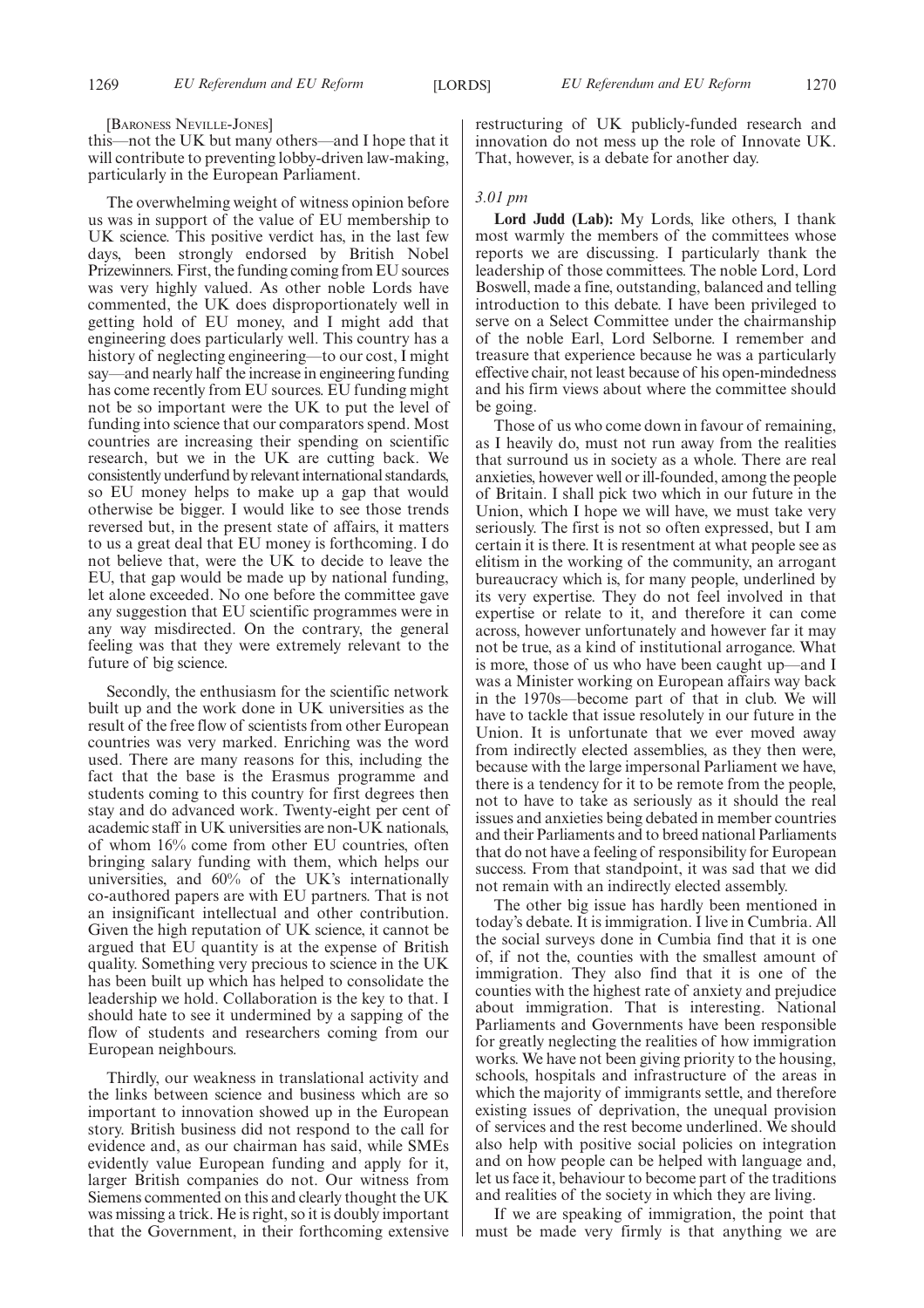encountering and the pressures we see today are small compared to what is going to happen. It is certain that with climate change and the other issues, not least the associated political problems that will arise from them, we will see the issue of immigration growing all the time. Let us remember that countries such as Lebanon and Jordan already have migrant populations that almost equal the size of the population of the country concerned. We will have challenges ahead.

I have said before in this House that I am not ashamed of putting this as a father and grandfather, although I think it is true for our generation too. The overriding reality is that whether we like it or not or may wish it were not the case—I happen to enjoy it—we are part of a totally interdependent world. That cannot be escaped. It is true economically, in terms of security and increasingly in terms of health and in almost every dimension of life that one can think of. The challenge to us as politicians in various countries is to find a way of meeting that challenge of interdependence and a means of governance that can make a success of an interdependent community rather than turning into a frightened, paralysed international society. What worries me is that within so much of the Brexit debate there are—I am sorry to put this bluntly—all the manifestations of insecurity and inadequacy.

Do we want a Britain that is self-confident, outwardlooking, sees and accepts the challenges and says, "It's exciting and fulfilling to meet those challenges", or do we want an introspective society frightened of the world and becoming, in its language and in other ways, increasingly aggressive in its defensiveness—a kind of raft floating out into the Atlantic, almost sinking under the weight of the missiles, defence systems and bureaucracies that will then become necessary? I want to belong, and I want my children to be able to belong, to a self-confident, outward-looking Britain that sees itself as part of the world, sees its challenges and says, "We are determined to play our full part in meeting those". Of course Europe is not the total solution—after all, the size of the issues we face is global—but it is a very good starting point for playing a full part, together in Europe, in the wider world.

### *3.11 pm*

**Lord Watson of Richmond (LD):** My Lords, I declare an interest as high steward of Cambridge University. In that context, I was particularly delighted by the remarks of my noble friend Lord Taverne. I endorse the harsh reality that the pre-eminence of our science, and the pre-eminence of Cambridge University in particular in science, would certainly be damaged by exit from the EU. It is simply a fact.

With every day that passes in this European referendum, I am seized by the folly of the enterprise. It has been born of divisions within the Conservative Party, and its outcome, whatever it may be, will certainly not resolve them. Thus far the referendum has in fact exacerbated them. It started before the last general election, essentially as a tactic to outmanoeuvre UKIP and Eurosceptic activists in Tory constituencies. As such, it was rendered pointless by the outcome of that election—but the die was cast, the commitment was made and the outcome can deliver one of only two verdicts on the Prime Minister: he will go down in history either as the Prime Minister who took us out of Europe by accident and miscalculation or as a kind of Houdini who, as with the Scottish referendum, at the last moment escaped fate with a final flourish.

Is "folly"the appropriate description of this enterprise? I believe so. It is hard to describe it as anything else when Boris Johnson, the most conspicuous contender for the hollow crown, thinks that the prize justifies questioning the motives of President Obama's interventions on the grounds of his part-Kenyan ancestry, or feels persuaded to claim that the European Union is an attempt to impose Hitlerian unity on Europe by other means. These are surely the cadences of folly.

If the genesis of this referendum lies in the longfestering blue-on-blue clash within the Conservative Party, it has now enveloped all parties, all parts of the United Kingdom, all the nations of the European Union and the transatlantic relationship itself. The principal consequence of the referendum is division indeed, a welter of different divisions that collectively and cumulatively jeopardise to a real extent the unity of the people and indeed of our society. These divisions pull us apart, as an authoritative analysis published by the *Financial Times* on 2 June demonstrated all too painfully.

There is the evident division between majority and minority attitudes in London, and between London and many other parts of England. Then there is the division between sentiment in Scotland and England and, possibly, between opinion in England and Wales. Within the framework of devolution and the evolution of separate parliaments, there is the promise of further serious trouble ahead. Then there are the divergences between young and old, between better educated and those less fortunate, and between those more prosperous and those less so. Above all there is a psychological divide, as has been referred to in the debate, between optimism and pessimism.

Both sides can and do claim self-belief, and I believe that both share patriotism. But the prominence of immigration in this referendum shines a harsh and revealing light on the whole enterprise. The division here is more than a row about statistics; it is a thermometer taking the temperature of who we think we are. Of course, this is not unique to us: the Americans are torn by the issue of immigration and it lies at the heart of Europe's crisis. However, is our reaction to reject international interdependence, build walls and draw up drawbridges? If it is, we are indeed at risk.

There is of course nothing wrong in facing up to fundamental issues, even if so often they are deeply divisive and painful. It is the process of democracy. But we should remain increasingly vigilant that referenda are not allowed to replace the power and responsibility of Parliament. Here again, folly lurks in the wings. The public have been encouraged by both sides to see the referendum as decisive, and historically it may prove to be so. But if decisiveness is assumed to deliver instant or even rapid change, the public will have been misled and indeed deceived. The excellent and worrying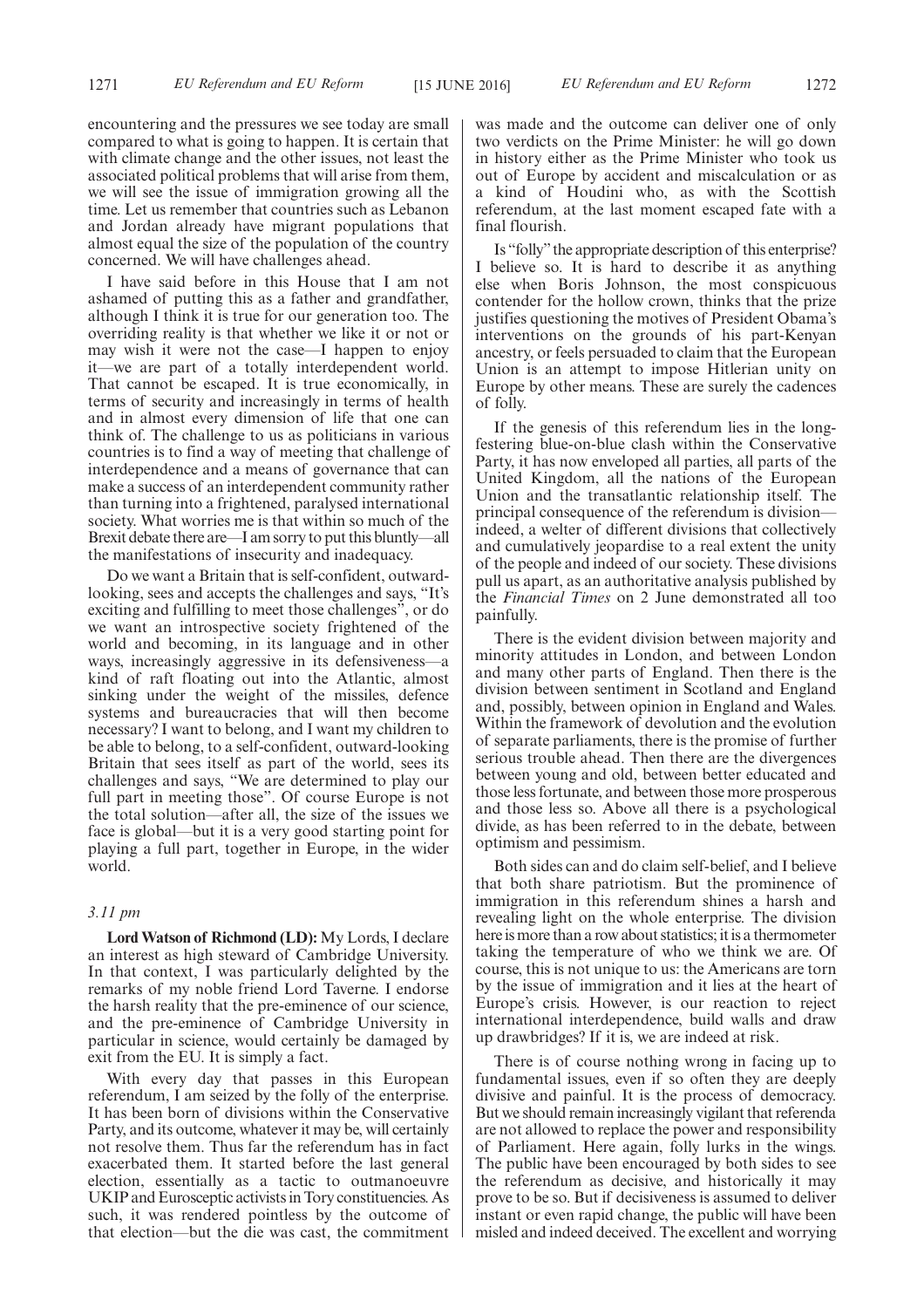#### [LORD WATSON OF RICHMOND]

report of the European Union Committee on the process of withdrawing from the EU contains judgments that make a mockery of the expectations engendered by the referendum. First, as paragraph 15 says:

"There is nothing in Article 50 formally to prevent a Member State from reversing its decision to withdraw in the course of the withdrawal negotiations".

Secondly, paragraphs 31 and 34 of the report state that if a majority on 23 June is for Brexit, the United Kingdom will need to negotiate two treaties, one for withdrawal and, in parallel, one to establish our future relationship with the European Union, including terms of access to the single market. Given that the single market is where half our exports go and that it is vital for attracting inward investment from countries such as the States, India and South Korea, the second, parallel negotiation is vital to whatever Government negotiate on our behalf. The parallel negotiation will be tortuous and tense. As one witness to the committee said, the United Kingdom will be presented with "almost unimaginable … long-term ghastliness", given the legal complications involved.

I shall cut to the point. The parallel negotiations, let alone those involving EU legislation embedded in Scottish legislation, may well outlast the life of this Parliament and indeed of this Government. Instant resolution is a myth; it is not going to happen, and to appear to offer it is folly. One matter is clear: this perilous and hugely demanding series of negotiations that Brexit must involve requires a Government who are united and command a majority in Parliament. For this to be achieved may require, whatever the constitutional difficulties, a further general election.

I have spent a large part of the last two years writing a book about Winston Churchill in 1946. During that period he made two very famous speeches. One was at Fulton, Missouri, where he revealed to the American public that Joe Stalin was not good old Uncle Joe at all but a tyrant determined to extend his control over the rest of Europe, and he appealed to the Americans to come to Europe's defence—which, thank God, they subsequently did. If we ever wonder whether Mr Obama has a right to offer his opinion, surely what the Americans did then and in the post-war period justifies it.

Churchill made the second speech six months later in Zurich—the so-called "let Europe arise!" speech. In it, he said to his audience, "I am going to startle you"—and he did, because what he proposed was a kind of united states of Europe which would be led by a partnership between France and Germany. He did not propose that we should join it—it was not there—but he said that we should unequivocally support it, and he was absolutely right. That second speech had as much impact as the first. The first, arguably, kicked off the process that led eventually to NATO and the defence of Berlin. The second definitely kicked off the process that led to Marshall aid and eventually to the European Coal and Steel Community.

I have been asked by many people—it has been discussed in the media a great deal—what Churchill's view would have been. Of course, we do not know, but there is something that we should remember. Churchill advocated and supported Franco-German unity and a kind of united states of Europe because he believed that Britain's place in the world turned decisively on being at the centre of three great circles of influence: the English-speaking world outside the United States, the Commonwealth; the United States; and Europe. He also believed that if we allowed ourselves to be pushed out, or took ourselves out, of any one of those three circles, we would be critically damaged and diminished in the remaining two. If we do that now with Brexit, I believe that that will again be the case.

#### *3.22 pm*

**Lord Low of Dalston (CB):** My Lords, as I listened to the wonderful speeches of the noble Lords, Lord Jay, Lord Cormack and Lord Bilimoria—picking just three out of what could have been a much larger number; I could certainly have included the speech from the noble Lord, Lord Watson, which we have just heard—I found myself lamenting with a sinking feeling the fact that we did not hear more of them on the airwaves than Messrs Johnson and Gove and the other mendacious purveyors of snake oil, to whom we are so relentlessly subjected.

We should be grateful to the noble Lord, Lord Boswell, and his committee for making clear, particularly in their report on the process of withdrawing from the EU, a number of things that will be of pressing concern if the British people vote to leave the European Union. However, while the noble Lord's committee has done us a signal service in helping to get to the bottom of these questions, I hope that they will remain purely academic, because I hope that the British people will not vote to withdraw from the European Union.

I say that as a disabled person because it is clear to me that disabled people will get a much better deal by remaining within the European Union. I therefore propose to come at this from a slightly different—I hope not too self-regarding—angle. In so far as it is self-regarding, I declare my interest as a disabled person, but I venture to think that what I say about the situation of disabled people could be said, mutatis mutandis, about numerous other specialised constituencies.

As president of the European Blind Union between 2003 and 2011, I was involved in advocating for disabled people's rights at a European level. On the basis of that experience, I would argue that we were able to achieve a great deal for disabled people using EU mechanisms that we could not achieve at a national level. I said something about this in the debate on the humble Address three weeks ago, but I am even clearer about it now, having attended a seminar last week where disabled people considered whether they would be better off in or out of the EU. They were in no doubt that they would be better off in.

I could illustrate that by reference to a number of areas where the EU has competence to legislate, but I will limit myself to the single market, where disabled people probably have most to gain from remaining within the EU, and will take as examples just three pieces of legislation or proposed legislation.

In 2014, disabled people successfully influenced the revision of the EU's public procurement directive. Accessibility is now a mandatory criterion for all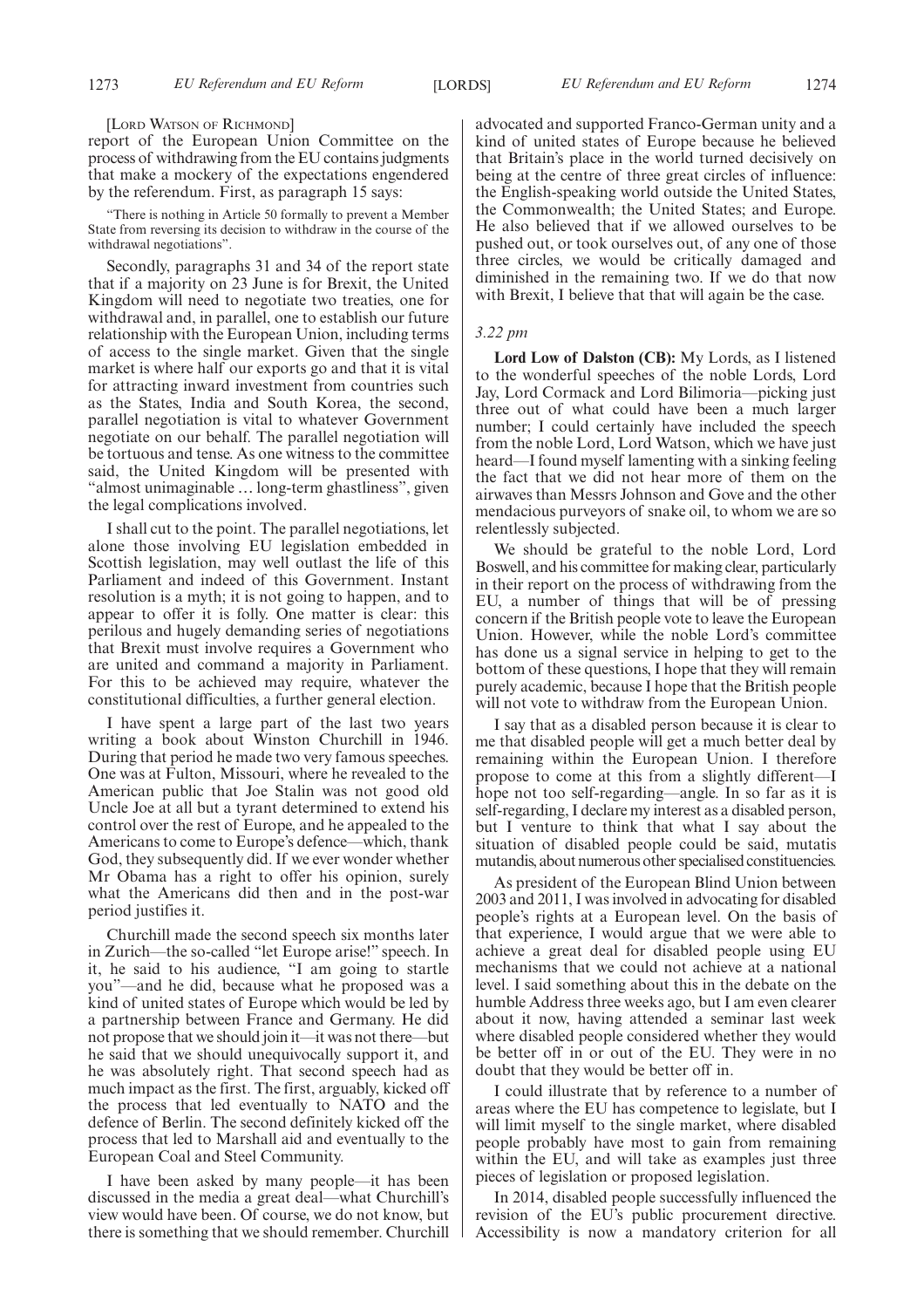public tenders above a certain financial threshold. According to the European Commission, public procurement accounts for 14% of the EU's GDP. At home, according to a 2015 House of Commons briefing paper, in 2013-14 the UK public sector spent a total of £242 billion on the procurement of goods and services— 33% of public sector spending. In sectors such as energy, transport, waste management, social protection and the provision of health and education services, public authorities are the main buyers, so public procurement regulations offer a substantial lever to improve accessibility and bring about change, just as they did in the United States many years ago.

Turning to accessibility of the world wide web, despite initial strong resistance from national Governments, we are now on course to have a European directive that will ensure the accessibility of all public sector bodies' websites. It will cover their mobile applications and include an enforcement mechanism. This will ensure that disabled citizens can access e-government services right across Europe. In conjunction with the previously mentioned new rules on public procurement, this directive should ultimately ensure that industry delivers digital solutions that are accessible to all. We already have European standards for accessible information and communications technology—ICT—but technology is moving very fast in this area and it is good to have this new legislation to ensure that disabled people are able to keep up.

Finally, on accessibility of goods and services, the European Commission has now tabled a proposal for a directive that would harmonise accessibility requirements across the EU on a wide range of goods and services, including smartphones, computers, ticket machines, ATMs, retailers'websites, banking, e-books and associated hardware, such as Amazon's Kindle, as well as audio-visual media services and related equipment. Travel-related information is also included. Items not complying with the standards will not be able to be brought to market.

In the UK, neither the Disability Discrimination Act nor the Equality Act applies to manufacturers and manufactured goods. At first sight this is unfortunate, because that is where many accessibility barriers are built into the things that we need to use to live independently, to keep in touch with friends and family and generally to be part of the world in the same way as everybody else. But what initially looks like a major defect in disability legislation may ultimately be for the best. A harmonised market of 500 million EU consumers is far more attractive to industry than the much smaller UK market, and a common set of accessibility standards will drive innovation and encourage investment. This proposal does not include everything that one would want—it does not include white goods such as washing machines or microwaves—but it does provide a very good basis for legislative change.

Disabled people in the UK and across Europe have much to gain from the proposal for a European Accessibility Act, which is probably the most important piece of disability legislation yet to come out of Europe. In the debate on the humble Address, I spoke of one's general philosophical orientation being more important than what the noble Baroness, Lady Ludford, who will be speaking after me, more aptly termed "bean counting". What I omitted to say was that, whereas the UK is often spoken of as punching above its weight, I have absolutely no doubt that, if we were to withdraw from the European Union, we would soon find ourselves punching well below our weight.

#### *3.29 pm*

**Baroness Ludford (LD):**My Lords, as a fully signed-up member of the Boswell fan club, I was very impressed not only by the report but by its introduction today from the noble Lord, Lord Boswell. It has been very useful to have the three reports melded into one debate. I was a little uncertain about that originally, but I have been proved wrong, not least because of the reform and withdrawal elements being brought together but also because we have had a very strong contribution on the scientific work that is supported by the European Union. I agree with the noble Lord, Lord Hannay, that, as an arts person, the more I learn about science, the better.

It has been amply demonstrated that the leave campaign has no feasible post-Brexit plan: it would be a leap in the dark, as the noble Lord, Lord Liddle, said. Others have also emphasised the dangers of a chaotic withdrawal in the context of a lack of trust, as my noble friends Lady Falkner and Lady Smith said. The noble Lord, Lord Jay, reminded us that the negotiations would be of a hardball nature, with up to 10 years of fraught discussions. The noble Lord, Lord Howell, recalled that we are not Canada or Japan. We are in Europe, and so we cannot use those models to guide us.

To the noble Lord, Lord Pearson, I say that what the remain campaign and most people in this debate are talking about is Project Reality, not Project Fear. It is about what will happen if, due to what I and others would regard as a very bad decision, this country was to decide on Thursday next week to leave the European Union and follow the Pied Pipers of the leave campaign—a phrase which I have pinched, and will probably use again, from the noble Baroness, Lady Neville-Jones.

I was impressed by the recent entry of former Prime Minister Gordon Brown into the heat of the campaign. He has not traditionally been associated with passion but more with post-neoclassical endogenous growth theory. However, he has come up trumps—not Trump, I hasten to add—with his video filmed in the ruins of Coventry Cathedral. I saw one reference to that video having had 2 million views, and that was a day or so ago.

The Select Committee's report noted how the Government's approach had downplayed any visionary or emotional element in their proposals for the future of the EU, focusing almost exclusively on pragmatic and transactional arguments—although that has improved in recent months. Of course, pragmatic arguments are essential, but a dose of what the noble Lord, Lord Boswell, called "feelings and ideals" has the advantage of putting everything in context, set against the past and looking ahead to the future. The noble Lord, Lord Browne, referred to his family history to illustrate the inspiration for the EU. That resonates, and is something that has not come out enough in the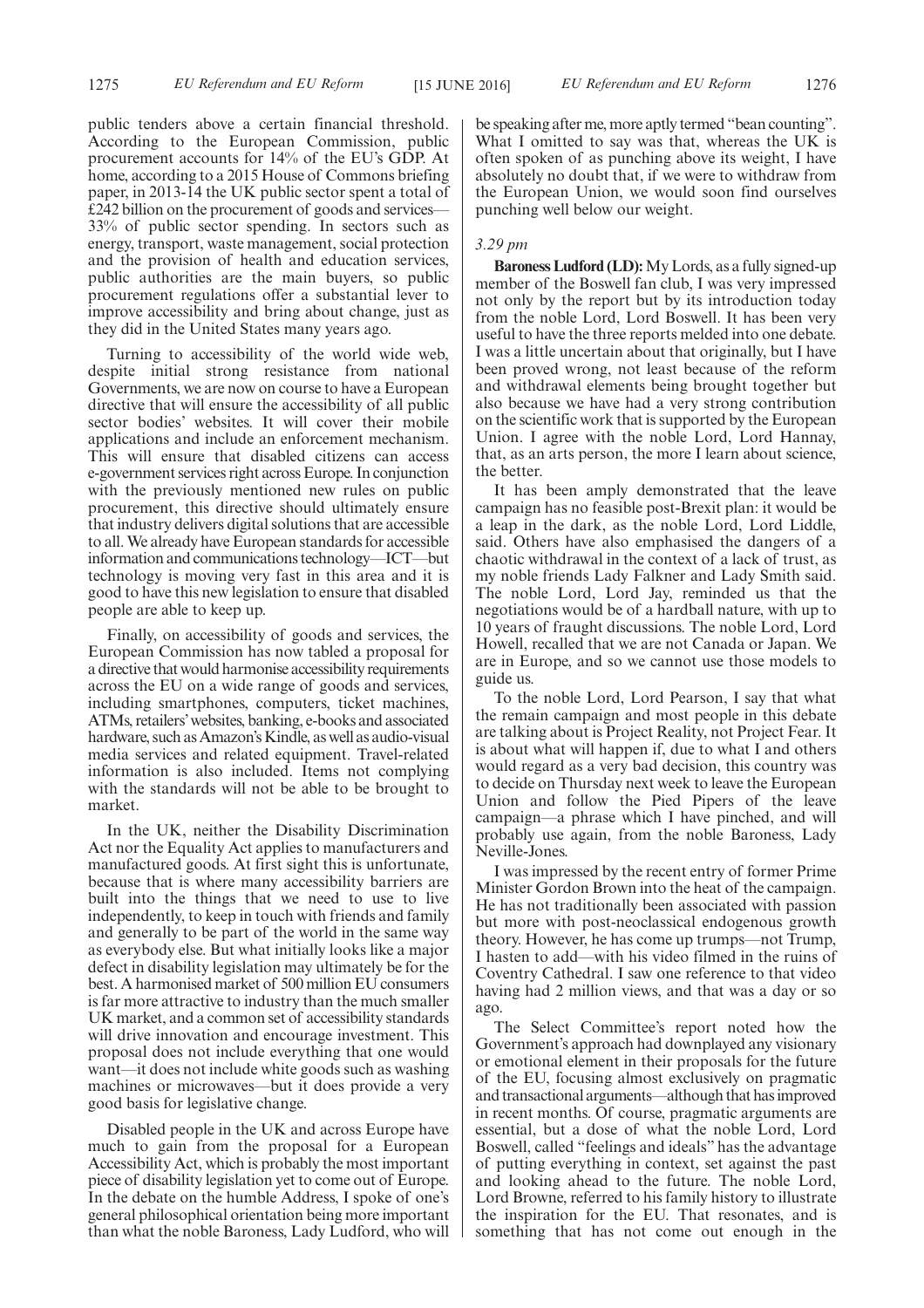[BARONESS LUDFORD]

referendum campaign. I was at a meeting last night, and the biggest applause of the evening was when I got a bit emotional about the 70 years of peace that we have had.

It is not just vision and emotion that need to be taken into account; we need also to look at the factors beyond the economic, important as those are. The geopolitical and strategic implications of the UK's exit from the EU are considerable, as is touched on in the EU Committee's report, and would mean a hit to our security through the loss of key EU co-operation instruments and a loss of diplomatic and political influence.

Following a short break earlier, I came back to the Chamber in the middle of the speech by the noble Lord, Lord Howarth. He enumerated the very unpleasant political forces that are abroad on the continent. We are pretty disputatious as a nation, but we are largely free from the nastiest of the political elements. The injection of our history and stability is much needed in Europe. A couple of days ago, the *Financial Times* commentator Wolfgang Münchau said that,

"whatever the referendum's outcome, the chances of the UK playing an active role in shaping Europe's future are minimal".

I hope that we will be able to prove him wrong.

I also hope that, in just over a year's time, the UK will be about to assume the presidency of the EU as a leading, not a leaving, member—in the words of my noble friend Lord Maclennan, echoed by the noble Lord, Lord Hannay. I hope that we will be able to commit to making the EU more streamlined, more effective and possessing of greater legitimacy. I believe that the EU is democratic, with directly elected MEPs and elected Ministers in the Council. However, what we have is a legitimacy deficit. As the noble Lord, Lord Judd, mentioned, we can bring confidence and our outward-looking approach to improve the European Union.

The remain side is not complacent about the current state of the EU, which the noble Lord, Lord Howell suggested. However, he is absolutely right that we have to prepare the EU for the storms to come. It must lift its eyes to the horizon and not be introverted. We can contribute so much to making the EU stronger in addressing the many challenges that there are. For example, we can contribute to making Europe more competitive, with a growing economy, and more ambitious in trade deals. We can also contribute to a Europe that distributes more fairly the gains from globalisation, as the noble Baroness, Lady Armstrong, remarked.

The noble Lord, Lord Low, spoke very interestingly about the contribution of the EU to accessibility criteria for goods and services. That is essential. We all know what we need to compete in a single market, and there are digital, energy and financial services dimensions.

I absolutely agree with the noble Lord, Lord Boswell, that we have wasted the enormous asset that was the balance of competences review. No other member state has done anything so comprehensive. So please, after next Thursday, when, as I sincerely hope, we vote to remain, let us use the information and contributions in that review. It is disrespectful to everyone who did so much work in contributing to and writing up the report not to draw on that exercise. It would help the EU get smart regulation. Let us build the quality, not the width.

The noble Earl, Lord Selborne, strongly emphasised the importance of a strong regulatory framework in the EU as providing a good basis for scientific collaboration. He also highlighted the things that had not worked so well. However, I am glad that, for example, in the clinical trials directive, the Brussels machine did listen and improve that.

My noble friend Lady Sharp made interesting remarks on the bureaucracy around grants. There is a bit of a "cannot win" dilemma for the European Commission. With the Court of Auditors breathing down its neck, maybe 30-page forms are necessary to be able to audit and track the funds. What I would like to see is Finance Ministers and our own Chancellor sign declarations to say that all money spent in their member states is properly spent. Funnily enough, they never want to do that, because they quite like Brussels being blamed.

So many speakers—too many for me to name them all—emphasised how Brexit would severely hit our universities and scientific collaboration, which has been such a success story. That feeds into the reform of the European budget. Big progress has been made, but more needs to be done with the continued switch to innovation, research and infrastructure. We can do that only if we are in there arguing for those changes.

Also, of course, we are very aware of our unique contribution in security and counterterrorism. The UK is a crucial partner. Having the current director of Europol and the former president of Eurojust, the network of prosecutors, is, I think, a tribute to our first-tier legal and policing status. On defence, foreign policy and the European neighbourhood, we need to capitalise on what my noble friend Lord Watson called our "three circles of engagement"—Europe, the Commonwealth and the transatlantic relationship. There is no country in the world that has the networking assets that we have. We are a sort of *Tatler* of the diplomatic and political world.

I shall say a word on migration, which is an important part of this campaign—and not only external migration, where we must work with the rest of the EU to get a credible policy of migration management, whose challenge is only going to grow, coupled with development aid, as the noble Lord, Lord Hastings, said. On intra-EU free movement, we have had very helpful judgments from the European Court of Justice, including one just yesterday about the payment of child benefit, which have confirmed that free movement is the right to move for a job. It always was, but there has been clarification and firming up of the rules, including through the Prime Minister's renegotiation. We need to do two tough things. One is making sure that public resources are targeted at areas in this country which are under migration pressure, and being more nimble in switching the money. The other is the investment in training and skills for our own young people so that employers do not automatically put advertisements in Polish newspapers.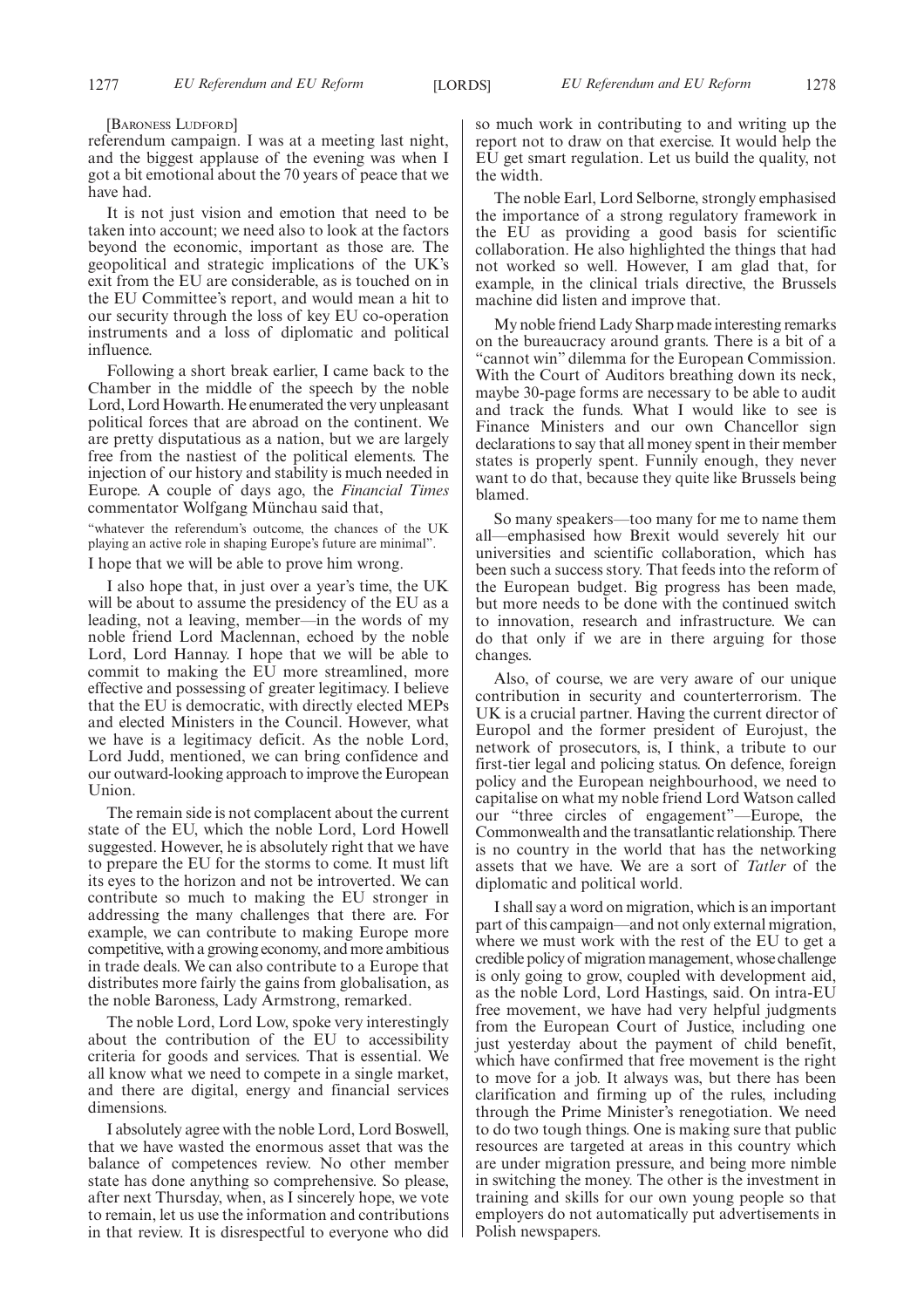Lastly, I shall say a word about our engagement with the EU institutions. It will not come as a surprise, perhaps, to the noble Lord, Lord Judd, that I, as a former Member of the European Parliament, do not agree with his regret regarding a directly elected European Parliament. We certainly need much better partnership between the European Parliament and national parliaments. Perhaps one little step that we could help achieve would be to give MEPs a pass for the Palace of Westminster. It is absurd that we regard MEPs as some kind of foreign body that should not be allowed on the premises. The stress in the reform report on allowing national parliaments a positive and proactive role—a green-card role, not just a reactive and negative red-card role—is very important.

Many remarks have been made, including by the noble Lord, Lord Browne, about the importance of having British officials in European institutions. I think that there are two things the Government could do. They could revive and beef up the fast-stream program in the Civil Service to prepare people for the "concours", or competition. Also, as far as I know, they have not reversed the much-regretted decision of some years ago to cease funding scholarships at the College of Europe in Bruges—you could call it the Eton of Brussels—which helps provide a channel into the EU institutions.

We need to be careful what we wish for in a "flexible, multi-layered, diverse Europe". That is fine, as long as it does not become a pick 'n' mix, where we end up losing out. Therefore, I end on the warning from Manfred Weber, the present leader of the EPP group, the biggest group in the European Parliament, who sounded a note of caution about British exceptionalism. We are not in the euro; we are not in Schengen; and I wish we had not been half-hearted about justice and home affairs co-operation—and thank you to everybody in this Chamber who worked so hard to get us opted back into the 35 measures. We need to be very careful that we do not undermine the voice of British Members of the European Parliament in getting senior positions, such as chair of the Committee on Economic and Monetary Affairs, which my colleague Sharon Bowles got in 2009. We should not undermine either the chance of that being repeated for the chair of the Committee on Civil Liberties, Justice and Home Affairs or our weight in the Council. I would say yes, perhaps, to a kind of special arrangement for the UK, because if that goes too far we will actually lose the leading voice that many of us here want.

#### *3.44 pm*

**Lord Collins of Highbury (Lab):** My Lords, I, too, thank your Lordships' EU Committee for its excellent reports, and the noble Lord, Lord Boswell. The reports have focused on key issues arising from the Government's negotiations and have addressed that vital question of plan B. Since their publication, events have overtaken us. With just seven days left, the shape of the campaign has been pretty well determined. As the committee demanded of the Government, I shall today focus on a positive vision for a reformed EU. However, there is no disguising what the committee highlighted and has been confirmed by the IMF, the OECD, the Bank of England and many economists a vote leave will lead to a lengthy period of uncertainty while any future relationship with the EU is concluded, causing a serious shock to the UK economy.

The Brexit campaign cannot sweep away the effects of this period of limbo, as my noble friend Lord Liddle called it, nor can it dodge any longer the questions about what alternatives to membership may look like. Boris Johnson and Nigel Farage will take us back to a future reminiscent of the 1980s, when unemployment was said to be a "price worth paying" and things such as paid leave, health and safety and equality rights were considered red tape holding back progress.

However, as we have heard in this debate, the EU is not just about economic security; it is about a vision of a continent where co-operation overcomes conflict. As a nation, we have a moral and practical interest in preventing conflict, stopping terrorism, supporting the poorest in the world and halting climate change. Britain leads in Europe on these issues and, in turn, Europe helps to lead the world. Those who advocate that Britain should turn its back on the European Union have a very heavy responsibility to prove their case.

As the committee reminded us, the Government were clear throughout the negotiations that their support for continuing EU membership would depend on reaching a successful outcome. Yet the referendum question makes no reference to the "new settlement". The simple truth is that this is not a referendum on David Cameron's reforms; it is on weighing up the benefits of membership of the EU overall.

Nor is reform just about what Britain asks for now, as we have heard in this debate; it is a constant process of trying to make Europe more effective in generating jobs, investment, growth and security, and our influence in the world. Labour has an alternative agenda for progressive change in the EU: to strengthen workers' rights in a real social Europe; to put jobs and sustainable growth at the heart of European economic policy; to democratise EU institutions; and to halt the pressure to privatise public services. It is a vision of a real social Europe, one which protects the "going rate" for skilled workers, prevents the undercutting of wages and directs EU funding to places where the pressures are greatest.

As Jeremy Corbyn has argued, the only way to secure these changes will be to remain in the EU. I am confident that the public will trust the Labour movement to stand up for working people rather than the likes of Nigel Farage or Boris Johnson. As we have read in the reports and heard in the debate, what progress we have made on reform will be lost if we vote to leave. Instead, we will be left with just two years in which to negotiate not only a new trading relationship with the European Union but also with the 53 other countries with which we currently have trade agreements because we are members of the European Union. We would be entering a negotiating process where EU member states would retain significant control despite the Commission having responsibility for its conduct. As the committee pointed out, there is the potential for some countries vetoing certain elements of the agreement to secure better deals on others. That is what negotiation is about, and if you think that can be conducted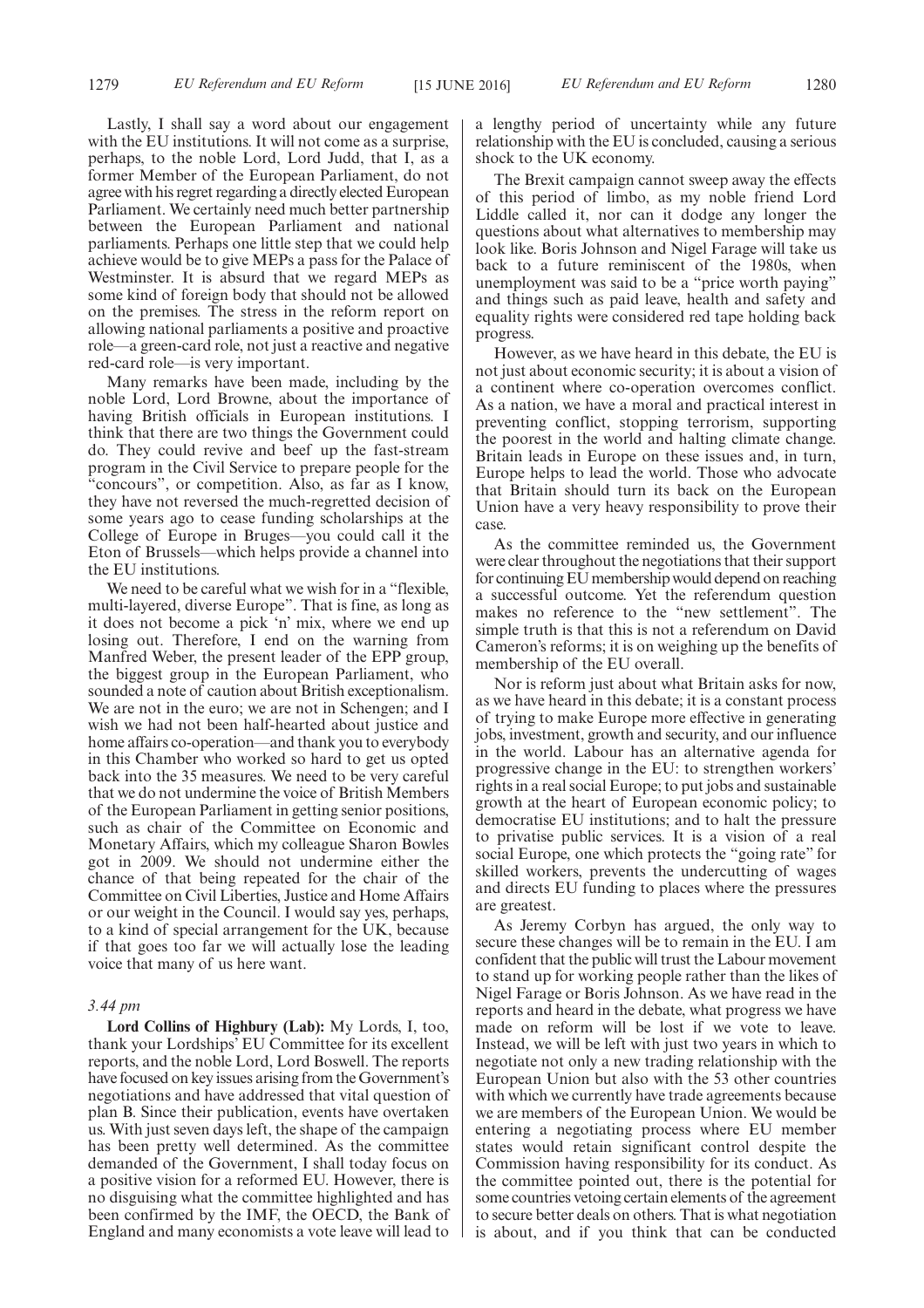[LORD COLLINS OF HIGHBURY]

quickly, you are living on a different planet from me. In effect, nothing would be agreed until everything was agreed.

One of the most important aspects of the withdrawal negotiations would be determining the acquired rights of the 2 million or so UK citizens living in other member states and, equally, of EU citizens living in the UK. As my noble friend Lord Judd said, for many people, immigration is the issue in this referendum. They feel that our country has become too crowded, that our services are under pressure, that we are losing our identity and that leaving the European Union would restore control over these things. We have an obligation to be honest with one another about the nature of the world in which we live and the changes that have happened—and will happen whichever way people vote on 23 June. Immigration into Britain will continue whether we stay or go, as the leave campaign has now admitted. Immigration brings challenges to the UK, which is why Jeremy Corbyn and Andy Burnham said last week that we want to see EU protections for people's wages and a special fund to help the most affected communities. But being in Europe helps Britain to control immigration so that it works for us. For example, it helped us to persuade France to move Britain's border from Dover to Calais. Leaving would put that at risk.

Anyone who thinks that voting leave will solve problems—such as the shortage of housing and the crisis in the NHS—in time will be bitterly disappointed. As we have heard in this debate, failure to prioritise those issues is the fault of government, not Europe.

What is plan B if the UK votes to leave? Will the Minister address how the Government plan to deal with the fundamental issues raised by the committee? What alternative arrangements are considered for the UK's Council presidency in the second half of 2017? What oversight will the UK Parliament have over the negotiations on withdrawal and the new relationship beyond existing ratification procedures? What is the Minister's assessment of the timeframe to disentangle EU law from domestic law and how this may impact on the devolved nations? Does the Minister agree that it may be necessary in the national interest to maintain a significant amount of EU law in force in national law?

As we heard from the noble Earl, Lord Selborne, the excellent report by our Science and Technology Committee makes a number of interesting points about the situation facing UK science if there were to be a Brexit. For example, it stresses that the UK is one of the world's leading scientific nations, in terms of both fundamental and applied research, and that we have retained this leading position in the face of growing competition from around the world. It also says that the overwhelming balance of opinion made known to the committee from the UK science community valued greatly the UK's membership of the European Union.

That point was made effectively by Sir Paul Nurse in his article in the current *New Statesman* edited by Gordon Brown—I strongly recommend that issue to all noble Lords. Sir Paul highlighted the recent survey in the science journal *Nature*, which showed that 83% of

UK scientists want Britain to stay in the EU—a much higher proportion than in the general population. That is because science flourishes in environments that pool intelligence, minimise barriers and are open to exchange and collaboration. The EU helps to provide such an environment, and scientists value it. There is no doubt that some will see no problems if the UK leaves the EU, but as Sir Paul says,

"the great majority of scientists",

support remain. He goes on:

"In contrast, hardly any accomplished scientists are arguing that leaving the EU would be good for UK science".

Does the Minister agree with Sir Paul when he says that superb science is one of the UK's biggest assets, one that makes all our lives better? Over recent decades, the EU has played a critical role in helping UK science. What is good for science is good for the UK, and what is good for UK science is staying in the European Union.

In conclusion, I turn to my noble friend Lord Howarth and quote what I read in yesterday's *FT,* which summed up the position in which we now find ourselves. It states that,

"the continent's present troubles should serve as a reminder of its capacity for self-harm. The rise of populism, drawing from the well of economic and social discontent, carries disturbing echoes of the 1930s. A confident Britain would see this as a moment to lead rather than leave".

**Lord Pearson of Rannoch:** Will the noble Lord explain the difference between populism and democracy?

**Lord Collins of Highbury:** Democracy is David Cameron and populism is Boris—what is his name?— Johnson.

#### *3.57 pm*

**The Minister of State, Ministry of Justice (Lord Faulks) (Con):** My Lords, this has been a fascinating debate. It has covered an enormous amount of ground and the House has displayed great expertise and, indeed, passion. I do not exclude from that observation, despite the fact that they were very much in the minority, the noble Lords, Lord Howarth and Lord Pearson.

I must say that I had no expectation of a reference in the debate to PG Wodehouse, which was provided by the noble Lord, Lord Hennessy, in his pertinent and witty speech. I am a little concerned that the great man might have supported Brexit, however. We even had an excursion into fairy tales. I got a little lost between the second bowl of porridge and the disadvantages of having a mistress, but, broadly speaking, I agreed with the noble Baroness.

I would particularly like to congratulate the noble Lord, Lord Boswell, chair of the EU Select Committee, and my noble friend Lord Selborne on their chairmanship of the committees which have produced the three reports before us today, and to record the Government's appreciation of the work of the respective committees. Naturally, I understand that the committees wished to have their reports debated before the date of the referendum, notwithstanding the fact that the government response will not be available until after 23 June. I do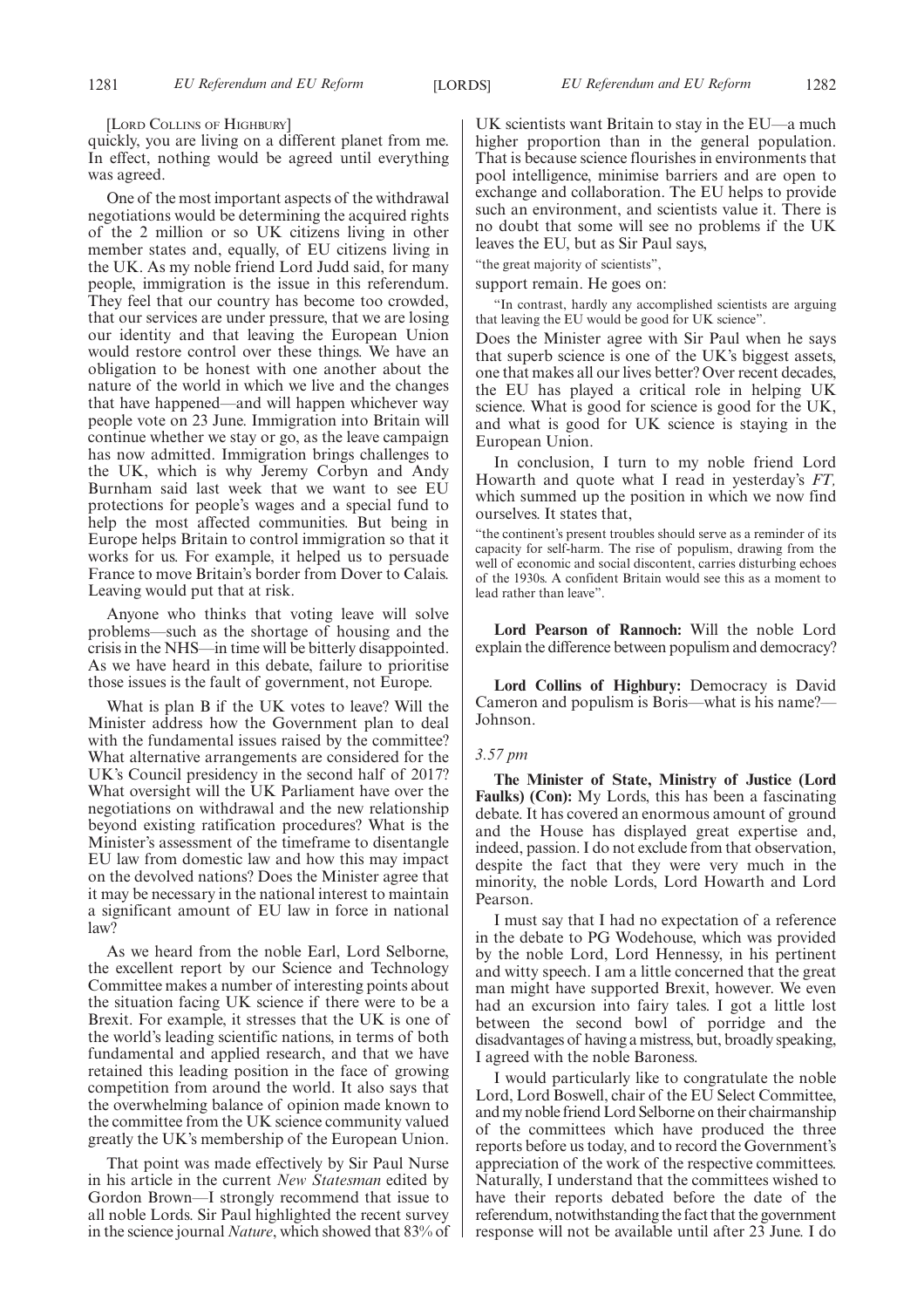not want to pre-empt the detailed response that will be provided. However, on this final day of business, I would like to take this opportunity to set out the Government's position on the referendum.

First, I want to restate what my right honourable friend the Prime Minister achieved in his renegotiation. This is also set out in the government paper *The Best of Both Worlds: the United Kingdom's Special Status in a Reformed European Union*. Last year, the Prime Minister set out to address four key areas in the EU where the UK wanted to see reform, and at February's European Council he reached a deal that delivered on all those areas. The noble Lords, Lord Boswell and Lord Jay, and the noble Baroness, Lady Falkner, suggested that insufficient attention had been paid to the settlement. I think they were right. On economic governance, he obtained permanent protection for the pound and our right to keep it, as well as guarantees that UK taxpayers will never be required to bail out the eurozone. We have protected the UK's rights as a country within the single market, but outside the eurozone, to keep our economy and financial systems secure and protect UK businesses from unfair discrimination.

On competitiveness, my right honourable friend secured from the EU and all member states commitments to reform the EU in line with the vision for a more globally competitive Europe which we and others share. The EU recognised the need to act to,

"promote a climate of entrepreneurship and job creation, invest and equip our economies for the future, facilitate international trade, and make the Union a more attractive partner".

The Prime Minister also secured a clear commitment to,

"doing more to reduce the overall burden of EU regulation, especially on SMEs and micro enterprises",

which account for 95% of all UK firms. There will be a new focus on further extending the single market to help bring down the remaining barriers to trade within the EU, particularly in key areas such as services, energy and digital.

Our new settlement has secured a clear commitment that the EU will pursue an active and ambitious trade policy with the world's most dynamic economies, prioritising the US, Japan and other important partners in the Asia-Pacific region and Latin America to reduce or eliminate the tariff and regulatory barriers faced by UK companies in large and growing non-EU markets.

The UK benefits from the EU's greater economic leverage, which has allowed it to negotiate advantageous free trade agreements with more than 50 other countries—agreements with terms that are far more favourable than any we could have negotiated on our own because of the combined negotiating muscle of a marketplace that is five times greater than our own. Concluding all the trade deals already under way could ultimately be worth in total more than £20 billion a year to the United Kingdom's GDP. Once these deals are completed, around three-quarters of UK exports to non-EU countries will be covered by EU-negotiated free trade agreements.

On sovereignty, the Prime Minister secured formal agreement that the UK will not be part of ever-closer union, that it is not committed to further political integration, and that the treaties will be changed to that effect. We will also have new powers to block or remove unwanted European laws. Until now, there were insufficient means of stopping the EU from passing laws that should be left to individual countries. There was no way of introducing a "downward ratchet" to EU lawmaking, as the Foreign Secretary and others have long demanded. This has led to unnecessary regulation and interference. However, under the new settlement, the European Commission has committed to,

"establish a mechanism to review the body of existing EU legislation for its compliance with the principle of subsidiarity and proportionality".

This mechanism will ensure that the EU acts only where it really needs to do so. The European Commission will report its findings to the Council of Ministers every year. If Ministers decide that the EU has gone further than necessary, they will be able to ask the European Commission to withdraw or amend the legislation in question.

Finally, on welfare and migration, the deal secured new powers to tackle the abuse of free movement and reduce the draw of our benefits system. This will help to meet our aim of reducing immigration, by making sure that new arrivals from the EU cannot claim full benefits for up to four years.

The decision of the Heads of State or Government agreed at the February European Council is legally binding and irreversible. It has been registered with the United Nations as an international treaty. The February European Council conclusions and the texts of the deal agreed at that Council clearly set out the legally binding nature of the deal. This was briefly an argument mounted by the supporters of Brexit, that it was not binding, but I think that their argument has largely evaporated. It was in any event supported by the legal opinions of both the Council Legal Service and Sir Alan Dashwood QC. The deal is irreversible because it can be amended or revoked only if all member states, including the United Kingdom, agree unanimously.

The Prime Minister has, however, made it clear that more reform is needed; Europe needs to improve. The task of reforming the European Union does not end with this agreement, a point made in his characteristically thoughtful way by my noble friend Lord Howell. But as I have set out, our new settlement will give the United Kingdom a special status within the EU that no arrangement outside the EU could match. As the Government have previously stated, the UK's national interest will be best served by our country remaining part of a reformed EU. Membership of this reformed EU offers opportunity and security for jobs, investment and doing business, as well as for tackling crime and dealing with global issues such as climate change and terrorism. We also heard from the noble Lord, Lord Low, about the advantages to those who are disabled. It offers us certainty compared with years of disruption and the uncertainty of leaving for an unknown destination outside.

Ultimately it is of course for the British people to decide. The Government have a democratic duty to give effect to the electorate's decision. Should the majority vote to leave the EU, we would start the Article 50 process. As set out in the Government's own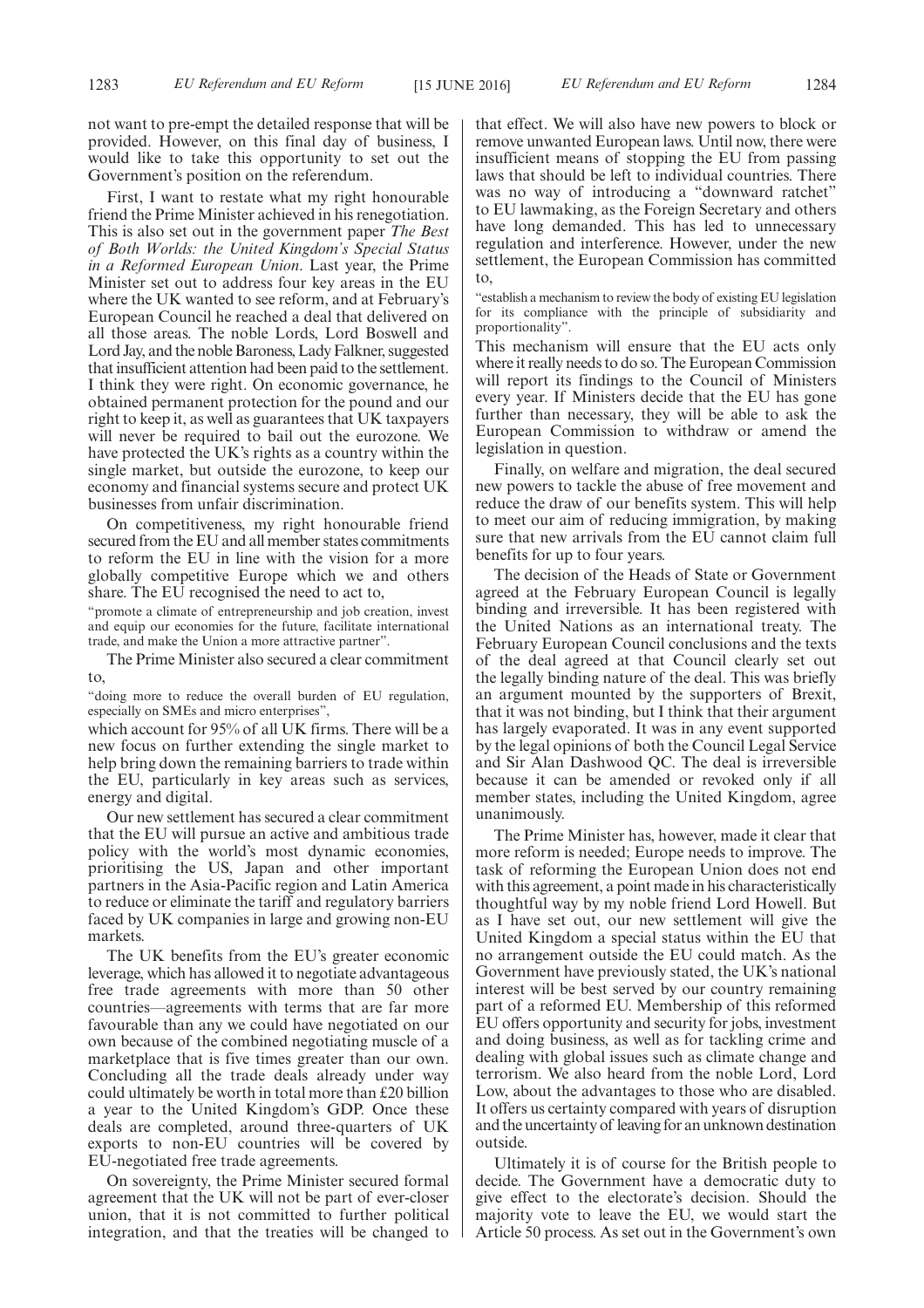[LORD FAULKS]

analysis, *The Process for Withdrawing from the European Union*, the EU treaties would continue to apply to the UK until the Article 50 agreement had entered into force, or for two years if no agreement had been reached and no extension to the two-year period had been granted. A request for an extension could be granted only with the unanimous agreement of the remaining member states, a point that is either ignored or not sufficiently understood by those who want us to leave. Perhaps I may refer noble Lords to Chapter 3 of the document, which makes this point:

"An extension request would provide opportunities for any Member State to try to extract a concession from the UK",

which is hardly a strong negotiating position. Article 50 does not specify how much the withdrawal agreement itself should say about the future relationship between the EU and the departing member state. Any sort of detailed relationship would have to be negotiated separately from the withdrawal agreement using the detailed processes set out in the EU treaties. Article 50 does not specify whether these negotiations should be simultaneous or consecutive. This would be a matter for negotiation.

The use of Article 50 is unprecedented. Consequently, there is a great deal of uncertainty about how it would work. It would be a complex negotiation requiring the involvement of all 27 remaining EU member states and the European Commission. What is certain is that the UK's withdrawal from the EU would mean unravelling all the rights and obligations that the UK has acquired since accession, a veritable cat's cradle, as referred to by the noble Lord, Lord Hannay, ranging from free access to the single market, to structural funds for poorer regions of the United Kingdom, to joint action on sanctions. My noble friend Lord Caithness emphasised the complexity of the process and he was right to do so. Sir David Edward QC, a distinguished lawyer, said in evidence to the European Union Committee:

"The long-term ghastliness of the legal complications is almost unimaginable".

The noble Lord, Lord Watson, also referred to that.

We would also need to negotiate a new relationship with Europe outside the EU. The Government have previously set out their view that leaving the EU would begin a process that could lead to a decade or more of uncertainty for Britain and for the economy. But what about the alternatives: what would this new relationship look like? The Government looked at a number of options in the paper entitled *Alternatives to Membership: Possible Models for the UK*. These included Norway, Canada, Turkey and a World Trade Organisation-only relationship. The paper summarises that:

"These models offer different balances in terms of advantages, obligations and influence … the precedents clearly indicate that we would need to make a number of trade-offs".

In return for full access to the EU's free trade single market in key UK industries, we would have to accept the free movement of people. Access to the single market would require us to implement its rules, but the UK would no longer have a vote on those rules. There is also no guarantee that we could fully replicate our existing co-operation in other areas such as cross-border action against criminals.

**Lord Pearson of Rannoch:** Before the noble Lord leaves the trade aspects, is he going to answer the points I put to him? For instance, they have two and a half million more jobs selling things to us than we do to them. Taking as I did the specific example of our motor trade, given that they send us 2.4 cars for every car we send them, and they have 64% of our market, are the noble Lord and the Government really saying that the eurocrats in Brussels would actually try to impose a tariff on that? Is it not perfectly obvious to anyone used to international trade that all this would continue as it does now?

**Lord Faulks:** The noble Lord is very confident about the future. I do not share his confidence. Of course trade will continue in one guise or another, but how can we be certain that the trade arrangements will be exactly as he would want them, given all the uncertainty that exists?

**Lord Pearson of Rannoch:** I am merely saying that they would continue as they are.

**Lord Faulks:** I do not think there is any guarantee of that. I will make some progress, if I may.

Full access to the single market would require us to continue to contribute to the EU's programmes and budget. An approach based on a free trade agreement would not come with the same level of obligations, but would mean that UK companies had reduced access to the single market in key sectors such as services—almost 80% of the United Kingdom economy—and would face higher costs. We would lose our preferential access to 53 markets outside the EU with which the EU has free trade agreements. This would take years to renegotiate, with no guarantee that the UK would obtain terms as good as those we enjoy today. In order to maintain the rights of UK citizens living, working and travelling in other EU countries, we would almost certainly have to accept reciprocal arrangements for their citizens in the United Kingdom.

As the paper also sets out:

"Whatever alternative to membership the UK seeks following a decision to leave the EU, we will lose influence over EU decisions that will still directly affect us. We need to weigh the benefits of access to the EU and global markets against the obligations and costs incurred in return. It is the assessment of the UK Government that no existing model outside the EU comes close to providing the same balance of advantages and influence that we get from the UK's current special status inside the EU".

As to science and technology, we have seen both sides make their case for and against EU membership over the past few months. I am pleased that today, we have heard from members of the Science and Technology Committee, who bring another important angle to this debate, and to whose inquiry the Government have provided evidence. The UK plays a leading role in many aspects of EU research and science programmes. These provide access to opportunities of a different scale and scope from those that are possible nationally.

The UK received over £7 billion in EU funding for science and research between 2007 and 2013, second only to Germany. However, there is still scope for improvement, both in how the EU manages science funding and in simplifying the bureaucracy and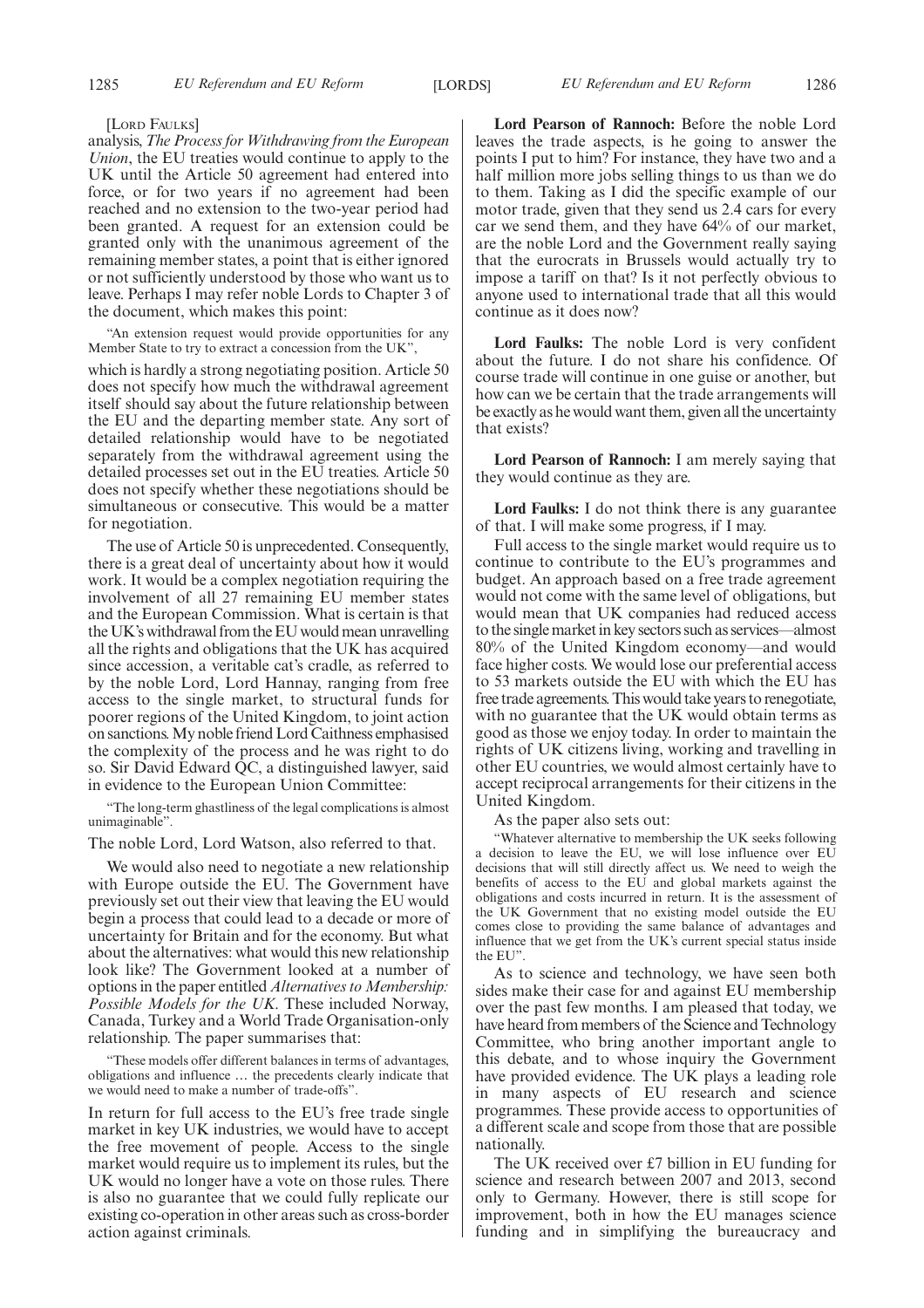transparency of funding instruments. The Government are keen to ensure that EU decision-making is based on the best scientific evidence. The UK has robust systems in place for providing science advice to government. Similar systems at EU level are currently being reformed.

Universities and science Minister Jo Johnson gave evidence to the inquiry earlier this year, saying:

"Britain's success as a science powerhouse hinges on our ability to collaborate with the best minds from across Europe and the world. This report is further evidence that the UK's influential position would be diminished if we cut ourselves off from the rich sources of EU funding, the access to valuable shared research facilities and the flow of talented researchers that provide so many opportunities to our world-leading institutions".

I will conclude by once again welcoming these reports. The noble Baroness, Lady Smith, rightly described them—perhaps rather rare in this debate—as showing objectivity. The Government will respond in due course, but I am grateful for all the contributions noble Lords have made to the debate today.

I have described the reforms that the Prime Minister secured in the UK's settlement with the EU. There is of course more work to be done in reforming the EU, but the settlement shows the commitment of the European Commission and all 27 other countries in the EU to taking action. *The Best of Both Worlds: the United Kingdom's special status in a reformed European Union* sets out the Government's view that the UK's national interest is best served by remaining in a reformed EU.

I have explained that the process of withdrawing from the EU is untested. The UK and the 27 other member states, along with EU institutions, would need to negotiate the UK's new relationship with the EU. There would be difficult trade-offs, and this would lead to a considerable period of uncertainty, as we set out in the government paper.

On EU membership and its relationship to UK science, I have taken note of the committee's report and restated the Government's position that they believe the UK's influential position in this field would be diminished if we cut ourselves off from EU funding, shared facilities and talented researchers.

As my right honourable friend the Prime Minister has said, this will be a once-in-a-generation vote. The Government's position is clear. Our new settlement resets the balance in our relationship with the EU. It reinforces the clear economic and security benefits of EU membership, while making it clear that we cannot be required to take part in any further political integration. It creates a mechanism for reviewing existing EU laws and ensuring that decisions are taken at the national level whenever possible. It is in our national interest to remain in that reformed EU.

My noble friend Lord Cormack rightly referred to paragraph 258 of the committee's report on the EU referendum and reform, with its emphasis on values as well as pragmatism. What unites the 28 member states is much greater than what divides them. I hope noble Lords will forgive me one personal observation, just as the noble Lord, Lord Browne, provided one. My grandfather fought at the Somme. My father fought in a number of theatres of war between 1939 and 1945.

My generation has been spared that. We should not take peace for granted. For all its imperfection, the EU has helped to provide peace. It represents values that endure. Let us remain within it.

## *4.16 pm*

**Lord Boswell of Aynho:** My Lords, the House will be grateful to the noble Lord, Lord Faulks, for his generous response to our three committee reports collectively, and for the tone in which he explained the Government's position. I was rather moved by his final remarks, although that will not shake our formal position of independence on this issue.

As the noble Lord said, this has been a very remarkable, extended and unusually balanced debate. The epithets I will attach to it are "rich" and "reflective", because it has gone through a very wide area. As I indicated at the beginning, I have welcomed the contribution on science, which has added to the debate. We have ranged widely and properly through subjects such as, from the noble Lord, Lord Hastings, the position of the poorest countries of this world in relation to this, which we so often forget, and, from the noble Lord, Lord Low, disabled people. This matter touches us all.

Inevitably, I will concentrate more on the political, diplomatic and legal matters. There will not be time to comment on everyone's contribution. If I may single out without invidiousness the noble Lord, Lord Howell, who often takes the House to another stage of perception towards the future, he chided us a little bit—and rightly so—for perhaps not giving a full flavour of that vision, although we said that the Government needed to do that. We certainly do have a contribution to make in this House and through our committees in taking the argument further, whether we stay in or move out. One of our sub-committees has very recently reported on digital platforms—one of the subjects that the noble Lord specifically mentioned. As it happens, its last report was on the control of pilotless drones, so we are keeping up with this. In fact, we took some of that sub-committee's observations to an international meeting only this week, where we shared them with colleagues. So we will not mess about with that; we will do our wider duties as well as the more particularly political ones.

I will turn to two areas that I think have not had quite enough attention in this debate but which reflect, in a sense, the remit of our committee. Of course, we report to this House, but one area which is certainly not our direct responsibility but which we should bear in mind—some noble Lords referred to it—is the question of our colleagues, the other 27 members of the European Union. Occasionally, some of the public comment here suggests that we operate on our own without reference to them, but I will pick up, on this occasion entirely with approval, the remarks of the noble Lord, Lord Pearson of Rannoch, who said that we are not their enemies. Of course we are not their enemies. Indeed, we do not want to make them our enemies; we want to have a good relationship.

If I may refer again to the international conference I have just attended on behalf of the House with the noble Baronesses, Lady Falkner and Lady Armstrong,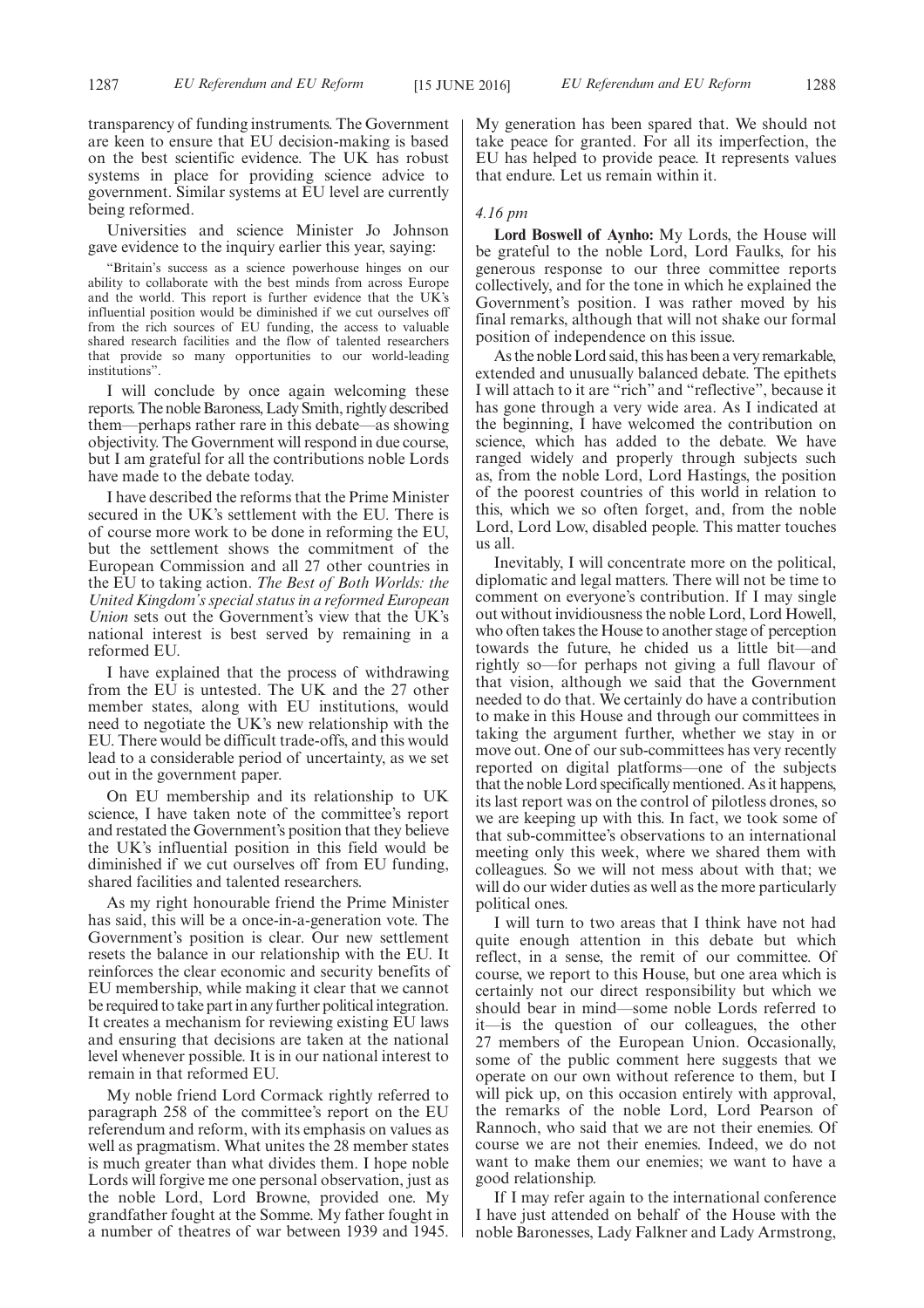#### [LORD BOSWELL OF AYNHO]

who both contributed so thoughtfully to this debate, we had all the other 27 member states represented, in one form or another. Though they did not make large, pro-forma pronouncements, the number of them who came up to us in the margins and said, "What is going on? We are concerned about this. We are concerned for ourselves as well as for you", was quite remarkable.

The second constituency I am conscious of—and while I do not expect people to read every word of our report I hope that some of the messages will distil—is the wider constituency of the electorate who have to make this decision next week. We have a lot of people who yearn for clarity, objectivity and a degree of sensible, sober presentation, and, as a number of noble Lords have said, they do not feel that they have entirely had it yet. I would like, in concluding this debate, to draw out two areas.

The first is the complexity side of all this, perhaps best expressed in our short report on withdrawal. In looking at that, I would say to people who have not read it, "Just read the appended Article 50". If that is too long—and the number is just a coincidence—just read Sir David Edward's evidence at paragraphs 49 and 50, the latter of which has been referred to by a number of noble Lords, including the Minister. This is a very complicated process. It involves us all. We do not always remember that it involves us all. I have declared, although I did not mention it this afternoon, that I am in receipt of payments under the common agricultural policy. In that case, there does not appear to be a conflict, because in fact the leave campaign has undertaken to restore those payments. I will leave that one for contemplation.

Let me be a little more down to earth. I do not often bring out a visual aid, but here is a European health insurance card. I recently renewed this. It was done with huge efficiency online and came back virtually by return from the Department of Health. It tells me that I am covered until 18 April 2021. Well, I do not know whether I am or not. I do not know whether I would be told if I was not, or whether the UK Government would pay for me to be even if it were not part of a European scheme. I just mention that because it is a small, hands-on example of the complexity of this.

I can understand, in a sense, that that is adding to people's difficulty in making their decision. We have had some indications of passion and vision from a number of noble Lords, including the Minister. There comes a time when you move from the tabloid headline or the saloon-bar comment, or the fact that you wrote to TripAdvisor after you had had a bad night. That is one area of how we live our lives and we do it perhaps too often, but you then move to the other decision, where you think, you reflect, you count twice and then you decide at the ballot box. That is the moment when it really matters. It is not the duty of this House to tell people how to do it, but it is our duty to tell them that we will help them to think seriously about it. It is a serious decision that we want them to take and we will then respect it. I beg to move.

#### *Motion agreed.*

# **The Process of Withdrawing from the European Union (EUC Report)**

*Motion to Take Note*

#### *4.24 pm*

## *Moved by Lord Boswell of Aynho*

That this House takes note of the Report from the European Union Committee *The process of withdrawing from the European Union* (11th Report, Session 2015-16, HL Paper 138).

*Motion agreed.*

# **EU Membership and UK Science (S&T Committee Report)**

*Motion to Take Note*

*4.25 pm*

*Moved by The Earl of Selborne*

That this House takes note of the Report from the Science and Technology Committee *EU Membership and UK Science* (2nd Report, Session 2015-16, HL Paper 127).

*Motion agreed.*

# **EU Action Plan Against Migrant Smuggling (EUC Report)**

*Motion to Take Note*

*4.25 pm*

#### *Moved by Baroness Prashar*

That this House takes note of the Report from the European Union Committee *The EU Action Plan against migrant smuggling* (4th Report, Session 2015–16, HL Paper 46).

**Baroness Prashar (CB):** My Lords, as chairman of the EU Home Affairs Sub-Committee, I thank the members of the committee, as well as the clerk, Theo Pembroke, and policy analyst, Lena Donner, for their assistance with the inquiry and preparation of this report.

The current refugee crisis is the greatest humanitarian problem to have faced the European Union since its foundation. Last year, more than a million people entered the EU irregularly. In the process, thousands died en route to or through Europe, and more continue to do so. According to the International Organization for Migration, at least 2,500 migrants died in the Mediterranean in the first five months of this year. Migrant smugglers are very often the cause of these deaths. According to Europol, more than 90% of irregular migrants arriving in Europe used facilitation services at some point in their journey and, in most cases, these services were provided by migrant smuggling networks. We have witnessed how migrant smugglers force desperate people on to unseaworthy vessels and refrigerated lorries. Accounts of fatalities among those embarking on these perilous journeys have sadly become a regular feature of daily news, while testimonies of inhuman and degrading treatment have multiplied.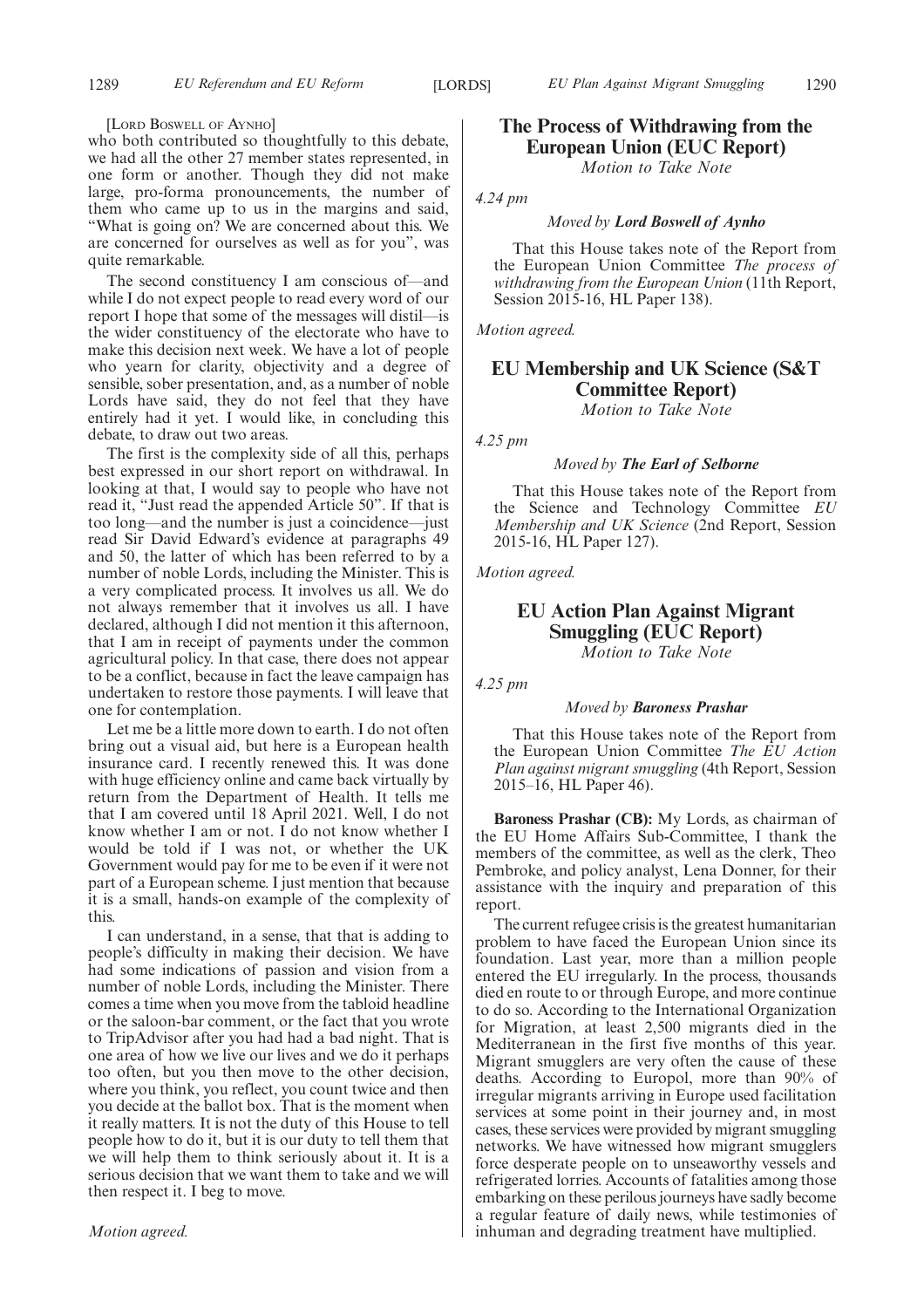Migrant smuggling is a crime against the state. Dealing with migrant smuggling, managing refugee crises and migration and protecting the fundamental rights of those in need of international protection have become pressing priorities. But there are no quick fixes. Preventing and fighting against migrant smuggling is very complex and affected by long-lasting political crises, endemic civil wars, economic and social disparities, difficult co-operation with source and transit countries, and limited legal and safe migration channels to the EU. The weaknesses of the Libyan state is a case in point. A comprehensive approach is required, which addresses the root causes and brings together policies on migration, security and external affairs, and greater co-operation with third countries.

The EU and its member states initially vacillated in taking responsibility for dealing with the crisis. The response has been inadequate and, in some cases, regressive. In May 2015, the Commission adopted a wide-ranging agenda on migration, with a view in part to address this crisis. Shortly afterwards, the Commission presented the*EU Action Plan against Migrant Smuggling*, one of the agenda's many immediate measures. In July last year, the EU Home Affairs Sub-Committee decided to investigate that action plan and to examine its four priorities: to reinforce investigation and prosecution of smugglers; improve information gathering, sharing and analysis; better prevent smuggling and improve assistance to vulnerable migrants; and improve co-operation with third countries. The purpose of our inquiry was to investigate the efficacy of the action plan with a view in part to feed into the Commission's proposed review of the legislation in this area, which will be published later this year. Since the report was published in November 2015, the situation has continued to change. We have had responses from the Government and the Commission. The Commission launched a consultation on EU legislation against migrant smuggling in January 2016 and the EU Council published its conclusions in March, encouraging further interagency and intra-member state co-operation, in line with our recommendations. It also includes references to the protection of humanitarian groups. There have been other developments—for example, the EU-Turkey agreement—but there are of course concerns about conditions in Turkey.

Let me turn to the main conclusions and recommendations of our report. We concluded that the Commission has rightly sought to place an action plan within the context of a broader approach to migration and welcomed its attempt to bring together policies on migration, security and external affairs, and its emphasis on co-operation with third countries—as long as this can be achieved by respecting the human rights of vulnerable migrants. The action plan includes several measures intended to enhance co-operation with third countries. Because the inquiry was conducted by the EU Home Affairs Sub-Committee, we focused on migration, law enforcement, policing and the internal security aspects of the action plan rather than on the broader questions of EU external relations, which I am sure the noble Lord, Lord Tugendhat, will touch upon in speaking to his Motion.

The evidence available to us about where the migrants are coming from suggested that a majority of those entering the EU as irregular migrants are "prima facie refugees", as defined by the United Nations High Commissioner for Refugees. The most recent figures available from FRONTEX show that from January to April this year, more than 100,000 of those detected making irregular border crossings were from Syria and Iraq —two countries ravaged by war. Based on that evidence we concluded that this is essentially a refugee crisis and that, in response, equal emphasis should be placed on its humanitarian aspects and on law enforcement.

Protecting the fundamental rights of irregular migrants requires differentiating between smugglers and those providing humanitarian assistance to those who are smuggled. Migrant smuggling is a complex phenomenon, which can involve organised criminal gangs at one end of the spectrum, and local groups, including groups of migrants who may have humanitarian motives, at the other. This complexity needs to be recognised in any effort to tackle migrant smuggling and any policy responses.

Rightly, the director of Europol was concerned by the possible connection with terrorism. Although Europol had not actually witnessed this, he felt that smuggling networks might be exploited by extremists and that Europol was very sensitive to this. We support and welcome the priority which Europol is giving to this issue. Our report was, however, published before the Paris attacks on 13 November. Since then, more information has come to light regarding the nexus between terrorism and migrant smuggling. The need for consistent vigilance and thorough checking is therefore self-evident.

We also support the objective of tackling migrant smuggling through enhanced law enforcement, which is a necessary and fundamental objective, but given the scale and nature of the problem this alone is not sufficient. A multipronged approach is needed. To make a meaningful impact, greater priority should be given to the creation of safe and legal routes for refugees to enter the EU. The Commission recognises this in the action plan but does not set out any details. While we recognise that initiatives such as the Khartoum process, regional development programmes and aid will have impacts, law enforcement and the creation of safe and legal routes should be seen as part of this multipronged approach.

We welcome the interdisciplinary approach taken by the action plan but emphasised that this comprehensive set of actions should be conducted in a balanced way and with due regard to the safety and rights of the individual concerned. In this context, the EU protocol is relevant. The action plan refers to the UN protocol, but there is no explicit connection between EU and UN action and no common definition of migrant smuggling. We recommended that there should be greater synergy between the EU and other international organisations and that as a first step towards this, the inclusion of internationally accepted definitions of key terms in EU policy documentation and legislation.

In the action plan, the Commission raised the prospect of further legislative action. We looked at the facilitators' package and recommended that the Commission should propose an EU framework that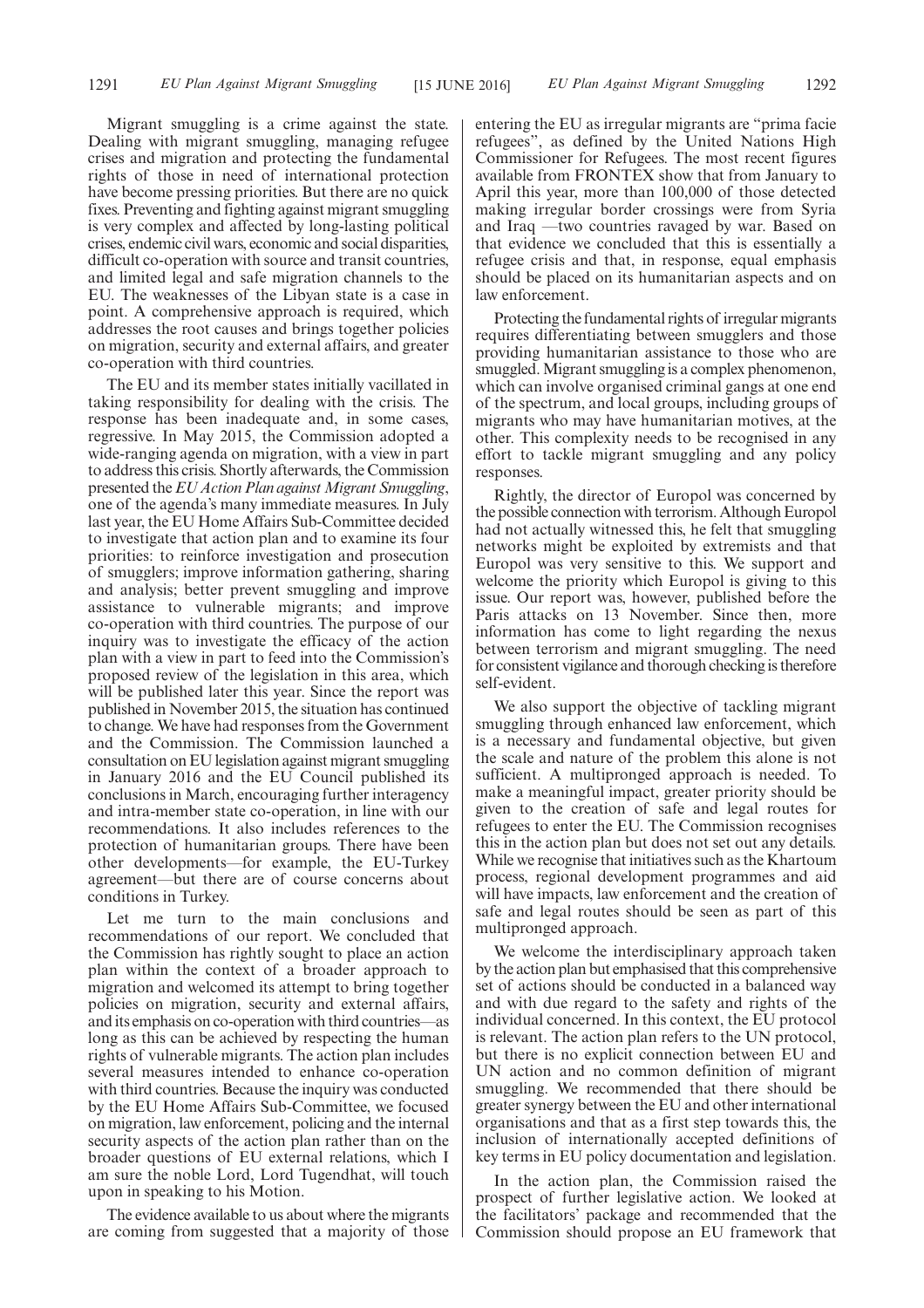#### [BARONESS PRASHAR]

builds on the humanitarian aspects of the UN protocol by criminalising only those acts committed for financial gain and adding clauses to avoid the criminalisation of individuals or organisations for their action for humanitarian purposes. We also said that we would welcome the addition of inhuman and degrading treatment as an aggravating factor in the sentencing of convicted smugglers. I am pleased that in response to our report the Commission said that it is taking into account the need fully to reflect the spirit of the UN protocol on migrant smuggling.

The responsibility for much of the implementation of the action plan has been given to EU agencies such as Europol, Eurojust, the EU's judicial co-operation unit and FRONTEX, the EU's external borders agency. In some cases, extension of the mandates of the agencies is proposed. Enhanced responsibilities of these agencies will test their mandates, resources, modes of communication, intelligence gathering and operational co-operation.

Our concern is that such enhanced responsibilities may encourage member states, which under international law are required to protect refugees and asylum seekers, to distance themselves from those obligations. We therefore argue for greater accountability and transparency in the way these agencies operate. We drew particular attention to the extension of FRONTEX's mandate, and recommended that the suggested changes should be monitored by the Fundamental Rights Agency.

Since our report was published, the Commission has proposed legislation to transform FRONTEX into a European border and coastguard. This reformed body will have greater powers to conduct return operations and to operate outside the EU. We remain concerned that insufficient consideration has been given to how law enforcement and protection of fundamental rights will be balanced. I therefore repeat our recommendation that the Commission should undertake its planned evaluation of the returns directive within at least six months of the reform of FRONTEX becoming operational, rather than in 2017.

The Commission must ensure that the agencies are adequately resourced to perform their tasks, and that the funds are allocated transparently and based on clear criteria. The action plan's call for greater co-operation, co-ordination and information sharing between agencies and member states is essential, as is the concept of hotspots, and progress on these fronts should be monitored and evaluated.

The networks, practices and routes used by migrant smugglers are constantly changing. The fluidity of the situation presents significant challenge to law enforcement. Urgent work therefore needs to be undertaken at EU level to ensure that information collected and shared is of high quality, and that gaps are identified and remedied. The necessary focus on gathering information on migrant smuggling in the Mediterranean must not result in the neglect of migrant smuggling operations elsewhere, including within the EU borders.

We recommended that a single agency, ideally Europol, should be responsible for collating and sharing information and intelligence. I am therefore pleased that, since our report, Europol has established a European Migrant Smuggling Centre to help member states and agencies to share information and act as an intelligence hub. We also recommended that funding should be made available for academic and field research to address the lack of comprehensive understanding of migrant smuggling. There is a critical need to collect and share information on the modus operandi, routes and economic models of smuggling networks to understand the business models and design adequate responses.

Whatever the outcome next Thursday, the migrant crisis is not going to disappear, so it is important that urgent action is taken at EU level and by member states. This is a wake-up call. I beg to move.

#### *4.40 pm*

**Lord Tugendhat (Con):** My Lords, this is the second time in two weeks that I have the pleasure of introducing our report by the EU External Affairs Sub-Committee of the European Select Committee. As on the last occasion, I begin by thanking our staff for the outstanding service that they have provided to us, and also my colleagues for their constructiveness and hard work during the course of the preparation of this short report. It is appropriate that the report should be taken in conjunction with the one that has just been spoken to by the noble Baroness, Lady Prashar, because we are dealing with two sides of the same problem.

Our report about Operation Sophia had three basic findings. The first was on the impossibility of the challenge facing it. The second was that, despite that, the mandate of the operation should be renewed in the hope of, and to be ready for, more propitious circumstances, which would enable the operation to work more effectively. The third was the very important work that the operation has conducted in saving lives. It was not what it was set up to do; it was set up to disrupt and deter the smuggling networks. But saving lives is very important, and I commend the men and women serving on the naval vessels for the work they have done in that respect.

In the light of our recommendations, I am pleased that, since we reported, the European Union's Political and Security Committee has agreed to extend the mandate. I am pleased, too, that the high representative, Federica Mogherini, has called for a UN Security Council resolution to authorise Operation Sophia to expand by enforcing the UN arms embargo on the high seas off the coast of Libya. I am glad that the EU wants to help to train and share information with the Libyan coastguard and navy. These are all positive steps—and they come since we concluded the report. I am delighted to welcome them, and they make the challenge facing Operation Sophia somewhat less impossible. However, it will still be beyond its power to disrupt and deter people-smuggling until a great many more changes occur.

In the long run, the operation can succeed in its primary task only if there is a much greater degree of co-operation with a viable and stable Government in Libya. Of course, we are some distance from seeing such a Government established. Therefore, the European Union must do whatever it can, however limited, to help bring about that desirable eventuality. In that connection, I welcome the Foreign Secretary's recent visit to Libya and wish the British Government, along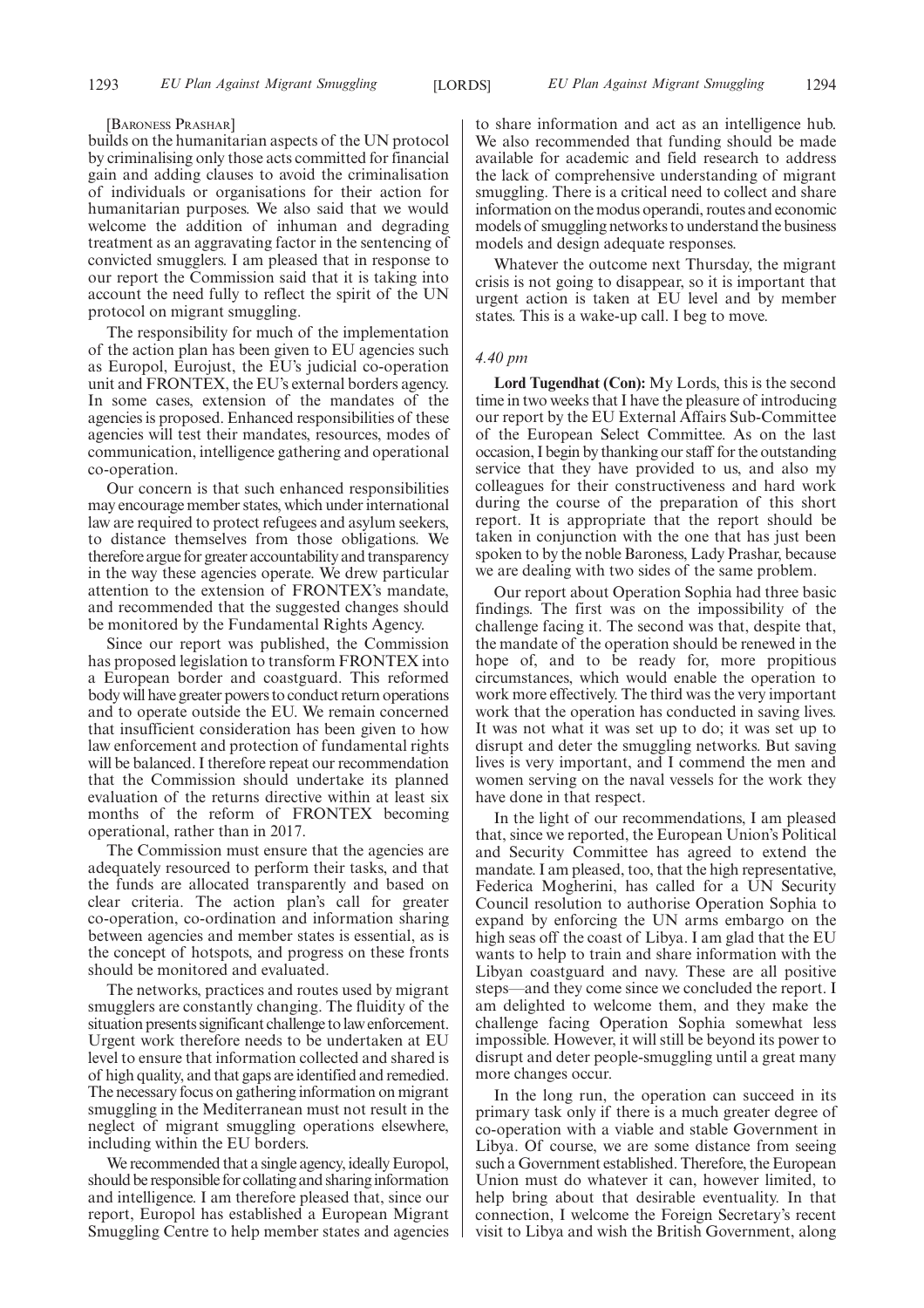with their partners in the EU, well in their efforts to bring about change in Libya, while not expecting any immediate results.

The other leg of a long-term policy, as we point out in the report, must be to address the root causes of mass migration of mainly young men from African countries to Europe. This phenomenon has to be seen in the context of similar moves from south to north America, from central Africa to South Africa and within the Asia Pacific area. It is a simple matter of people living in poor countries with limited opportunities wanting to seek better lives and more opportunities in richer countries, but if the problem is simple to define it is extremely difficult to do anything about. We must help the countries from which the migrants come to establish more effective governance, combat corruption and improve their economic performance and opportunities, but this is a very difficult task. When one considers that one of the countries from which migrants come in very large numbers is Nigeria, which is one of the two largest economies in Africa, an oil-producing country and a country with many very rich people and many successful businesses, one can see that the issue is not simply a question of money, but of good government and a willingness of civil society to take up its responsibilities. None the less, we must do whatever we can to help and we must not be deterred by the scale of the challenge, nor expect speedy results, nor be deterred by their failure to materialise as quickly as we would wish.

We must also work out with these Governments a workable system of repatriation, building on the precedent of the EU-Turkey agreement. Of course, where people are refugees from war and persecution, the European Union has obligations that it must observe, but many of the people we are talking about are not refugees in such a situation, and we must consider the repatriation aspect of the problem as well as other aspects.

The drivers behind the mass movement of people come from the countries from which they originate, but another aspect of the solution is to seek the support of the countries through which the migrants are passing. The more the borders of these countries can be strengthened and the more the flow of migrants can be tackled before they reach the Mediterranean, the better it would be. Once they have got to the Mediterranean, there is not only the difficulty of handling the very large numbers but the fact that many of those people face the prospect of a watery death. It is important to prevent that at the outset.

I have one final point. While the Governments of the European Union must fulfil their obligations to refugees and victims of persecution, it must be clear beyond doubt that the European Union cannot and will not accept all who wish to come here. The citizens of receiving countries have rights that must be respected, just as refugees and migrants have rights that must be respected. Immigration is a highly sensitive issue in all our countries, as all of us in this country have particular reason to understand at present. It brings benefits as well as problems, and it is a great pity that Governments in this country and elsewhere have not done more to bring home to public opinion the benefits that immigration has brought and continues to bring and why we will continue to need immigrants in this country. While more needs to be done to draw attention to the benefits, Governments must also take full account of the public's legitimate concerns, as I think the most reverend Primate the Archbishop of Canterbury pointed out some time ago. If public opinion is given good grounds for believing that Governments are not looking after their best interests, there will, I am afraid, be hell to pay.

## *4.49 pm*

**Baroness Suttie (LD):** My Lords, it is a pleasure to follow two such distinguished speakers. This debate also provides me with a second opportunity to say what an excellent chair of our committee the noble Lord, Lord Tugendhat, has been. Today really is his final debate in his role as chairman, and I think all noble Lords would agree that his speech today was a thought-provoking and powerful way to finish in that role.

We are facing the movement of people on an unprecedented scale. The reasons are multiple and complex, including civil war, population growth and economic and environmental pressures. We have also witnessed the emergence of a new kind of ruthless people smuggler. These people smugglers now use smart technology to relay information through social media on the best routes into Europe and the current price lists for the various routes available. There are people so desperate to come to Europe that they are willing to pay several thousand dollars to risk their lives and those of their families, travelling in rubber dinghies across the Mediterranean or in containers that are unfit for human transportation.

The report on Operation Sophia concentrates on the central Mediterranean route from Libya to Italy. At the time of drafting the report, the Turkish deal was in the process of being agreed. We asked several witnesses whether they thought there would be a resulting shift from the eastern Turkish route to the central Mediterranean one if the Turkish deal was successfully concluded. The predictions that this would happen have proved tragically accurate. As the noble Baroness, Lady Prashar, said earlier, over 2,500 people have died trying to cross the Mediterranean this year already. The middle route is the longest and most dangerous, particularly if carried out in a rubber dinghy.

As the report states, we believe that Operation Sophia is carrying out a successful role in providing a search and rescue function, but is doing little to destroy the people-smugglers' business model—at times, indeed, quite the reverse. The lack of a stable regime in Libya is further hampering the situation and makes it exceptionally difficult for international organisations to control and monitor the situation on the ground.

We need to be able to differentiate more clearly between refugees and economic migrants, as the noble Lord, Lord Tugendhat, has said, although I accept that there is a lot of grey space between the two: abuse by people smugglers of young and vulnerable migrants, particularly women and children, often leads one to become the other. According to the United Nations, over 15 million people could move from the desertified areas of sub-Saharan Africa towards north Africa and Europe by 2020. Missions such as Operation Sophia are just too small to be genuinely effective in dealing with the scale of people movement we are facing. We need to have a comprehensive and overarching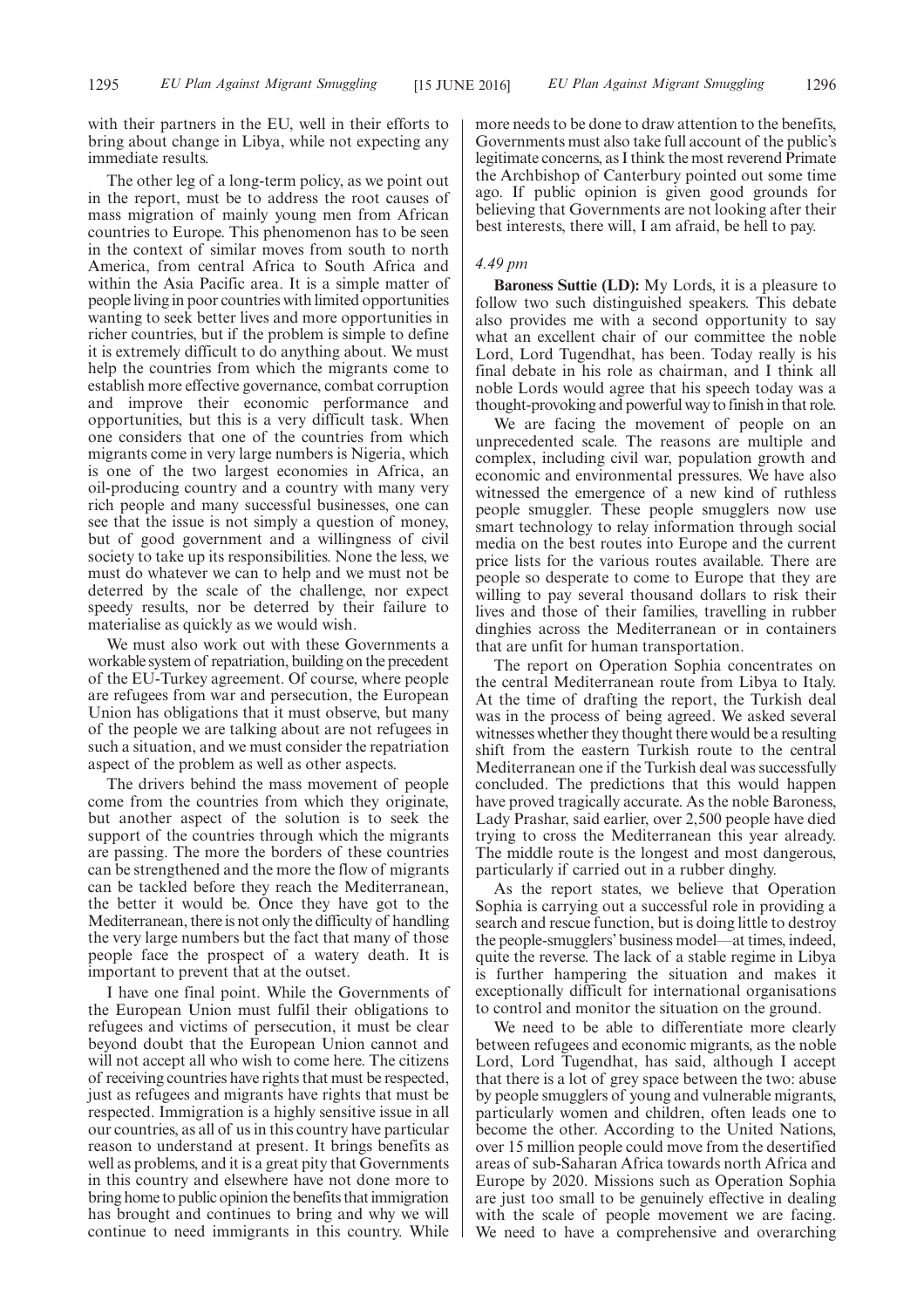#### [BARONESS SUTTIE]

strategy that tackles issues such as legally recognised official routes, provides even greater support for reception centres and delivers an ambitious economic and investment plan to provide support for the countries in the MENA region. We need to find new and effective ways to penalise the people smugglers, perhaps even by using the mechanisms of the International Criminal Court. We also need to be creative and ambitious in coming up with long-term solutions to the economic and environmental problems that are forcing so many people to travel northwards from sub-Saharan Africa.

In the last year I have been working once a month on a project in Jordan, assisting with the political reform programme there. I refer noble Lords to the register of members' interests. Last month I spent a day with UNHCR visiting refugees in Amman. Jordan currently has over 600,000 Syrian refugees registered with UNHCR, and is having to cope with over 1.5 million Syrian refugees in total. Although the media have, understandably, mainly concentrated on the camps, over 80% of the refugees in Jordan are living in towns and cities in rented accommodation, attics and basements and wherever basic accommodation can be found. The stories of two families I met on that day stick in my mind.

The first was a Syrian family living in a small flat in Ashrafiya in central Amman. Before the conflict, Raslan, a father of five, had been working as an engineer for a Canadian oil company in Syria. He had previously been earning \$2,000 dollars a month. Their home town had been blown to pieces and is now controlled half by ISIL and half by the Syrian Government. He managed to flee legally to Jordan with his passport, and the majority of his family then followed. Their accommodation was basic but damp, and the whole family were sleeping in one room. They had a living room with a simple kitchen and bathroom. The UNHCR field officer who was with me that day said it was one of the better examples of refugee accommodation that she had seen. During the interview, Raslan emotionally showed us a school photograph of a young boy. He was their eldest son, whom they had not seen for four years as he was currently fighting with the Syrian Government army and had been forced to stay on at the end of his conscription. Their middle son had not received any education whatever since arriving from Syria two years earlier because all the local schools were full. It was clear that his family wanted to return to Syria as soon as it was safe to do so.

The second refugee family we met was a Sudanese family living in very primitive accommodation. Their kitchen was a gas camping stove on two breeze blocks and the toilet was a hole in the ground. The husband had fled by plane to Jordan on a medical visa after two of his brothers had been murdered in Darfur. He was suffering from migraines and blackouts and, being unable to work, had accumulated considerable debts, mostly in rent arrears. His wife was due to give birth to their second child that day. Their first child was quite badly malnourished, as they were trying to survive on one meal a day of bread, water and occasional vegetables. I am pleased to say that I have since been told by UNHCR that this family will be resettled in the United States.

I share those two stories with your Lordships because, in this fevered atmosphere of headlines in the media saying that hundreds of thousands of migrants are going to flood our shores, I believe it is our human duty to remember that behind each of these statistics lies a personal and often tragic story.

On the other side of 23 June, I sincerely hope that the British Government can again help to take the lead on these issues within the EU and in the international community. The London donors conference was a positive initiative, but less than half the money pledged has actually arrived. Despite the current populist rhetoric to the contrary, this is a challenge to which there are no quick-fix solutions, and we in Britain cannot solve the migrant crisis on our own. We will have to work with our European partners, as well as with the wider international community, to find long-term solutions, whatever the outcome of the EU referendum.

#### *4.56 pm*

**Lord Horam (Con):** My Lords, I think that all of us in the Chamber agree that international migration, wherever in the world it is, on the present scale is a huge problem. It is bad for the countries that originate it. For example, I learned recently that Jamaica loses over 80% of its graduates every year. Imagine trying to substantiate sensible systems of government if you are losing four-fifths of your graduates every year. How can you possibly do that? No wonder Jamaica has huge drug and crime problems.

A few years ago I was in Botswana, which has a severe AIDS problem. It has a drug programme to try to control it, but I found that the problem was getting worse because the drugs were not available. That was because they were not being administered as there were not enough nurses. I asked why there were not enough nurses and the answer was that they were all in Britain helping the NHS. I was made to feel very guilty, understandably. That is the sort of detailed problem that we somehow forget when we talk about international migration. En passant, that makes me suspicious of the rather glib solution of the Australian points system that the Brexit people have come out with recently. How is it right for us to take the people we need and totally ignore the requirements of the originating country? That cannot be morally correct.

Apart from the problems in the originating countries, there are problems in the transit countries. The strain on facilities in Lebanon, Turkey, Jordan, Greece, Libya and so forth at the moment is huge—it is far greater than we are experiencing in this country. There are also problems for the receiving countries, and I very much echo what my noble friend Lord Tugendhat said in his opening remarks: we must consider those extremely carefully. People are understandably alarmed at the thought of more than 300,000 people a year coming to the UK. How will they fit into this small island? They are also concerned that we have no control over the EU portion of immigration. People expect their Governments to have control over these issues—and so they should.

I was delighted to serve on the committee under the chairmanship of my colleague and noble friend Lord Tugendhat. In looking at Operation Sophia, we discovered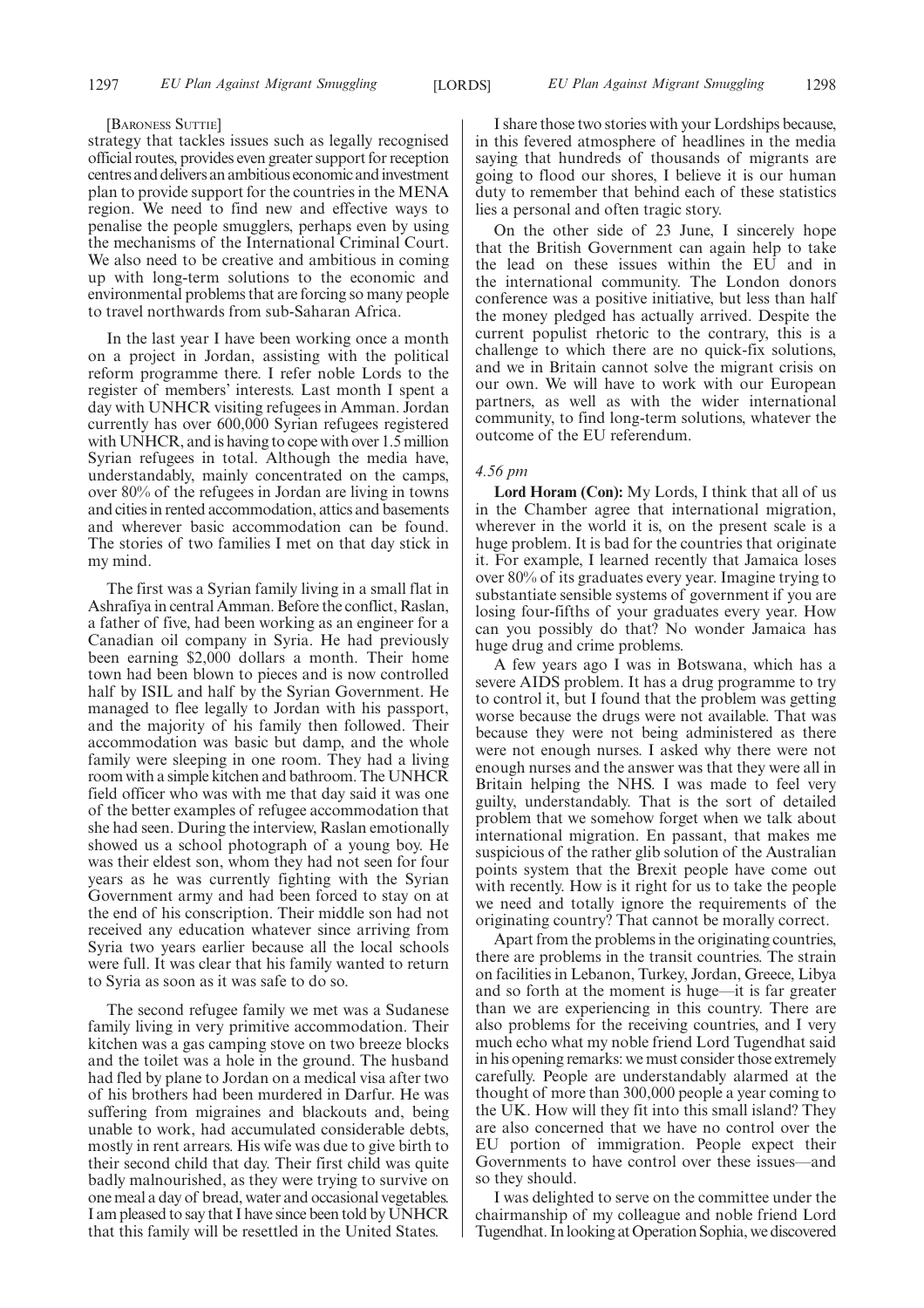that this early stab at trying to control immigration through Libya, across the Mediterranean to Sicily and Italy was not working at all well and that a much broader approach was required, as the noble Baroness, Lady Prashar, said in her remarks.

We need a two-pronged approach. We need development aid to tackle the originating problems in the countries of north Africa. As the noble Baroness, Lady Suttie, said, 50 million people may emigrate from those countries over the next five or six years if we do not tackle these problems. That needs to be coupled with a proper programme of deterrence.

I will deal with the deterrence issue first. As has been said, the problem with Libya is that there is no coherent Government at the moment. However, a unity Government is being established—an embryonic Government. They will need our help, and they are getting our help in some respects. As I understand, we are giving some military, financial and logistical help. I am also delighted that the Foreign Secretary was out there to co-ordinate that and give some diplomatic support. They need, for example, help with their coastguard service. The coastguards are patrolling a huge area of coastline and, inevitably, cannot deal with all the smugglers who are trying to get their poor immigrants across to Italy. We need permission to go inside the territorial waters to help their coastguards be more effective, to give them more resources and to stop it being simply a save and rescue operation, as it is at the moment, and to deal with the problem in a systematic way. The deterrence, as we all agreed, is well short of what is required.

We also need help for the countries of origin. I am delighted, therefore, that on 7 June the European Commission issued a communication talking about a new external investment fund totalling, I hope,  $\epsilon$ 62 billion, which will be invested over a period of years into the countries of north Africa.

Again, quite clearly there are huge problems. As my noble friend Lord Tugendhat said, there are problems in Nigeria, where very rich people are making quite a lot of money. There are problems in Niger, where already the politicians have demanded £1 billion, almost in blackmail. There is corruption, there are dictatorships and there are human rights abuses. These are all problems in that part of the world and they mean that we have to conduct our affairs in helping them in a far more businesslike and efficient way than perhaps we have done hitherto.

Development aid and deterrence are required, working together. In that way, we may be able to manage down to a level that people can accept the migrant flows that are appearing. It is a huge challenge for the European Union, but it must be met with competence and realism, as well as humanity.

## *5.03 pm*

**Lord Anderson of Swansea (Lab):** My Lords, I congratulate the noble Baroness, Lady Prashar. I also congratulate the noble Lord, Lord Tugendhat, on what is yet another final appearance on behalf of his committee. The two reports make sensible recommendations, including the case for co-operation of the EU agencies, the sharing of information and so on.

Migration, as we all well know from the Brexit debate, is what the Americans would call a "neuralgic issue". For as far ahead as we can see, the affluent, secure, stable Europe will remain a magnet for the huddled masses, the persecuted and the ambitious of the third world. There are heart-rending stories of individuals, some of whom I have met, and which the noble Baroness, Lady Suttie, set out so well. We in this House made the right response to the issue of unaccompanied children, which the Government now appear to accept. However, we have to accept that, overall, demand is unlimited. We cannot accept all those migrants who would like to come. However difficult, we must strive for an ordered and managed policy.

The present migration crisis illustrates well that the European Union is not a superstate. The Commission proposes; member states dispose. If walls will not solve the problem, we need, nevertheless, to control our EU borders.

As the noble Baroness, Lady Prashar, acknowledged, the reports have already been partially overtaken. There is now, for example, clear evidence, after the revelations of the Paris bombing, that terrorists have used migrant routes to enter Europe. The EU announced a new policy on 7 June which aims to stem the flow of migrants, building on the template of the EU-Turkey deal. There are concerns about the new scheme, the raiding of development funds and the likely deals with African dictators. What is the Government's view on this? Is the new policy likely to achieve its aim? Is there any prospect, for example, of countries receiving back repatriating their migrants? All the reports, and the noble Baroness, Lady Prashar, and the noble Lord, Lord Tugendhat, referred to tackling the root causes, as set out in paragraphs 107 to 109: sectarian conflicts, poverty, economic inequalities and so on. This is all very well, but there is surely a reason behind the reason.

There is a curious reluctance on the part of the drafters of the report—and, indeed, so far in this debate—to mention the population boom in Africa. According to the UN World Population Prospects, published last year, there are more than 1 billion people in Africa. The UN projects a figure of almost 2.5 billion by 2050. Since 1975 the population of Egypt has doubled, to more than 80 million. Nigeria has been mentioned. In 1960 Nigeria had 50 million people; now, there are more than 180 million. By 2050, according to the UN prospectus, there will be more than 400 million, surpassing the United States and making Nigeria the third most populous country in the world.

We have to ask ourselves: where are all these young people going? Will they find jobs in their country of Nigeria? Will they find food? Will they find water? The scale of the problem is enormous. The Population Institute report of June 2015 contained case studies of the most demographically vulnerable countries. I mention Niger, as did the June EU report, as it is the worst case. It is the poorest country in the world, with the fastestgrowing population. Among the demographic indicators are that women have an average of 7.6 births; that is a projected population growth to 2050 of almost 300%. Only 8% of married women use modern contraceptive methods. Economic drought could add to the chronic food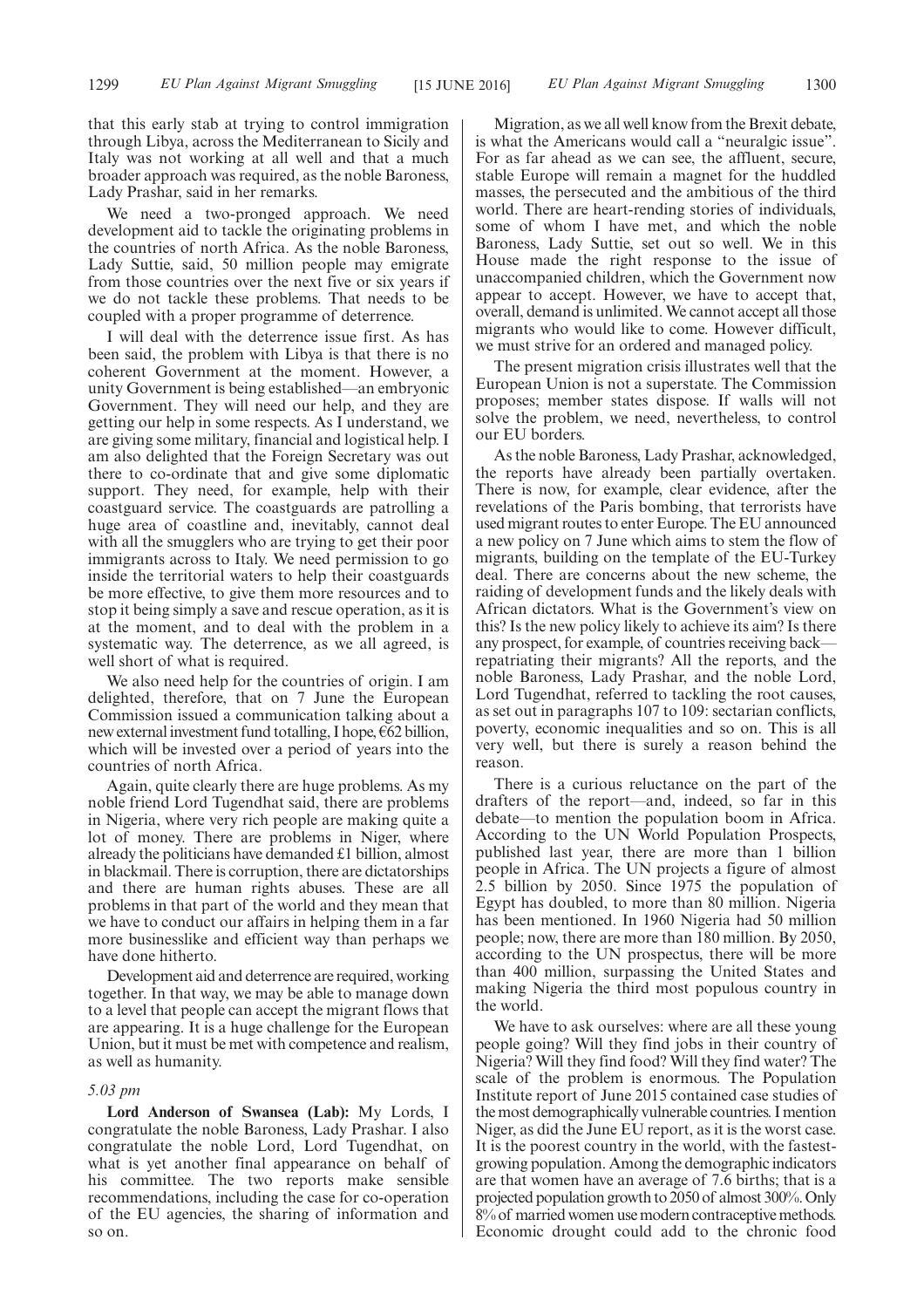#### [LORD ANDERSON OF SWANSEA]

insecurity. Severe poverty and hunger and climate change would make matters worse. It has the secondhighest score in the world on the Gender Inequality Index. It is so important that women be educated in family spacing.

A high percentage of young people in these African countries see little prospect of advancing themselves at home. There are demographic pressures, obviously, from conflict, and the danger is not only Libya but Algeria next door, with its high population, environmental degradation, felling of trees, desertification, and increasing conflict for resources, including water. These are further reasons for exodus. All these factors feed on themselves. I ask the Government: are DfID's responses adequate? Should it invest more in reproductive health and family planning? Or is it too sensitive a subject—or deemed to be, as experts parrot the word "culture" to excuse inaction?

There are no easy solutions. The Sophia report is entitled *an impossible challenge*, but it is necessary to recognise and meet the problem. Short-term solutions, of course, include a government in Libya who can govern, helping to stabilise Algeria, and open legal channels for migrants, but such numbers are likely to be limited and may deprive Africa of its professional elite. Some say that the 1951 refugee convention should be revisited to provide temporary shelter until conflicts are eased.

As the noble Lord, Lord Tugendhat, asked, what are the rights of receiving countries faced with these problems of culture? In the longer term, we need to work closely with African countries, as shown by the partnership framework. Last November's Valletta summit, between EU and African countries, was unproductive. What incentives are there for African countries to co-operate with us? What chance is there of being able to accept returned migrants? We need to lubricate the deal financially, as Spain has done with west Africa, to protect the Canary Islands. Yes, we need carrots and sticks, trade deals, investments and enforcement in Europe of laws dealing with employers and landlords. The message must surely get through that non-convention migrants will be returned, or at least many of them, to their country of origin. Even then, we are likely to fall far short of the demographic challenge I have outlined. It is no wonder that the Sophia report is entitled *an impossible challenge—*one that we have not yet fully recognised in our policy response.

#### *5.11 pm*

**Lord Jay of Ewelme (CB):** My Lords, I speak as a member of the Home Affairs Committee and as a former member of the External Affairs Committee. Migration is a huge global problem, but it is particularly acute in Europe, whose stability and economic success act as a magnet for people from poorer and less stable parts of the world. It is particularly acute now, with the crisis in Syria creating the worst humanitarian disaster since the end of World War II, compounded by civil war and strife in Iraq, Afghanistan, Eritrea, Sudan and Libya. The EU is right to try to formulate a new, comprehensive and coherent response to this crisis, not least because its existing policies and structures were designed for a different era and are no longer fit for purpose. Hence the descent into national responses that we have seen—noble as far as Angela Merkel's is concerned and less noble, if understandable, as far as other countries' were concerned.

The bold and, at least for me, unexpected EU decision to send migrants back from Greece to Turkey in return for settling Syrian refugees in the EU has had a marked effect on the level of migration from Turkey to Greece, but it has not had any effect on migration across the Mediterranean—indeed, there may have been some diversion from the Aegean to the Mediterranean. As the report makes clear, smugglers are ruthless, entrepreneurial and flexible, seeking out the weakest and most profitable routes irrespective of the consequences for the people whom they smuggle.

Against that background, Operation Sophia was never on its own going to deter the smugglers. Indeed, the prospect of rescue may have been an incentive to send people out to sea on fragile boats in the hope that they would be somehow picked up. However, to say that Operation Sophia is only, or even primarily, a humanitarian mission is not in any way to belittle it—that is a crucial task and a task in which the Royal Navy is rightly involved; I speak as the son and grandson of naval officers who used to sing in church every morning "Eternal Father, Strong To Save" with the lines:

"Oh, hear us when we cry to Thee,

For those in peril on the sea!"

It does not matter how people get into peril; what matters is that they are saved.

What for the longer term—for this is a longer-term, perhaps a generational, issue? There are no easy solutions, but it seems to me that the aim should be to work with EU partners and others for stability in the Middle East and north Africa and for economic development in sub-Saharan Africa, difficult though that is, not least for the reasons that have just been explained. A second aim should be to support those countries, notably Lebanon and Jordan, which are bearing the brunt of the refugee crisis, as the noble Baroness, Lady Suttie, said. Thirdly, we should try to establish safe havens or camps for refugees in north Africa, too, ideally under UN auspices, whenever political stability makes that possible. Fourthly, we must try to distinguish—because it is extraordinarily difficult between economic migrants and those fleeing from war or civil strife, and to work to return economic migrants to their home countries and establish legal routes for genuine refugees, thereby reducing demand for smugglers. Finally, we must ensure that genuine refugees are properly settled within the EU, including within the UK. That is a long-term, imperfect and difficult agenda, but I find it hard to see a better way forward.

#### *5.15 pm*

**The Lord Bishop of Sheffield:** My Lords, I welcome the two reports before us in all their complexity and I thank the members of the European Union Committee for their expertise, which is already evident in this debate. I particularly welcome the committee's recommendation in paragraph 8 that the mandate of Operation Sophia is reviewed and renewed, along with the EU's subsequent decisions. Clearly, this operation alone cannot be the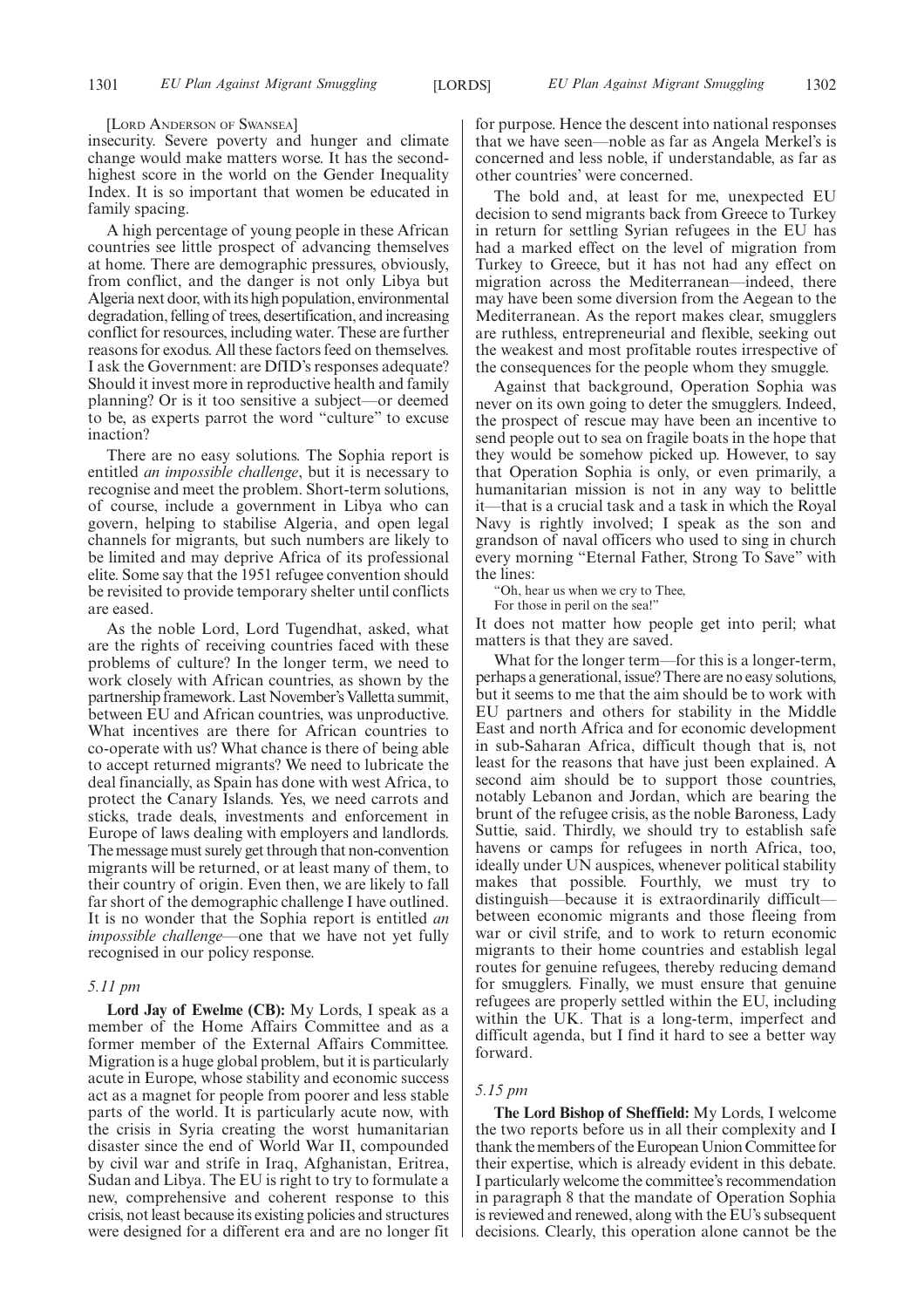complete answer to the challenges that we face. However, the European Union must not return to the position that it held before the Lampedusa tragedy of apparent indifference to those who seek to cross the Mediterranean in danger of their lives. Nor can we neglect the spread of people-smuggling on and across our borders.

I focus my remarks on two areas. The first is the complex emerging ecology of care for refugees and migrants across Europe, which is a sign of hope. Lines of help and support connect our towns and cities in Britain with the supply and delivery of aid—a counterweight to the emerging networks of peoplesmugglers. The responses that have emerged over recent years form a complex ecology of care; a partnership between national and local government, aid agencies, faith communities and individual charity.

The Church of England is engaged through its networks right across its Diocese in Europe and the wider Anglican communion in responding to the refugee and migration crisis and is working with the DfID to get the aid committed by the UK Government to those in most need. The Anglican communion is assisting those who remain in the camps with health, hygiene kits, shelter and education. Those who have decided to leave the region and have arrived in Europe are being supported with spiritual, psychological, health and clothing support as they cross Europe by the Anglican Church in Athens and the Anglican churches in southern Italy. These churches are themselves working in partnership with Roman Catholic and Orthodox Christian communities.

Throughout Britain, churches and faith communities are working in similar partnerships to build this ecology of care for refugees here and across Europe. Sheffield is the original city of sanctuary and the ideas have spread to many other places. The Sanctuary Movement works with local charities and local authorities to welcome and support those who need a place of safety. The Muslim community in Sheffield, led by the Islamic Society of Britain, has been particularly active in collecting and transporting aid to the camps in Syria and to the refugee centres in Greece. Listening to the stories of Muslim friends who have visited these camps is heartbreaking, as are the stories that we have heard this afternoon. The crisis in its many different forms represents an impossible mission, but one which demands the best from every part of our society.

My second point concerns the scale of the present crisis. There is a sense in the reports that this is acknowledged, but not yet fully comprehended. This is not surprising, as we are clearly dealing with a situation without precedent in modern times. As we have heard, the global migration of peoples is not simply the consequence of terrible conflict in a small number of countries. As the most reverend Primate the Archbishop of Canterbury said in his recent evidence to the Home Affairs Select Committee, there are millions and millions of displaced people across the world. The causes of migration are more extensive than war or persecution. Global warming plays its part as livelihoods disappear. A rising inequality between nations is part of the deeper narrative. Populations are rising. The dominance of a single, western and materialistic culture in the urban centres of the world makes its contribution. Global communications play their part.

The crisis we face in Europe and in the Mediterranean must be understood against this deeper and broader picture. There is a pressing need to keep in focus the United Nations vision for a more just and sustainable world, and to hold in our minds our commitment to the recently agreed sustainable development goals. There is need for more comprehensive study and further debate on the root global causes of migration and what can be done to respond to this great movement of people globally, as well as locally, strategically and tactically.

I warmly welcome these reports and plead for still deeper analysis and an ever richer ecology of care.

#### *5.21 pm*

**Lord Patten (Con):** My Lords, the first time that I can recall ever hearing the term "economic migrant" was when it was used in the other place by the then Home Secretary Douglas Hurd. His phrase neatly encapsulated a growing issue then for the UK and our European neighbours, but it was rather more of a challenge than a crisis. It was something new and it seemed to be in manageable numbers at the time. Fast-forward from the later 1980s, when I heard my noble friend Lord Hurd of Westwell, as he now is, use that phrase, to 2016, and just as the new economic normal for western Europe has become ever-low everything—low inflation, low interest rates and therefore low economic growth—the migrant issue has mutated from a border issue to a supposed economic and social existential event, in parallel with that low economic growth and therefore relatively low European capacity to deal with some of these issues because the money is not being produced by a growing economy.

The events that are now being played out in the Mediterranean Sea, with its never-ending toll of death and tragedy, appal us all. Operation Sophia, under a mandate now to be renewed, has done its best with some planes, some helicopters and some other military borrowed assets and a few ships to do a lot to save often economic migrants from death in its search and rescue tasks, which my noble friend Lord Horam referred to in his speech, as the pressure grows. I certainly do not decry that search and rescue effort; it is a vital humanitarian issue. But its law and order, border patrol activities have caught few of the organised criminals behind the sickening people-smuggling scams that we see. Why is this? It is because the intelligence needed to manage the task of dealing with them is highly underdeveloped. The European writ large has neither the people on the ground nor the writ to control the supply of this great and growing surge of people from states in economic difficulty down through Africa.

They are coming up through the very often ineffective and imperfect, if not sometimes in danger of failing, state of Libya—or, to me, what now seems to be the two almost separate blocs that reflect the way Libya is divided today between east and west, as it was back in the time of the Roman Empire with Cyrenaica to the east, centred on what is modern Benghazi, and Tripolitania to the west, centred on Tripoli. I hope I have that right. I am no classical scholar, but I see the noble Earl, Lord Oxford and Asquith, in his place and he can doubtless correct me if I have my historical geography of the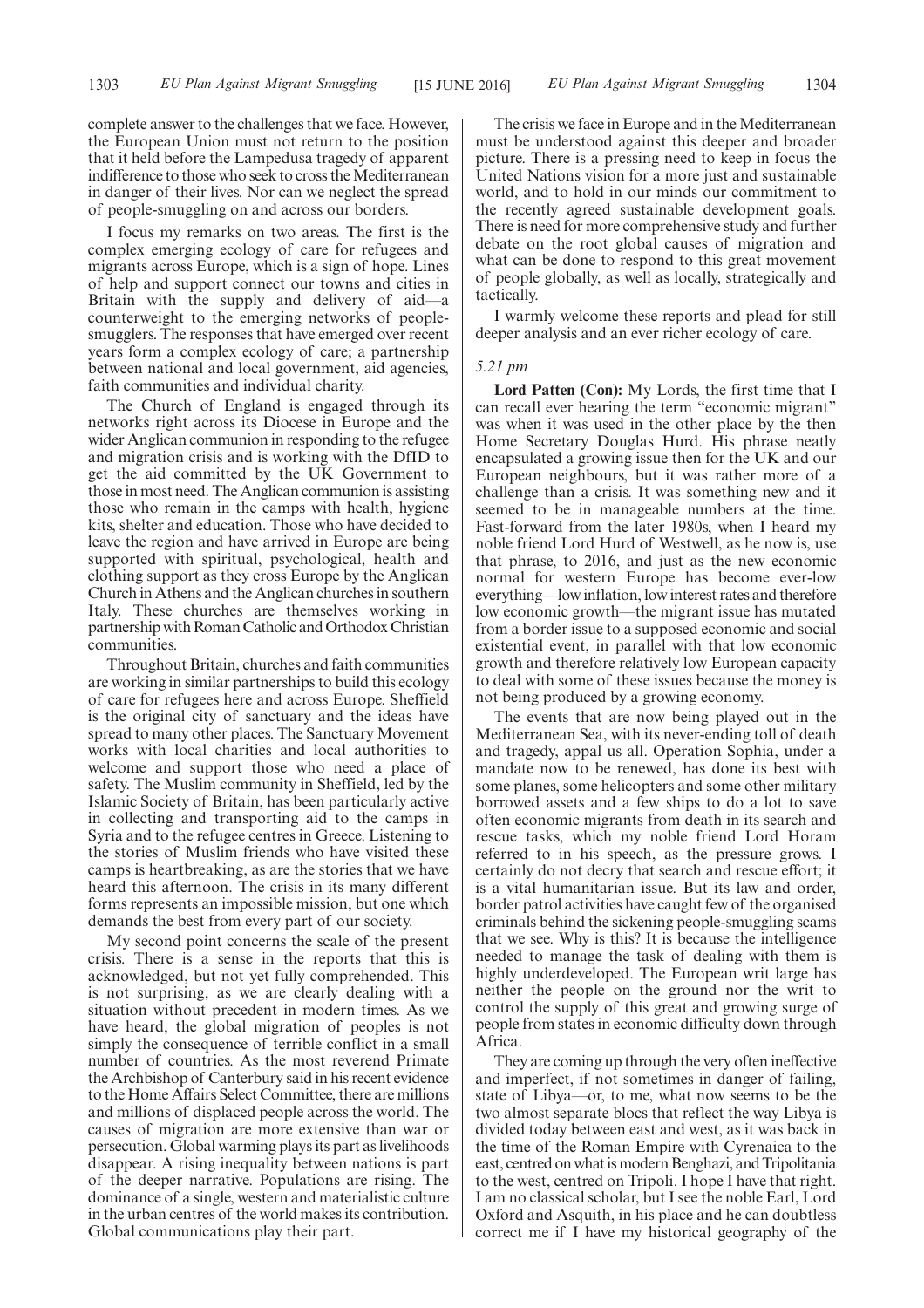#### [LORD PATTEN]

later Roman Empire a bit wrong. But whatever, there are flows from the east and to the west where those Roman provinces once reached deeply down into Africa. Today the flows of migrants from Sudan, Ethiopia and Eritrea are funnelled up towards Benghazi while those further to the west from Niger, Mali or indeed Nigeria flow towards Tripoli.

The intelligence-gathering efforts that should inform a renewed Operation Sophia mandate are in their infancy, and we must be straightforward about that. There are certainly a lot of action plans along with a blizzard of acronyms and a welter of "contact groups", "policy cycles", "hot spot approaches", "thematic groups" and much more of what to me is the impenetrable language of the action plan, but not enough people there on the ground. With great respect, I sometimes see more acronyms than there are actual feet on the ground. What is needed is a much greater effort to target more aid and to anchor more people with the foundations of hope to stay at home, which most want to do, whether in Ethiopia, Sudan or Chad. I am very proud of what the UK has done in this context and I am a strong supporter of my right honourable friend the Prime Minister in the way in which he has increased our overseas aid effort and targeted it better, whether that be in Syria or in some areas down in Africa. I only wish, not to beat about the diplomatic bush too much because that is not my way, that other countries such as Germany and France, which could afford to spend more, would do so. They are not spending anything like as much as the United Kingdom and they should get on with it.

What is also needed—perhaps being even less diplomatic—is to deal with Libya itself. It is a fulcrum of instability as well as a funnel of migration of the most desperate sort, helping to damage global stability. There have been UN-type mandates within Europe in the Balkans in the past few decades and there are others presently in sub-Saharan Africa. There may soon need to be some sort of mandate offered to the Libyan coast in order to create a less penetrable land barrier with the Mediterranean to stem the flow in a way that we have not yet managed to do. There may need to be helpful European shoes in greater numbers on the ground in Libya than there are now helping to stop migrants from reaching the sea and to support the hard-working Italian and British ships in their Operation Sophia tasks, which otherwise will be with us for decades. Let us hope that the good Libyan people will soon ask for that help. My noble friend the Minister will probably not be able to answer me today why should he when I have not given him any notice?—but have they ever asked for that kind of help? Perhaps he could write to let me know if they have and what our response has been.

As the Sophia or its successor mandate is renewed, and important though ships and other borrowed military assets are, the real challenge is for the countries of Europe, members of the EU or not, to develop not just the projection of soft power into Africa but its actual use quite deep in Africa as well as in the Middle East, to develop and sustain those intelligence-gathering activities on the sources of migration, and to develop the ability to help more people in those countries to stay put for a better life at home rather than ending up on, or more tragically in, the Mediterranean.

#### *5.27 pm*

**The Earl of Oxford and Asquith (LD):** My Lords, I shall confine myself to Operation Sophia, but first I should like to offer my own words of tribute to the excellent chairmanship of the committee of the noble Lord, Lord Tugendhat. Operation Sophia has done some very creditable work in its search and rescue role, but as we have heard and as the report concludes, it is unable to perform its mission of preventing illegal migration, at least not until it is able to operate in Libyan waters much closer to the launch point of the trafficking. Since that is the case, we shall need to reconsider in due course what will be required in practice to stem the flow of migration across the central Mediterranean route, always assuming—it is a very big assumption—that we have the political support of the Libyan Government.

Most member states of the EU have a good understanding of what is involved in migrant trafficking, and for obvious reasons much of that knowledge is related to the operations of traffickers within the destination countries themselves—how they exploit the people under their control. But the problem we are facing in the Mediterranean and the central and western routes is of course a different one. How do we deter the flow of migration coming from the supplying states of north Africa and well beyond: Mali, Nigeria, Guinea, Eritrea, Somalia and so on? It is a long chain, as the noble Lord, Lord Patten, has said, and seems inexhaustible in its volume.

Our experience of trafficking in Europe has led us to understand how the market works, and how these people are exploited in prostitution, the construction industry and debt bondage. As Sophia has shown, those who are conducting the trafficking closest to our borders are seldom the ones who play a determining role. Often the people who steer the boats are migrants themselves. The beneficiaries and organisers of the trade can be stretched across great distances, far removed from the Mediterranean coast, and they perform diverse functions.

The trade is conducted by merciless criminals, to be sure, but their facilitators can take the form of corrupt border guards, police, embassies and politicians. We know that tribal communities and settled municipalities alike conspire to earn money along the line, exploiting in their own economies the trafficked migrants who are effectively temporarily enslaved before they are moved on to another destination in the line. Certainly there will be benefits, most of all in saved human lives, if the EU were able to interdict the traffic off the Libyan coast, but the evidence indicates that this will simply bottle up the problem in Libya and Morocco.

On deterrence, we can see that there is a much more complex process that will have to be addressed within a conceptual framework. Clearly for the success of their business the traffickers have to move their victims into a country. There has to be transport, an entrance point, the providing of identities and false documents, housing, which is often illegal, and work places, and financial mechanisms for foreign accounts, bribes and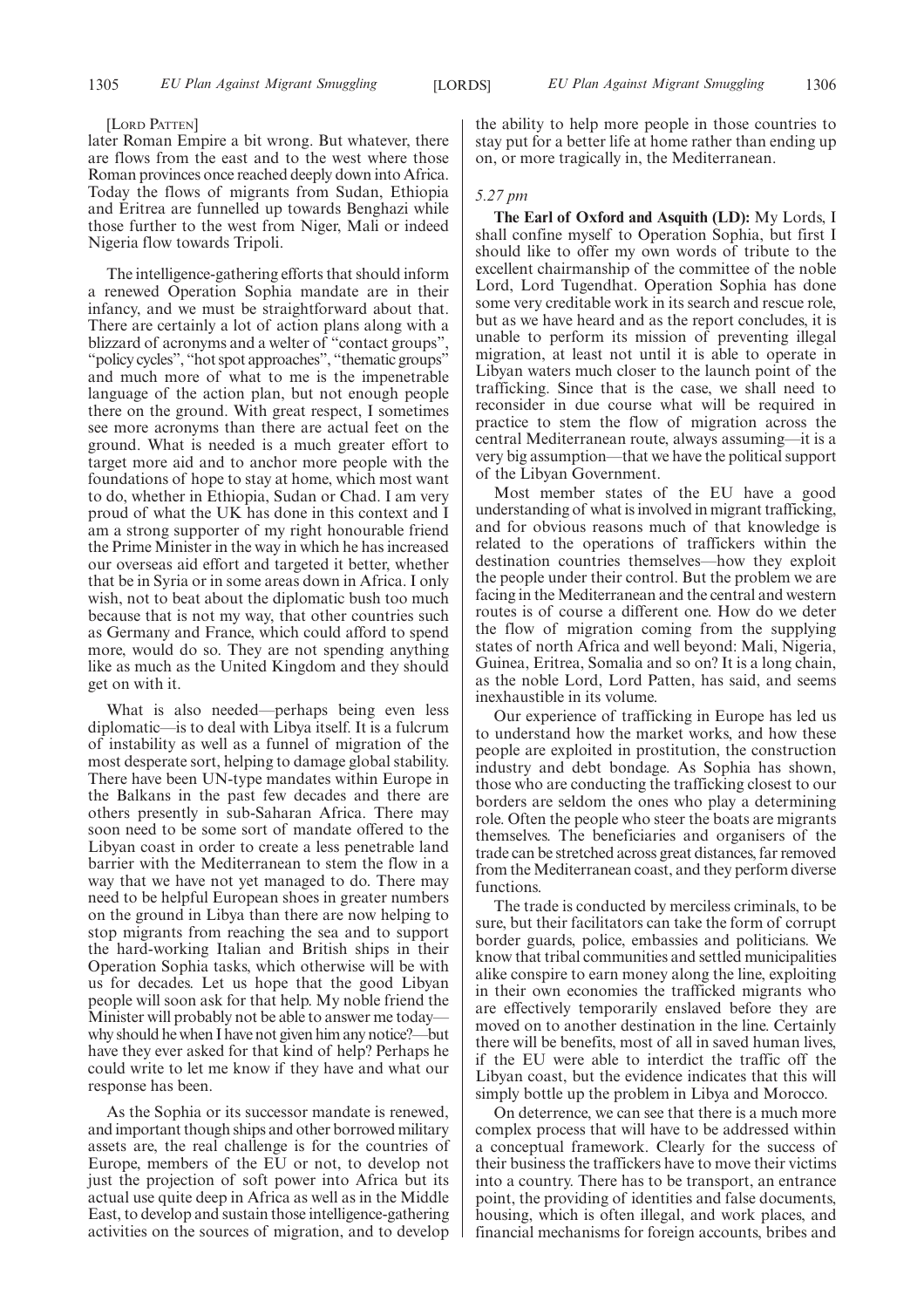money-laundering. At every stage in these networks identifiable operational facilities are required by the traffickers, which act like choke points, against which some counteraction can be conducted. Indeed, some countries promote admirable educational programmes in the supply states themselves in an effort to inform potential victims of the dangers they face. In other words, there is an enormous process to be undertaken, a comprehensive migration policy, as the report concludes and as the noble Baroness, Lady Prashar, also concluded.

The question in my mind is really this: clearly, phase 2B of Sophia, operating in Libyan waters, requires naval capabilities. There must be some doubt, however, as to whether it is really practicable to designate phase 3, even now, as a security and defence mission, something that will be seen throughout the region as a military mission. Unless it is to be purely ephemeral, going ashore and establishing a presence on Libyan territory in the foreseeable future carries some obvious risks—physical risks, certainly, but several political risks too, not least the one of acceptability.

To achieve any significant success in stemming the trafficking trade there will have to be close co-operation with the Libyan and other neighbouring Governments at all levels, including coverage of the domestic issues embedded deep within the culture and structures of Libyan society. We are not at the moment close to implementing phase 3, but I am not yet convinced that we should continue addressing that possible step in the context of extending Sophia's remit under a quasi-military endorsement. The objectives, status and planning of onshore preventive activity will prove to be a large departure from what we have been doing so far, and it seems more appropriate to prepare for such a contingency within the framework of a civil programme.

#### *5.34 pm*

**Baroness Coussins (CB):** My Lords, I too had the privilege of serving on the EU External Affairs Sub-Committee and would like in this debate to draw attention to the evidence that we heard from the NGOs, Médecins Sans Frontières and Amnesty International, and to pay tribute to the important work that they do in the context of Operation Sophia. Other NGOs, including Save the Children and the Red Cross, are also involved, but Amnesty and MSF were invited to give evidence to our inquiry.

Amnesty's report of a dramatic increase in deaths as a result of shipwrecks was instrumental in prompting the EU emergency summit that resulted in the reinstatement of a search-and-rescue operation. MSF told us that when 1,305 deaths were recorded in April 2015—a massive increase compared with the same month only a year before—it took the unprecedented step of launching its own rescue boats, and has to date rescued nearly 24,000 people. Both these organisations supported our conclusion that, although search and rescue was essential, the objective of targeting and disrupting the networks of traffickers and smugglers was an impossible challenge. Indeed, Amnesty has received accounts that many of those intercepted and believed to be smugglers were probably just refugees who had been nominated the person in charge of the boat. Amnesty said that those at the top of the smuggling chain are,

"no doubt making huge profits and probably go nowhere near anyone they are smuggling".

Both Amnesty and MSF confirmed that closing down certain routes was no deterrent to smugglers, who quickly find alternative routes. These were usually even more dangerous and more costly to the refugees than the previous routes.

Amnesty also impressed on us the scale of the migration challenge and put it into perspective with the specific challenge for Europe. The level of migration into what we have called the "magnet" of western Europe is unprecedented, but it is not disproportionate when looked at globally. As we have heard, at the end of 2013 there were 10.5 million refugees globally and by mid-2015—less than two years later—this had gone up to 15 million. We were reminded that these figures leave out the 5 million Palestinian refugees. These numbers are difficult enough to grasp as statistics, never mind as real people trying to stay alive and doing the best for their families. But despite the magnet of Europe, the vast majority of the world's refugees—86% according to Amnesty—are being hosted not by European countries but in the developing world.

MSF gave evidence about the desperate situation of refugees as they wait in Libya for the chance to board a boat to Europe. Conditions are dehumanising. Refugees may wait for weeks or months, and many are subject to violence and abuse, including forced prostitution. Both MSF and Amnesty viewed with grave concern the suggestion by the Prime Minister in March that Operation Sophia might return boats and refugees back to Libya. The NGOs said that this would merely return severely abused people to the hands of their abusers and would just present the smugglers with a further opportunity to exploit the same people for even more money. Only yesterday, Amnesty published a report with an even graver warning: the EU's plans to co-operate with Libya's transitional Government on migration policy is harming refugees and is very likely to result in further shocking human rights violations.

We were also made aware of some degree of tension between NGOs operating in the area covered by Operation Sophia and the military authorities. The director-general of the EU military staff told us that one NGO was advising migrants against giving information to military officials about the smuggling networks. MSF told us that it had never come across this, but our witness from Amnesty said that there had been reports of volunteers and NGOs feeling intimidated in their work by the authorities. This tension is clearly undesirable and ultimately unhelpful for the refugees. In the light of the committee's conclusions on the importance of intelligence gathering and sharing, I hope that relations between the military authorities and the NGOs can be improved and tensions resolved.

Finally, the NGOs stressed to us the importance of creating safe and legal routes as the only means to prevent the market for smugglers continuing to grow. Amnesty proposed three options: first, a resettlement programme; secondly, an increase in family reunion; and thirdly, a system of humanitarian visas to people to come and claim asylum—a strategy it said had been used so far by only Brazil and France.

We are very grateful to the NGOs which took the time to contribute to our inquiry and, of course, for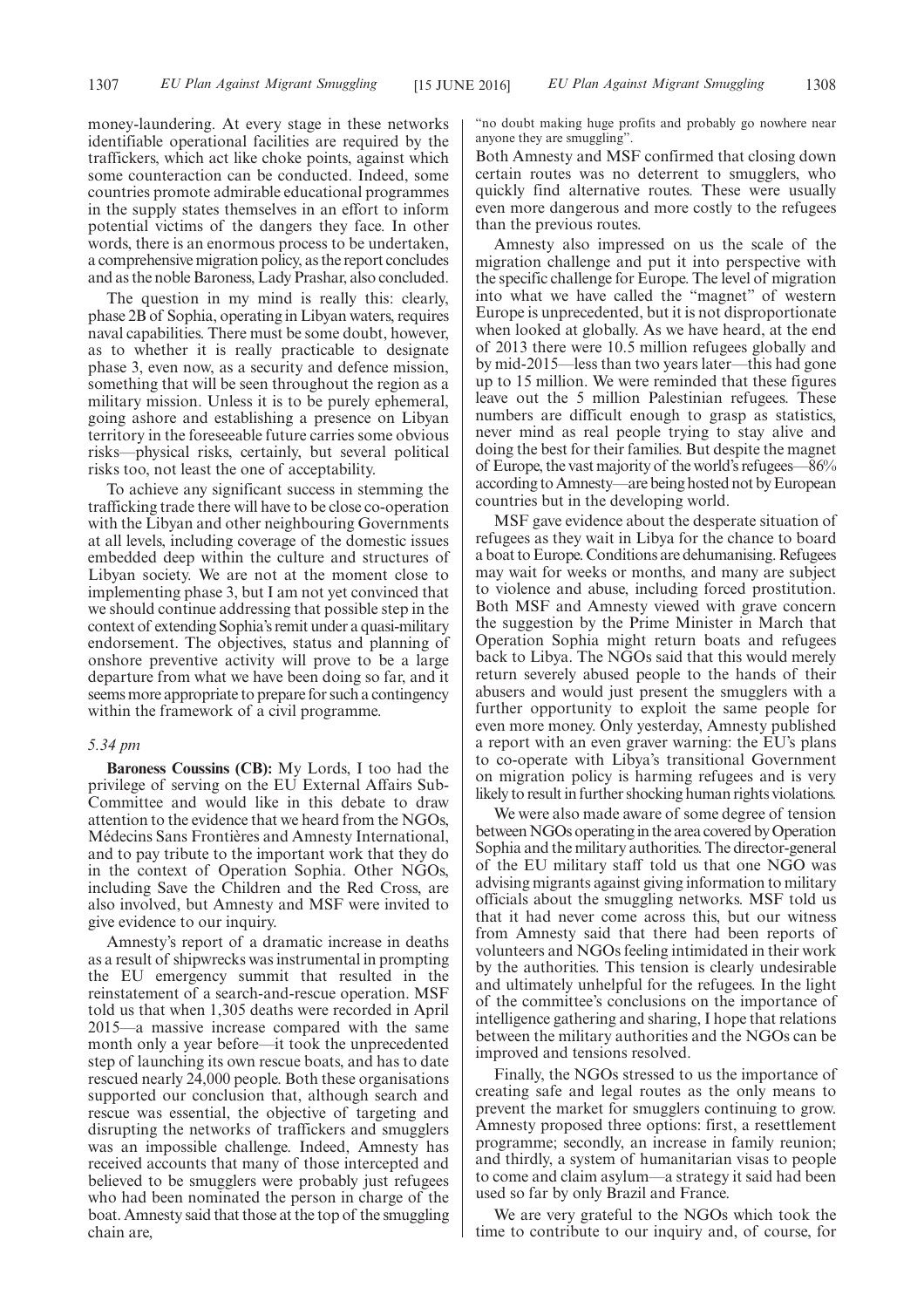#### [BARONESS COUSSINS]

the committed humanitarian work they undertake every day. Like the committee, they took the view that the challenge of migration and the plight of refugees cannot be resolved until and unless the root causes of the problem are addressed. This is, as others have said, a massive and massively urgent challenge for all EU member states.

#### *5.40 pm*

**Lord Risby (Con):** My Lords, it is a great pleasure to follow the noble Baroness, Lady Coussins, who will be greatly missed on our committee. I know I speak for all members of the committee when I pay tribute to the excellent chairmanship of my noble friend Lord Tugendhat. I thank him for so superbly chairing our proceedings and for so effectively summarising our report on Operation Sophia. I also applaud the work of the committee of the noble Baroness, Lady Prashar.

Every day, tragically, our television screens are filled with dramatic pictures of anxious people arriving in Italy from Libya. There are horrific reports of people drowning, seduced by criminal gangs into travelling in flimsy vessels, often having parted with their life savings. We have heard of the inadequacy of the remit of Operation Sophia and the inadequate resources to deal with the flow of migrants, but at least lives have certainly been saved.

There are 7 billion people living on our planet and there are millions who are on the move, who would like to be on the move or who plan to be on the move, either internally or externally. What is clear is that there is a very limited overall framework to deal with this phenomenon, even regionally in Europe. Public opinion all over the world is divided as to how, in practice, to deal with this, the phenomenon of our age, ranging from the compassionate to the violently antagonistic.

Of course, determining in principle and in practice how to distinguish between genuine refugees from war, violence and persecution and those simply seeking a better life, in order to react appropriately, is hugely difficult. Mercifully, we in this country do not have an extreme right wing but even perfectly legal migration to this country is clearly dramatically affecting public opinion. It is infecting public discourse in the United States and creating fissures in the European Union, and is something democratically elected politicians will not ignore. I mention this because what Operation Sophia has shown and the refugee influx has provoked is a need for a much more broadly based and coherent response from Europe.

In April 2014, working with the African Union, the EU agreed an action plan which focused on trafficking in human beings and all that flows from it. In part, the object of the exercise was to find a balance that would enable defined migrants who make it to Europe to be integrated successfully, and to deal with the issue of remittances, while looking towards the root cause of the migratory flows. This was taken further later that year with the Khartoum process, aimed at enhancing existing co-operation and specifically addressing the issue of people trafficking and smuggling. I therefore welcome the orientation of the EU Regional Development and Protection Programmes towards north Africa, the Horn of Africa and Nigeria, as recently proposed by

the European Commission. A pilot project in Niger will encourage local protection and resettlement opportunities and offer assisted voluntary return options. Under the common security and defence policy, a key meeting this autumn with the African Union will try jointly to further address irregular migration, with all its ramifications.

Of course, greater political stability in Libya is the key to the more immediate resolution of the cross-Mediterranean flows. Sadly, there are very limited grounds for optimism at this time. However, I note that yesterday the United Nations Security Council unanimously authorised a crackdown on arms smuggling on the high seas of Libya, allowing the inspection of vessels to seize and dispose of illicit weapons, which are undoubtedly the source of terrorist activity in Libya by extreme radical groups. All this is important in both reassuring European public opinion and trying to bring about some acceptable governance to the chaotic situation in Libya.

What I have described are simply parts of what our report made clear: that the EU must with urgency develop a strategy that tries to tackle mass, irregular migration at source. Last week the European Commission proposed a new partnership framework with third countries, based upon the European agenda on migration. The aim is a good one: to deliver coherent EU engagement to encourage member states to combine their respective instruments and tools, and to agree to a collective compact with third countries in order better to manage migration, giving direct encouragement to those third countries to co-operate in migration management. A substantial sum of money has been envisaged for this purpose.

Clearly, and ultimately, this phenomenon of our time, mass migration, will require something even more comprehensive and a fresh architecture. In 1990, the UN agreed the Convention on the Protection of the Rights of All Migrant Workers and Members of Their Families. Of course, many countries today are extremely sensitive to what they perceive as unwarranted interference by regional or international organisations. However, building on what is now emerging in Europe, it would be useful and important for a more international process to be considered, by trying to bring together existing protocols and by examining the responses and practices of different countries.

If this is seen as something far into the realms of impossibility and impracticality, it is worth noting that in the last few years we have acted internationally in considering the consequences of the environmental degradation of our planet and the destruction of forests and wildlife. But the human, worldwide migratory challenge is now centre stage, and we ignore it at our peril. Operation Sophia has simply highlighted one facet of the enormous difficulties surrounding international migratory flows, but I hope that, through this report, it has added something to the necessary and inevitable debate about how to deal with the greatest human and social challenge of our age.

#### *5.47 pm*

**The Earl of Sandwich (CB):** My Lords, the scope of these two reports extends almost beyond our imagination, over new horizons. As we approach the referendum,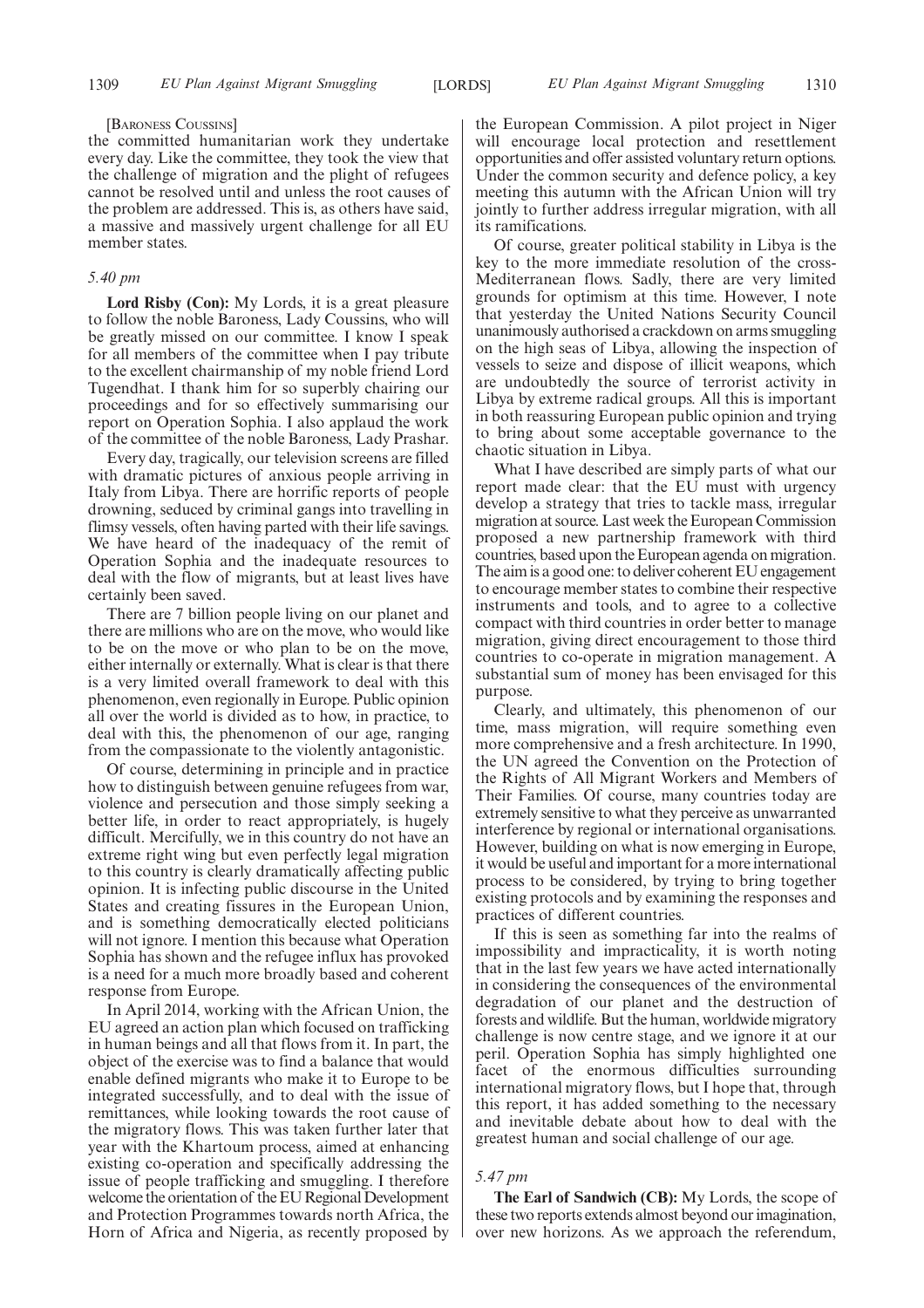despairing Eurosceptics are playing on the Napoleonic fears of some of our citizens that we are going to be overrun by migrants and refugees and that, after Brexit, they must presumably rebuild pillboxes and checkpoints along our sea frontier. These absurd fears have not exactly surfaced in this debate, but they are present and are nevertheless real ones that we must address.

I can say from limited experience what while we may as world citizens be facing mass migration, this is not occurring or likely to occur in the United Kingdom, where we receive relatively small numbers, most of whom—as we have heard—are essential to our economy and our welfare. In my lifetime we have dealt with large-scale migration before, starting with the effects of the aftermath of war in Europe, then the migration from Communism, the Vietnamese boat people and, more recently, the vast numbers of migrants, refugees and those displaced in Africa. Let us not forget those who cannot cross frontiers: internally displaced people. There are 40.8 million displaced by conflict worldwide and, on top of that, 19.2 million were displaced by disasters last year alone. These figures come from the May issue of the excellent *Forced Migration Review* from Oxford.

It is often said in the media that the relief agencies cannot cope; the most recent example is the chaos along the Macedonian border. Of course, to begin with, nobody can cope, because of the unexpectedly large numbers. But host countries have to cope, and the United Nations agencies have been dealing with these emergencies for years. The scene will be messy and inadequate, especially in terms of sanitation but, in the end, the situation will stabilise and people will just about survive, although there are always serious deprivations, inequalities and grave breaches of human rights. A Greek farmer has apparently even fired on the Bangladeshi strawberry pickers whom he had himself recruited. Resettlement is desirable but an option only for the very few.

What is new to us is the surge of numbers across the Aegean and the Mediterranean. The refugees from Syria, we can expect, will be largely cared for in time. Refugees from north Africa have not had such a warm reception, and we are going to see more of them, but economic migrants from Africa pose a different problem. We in Europe will have to expect that, so long as our economies improve or remain stable and while their own countries are in turmoil, people will continue to come in search of freedom and prosperity; it is only natural.

Most of this pressure is hitting the UN agencies head on, especially the UNHCR and WFP. I have had a huge respect for the work of UNHCR ever since I visited refugee camps in various countries in the 1980s on behalf of Christian Aid. The staff are always highly committed, often performing remarkable tasks of improvisation to meet humanitarian need, yet they are always short of funds and never given the necessary resources by UN member Governments.

Appendix 6 of the report on the action plan is a letter from UNHCR to my noble friend Lady Prashar, saying that we need to,

"expand legal avenues for seeking protection",

and have,

"enhanced resettlement, family reunification…and 'refugee-friendly' student and labour migration",

visa schemes. Safe and legal routes for refugees are fully dealt with on pages 18 to 20 of the report, which, as my noble friend Lady Coussins mentioned, comes out with recommendations on the use of humanitarian visas and on resettlement and relocation schemes for migrants. However, it concludes that the EU is not doing nearly enough.

A lot has of course happened since the report was published in November, notably the Government's own gateway resettlement scheme, which I am sure the Minister will mention, and the temporary fix of the EU's exchange deal with Turkey, which I hope he will comment on. Both reports confirm the accepted view that the EU, while it has useful instruments such as Europol and FRONTEX, is not very good at resisting migration or even refugee movements. The muddles at Calais and in the Balkans seem to provide evidence of this. I think that it is because Schengen is failing the European Union and the nation states are, not surprisingly, reasserting themselves. My humble advice to the EU Commission would be to stick close to the United Nations and not create too many new initiatives. The EU also needs to proceed cautiously when it comes to stemming migration in Africa and the Middle East. As a Union, it has no particular mandate except in humanitarian situations, where its excellent agency, ECHO, has been active in many parts of the world.

Last week, we debated similar issues and I mentioned the relatively new Khartoum process by which the EU co-operates with north African countries. Under the Khartoum process, as I am sure the Minister knows, we have decided to get closer to authoritarian regimes such as the ones in Sudan and Egypt, as well as the more unstable ones such as in Libya. The idea is that we will help them to tackle smuggling and improve their policing methods at checkpoints and frontiers. That sounds good on a fine day but, remembering Somalia in particular, one wonders what will actually happen to the money invested and whether the EU can possibly exercise any control in such remote, divided and corrupt parts of the world. The noble Earl, Lord Oxford and Asquith, mentioned that, too.

The report on Operation Sophia provides a sober assessment: as long as there is need for asylum and demand from migrants, smuggling will continue to exist. It says in paragraph 136:

"The EU needs governments ... that it can work with. Therefore, building the resilience of these countries is critical".

As the noble Lord, Lord Tugendhat, said, that is a very tall order, although an admirable aim. Most of us hold the view that international development has to be the ultimate insurance against conflict and emergency, but we are also aware that the conditions have to be right. For me, that implies good governance and the involvement of civil society throughout any project. We have many examples of eventual success through the EU, even in countries such as Somalia, but root causes are tackled not just by development aid and investment but by a range of policies, including diplomacy, foreign affairs, international trade and security.

Education is one fairly reliable route to good development. To conclude briefly on student visas in relation to migration—it is an old chestnut, I fear—the Minister will know that many of us cannot accept that students should be treated as immigrants. Three years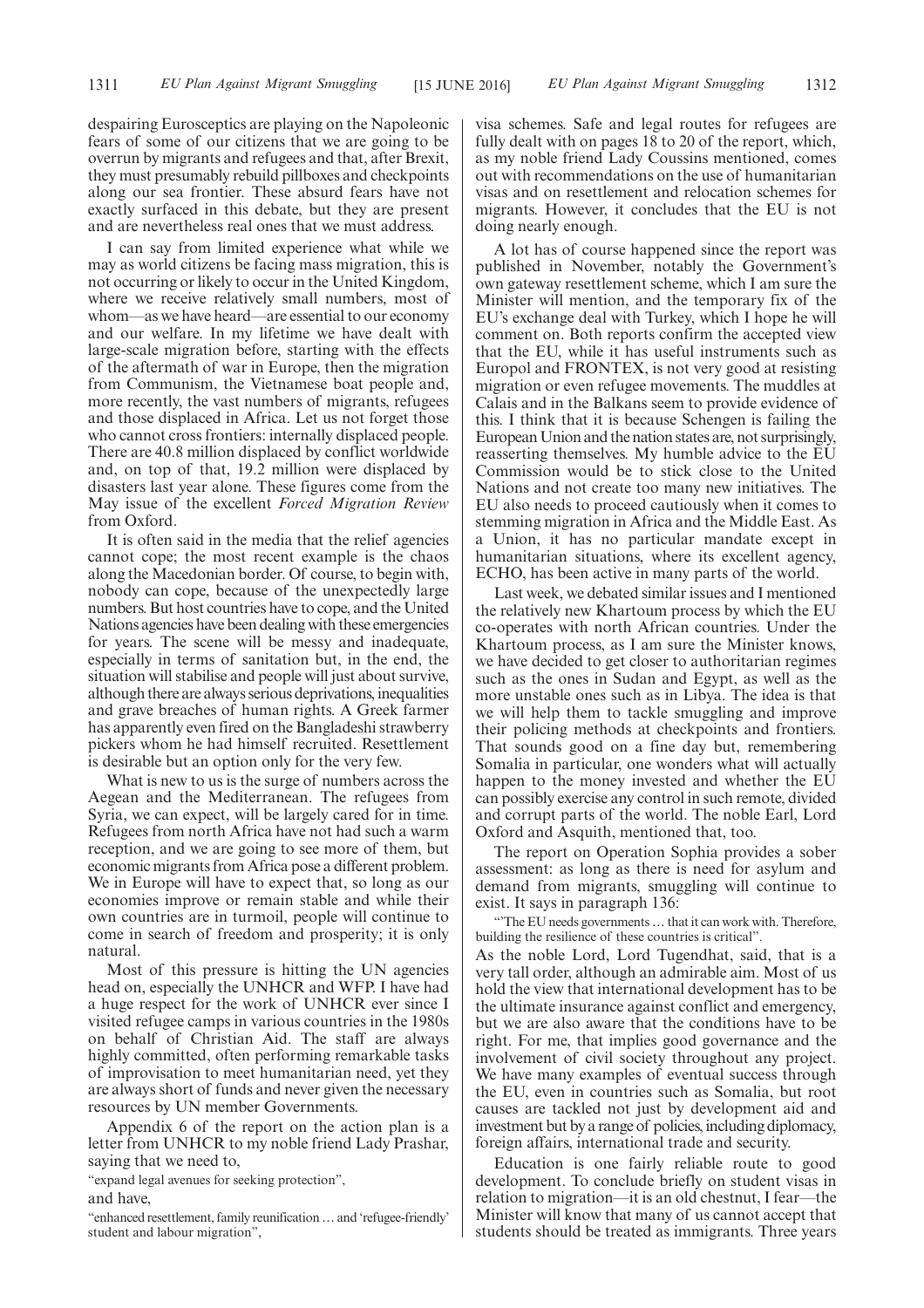#### [THE EARL OF SANDWICH]

ago, the PM made a reassuring statement to Indian students in Bombay, which was widely reported, yet the successful clampdown on bogus students also hit genuine colleges that had taken on some of those students and should not have been abruptly closed. The number of Asian students here has fallen drastically. Our universities have suffered because parents can no longer afford the high fees, even if they acquire temporary visas. Many students who would and should have come here have gone to alternative universities abroad. I expect and hope that this policy will be debated again and again in this House.

#### *5.56 pm*

**Lord Selsdon (Con):** My Lords, I have no locus standi in this at all and therefore may be an ungifted amateur intervening on other people's activities, but at the time of national service, I wanted to go into the Navy, which was quite a difficult thing to do. Somehow, I managed to get down to Portsmouth and asked if they would take me, and they said I had to go through the normal procedures but there was a little bit of a crisis coming up. Before I knew it, I was taken on and told that if I wanted to get ahead, I had better take a few exams and they were looking for new officers, but I was totally unqualified.

They put me on a crash course and somehow I managed to pass. Before I knew it, I was going out effectually to the Mediterranean, to Cyprus and Suez, to find myself as a junior officer on board a coastal minesweeper called HMS "Floriston", which was to be a patrol vessel for illegal activities in the whole of the Mediterranean.

It was a great experience for me, because the whole Suez situation was just coming on and there were a lot of illegal activities of smuggling and aggression. We would do night patrols, which meant that I as the most junior officer was the one who was up all night and then had to get up early in the morning. We used to board vessels with an outboard and a rubber dinghy, because the main barge did not work. We found that a surprising amount of illegal trade was going on—but it was not illegal in any way other than people trying to avoid taxation. In our stop and search for things, we found an amazing pattern of movement of people and of smuggling of people, even in those days, which it is hard to understand now.

Later, I found myself involved in the banking world. I was dealing with trade and became chairman of the Committee for Middle East Trade, which had responsibility for trade development for the whole of north Africa and anywhere to do with the Middle East. I learned a lot from our Arab friends, all of whom are traders by nature and many of whom were great seamen, but it was the business of stop and search for illegal activities in the Navy that taught me. We have found that there is an awful lot of this going on right across the Mediterranean today.

I found that I had got hooked, and something I had longed to do was the travels of St Paul. So I went out and bought myself a sailing boat—not a particularly great one—and spoke to a bishop or two, got the route and sailed around the Mediterranean following St Paul.

I then found to my surprise that the boat was quite acceptable for other people to charter, so I did that activity for 10 years. But in the back of my mind was the movement—the migration—of people. I used to study the maps and look at where they were and where they came from.

Even today, I find it a difficult world to work and live in. I am not sure what we can do about it, but I believe that greater co-operation with the Middle East might be helpful, because it is difficult to stop and search in many places. I would be quite like to be back in the Navy—but anything that I can do to help the committee I would willingly do.

#### *5.59 pm*

**Lord Soley (Lab):** My Lords, I start by congratulating the noble Baroness, Lady Prashar, on the way in which she chaired our committee—not only her efficiency but the obvious compassion that she felt on the subject that we were dealing with. It is very important in debates such as this to remember the very real people who have been referred to in this debate, whom we have seen on our television sets and in newspapers.

I will also mention in passing that the reports that we are debating today are a good example of how much impact we can have on the European Union. In fact, it has already picked up on some of the suggestions that we have made. One thing that I heard from evidence given at the time was that our reports are well received in the European Union. It is a simple message: if we are in the European Union, we can, if we want, lead. If we just sit on the fence, we cannot lead. That is perhaps the most important message underlying the political discussions on the European Union at the moment.

On the issue of migrant smuggling, it is a very depressing picture. One recommendation that we made, recommendation 79, is about trying to get the language right and co-ordinating this with other international bodies and organisations. Migrant smuggling is a title that is not strictly accurate. This is also a refugee crisis, and it is very important to say that. Obviously, a lot of the people are migrants for economic reasons, given some of the countries that they are coming from. But it is equally obvious that a vast number, particularly in relation to Syria, are refugees. Within that, you have other groups that are very difficult to recognise as having separate needs, most obviously the trafficked people, particularly women, trafficked for sexual purposes, or children, for both sexual purposes and others. Trafficked migrants or refugees—whatever label you wish to put on them—require another way of dealing with people. That is why we rely so much on the various agencies, both public and private, which are trying to help people in these conditions.

There is a much wider debate here, which people have been touching on, about how we deal with the crisis around the world in migration and refugees. A country such as Jordan is dealing with it incredibly well, but one reason why it can deal with the problem better than others can, and with much larger numbers than we have dreamed of—in the millions, or certainly much more than a million—is that the country has a good, stable Government with the rule of law. It is not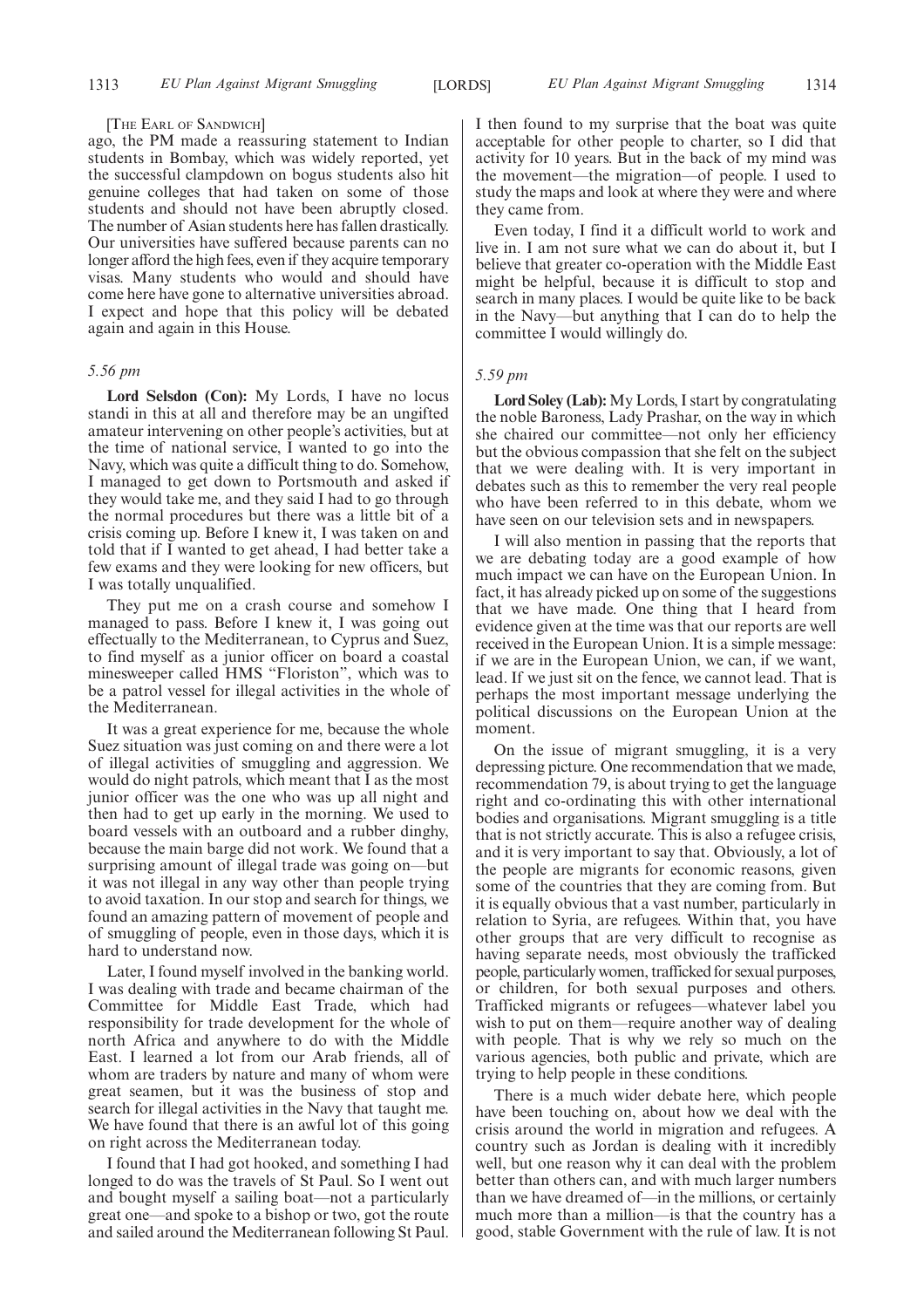as perfect as one would like—it never will be—but it is a lot better than others. If we are going to talk about aid in this respect, one thing that I was told many years ago is that, frankly, any help that we can give to achieve the rule of law and stable government is more important than almost anything else. If we can get that, a lot of these troubles will go away.

Underneath that issue, there is the problem of the United Nations Security Council. If it was operating as it should have done, and was not so divided, frankly, we would have put up holding centres in Libya. There is no reason why you could not cater for very large numbers of refugees in that area, preventing the abuses that are already happening to refugees. But you have to have boots on the ground. Ideally, they would be United Nations ones with a camp—but we are nowhere near that at the moment, so we have to pick up the pieces by having Royal Navy, Italian navy and French navy ships in the Mediterranean, trying to stop people crossing.

The other problem, which the report addresses, is with the criminal activity of smuggling. There is absolutely no doubt in my mind that a large number of gangs and individuals go in for criminal smuggling to make large amounts of money out of it, but I am also aware that a lot of the smuggling is done by small people with boats who are making them available for a sum of money. I often wonder what would happen in a court case if you tried to charge one of them with smuggling and they said, "Yes, I felt sorry for them—I took them across but I charged them some money". I am not sure whether that would count as smuggling or as assistance. None of that solves the problem. We have to have some sort of external force on the European borders; we have to face up to that.

One of the most impressive bits of evidence given, written and verbal, was by Rob Wainwright, the director of Europol. Again, Europol, and his particular role in it, is highly regarded among the other EU states. He was saying that unless we get better co-operation between the various forces there, we cannot have a common approach to what are in effect the borders of Europe. I think that such an approach is emerging—and the sooner it does, frankly, the better.

The other thing that comes out as very important in what Rob Wainwright is doing is intelligence gathering. It is no good just trying to stop ships in the water; you also need intelligence about what is happening on the ground in areas such as Libya and who is organising this—when we are dealing with criminal charges—so we can try to stop them. I noticed that a man was arrested a few days ago in Italy, with co-operation between the British and Italian police. Whether that will lead to a conviction I know not, but it is an indication that that sort of work is going ahead.

My final point is that if we are to have at least a temporary solution on this, we also have to be clear about our returns policy. I think it is pretty clear to most people that we cannot return someone to Syria, but it is different when it comes to Nigeria, which is a very large country. There is one problem area in it where, if you were returned to it, your life expectancy would be short or grim, but large parts of Nigeria are stable. We need the co-operation of the Nigerian Government to ensure that if we return a person there, we do not return them to an area controlled by Boko Haram. There are similar examples that I would give but time is against me. I will say simply that there is a whole package of measures here.

When historians look back on this, I do not think that the European Union, our Government or the rest of the world will come out of it very well. But I acknowledge, as I think we all must, that it is an incredibly difficult problem for which there are no quick fixes. We have to start building up these procedures and improving them, and I hope that our report, along with those that we have heard about today and the others that I know are in the making, will have some impact on that—but it is a slow and painful process.

#### *6.07 pm*

**Baroness Janke (LD):** My Lords, as a relatively new member of the Home Affairs Sub-Committee, I too pay tribute to the noble Baroness, Lady Prashar, for her chairing of the committee and for the succinct and wise nature of the recommendations in the report. I welcome also the fact that the report on the EU's action plan on migrant smuggling is being considered by your Lordships' House.

I know we have all been deeply moved by the terrible sights we have seen of desperate migrants clinging to woefully inadequate crafts in the Mediterranean, of destitute and forlorn groups of survivors, and of the deeply shocking scenes of those who have drowned, some of them tiny children. The illegal practice of people smuggling is one that preoccupies us all when we see the abject misery of those who have been exploited and exposed to mortal danger. In highlighting some of the issues that are not always considered by the media, the report makes clear in its evaluation of the EU action plan that the issue is a complex one with, as many people have said, no easy answers.

We heard evidence that large and powerful criminal networks are involved as well as smaller, more opportunistic operators. The committee supports the high levels of collaboration and information sharing that currently exist, and urges the commission to continue to co-ordinate the collection of intelligence by member state authorities. We also urge that proper resources must continue to be made available to ensure that levels of policing are maintained.

One of the key issues raised by witnesses to the sub-committee was the fact that these migrants, as others have said, are refugees fleeing from war and violence, not, as has been suggested, economic migrants seeking a better life. The report provides evidence from a variety of sources that this is the case. It is therefore appropriate to refer to a refugee crisis, and we would support the EU action plan being amended to reflect the fact that victims of smuggling may be refugees—vulnerable people with complex needs. It is also crucial that the humanitarian needs of refugees are provided for and that proper services are provided for the many who have suffered intense trauma and violence, in addition to the needs for basic food and shelter, as was so well described by the right reverend Prelate the Bishop of Sheffield.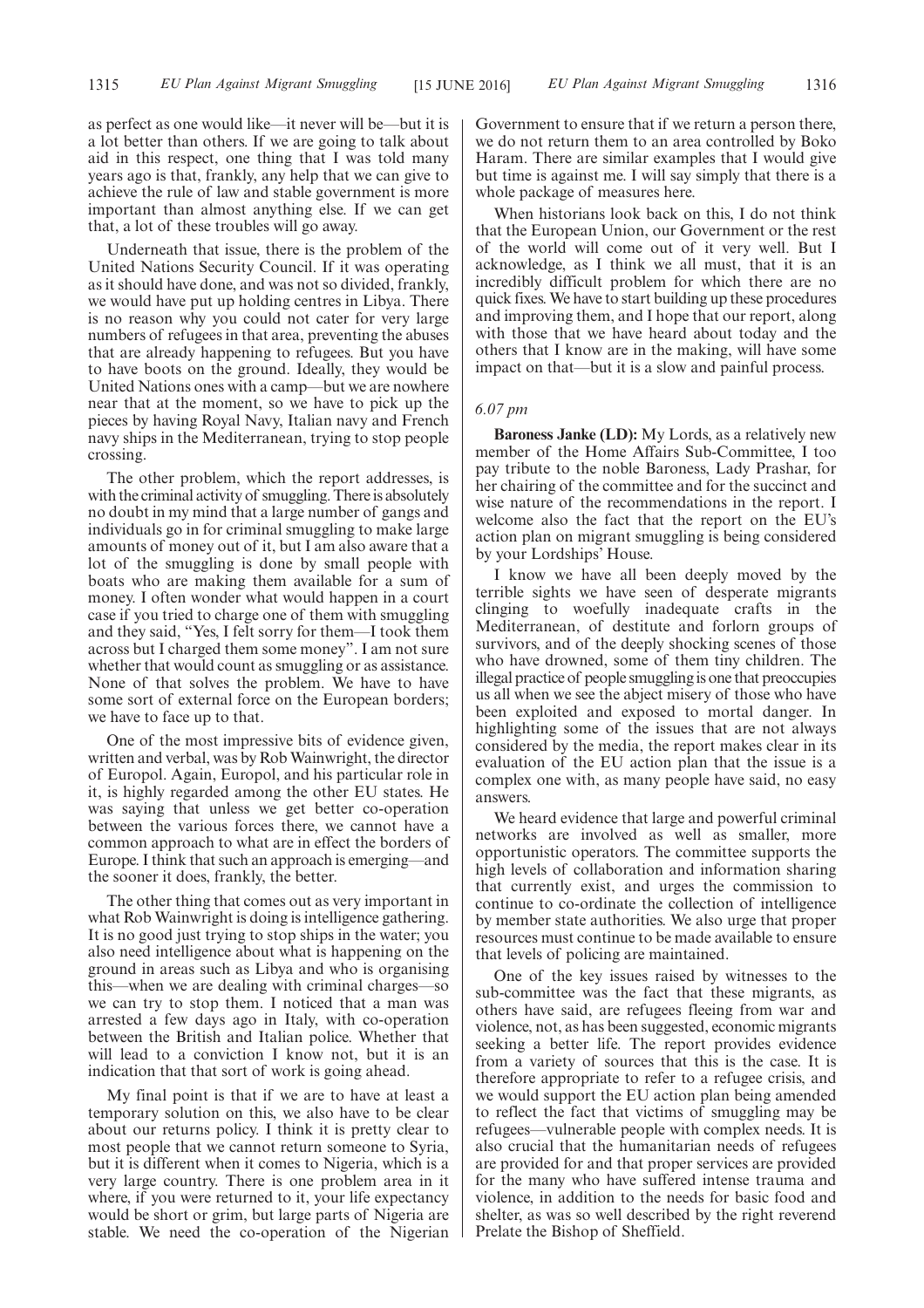#### [BARONESS JANKE]

Paragraph 56 of the report urges the Government to participate fully in the Commission's discussions regarding possible measures for dealing with the root causes of migrant smuggling. The UNHCR and others who gave evidence highlighted the importance of safe and legal routes. Currently those fleeing from war and violence have very few means of entering the EU legally. The UNHCR suggests a number of admission programmes, including the admission of relatives, humanitarian visas, community-based private sponsorship, medical evacuation, academic scholarships and resettlement schemes. Our report makes the point that these too need to be considered.

Many of our witnesses, including the Refugee Council and Amnesty International, urged the Government to participate in the EU measures for the relocation of migrants and criticised the action plan for not giving this objective sufficient priority. The action plan, rightly, distinguishes between human trafficking and people smuggling. I very much support the recommendation that the 2004 directive, requiring member states to provide residence permits to victims of human trafficking, should be extended to smuggled migrants who have assisted in criminal proceedings against people smugglers.

As the noble Baroness, Lady Prashar, said, we are confronting the greatest humanitarian crisis to have faced the European Union since its foundation. It is clear that the enormous number of refugees seeking to come to Europe is unlikely to reduce in the near future. For many of these people, the prospect of being killed on the high seas is not a deterrent. Fleeing from desperate circumstances, likely death or torture, most will feel that they have little choice.

It is only through collaboration and shared responsibility that the means of answering the needs of so many can be found. The recommendations in the committee's report welcome the action plan and make some key additional proposals. However, it will be vital that member states, including the UK, collaborate and show responsibility and leadership if there is to be any progress in addressing this crisis and providing basic safety for so many people in need.

The prospect of generations of children being abandoned in barely adequate refugee camps or being left to the mercies of human traffickers and organised crime is chilling, and it is fertile territory for those who practise terrorism. I very much support the recommendations in the report and hope that the UK Government will play their part in working with other member states to address the current crisis and seek long-term solutions, as many noble Lords have suggested today, to the immense challenges of global migration.

#### *6.13 pm*

**Lord Marlesford (Con):** My Lords, we read every day that immigration has become the central issue in the referendum, and perhaps it will determine the outcome of the vote. This is hardly surprising because it is probably the biggest and most urgent challenge to the West. I think that the British people have little confidence that anybody has a grip on it, and the two reports that we are debating indicate that they are right to feel that way.

Of course, the problem is huge. Conflict has displaced 12.5 million people in Syria alone. The present situation in Greece, Italy, France and probably Germany, which now has a backlog of 460,000 asylum cases, is already unsustainable. The UNHCR expects a further 1.2 million in 2017. The migration challenge is an issue that EU policymakers, which means the EU Commission, have failed to meet.

First, the EU did not recognise that it is a global challenge and not primarily a European one. Command and control should be in the hands of the UN, as the noble Lord, Lord Soley, has indicated.

Secondly, the EU has failed to make, let alone implement, practical but crucial distinctions between asylum seekers, refugees and economic migrants. Nor has it produced reliable methods of identifying Islamist jihadists who have been infiltrating the present crisis.

Thirdly, the EU Commission has been focusing on the symptoms: the people smugglers who have caused so many deaths with unscrupulous methods by both land and sea. As we now know from my noble friend Lord Tugendhat's report, although the EU's Operation Sophia has, wonderfully, been saving 1,000 lives a day, it has failed to reduce illegal migration or deter the criminals who facilitate it. In practice, it has, from the start, merely offered a safe passage to destination for those in peril on the sea. Therefore, it is, in itself, a huge incentive to take the risks. Indeed, for the coming summer surge of migrants across the English Channel, it would probably be cheaper and more humane to issue them with Eurostar train tickets if, when intercepted, they cannot be returned directly to the country from which they set sail.

Fourthly, the EU Commission has laid down for each Schengen state unenforceable and unenforced quotas for the number of immigrants to be received. These quotas have, quite predictably, been ignored.

Fifthly, the Turkish deal is collapsing. In part, that is because the Turks are demanding visa-free entry into Europe, which EU Governments will not grant; added to which they have also been given the prospect of EU membership. However, both sides on the referendum campaign have made it absolutely clear that that will not happen for decades, and the Turks rightly recognise it to be a bogus offer. Also, from last week, the repatriation of migrants to Turkey is being challenged in the European Court of Justice on multiple human rights grounds, ironically by two Pakistanis being held on the Greek island of Lesbos. This strikes at the heart of the legal architecture of the Turkish deal.

In place of conscience-salving tokenism, surely it is better to face up to the horrors of reality. There has always been pressure for economic migration, but it is now magnified a thousand times by the spread of knowledge of world conditions through social media and by the current military conflicts. In practice, economic migrants will not be deterred until the standard of living in the countries to which they wish to move is only marginally higher than what they have at home. This is not a social issue: it is simply the operation of market forces. It can be controlled only through economic assessment by the recipient Governments of the numbers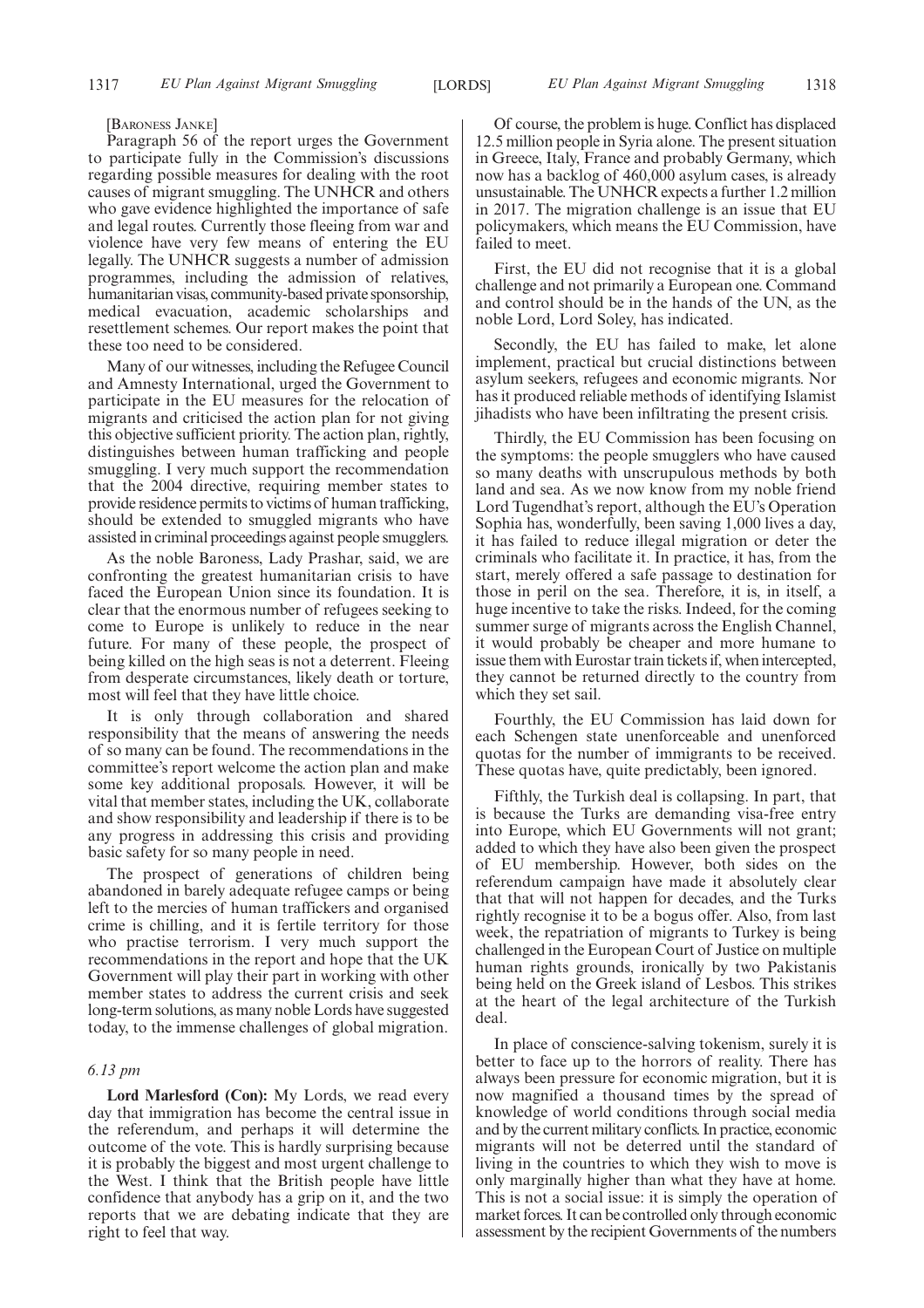they need. Ultimately, that is a national political judgment—it is certainly not one for the EU Commission to make.

Last week, the EU Commission proposed a  $662$  billion investment fund, mainly for Africa, as an inducement to co-operate in curbing migration. I am afraid that in most African countries, a lot of that will end up in the bank accounts of the "big man" and his cronies. I am not sure that that is a clever use of EU funds.

I hope very much that the migration partnership framework, which the EU Commission announced one week ago, and which I gather could include a UN-led global resettlement scheme, may mean that it is at last moving towards what I proposed in this House a year ago. I return, therefore, for the third time, to my proposal for a holding area, probably in Libya, to which migrants would be transferred. Libya is huge—it is three times the size of France, and with only 6 million people, it is sparsely populated. It is in a state of chaos with an expanding ISIS presence, for which the international community bears quite a bit of responsibility, and where military intervention, probably by the West, will soon become necessary.

I have no time to repeat all the details, except to say that it envisages using solar power for desalination of the sea, thus making the desert bloom, and the use of NATO forces in blue helmets under UN mandate to establish, administer, protect and guard the holding area to which all migrants can be taken. There they would be sustained, cared for and processed, with some going where they want, and others returning home, with perhaps the eventual establishment of a permanent population in a new state, which I have called Refugia.

### *6.20 pm*

**Baroness Kidron (CB):** Many noble Lords will recall the last weekend in May, when more than 700 refugees drowned in quick succession. It is in their memory that I wish to call on this Government to open up further safe and legal routes of migration as requested in this excellent report.

Desperate people do not make rational decisions. They take to unstable dinghies, put their families at risk and entrust their future to the hands of the unqualified, who may well have pure motives, or the unscrupulous, who do not. In either case, neither offers very good odds. The report we are debating expresses regret at the refusal of the UK Government to participate in EU relocation strategies, and it urges, both at UK and EU level, that more emphasis be put on establishing safe and legal routes of migration. Many noble Lords have called for community-based private sponsorship, medical evacuation, humanitarian visas, family reunion, academic scholarships and labour mobility schemes. Any one of these offers an orderly and controlled form of migration. Collectively they describe a minimum human response to desperate neighbours.

The arguments against such mechanisms were also captured in the report. It is suggested that the number of beneficiaries would be so few in relation to potential refugees that it is not worth it. There is a fear that these routes would expose us to terrorist threat, and that establishing such routes would act as a pull factor.

These are poor arguments. The fact that we can do little is a wholly inadequate reason for refusing to do what we can. In spite of intelligence from Europol, it is simply the case that people are coming in in this way, those intent on doing harm will do so by any means, and they do not need the sanction of formal status to do so. The bloodshed in Syria and the conflict in failed states within the Middle East and north Africa are driving millions to flee. They are not being pulled. They are being pushed. Even those in the relative security of refugee camps face decades in limbo, in circumstances that do not offer a life with prospects or dignity.

All this is not just about what is right for those fleeing. This is about what is right for us. This is the country that gave refuge to my parents, Michael and Nina, the children of Samuel, Ruchel, Soloman and Maternal, who themselves had been given serial refuge both as children and as adults—five countries in just three generations, three generations that survived and prospered, unlike so many of their friends and family because they were given repeatedly safe and legal routes of migration until my siblings and I were born in the safety and security of the United Kingdom.

The philosopher Peter Singer famously asks: "If you had just bought a beautiful pair of shoes and saw a child drowning in a shallow pond, would you save your shoes or save the child?". Unanimously, people answer, "Save the child". He goes on: "If there are others present, would you still save the child?". Invariably, the answer is yes. People recognise that their obligations belong to them, irrespective of the obligations of others. Finally, he asks: "What if the child were far away, perhaps in another country, but it remains equally within your means to save them at no great danger to yourself?". Virtually all agree that distance and nationality make no difference to one's obligations.

Her Majesty's Government talk of solving the problem "upstream", yet upstream we have problems of great magnitude, poetically described by the right reverend Prelate—proxy wars, climate change, unequal distribution of global wealth, food scarcity, conflicts, failed states and terror. And we have no expectation that those problems will be resolved very soon. That leaves us, I am afraid, with Peter Singer's challenge: do we let people drown because they are out of our sight?

The safe and legal routes proposed describe an achievable lifeline for a human being in desperate need. They undermine smugglers, give hope and choice in the intractable lives of those forcibly on the move, and allow us the privilege of not standing by, dehumanised by our inaction.

I had hoped to say the names of the dead, just as we do for those who perished in 9/11, 7/7 and Hillsborough, and just as we do for fallen soldiers or indeed Members of your Lordships' House when they pass away—we name our dead to honour their memory—but in spite of considerable effort, no one could provide me with names. The final indignity of the desperate is that they are a number, not a name. But I can remind the House of three year-old Alan Kurdi, who washed up on a beach last year, and the outpouring of compassion that accompanied that young child's death. It is in his name that I ask Her Majesty's Government to reflect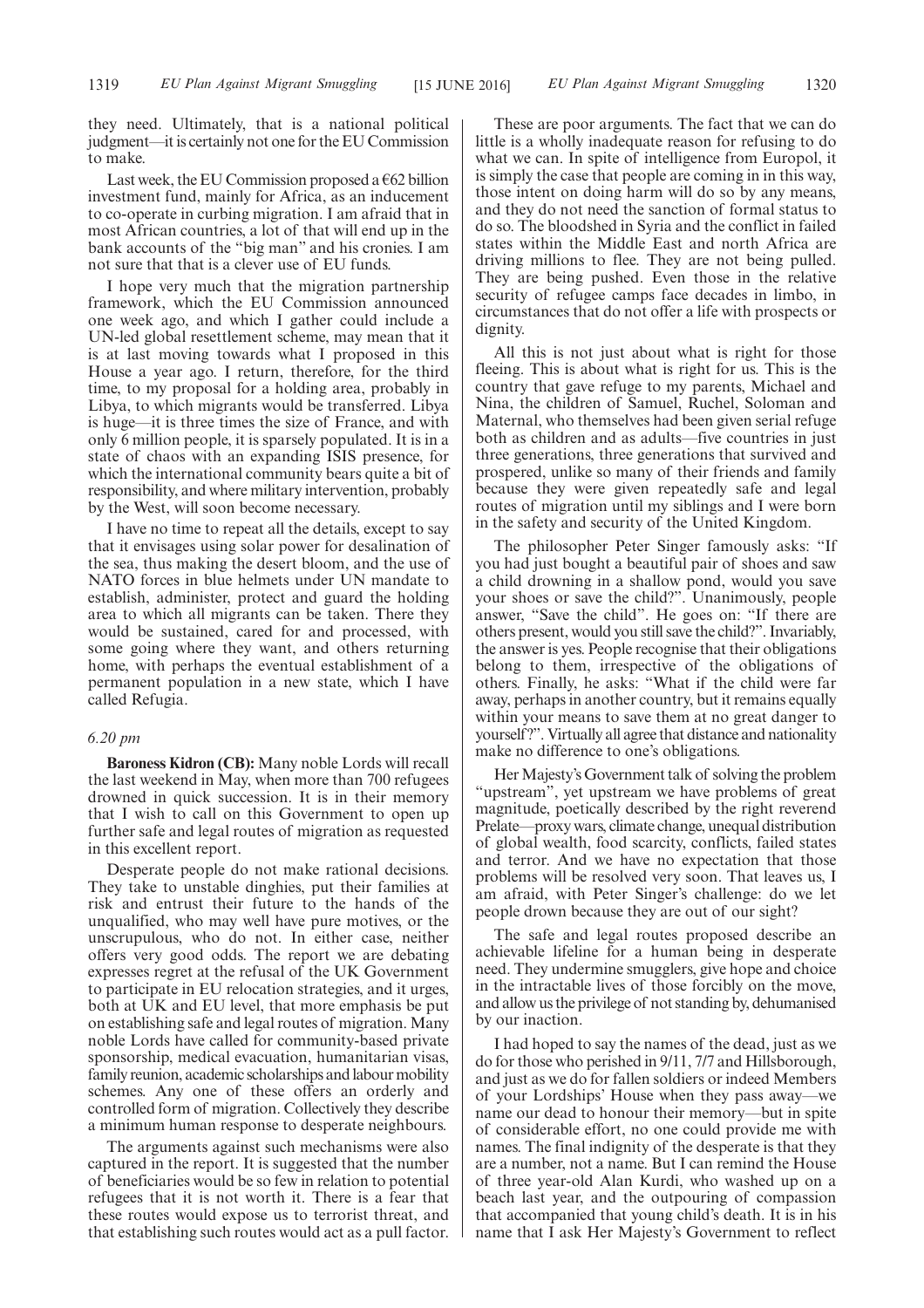#### [BARONESS KIDRON]

the long-standing values, compassion and leadership that my family benefited from and open up new, safe and legal routes to the UK and, in doing so, offer safety to the few—too few perhaps—but dignity to us all.

#### *6.27 pm*

**Lord Balfe (Con):** My Lords, I thank the chairs of our two reports, the noble Baroness, Lady Prashar, and the noble Lord, Lord Tugendhat—under whom I had the privilege of serving on this committee. I do not want it to sound like Tony Blair if I keep wishing him goodbye, but I hope he will not go too far away.

I found that it was not until the speech, relatively late in the debate, of my noble friend Lord Marlesford that we really got round to gripping the problem here. The subtitle of the report of the committee on which I sat, *An Impossible Challenge*, is really what we should address. In a democratic state such as we are in, we have to realise that this impossible challenge must be met. The current problems and perception in Britain have to be faced head on.

I have risen in this House previously to point to the many legal migrants in this country, particularly from the EU but also from elsewhere, and the huge contribution they make, but I am afraid that in the way this debate is often handled people conflate illegal and legal migration, not recognising that the vast number of people in Britain who were not born here are here legally and are contributing enormously to the community. This is one reason why we have to tackle the problem and come up with a solution. Frankly, whatever the rights or wrongs may be, Europe will not accept unlimited numbers of refugees, as Chancellor Merkel is currently finding out.

We are also in a situation where, as our Prime Minister said, many,

"are not asylum seekers, but people seeking a better life".—[*Official Report*, Commons, 3/6/15; col. 583.]

Seeking a better life is not wrong. Most of the legal migrants in Britain are here seeking and finding better lives. But we have to look at ways in which we can deal with the problem of illegal migrants. Sophia is part of it but only a small part. The noble Lord, Lord Soley, outlined a way forward. There are other ways forward, but they will probably involve some sort of haven in north Africa. One problem at the moment is that if you are rescued at sea, you have effectively won the jackpot. All you have to do is get on a boat and be rescued, as opposed to sink, and you are okay. That is a very lottery-based approach.

A long time ago, a great Conservative politician, Robert Peel, drew the distinction between legitimate public expenditure and other public expenditure. I believe that one mistake this Government have made has been in cutting back public expenditure on both the coastguard service and Border Force. Why do we not look at the lorries as they get on boats to come to Britain? Because we have cut the number of people working for Border Force. Dedicated civil servants were doing an extremely good job and we decided to cut back the numbers employed. We decided not to put the latest technology on the docks in Calais and other places to X-ray and look through the sides of lorries to see whether human, breathing life was inside. One thing we must face up to is the need to reverse those cuts and not to continually tell civil servants and union members that they are useless. If we want to control borders, let us start by taking the legitimate steps within our own hands to control our own borders.

We also need a slightly less sentimental attitude towards some of the illegal migrants who are here. I was interested to see last Sunday—I am looking at the right reverend Prelate, because this is largely about his profession—Reverend Pete Wilcox, Dean of Liverpool, who has baptised 200 asylum seekers in the past four years. He said:

"Mixed motives are not unheard of".

Later he admitted that,

"there was no similar rush to convert to Christianity from Muslims who already had British citizenship".

It would appear that that is a fairly open loophole. The reverend prelate also said:

"I can't think of a single example of somebody who already had British citizenship converting here with us from Islam to Christianity".

That is clearly an abuse of process, and there is a lot more in this article and elsewhere. We need to toughen up a little because it is not fair to the legal migrants who are here if we behave in that way.

All migrants in Britain should be treated properly and should be given an honoured place in society because they work very hard when they are here. I also believe, however, that our current migration policy is not fit for purpose, so I challenge the Government to follow the advice of the great John Maynard Keynes:

"When the facts change, I change my mind". I believe that the facts have changed over recent years and I invite the Government to have a fundamental rethink about how they approach the problem.

#### *6.34 pm*

**Lord Rosser (Lab):** My Lords, I add my thanks to those already expressed to the noble Baroness, Lady Prashar, and the noble Lord, Lord Tugendhat, and their committees for their respective reports on subjects of more than usual interest at the present time.

Operation Sophia has been running since the middle of last year. Its purpose is to disrupt people smuggling in the southern central Mediterranean through gathering information and intelligence and by destroying boats used by people smugglers. The committee's report indicates that the operation has not been an outstanding success to date, with no arrests of key figures in the smuggling networks, no effective disruption of the networks since the operation acts only on the high seas, and an inability so far to even operate in Libyan waters, let alone onshore, with the weakness of the Libyan state being a key cause of the rise in smugglers using that route through the Mediterranean. The report concludes that Operation Sophia does not and cannot deliver its mandate. It goes on to state that there is an urgent need to address the root causes of irregular migration to Europe and calls on the European Union to build resilience in the countries of origin, target the profits of the smugglers, provide support in-country and inform and engage the public on the phenomenon of the mass movement of people.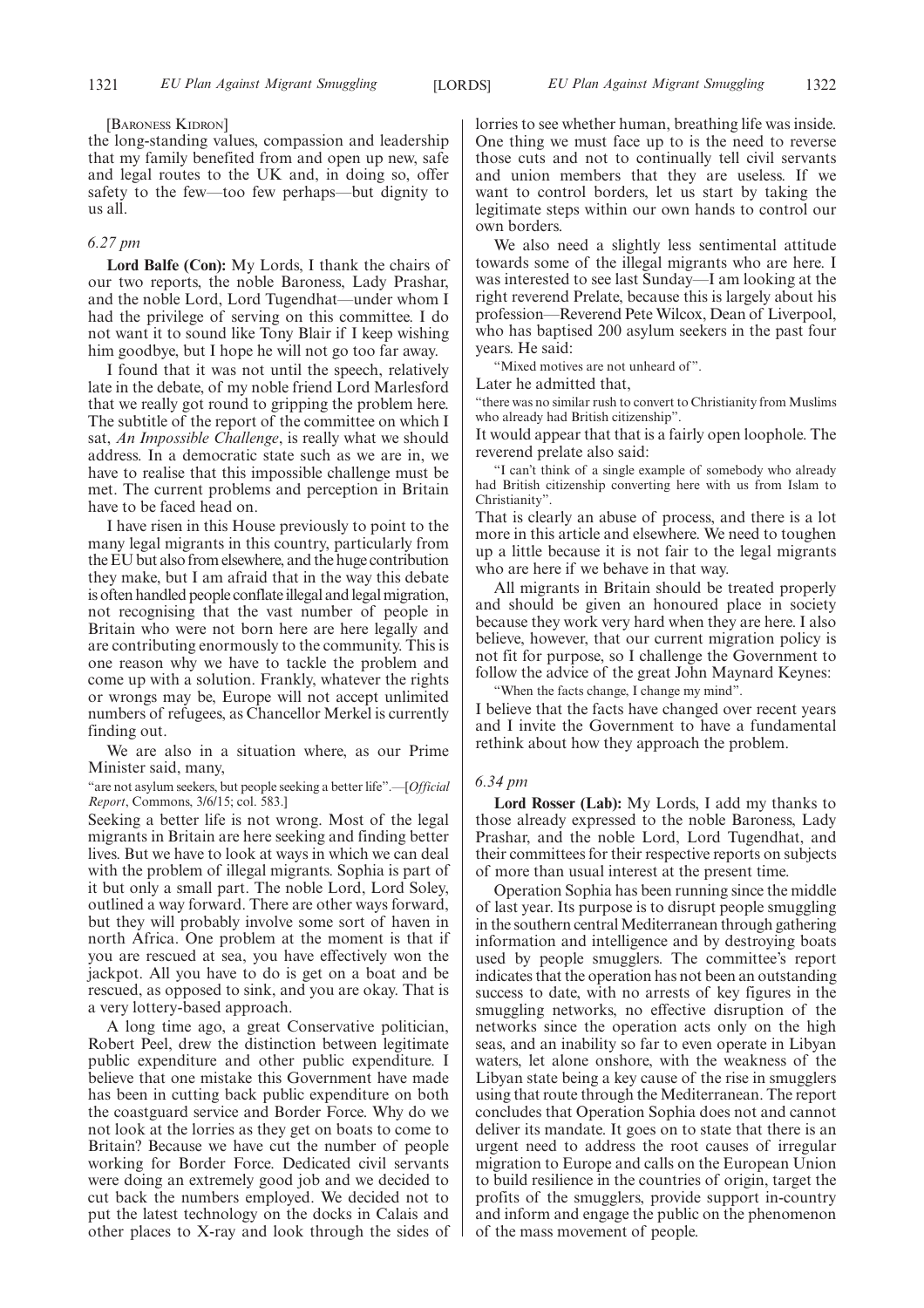If there is to be a coherent and sustainable solution to the irregular migrant crisis, there must be a crackdown on those who seek to take advantage of people in their time of need, and that means dismantling and putting out of action, by bringing to justice, the ruthless criminal networks that organise the precarious and dangerous journeys of large numbers of migrants who are desperate to reach Europe.

The second EU committee report we are discussing, which is on the EU action plan against migrant smuggling, considers the broader strategic challenges of migration policy and recognises that migration to Europe is part of a much larger phenomenon of the mass movement of people globally from the developing to the developed world, with the countries of western Europe, whether in the EU or not, acting as a magnet to those in the Middle East and Africa.

The purpose of the committee's report was to look at the 2015 EU action plan against migrant smuggling ahead of the European Commission's own review of the legislation on migrant smuggling which is due to be published this year along with proposed reforms. The action plan, which is one aspect of the European Commission's 2015 European Agenda on Migration, sets out four priorities: enhanced police and judicial response; improved gathering and sharing of information; enhanced prevention of smuggling and assistance to vulnerable migrants and stronger co-operation with third-world countries.

The aims of the committee's inquiry were to assess how the action plan against migrant smuggling contributes to the stated objectives of the EU's agenda on migration; to establish whether or not its four objectives and the actions set out are the right ones to achieve the EU's stated goal of rendering migrant smuggling a "high risk, low return" undertaking; to identify whether the action plan strikes the right balance between security considerations and the protection of migrants' human rights; and to identify gaps and deficiencies in the current EU response to migrant smuggling in order to make recommendations for planned legislative reform.

The committee's report reached a number of conclusions and made a number of recommendations; they appear overall to have been rather more enthusiastically received by the European Commission than they have by the Government, judging by the tenor and content of the respective responses. Its recommendations for creating safe and legal routes for refugees to enter the EU, and its regret that the Government have declined to participate in the EU measures for the relocation of migrants—allied to their urging that the Commission and all member states should make greater efforts to reach consensus on EU proposals on relocation and resettlement—did not go down well with the Home Office. The Home Office Minister for Immigration reiterated the government line on providing support to those countries facing particular pressures, with the focus on helping the most vulnerable who remain in the region which migrants arriving in Europe have left. The best way of reducing irregular migration flows, and with it migration smuggling, is of course to address the issues that have led to people fleeing or otherwise simply deciding to leave their own country or region. Conflicts in whatever part of the world lead to spikes in mass migration as people living in fear of atrocities and persecution flee for their lives in the hope of finding a safe, secure and peaceful environment elsewhere for themselves and their families.

Conflicts have adverse economic consequences as well. The loss of a home, employment and the prospect of any reasonable life ahead leads to migration flows. Climate change can have a similar impact. My noble friend Lord Anderson of Swansea drew attention to the impact of the population explosion, particularly in Africa. But achieving lasting peace in areas of conflict and addressing the tyranny of oppressive dictatorships and corruption, as well as appalling levels of poverty, as a means of eliminating the root causes of mass migration is neither a smooth nor a quick process. It involves nations, particularly those in the developed world, working together to deliver agreed common objectives and being prepared to put in the resources, both financial and human, to achieve those objectives. It involves a recognition that international development activity and the associated necessary resource provision in its various forms has very considerable benefits for the nations providing those resources as well as for the nations receiving them.

However, we are a long way from being in that position, and in the meantime the issue and impact of mass migration, and with it migration smuggling, will continue to have to be faced up to by many countries around the world, including in Europe and including ourselves acting both jointly and collectively, and individually. In this country we had our own migration impacts fund to provide a resource to expand essential public services in areas where such services were coming under pressure as a result of an increase in population arising from migration. It was abolished by the incoming Government in 2010, which was not exactly a far-sighted or enlightened move.

The response to the committee's report from the European Commission refers to the EU Asylum, Migration and Integration Fund, which was set up to promote the efficient management of migration flows and the implementation, strengthening and development of a common EU approach to asylum and immigration, as well as to regulate specifically when emergency assistance could be activated. The EU Commission allocated emergency assistance funding to France last August to set up a site offering humanitarian assistance to around 1,500 irregular migrants and to support the transport of asylum seekers from Calais to other locations in France. Can the noble and learned Lord say what, if anything, has been our involvement with this fund, including as a beneficiary or potential beneficiary? The Commission's response also refers to the setting up this year by Europol of a fully operational European migrant smuggling centre as part of the creation of a hub for sharing information on migrant smuggling in the EU. What is our involvement with and input into this newly-established centre, including the sharing of information? Perhaps the Minister could tell us when he responds.

The European Commission has also said that the recent EU-Turkey statement and co-operation with Turkey have been fundamental in tackling the exploitation of vulnerable people seeking to cross the Aegean Sea.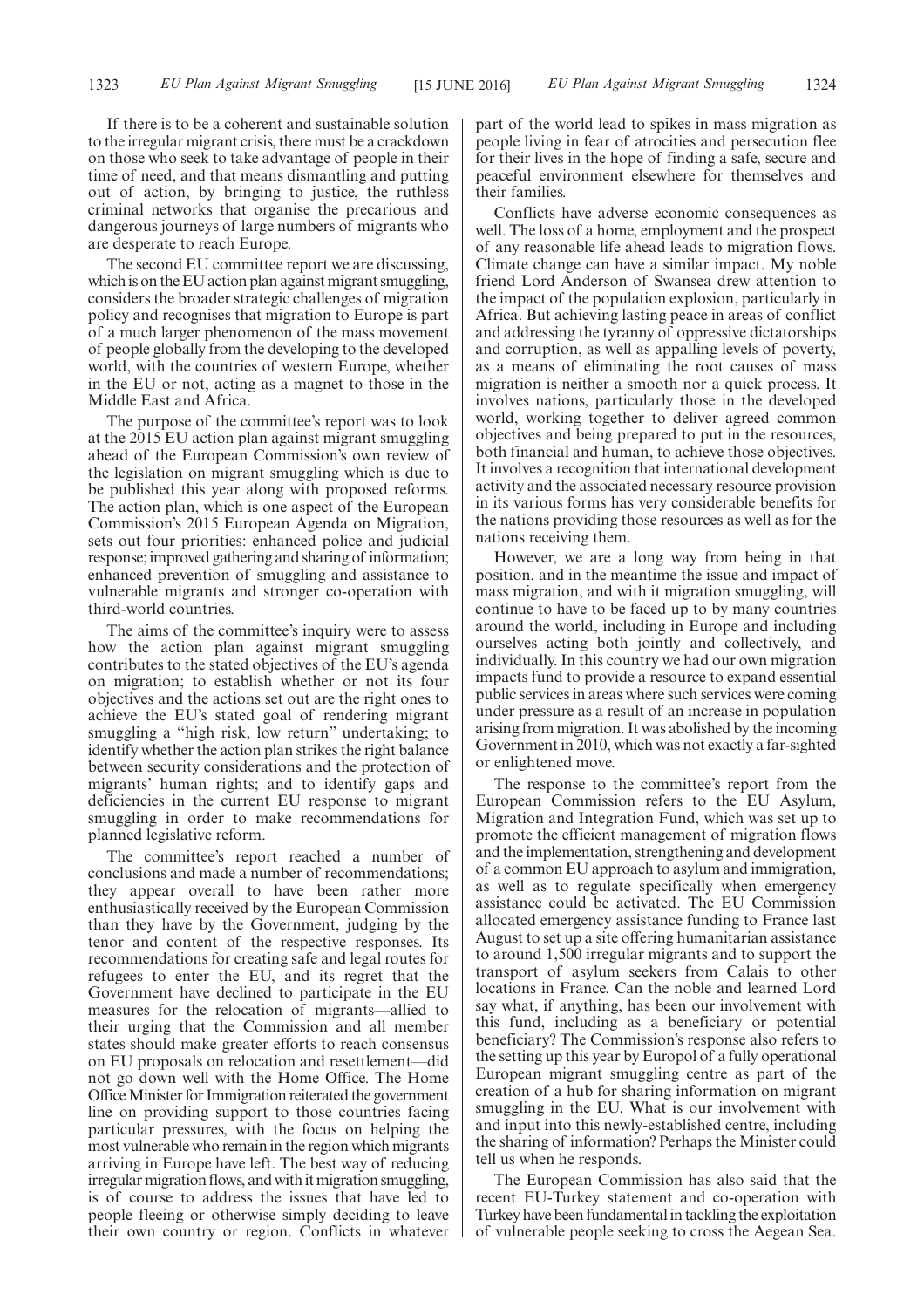#### [LORD ROSSER]

It has, it says, ensured greater humanitarian assistance in Turkey in parallel with opening up new legal channels to the EU, and that credible action inside the EU to discourage smuggling and irregular entry while showing that legal pathways to Europe exist is critically important. Can the Minister say whether the Government agree with that view?

The European Commission has recently set out plans for a new results-orientated partnership framework to mobilise and focus EU action and resources in its external work on managing migration. The EU's intention is to seek tailor-made partnerships with key third countries of origin and transit to achieve results with the priorities being saving lives at sea, increasing returns, enabling migrants and refugees to stay closer to home and, in the long term, helping third countries'development in order to address the root causes of irregular migration. Some  $\epsilon$ 8 billion will apparently be provided over the next five years.

The Commission says that partnerships with third countries will take the form of tailored compacts that will reflect whether they are a country of origin or transit, or one hosting many displaced persons, and that in the short term the EU will deliver compacts with Jordan and Lebanon, and take steps to agree further cuts with Niger, Nigeria, Senegal, Mali and Ethiopia. The EU also intends to increase its engagement with Tunisia and Libya.

The Commission goes on to say that member states' contributions in these partnerships—diplomatic, technical and financial—will be of fundamental importance in delivering results. Can the noble and learned Lord say what our contribution will be to these partnerships? In their response to the committee's report the Government say that they are participating fully in the EU's discussions regarding all possible measures for dealing with the root causes of migrant smuggling at ministerial and working levels through playing a leading role in the implementation of the actions agreed by the EU and African partners at the Valletta summit last November. Can the Minister say what "playing a leading role" means in terms of specific actions that we have taken or have committed to take?

Also in response to the committee's report, the Government say that they are working to assist in building greater judicial and law enforcement capacity from source and transit countries for the migration crisis as part of the Organised Crime Taskforce by exploiting every opportunity at source, in transit countries and Europe, to destroy the operating model of organised crime groups involved in organised immigration crime. Can the noble and learned Lord say how long this task force has existed, and what specific improvements have been achieved as a result of its endeavours?

I thank once again the noble Baroness, Lady Prashar, and the noble Lord, Lord Tugendhat, and their colleagues for their respective reports, with their conclusions and recommendations on these increasingly important, highimpact and challenging issues that we have been able to discuss and consider today, and to which we now await the Government's response.

#### *6.47 pm*

**The Advocate-General for Scotland (Lord Keen of Elie) (Con):** My Lords, I would like to thank the European Union Committee for producing its report on the EU action plan against migrant smuggling and its report on Operation Sophia, and to thank all those who have spoken in this debate.

I would like to touch on some of those contributions for a moment. The noble Baroness, Lady Pashar, alluded to various proposals in the committee's report. In order to see these in context, it is important to remember that as a nation we must maintain border security. We must maintain a coherent immigration policy. As has been acknowledged, public opinion, if nothing else, would demand that we maintain such a coherent policy.

A number of your Lordships observed that the European Union cannot accommodate all those who wish to come. That is clearly a truism. The Government's opinion is that there is little evidence to support the proposition that providing opportunities for a small number of migrants to travel legally from source countries will have any significant impact on the very large numbers of migrants who are prepared to travel illegally into the European Union. As the Government recognise, there will of course be some vulnerable people in Syria and the region who can be effectively supported only in countries such as the United Kingdom. That is why the Prime Minister announced the major expansion of the Syrian vulnerable persons relocation scheme, under which we will provide refuge for vulnerable people.

I turn to the contribution of my noble friend Lord Tugendhat. I congratulate him on his chairmanship of the committee, which is now coming to an end. I hope he will accept that what is impossible today may become possible tomorrow. As many of your Lordships observed, this is a complex problem for which there are only long-term solutions. There are no simple immediate answers, although I note that the noble Lord, Lord Rosser, has asked me for some. I will come on to that in a moment. Looking forward, we have to see changes in areas such as Libya, with stability of government there, before we can reach any kind of effective result in the Mediterranean.

The noble Baroness, Lady Suttie, referred to the crime of people smuggling. It is an immense problem, considered to be the fastest-growing crime in Europe at present. Indeed, the sums involved have been estimated at anything between  $\epsilon$ 3 billion and  $\epsilon$ 6 billion. She mentioned the shift from the Aegean to the middle of the Mediterranean. On that, the Turkey agreement appears to be succeeding. The numbers crossing the Aegean up until the beginning of June are about 10% of what they were a year ago. We have not seen an entire shift of those numbers into the middle Mediterranean. Indeed, the most recent numbers from the middle Mediterranean were slightly lower than they were a year ago. But we will all accept that these smugglers are ruthless criminals. They will find another route, and we have to be prepared to address that as it emerges. Indeed, we have to be prepared to seek the intelligence that will allow us to pre-empt these criminals when they seek these alternative routes.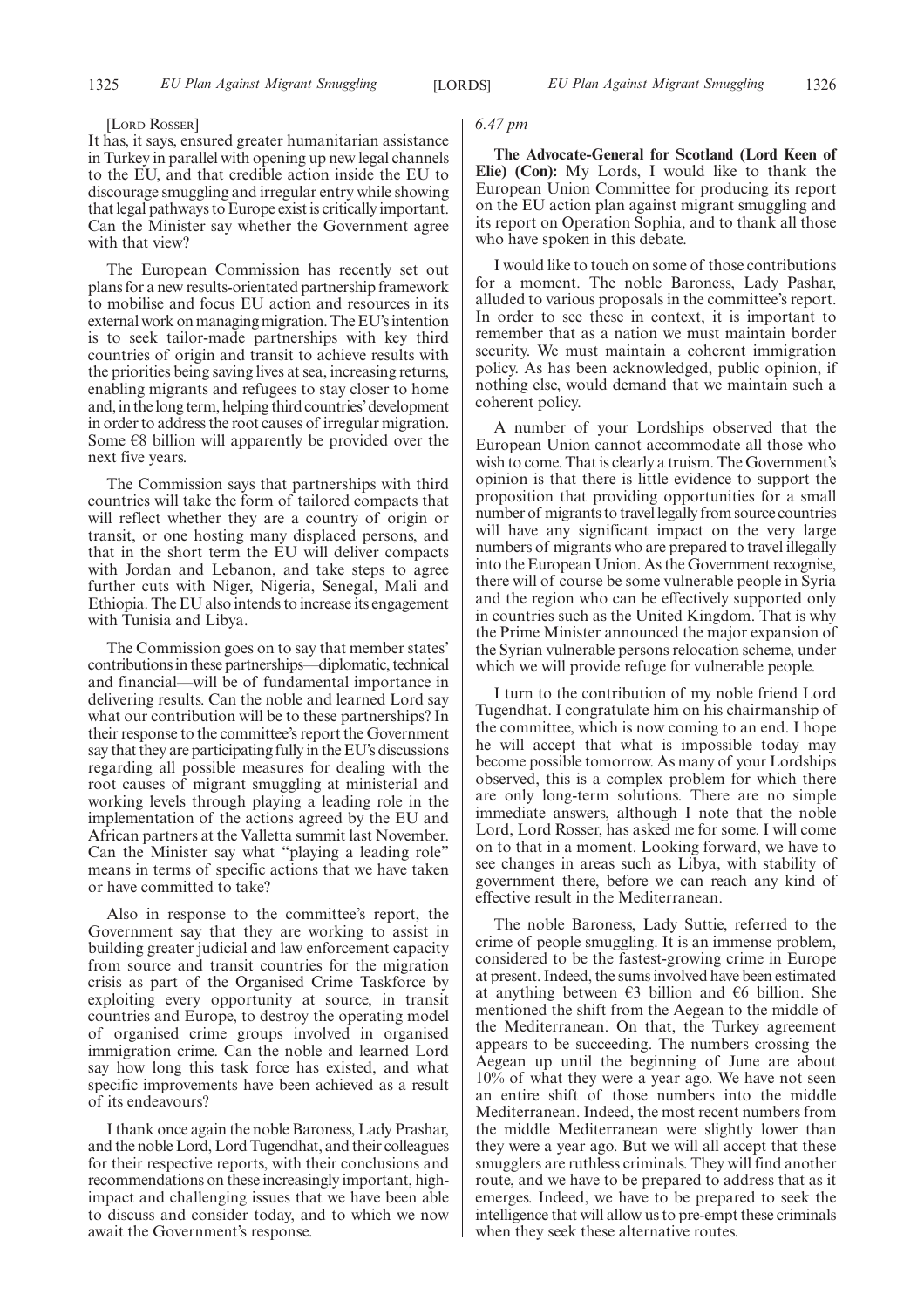The noble Baroness also made the point that it is important to distinguish between refugees and economic migrants. That is an important part of the issue. Indeed, we find that so many of those who present themselves as refugees, as asylum seekers, are in reality economic migrants. That is often not an easy issue to resolve. One has to acknowledge that the more economic migrants come forward to claim that they are asylum seekers, the greater the pressure on our resources and therefore the more difficult it is to process those who are genuinely refugees. Indeed, I note in passing that more than 90% of the asylum claims in the United Kingdom are made by persons already here, and who have therefore arrived illegally or under a visa and overstayed their visit. That is the extent of the problem.

Again, as the noble Baroness, Lady Suttie, acknowledged, long-term solutions are needed. Those will be found at source more than anywhere else. My noble friend Lord Horam pointed out that the problem lies at source. That is what drives people away from these countries in sub-Saharan Africa. He also mentioned Jamaica. He made a further important point. As these countries lose their best, their youngest, their best-trained and best-educated, it exacerbates the problem at the source. They lose their doctors, nurses and engineers; they lose a viable economic future. That is why it is important not only to stop this economic migration but to have an effective and viable returns policy. That is welcomed by some of these countries, which want to see their best-educated return to their own country.

The noble Lord, Lord Anderson, alluded to the fact that we cannot accept all who wish to come here. That is absolutely clear. It is therefore necessary to invest our resources in dealing with the problem at source, whether it be health, economic or otherwise. Indeed, we ought to try to maintain a system whereby we give temporary shelter to genuine asylum seekers so they can return in due course. That is why we have encouraged and sought to support those countries that are doing so much in the vicinity of Syria, such as Lebanon and Jordan. They are maintaining facilities for many refugees who want to remain in the Middle East and want the opportunity to return to their own country in due course. We acknowledge the importance of that.

The right reverend Prelate the Bishop of Sheffield alluded to what we need to do when people actually arrive here. Of course, we cannot ignore the need for sanctuary of those who arrive, and I do not believe that any of us would wish to do so.

My noble friend Lord Patten raised the question of what we are doing on the ground, and when we might do something on the ground in Libya. Of course, part 3 of Operation Sophia deals with moving into territorial waters and on to the coast to try to address people smuggling. That cannot be done until we have a stable Government in Libya and appropriate approval from the United Nations. It remains part of our medium or long-term proposal for that project. I am not aware of any request from the present Libyan Government for us to put people on the ground in Libya. If it transpires that there has been such a request, I will write to the noble Lord, but I believe it is widely understood that we cannot take that step into territorial waters or into the territory of Libya until there is a stable Government.

In that context, I have a further observation on a point raised by one of your Lordships about returns to Libya. Let us be clear: there is no question of persons being returned to Libya unless and until it is a safe place for their return, whether they have been picked up in the Mediterranean or elsewhere. When my right honourable friend the Prime Minister alluded to the possibility of returns to Libya, it was in the context that it would occur only when it was safe for such persons to be returned.

I appreciate that I have not mentioned the contributions of all noble Lords expressly, but I hope it will be appreciated that I have taken all of them into account and wish to consider them. The noble Lord, Lord Rosser, raised a number of specific questions about policies that have yet to be implemented and decisions that have yet to be made in the context of certain proposals. In particular, he referred to our contribution to the proposed EU partnerships. I am not aware of any decision having been made on that, but I will inquire and write to the noble Lord on that point. On specific improvements arising from the implementation of the task force, I suspect that it is too early to say that there are improvements we can isolate and report on, but, again, if there are, I undertake to include that in my letter.

We have to remember that the EU action plan against migrant smuggling is intended to shape the EU's law enforcement response to immigration crime. It sets out concrete actions to counter and prevent organised immigration crime. The Government share the view expressed in the action plan that there should be a focus on an enhanced police and judicial response, improved gathering and sharing of information, and stronger co-operation with third countries. The UK's response to the migration crisis must be comprehensive, utilising expertise and resources from across government and law enforcement. In order to be successful it must include a humanitarian response, law enforcement activity and capacity building in source countries.

Of course, some of those making the dangerous journey to Europe are fleeing conflict but others are economic migrants. That is why we are leading the argument in Europe about the importance of breaking the link between these journeys and achieving settlement in Europe for those who are not refugees. We are playing a leading role in tackling organised immigration crime. We have established a multiagency Organised Immigration Crime Taskforce, which brings together officers from the National Crime Agency, Border Force, Immigration Enforcement and the Crown Prosecution Service. Its purpose is to exploit every opportunity to identify and tackle people smugglers.

The Organised Immigration Crime Taskforce is working in 17 countries, giving UK law enforcement unprecedented reach in source and transit countries. The task force is achieving success, both on land and at sea. Land enforcement agencies have had some notable successes. Between 1 April 2015 and 31 March 2016, immigration enforcement achieved 175 disruptions against criminals involved in organised immigration crime. The recent interception at sea of the MV "Haddad", which was detained by Greek authorities en route to Libya, is another notable success. There were weapons, ammunition and smuggled cigarettes on board and,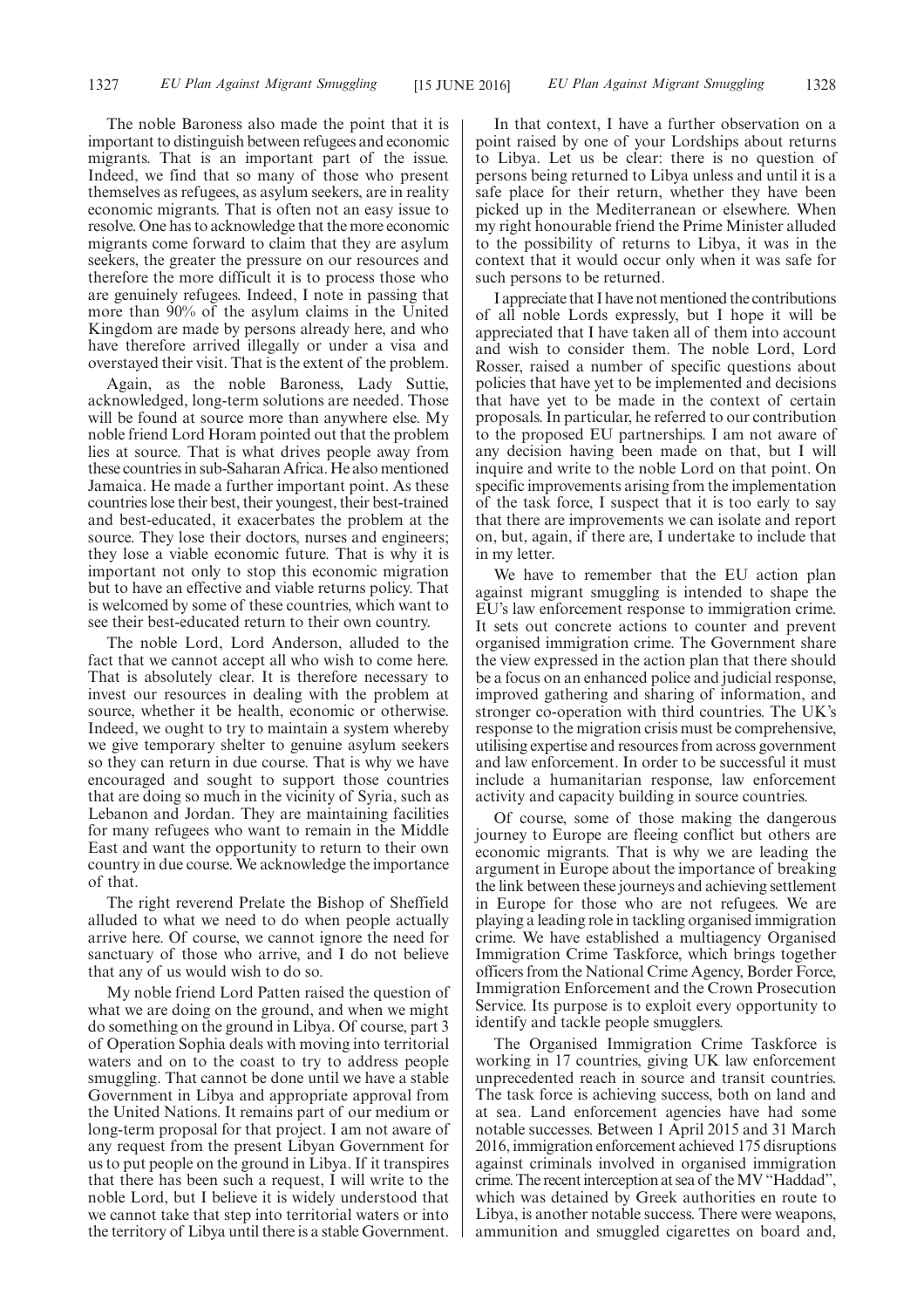[LORD KEEN OF ELIE]

had the vessel reached Libya, there is strong evidence that it would have made the return journey with migrants on board.

The task force is also working to enrich the intelligence picture. Officers have been deployed to the existing Frontex debriefing centres in Italy and Greece. There, they are assisting other agencies to gather intelligence from migrants arriving at external EU borders. This information is passed to the host member state for it to disseminate to law enforcement agencies.

The UK also engages closely with the European Migrant Smuggling Centre—which was mentioned by the noble Lord, Lord Rosser, and I think by the noble Baroness, Lady Prashar—which leads for Europol on organised immigration crime. The UK is a key contributor and we are working to improve the overall intelligence picture by encouraging countries to share information effectively with the centre.

In addition to our relationships at a European level, we are also engaging with our closest neighbours to create a strong joint response to migration. We are working closely with the French, Dutch and Belgians to increase the security of ports with links to the United Kingdom and increase co-operation against organised immigration crime. Such work has so far seen improvements in joint work on security measures at ports, intelligence sharing and returns. Activity will continue to determine what additional operational, technological and infrastructure assistance could be provided at relevant ports.

As well as pursuing the criminal gangs involved in immigration crime, the UK is also working with source countries to address the root causes of migration. Through our aid programme around the world we are growing economies and creating jobs. This in turn helps to build more effective states and societies, reducing some of the pressures to migrate. It also helps undermine the business model of organised crime groups. We are also at the forefront of the response to the crisis in Syria, where the United Kingdom has committed over £2.3 billion—our largest ever humanitarian response. The UK's support is helping refugees to remain in host countries in the region and supporting host countries to accommodate them.

In Libya, the UK is supporting the Government of National Accord to regain control of Libyan borders and tackle the organised crime groups. Operation Sophia, the EU's naval operation in the central Mediterranean, has already seen some success. Since its inception last summer, Operation Sophia has destroyed more than 120 smuggling boats on the high seas, apprehended more than 70 suspects and saved more than 15,000 lives. This is good progress on which we can build.

The UK survey ship HMS "Enterprise" has been participating in the operation. To add support during a surge of assets in October and November, we also contributed HMS "Richmond". But the smugglers are of course adept at changing their tactics, so we must be aware of that and be prepared to respond. That is why we have agreed with EU partners to expand Operation Sophia's scope to include activity to build the capacity of the Libyan coastguard and to prevent the trafficking of illegal arms into Libya. We remain committed to moving to the later phases of Operation Sophia, to prevent smugglers putting to sea, once the right conditions are in place. With a new Government in Libya, we have an opportunity to take this forward and, therefore, what has seemed impossible may in the medium to long term become possible.

In May of this year, the Prime Minister announced that four military planners had deployed to the Operation Sophia headquarters in addition to the UK personnel already present. They are working on options to build the capacity of the Libyan coastguard and, in due course, we expect to support the delivery of this with a UK training team. This activity will help secure the coast of Libya and harden the operating environment for people smugglers.

The Prime Minister also announced that we will seek to commit a second ship to Operation Sophia to tackle arms smuggling to Libya. The UK has worked hard to secure a UN Security Council resolution authorising member states to take action to support the embargo. This was agreed unanimously last night. The arms that are illegally supplied from the Mediterranean reinforce violent armed groups, and Daesh in particular. Countering the flow of weapons and military equipment will support the wider effort to promote stability in Libya and a stable Libyan Government.

The work of Operation Sophia is just one element of wider UK efforts to support the humanitarian needs of migrants. The United Kingdom is providing £70 million to the Mediterranean migration crisis response. Some £60 million of this is allocated to Europe to provide lifesaving aid to migrants and refugees, as well as support to Governments to build their capacity to manage arrivals. At the EU-Africa Valletta summit, the Prime Minister announced a further £200 million in bilateral aid to Africa to deal with the root causes of migration and a  $\epsilon$ 3 million contribution to the EU trust fund for Africa. I say that in response to the observations of the noble Lord, Lord Rosser.

In the Horn of Africa we are supporting the Khartoum process that was mentioned by the noble Earl, Lord Sandwich, which focuses on combating organised immigration crime and human trafficking in the region. The goal of the process is to encourage member countries to work in a co-operative manner to tackle the shared challenge of organised immigration crime. It aims to achieve an improved understanding of this threat and to establish ways to strengthen capabilities in the region. It is not easy and requires us to engage with certain regimes when we might otherwise not wish to do so.

The law enforcement approach outlined in the EU action plan against migrant smuggling is one element of the EU's response to the migration crisis. This is complemented by the United Kingdom's law enforcement, as well as wider activity such as Operation Sophia to meet the humanitarian needs of migrants, tackle the root causes of migration and respond to the everdeveloping challenge posed by criminal people smugglers —and in that we maintain our intent. I thank noble Lords for their attention.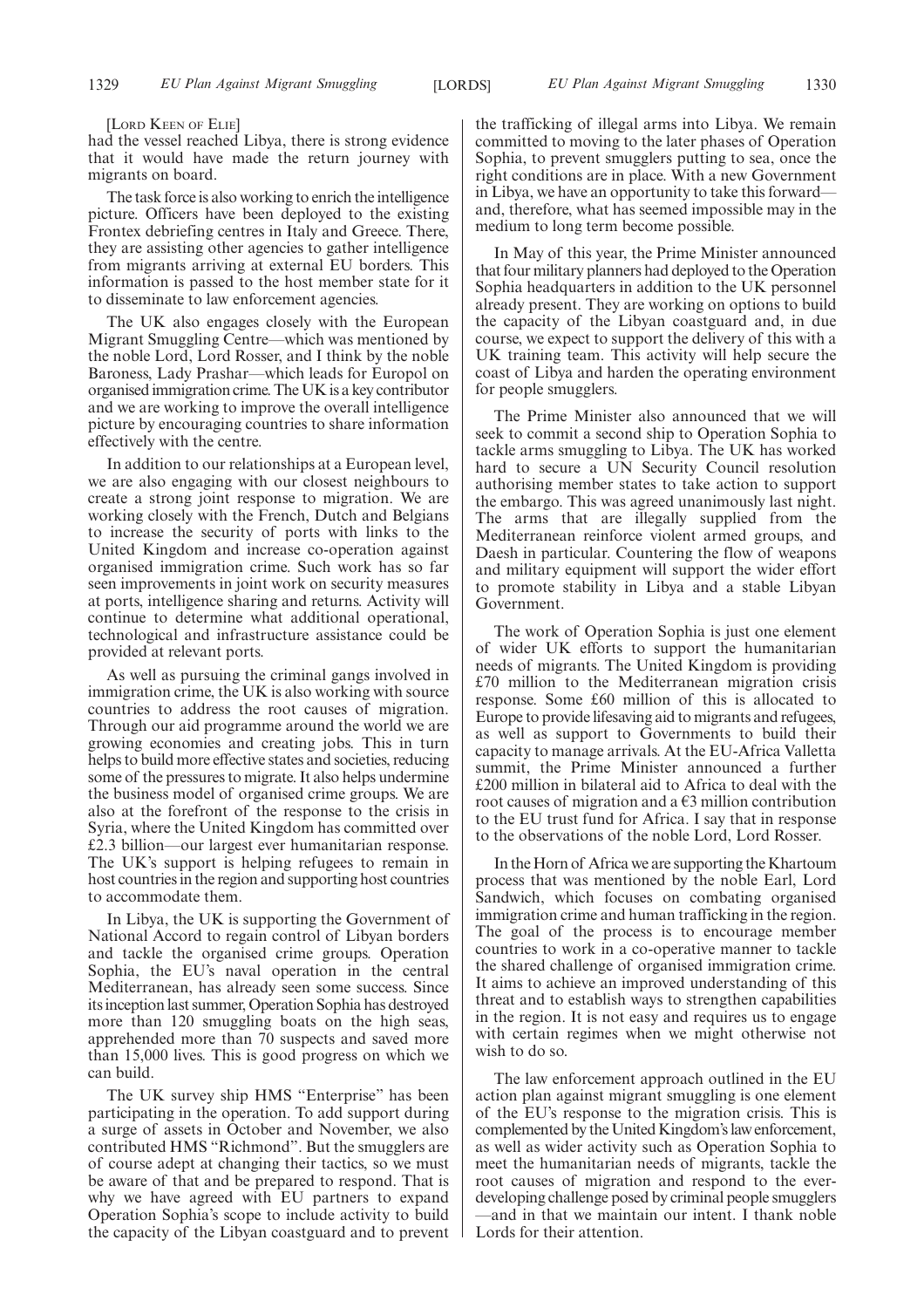## *7.06 pm*

**Baroness Prashar:** My Lords, I thank all the Members of the House who have participated in this debate and the Minister for his response. This has been a very thoughtful and compassionate debate and some very good suggestions have been put forward. It is encouraging that we can discuss an issue of this nature with humanity and with some constructive thoughts. I underline my thanks to all the Members but, at this time of the evening, I do not wish to respond to each point that was made but to say that I beg to move.

*Motion agreed.*

## **EU: Operation Sophia (EUC Report)** *Motion to Take Note*

*7.06 pm*

## *Moved by Lord Tugendhat*

That this House takes note of the Report from the European Union Committee *Operation Sophia, the EU's naval mission in the Mediterranean: an impossible challenge* (14th Report, Session 2015–16, HL Paper 144).

*Motion agreed.*

*House adjourned at 7.07 pm.*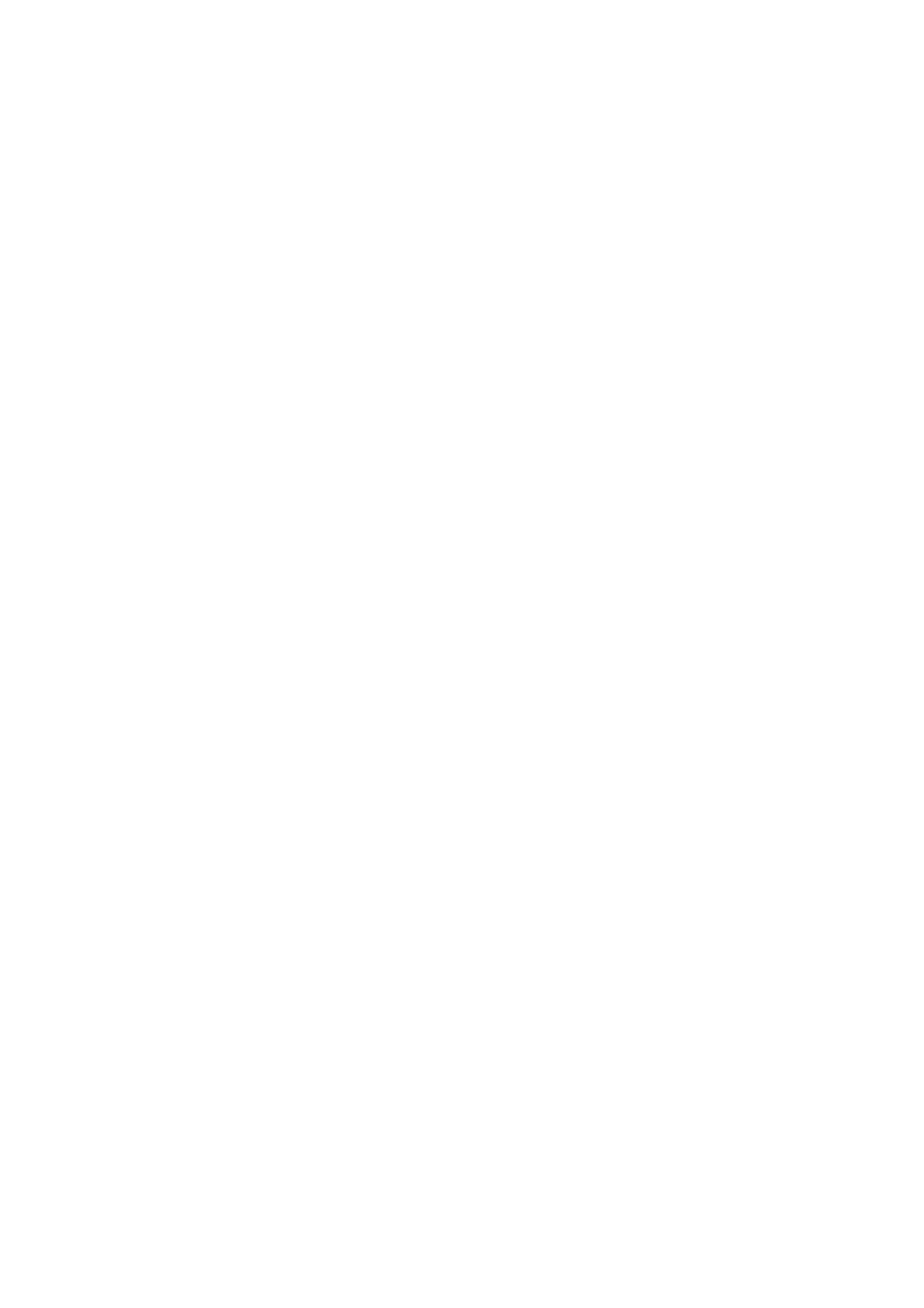# Second Reading Committee

*Wednesday 15 June 2016*

## **Arrangement of Business**

*Announcement*

#### *Noon*

**The Deputy Chairman of Committees (Lord Brougham and Vaux) (Con):** My Lords, before the Minister moves that the Bill be considered, I remind noble Lords that the Motion before the Committee will be that the Committee do consider the Bill. I should perhaps make it clear that the Motion to give the Bill a Second Reading will be moved in the Chamber in the usual way, with the expectation that it will be taken formally.

# **Intellectual Property (Unjustified Threats) Bill [HL]**

*Motion to Consider*

*Moved by Baroness Neville-Rolfe*

That the Committee do consider the Bill.

## *Noon*

**The Parliamentary Under-Secretary of State, Department for Business, Innovation and Skills and Department for Culture, Media and Sport (Baroness Neville-Rolfe) (Con):** My Lords, it is pleasing that a number of technical and uncontroversial reforms have in recent times gone through the special procedure before this House which is reserved for Bills arising from the great work of the Law Commission. The most recent example was the Insurance Act 2015, which this House scrutinised towards the end of the last Parliament.

The Bill before your Lordships' House today is similarly concerned with a complex and specialist area of law. It concerns a particular aspect of our intellectual property framework, and I am very grateful to the Law Commission and to legal, IP and judicial stakeholders who have worked together so effectively to produce these reforms. I hope my explanations today will help noble Lords to appreciate their efforts.

In my two years as the Minister for Intellectual Property, I have come to appreciate how important IP is to this country. The UK's investment in intangible assets protected by IP rights has been estimated at more than £60 billion, equivalent to approximately 4.2% of total UK GDP. IP-intensive industries have been estimated to generate 37% of UK GDP. This Government also understand that a well-functioning IP regime is a vital foundation for economic growth. This is reflected in our manifesto commitment to make the UK the best place in Europe to innovate, to patent new ideas and to set up and expand a business.

To be successful, our intellectual property system needs to strike a balance. On the one hand, the law must reward innovators and ensure that their IP rights can be enforced. On the other, it is crucial that threats to sue for infringement are not abused, stifling new ideas and distorting competition. This concern is a real one, and the Bill before us today is designed to counter these risks. The costs of IP litigation are such that many businesses, understandably, wish to avoid it at all costs. The consequence is that the mere threat of proceedings for IP infringement is capable of driving customers away and causing significant commercial damage, especially if the threat is issued by someone with deep pockets and the other party is less favourably placed.

A threat to sue where there has been no infringement, or where the IP right in question is actually invalid, is known as an unjustified threat. Such threats are, I regret to say, not a new phenomenon. As long ago as the 1880s, unjustified threats were misused to damage trade rivals. In an early example, threats of patent infringement were made to the customers of a steam engine manufacturer by one of its competitors. The intention was simply to drive those customers away, and it worked. Parliament intervened in 1883 and provided a remedy for the person abused. Since then, similar statutory remedies have also been introduced in respect of trademarks and registered and unregistered design rights. These "threats provisions" offer much needed protection and provide remedies to those whose commercial interests have been affected by an unjustified threat.

But time moves on and new difficulties arise. Business and IP professionals have told us that the existing provisions do not work as well as they should, partly because they are overly complex. Experts can exploit loopholes in the law, while the unwary can find themselves unintentionally caught up in litigation. In addition, the provisions have developed in a piecemeal fashion across the different IP rights. Consequently, there are plenty of inconsistencies to further muddy an already complex area of law. This is particularly problematic for small businesses, which are disproportionately affected by the cost of any legal advice they require. They are a particular concern to this Government and to me personally.

A further problem arises over who should be approached when a question of infringement arises. Not all infringers are the same. Some, such as manufacturers and importers of infringing products, do more commercial damage than others and are better placed to determine whether a threat of infringement proceedings is justified. The threats provisions must differentiate between different types of infringement. This encourages rights holders to approach the most appropriate person or business, while protecting others, such as retailers, from unfair approaches and unreasonable threats.

In 2012, against this background, we asked the Law Commission to review the existing law of unjustified threats. The Law Commission consulted extensively in 2013 and made detailed recommendations for reform in 2014 and 2015. The Bill reflects those recommendations. The provisions in the Bill are essentially the same for patents, trademarks and designs—both registered and unregistered. For each right there are five main parts which deal, first, with the test for what constitutes a threat; secondly, with which threats are actionable; thirdly, with the safe harbour of permitted communications; fourthly, with the remedies and defences; and, finally, with exemptions for professional advisers.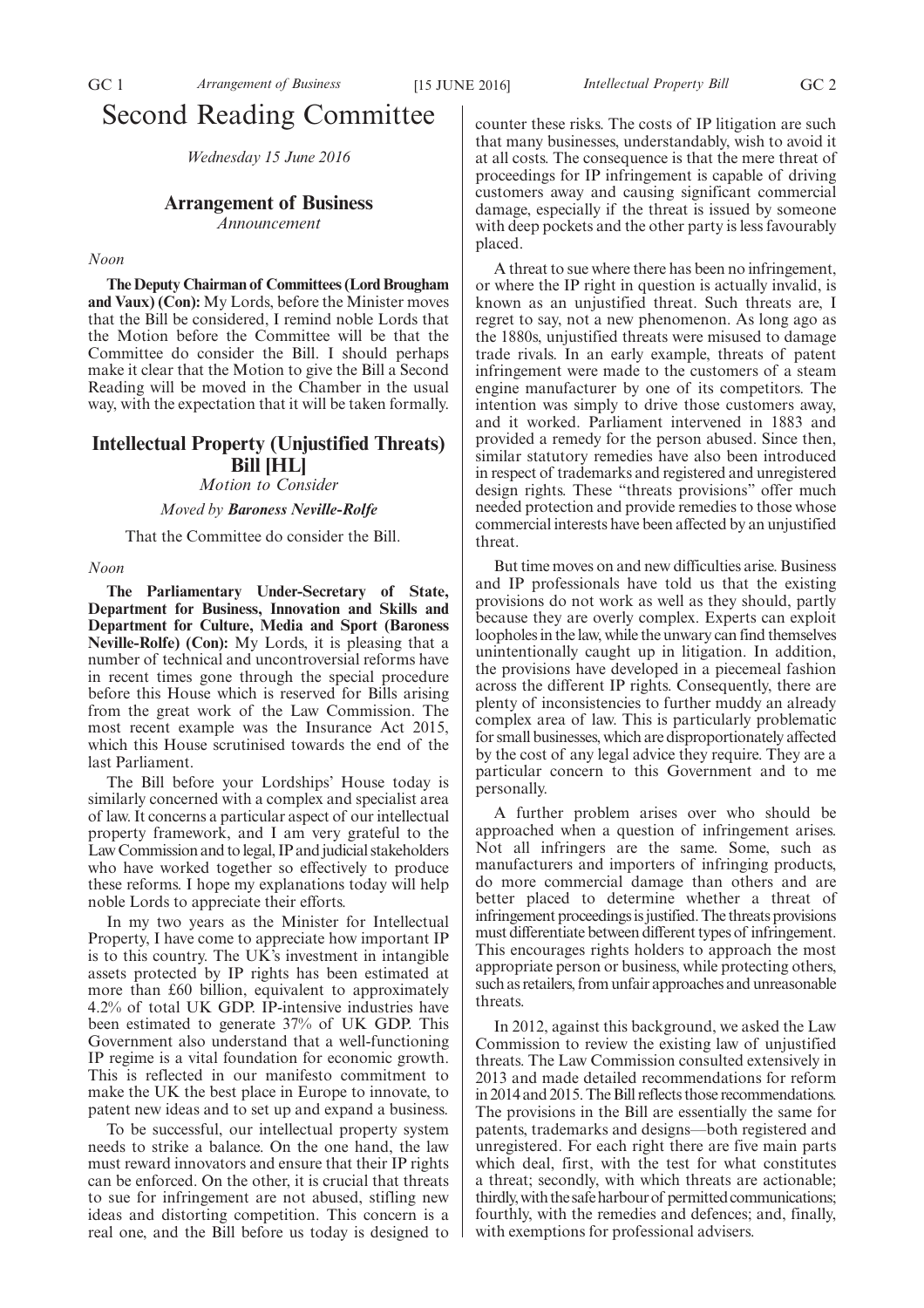[BARONESS NEVILLE-ROLFE]

It may be helpful to noble Lords if I briefly set out what each of those parts aim to do. The first is the definition of a threat. There are three elements to the test, which are to be understood from the perspective of a "reasonable person" receiving a communication such as a letter or email. Would a reasonable person, knowing what the recipient knows, understand from that communication that an IP right exists, that a person intends to bring proceedings for infringement of that right, and that the alleged infringement relates to an act done—or to be done—in the UK? If the answer is yes to all three aspects, then the communication can be said to contain a threat to sue for IP infringement. The test is taken from existing case law, with one change that provides the necessary link between the threat and the UK market. It also allows the provisions to apply to the forthcoming Europe-wide unitary patent, but not to apply outside the UK.

The second part sets out which types of threats trigger the threats provisions and which do not. The provisions set out that threats may be made freely to manufacturers or importers and their equivalents and they will not trigger the provisions. This allows rights holders to approach the trade source of a potential infringement, which could cause the most commercial damage. Manufacturers and importers are likely to be able to assess whether a threat to sue is justified and, having invested in the product in question, will be more willing to challenge the threat if it is not justified. In contrast, retailers, stockists and customers are unlikely to be able to make an informed decision about whether a threat to sue is justified. They are likely to be risk averse and want to avoid being taken to court and, as a result, they will probably simply stop stocking or buying the product in question without investigating further. Clearly, this is potentially unfair and damaging to a legitimate business. For that reason, threats made to businesses and people such as these are generally not allowed. Of course a rights holder may legitimately need to speak to such businesses, so the third part of the provisions gives guidance on what can safely be said to retailers or customers, and for what purpose. It clarifies the existing law by introducing the concept of "permitted communications".

The fourth part of the Bill sets out remedies available in the case of a successful threats claim and the defences available to a defendant—the person who made the threat. The range of remedies available will be unchanged by the Bill. Damages may be awarded for commercial damage done by the threat and the claimant may seek an injunction to stop the threats, as well as a declaration that the threats were unjustified. I should stress that the threats provisions are not intended to stop rights holders being able to protect their assets, but to prevent the unscrupulous use of unjustified threats to manipulate the marketplace and prevent fair competition. Consequently, the ability to prove that the threat was in fact justified because an infringement occurred will remain a defence. An additional defence was introduced by the 2004 patents reforms. A person making a threat to a retailer or the like would have a defence if their efforts to find the trade source of the infringing patented goods were unsuccessful. This Bill will extend that limited but useful defence to trademarks

and designs. The provisions also clarify that the person making the threat must use "all reasonable steps" to find the importer or manufacturer of the product in question before they are safe to approach the retailer.

The fifth part of the Bill prevents threats claims being brought against regulated professional advisers acting on instructions from their client. Currently, liability for making threats is not limited to the rights holder; any person who issues a threat will risk a threats action being brought against them. This means that professional legal advisers, such as solicitors and registered patent or trademark attorneys, may be held personally responsible for making threats even though acting on client instructions. This disadvantages rights holders as well as the legal advisers themselves. Threats actions can be used as a tactic to disrupt relations between adviser and client and may result in advisers asking for indemnities or telling clients that they can no longer act for them. The Bill therefore provides an exemption for professional advisers in relevant situations, but the instructing client will still remain liable for making the threat.

I hope that this explanation of the Bill's provisions has been of assistance. I very much look forward to hearing what noble Lords have to say and to taking the Bill through the special procedure before the Committee, which I have not had the pleasure of using before and to which it is very well suited. These are worthy and important reforms, which will make a real difference to UK innovators, inventors and designers. I beg to move.

#### *12.11 pm*

**Baroness Bowles of Berkhamsted (LD):** I thank the Minister for that explanation. I declare my interests in the register as a retired UK and European patent attorney and a former fellow of the Chartered Institute of Patent Attorneys. As a consequence of that interest I have experience of the issues behind this legislation, stretching back to practice under the Patents Act 1949 as well as the Trade Marks Act 1938 and others.

I am afraid that I confess to being underwhelmed by the Bill because there are missed opportunities. But the Bill is here, so I can agree with making good on the 2004 promise to align the threats provisions in other IP rights with those of patents and to add some clarity to what can be communicated, to reduce likelihood of threats actions and to allow more permitted communications. However, not enough has been done to ensure that the Civil Procedure Rules or alternative dispute resolution are followed or to ensure that a recipient understands their full position and that such procedures should be followed. This should apply to exempted threats and, where relevant, to permitted communications.

The Bill does not capture the kinds of abuses that can and do happen nor even all the loopholes mentioned in paragraph 34 of the original consultation document. The first loophole was issuing proceedings merely as a negotiating tactic; that can still be done, and done repeatedly. The second was careful drafting around threats; drafting may be easier but wider exemptions will no doubt open new loopholes. The third was threatening on related matters such as passing off—that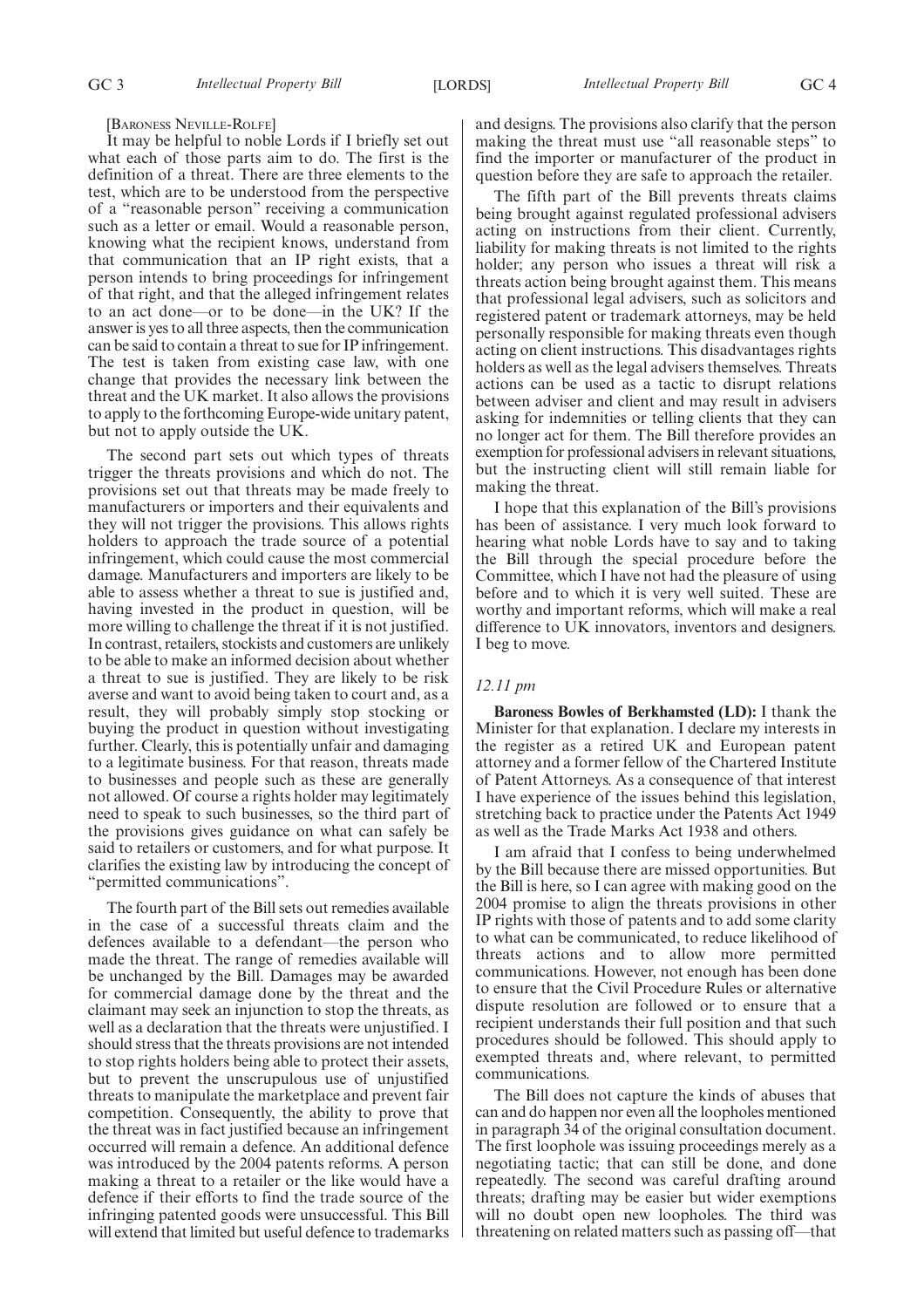The Bill also relieves regulated legal advisers of the risk of being liable as a threatener. Paragraph 7.65 of the original consultation suggests that smaller, nonspecialist lawyers are at risk even though it is also acknowledged that threats actions against lawyers are very rare. My own experience is that, although actions may be rare, aggressive threats are alive and well. And just as highly qualified advisers have a hand in other walks of life to dream up aggressive and even egregious strategies, so too have some IP specialists. Overaggressive strategies should not be exempt and I will come back to that.

There is also the issue of not having fulsome compliance with the Paris convention. I seem to recall that one of the section heading quotations in Blanco White—a popular tome for practical advice, at least when I first qualified—was:

"Agree to the resolution and say that British Law already conforms".

The fact is that the more we have allowed exceptions from the original threats provisions, no matter how logical, the further away we are from compliance, and the tapestry of available other torts does not fill the gap, as has been elaborated in the consultation and background documents.

The current law, and the proposed revisions, continue with the presumption that a manufacturer does not need any protection against unjustified threats of proceedings for infringement, that the attitude of the rights holder is irrelevant and no good faith or belief in validity requirement applies, even though it does—or, at least, something called truth does—to the new permitted communications. Experience shows that this presumption leaves small manufacturers, and "start-ups" in particular, open to oppressive behaviour by larger entities. I will turn to some anonymised real life examples.

US corporation X threatened small British manufacturer M with proceedings for infringement of a British patent. The products made by M were within the scope of the claims of the patent. However, investigation showed that all the claims of the patent were clearly invalid in view of a document of which corporation X had demonstrably been aware for at least seven years, it having been cited in proceedings for amendment of X's United States patent. There was no intention to litigate because of the vulnerability in the US legal position and the motive behind the threat was apparently to produce adverse publicity for M, and consequentially depression of its share price, making M cheaper for X to purchase.

Nothing in the new law would help the manufacturer M in what was a threat under an invalid patent. If aggressively repeated and publicised, the only remedy is still an action for revocation and even if successful there are merely costs and not damages. In similar situations where the patent is valid but there is not infringement, a threatened manufacturer might need instead to seek a declaration of non-infringement, which is even worse protection with merely costs and a declaration and no damages nor an injunction against future threats under the continuing patent.

SMEs cannot be going back to court asking for additional injunctions, even if that is the lesson of Apple v Samsung. In the absence of being able to claim an unjustified threat, the rights holder gets away with it. Here I point out that the purpose of legislation is not just about what happens in the small number of cases that get to court; it is about the deterrent to bad behaviour. It is about the speed limit, not just the speeding fine.

A second example: patentee A threatened small British manufacturer B with infringement proceedings. B commissioned an independent report which demonstrated beyond doubt that A's patent was not infringed and offered to share that report with A. A refused to consider the report, but each year for four years—always just before a trade fair—A used a different lawyer to repeat the threat and publicised it. Using trade fairs in this way is a common ploy mentioned among the consultation documents. The Bill does not provide a defence for a manufacturer, so it is back to the non-infringement declaration, again with no injunction to stop future and repeated threats and publicity. In this case, A's fourth solicitor then proceeded to threaten one of B's distributors, C, on the alleged basis that C was an importer. Since the solicitor was already aware that the products were made by B in the UK, because of their own previous correspondence to the manufacturer and the replies, the threat to the distributor was plainly oppressive.

In subsequent correspondence the solicitor, somewhat smugly, said that a threats action was not applicable because the letter referred only to making and importation, which do not allow proceedings to be brought. That of course was simplistic, and a demonstrable ruse that it would have been interesting to see being explained to a judge. This was a circumstance when I consider it would be appropriate to pursue the solicitor in a threats action for the seemingly deliberate strategy of a deceitful letter in which they must have been complicit, and potentially the deviser. This was not a non-specialist firm.

What can we do? Other countries take the tone and circumstances into account when looking at the issue of liability. Paragraph 6.27 in the consultation says that the law in the Netherlands provides that,

"even a 'justified' threat may be unlawful if it is unnecessarily offensive or unnecessarily public".

That comes from a tort which a senior Dutch colleague described to me as,

"violation of what has to be regarded as proper social conduct".

The wording in the consultation document would be a useful addition to the Bill, not as a separate tort but as both a general requirement and one applicable to lawyers or advisers. It would enable bringing back lawyer or adviser liability for egregious behaviour without damaging the more general exemption and deal with the "copy and distribute to customers" tactic at trade fairs.

The wording could be extended for the purpose of other abuses—for example, along the lines of the Paris convention that any exempted or permitted threat becomes unlawful if it is contrary to honest practices in industrial or commercial matters; after all, that is what we are meant to comply with. Alternatively, to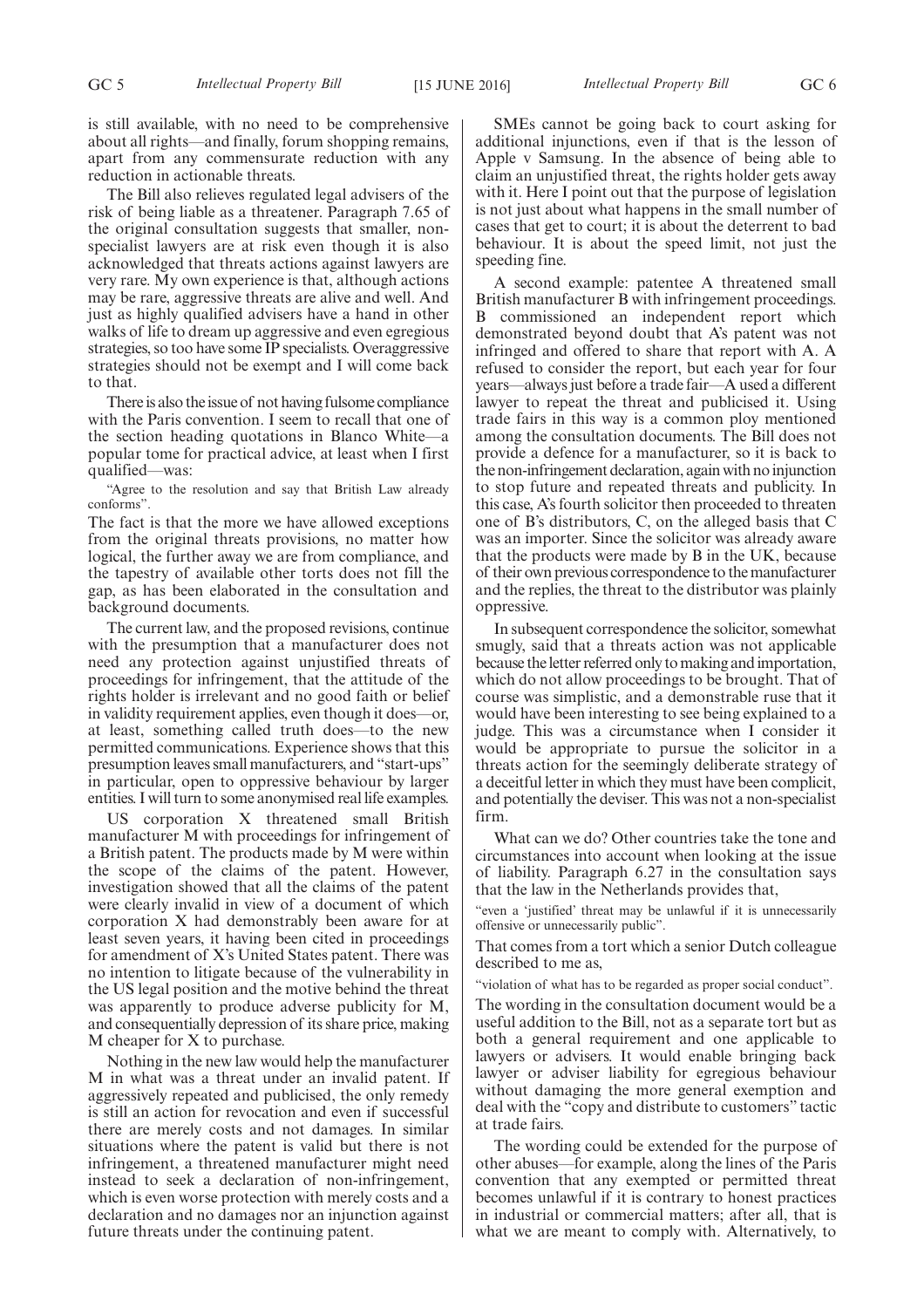[BARONESS BOWLES OF BERKHAMSTED]

make a more homegrown version, one could use the tests from the Broxton abuse of process case, which refers to conduct of proceedings,

"designed to cause the defendant problems of expense, harassment, commercial prejudice",

### or for "collateral" reasons.

It is most unfortunate that the Bill only helps rights holders and does nothing for the threatened party, when a significant part of the consultation was about abuses by rights holders. However, infringing manufacturers can be sneaky too and seek a new source, or there may be a commissioning party as the economic actor. I would be interested to cover those situations by allowing wider undertakings to be sought from manufacturers that cover selling from any other unlicensed source and more generally treating those commission acts as primary actors.

I will not elaborate in detail now, but I flag up concerns over new Section 70C(3) and possible ambiguity in the burden of proof for validity, and over whether the position of notice and takedown notices under Article 14 of the electronic commerce directive should be referenced. We could greatly improve the Bill, and I hope I have whetted appetites to help all SMEs with the anti-abuse measures that I have outlined.

#### *12.24 pm*

**Lord Hope of Craighead (CB):** My Lords, I add my words of welcome for this Bill and for the use of the special procedure, which will enable detailed scrutiny to be conducted in a more appropriate setting for a Bill of this kind than on the Floor of the House. Considerable thanks are due to the Law Commission for the care it has taken in the formulation of the proposals, and to the Government for initiating the process in the first place and agreeing to take the legislation forward in this way.

By way of background, though it may be an obvious point, intellectual property is a highly specialised area of the law. The problems that it gives rise to are often complex and difficult to resolve. In the case of patents, for example, which I had some experience of in practice when I was at the Bar—though nothing like the distinguished practice that the noble Baroness, Lady Bowles of Berkhamsted, has had—I found that construing and understanding the patent specification in itself can be a time-consuming and difficult exercise. One must understand the subject matter of the patent as well. What may appear at first sight a fairly simple matter will very often turn out to be far from simple once you get down to the detail of the design or the process that is protected. Specialist advice is almost always needed both as to the law and the technology. Advice of that kind tends to be expensive because the intellectual effort required is so demanding and so time-consuming. Anyone who is drawn into legal proceedings in this area of law has to face up to that fact, and that is why threats are so compelling in this field. For the same reason, those who have taken the trouble to register their rights will usually have had to spend quite a lot of money in taking that step.

As the Minister has properly recognised, it is essential that those who go to the length of registering their patents, trademarks or design rights should be able to enforce the rights that registration gives to them. The law must allow those rights to be enforced. Those whom the law in this area regards as the primary actors—those who make things or affix signs to their goods or packaging, for example—must accept that there may be others who do such things who have taken steps to protect themselves against infringement of their rights and have a legitimate commercial interest in doing so. They must take the risk of proceedings against them if they do not do their homework first to see whether there are any relevant intellectual property rights that must be respected. Registration is designed to give notice to those who need to know, because they are primary actors, that these rights exist. In that respect, as I understand it, the system across all these IP rights works well.

But—and this is the area we are really concerned with here—there are others, as the noble Baroness has explained, whom the overzealous or unscrupulous may see as competitors, and they are not in that category. These are the secondary actors, whom the law has long sought to protect against misuse of the right that has been protected. The noble and learned Lord, Lord Mackay of Clashfern, told me yesterday about a case which he had when he was at the Bar in which his client was unashamedly seeking to drive his competitors out of the market by making threats of infringement proceedings against them. The competitors were simply using, not making, equipment of the same kind—it happened to be cranes—as that over which his client had a patent. He told me that his client was one of those people who would not take no for an answer—I suspect that the noble and learned Lord was the person saying no—and he was not to be put off what he was doing. As the impact assessment for this Bill puts it, people such as users, retailers, wholesalers and customers ought not to be and, under the law as far as it is, cannot legitimately be threatened with proceedings of this kind. I think that the noble and learned Lord was rather relieved when at the end of the day the overzealous patentee, when taken to court under the previous legislation—that is before the 1977 Act—lost his case. Situations of this kind are not confined to that one experience. They are, as has been explained, not uncommon, and that is what this Bill is all about.

Two questions need to be answered at this stage. The first is whether the protection provided by the existing law is sufficient and proper and needs to be reformed at all. The second is whether the reform proposed here is the right kind of reform. As to the first, it seems that there are ample grounds for believing that reform is needed. I do not think that the noble Baroness, Lady Bowles, disputed that point. Section 60 of the Patents Act 1977, which Clause 1 of the Bill will replace in relation to patents, looks relatively simple and satisfactory at first sight. However, we will have to see how it works in practice. The provisions in this Bill are longer and more elaborate. One might wonder whether it was wise to depart from the simple approach. However, the present approach in the statute suffers from major defects, among which are a failure to distinguish clearly between those threats that may be made legitimately and those that may not. The defences which may be advanced if proceedings are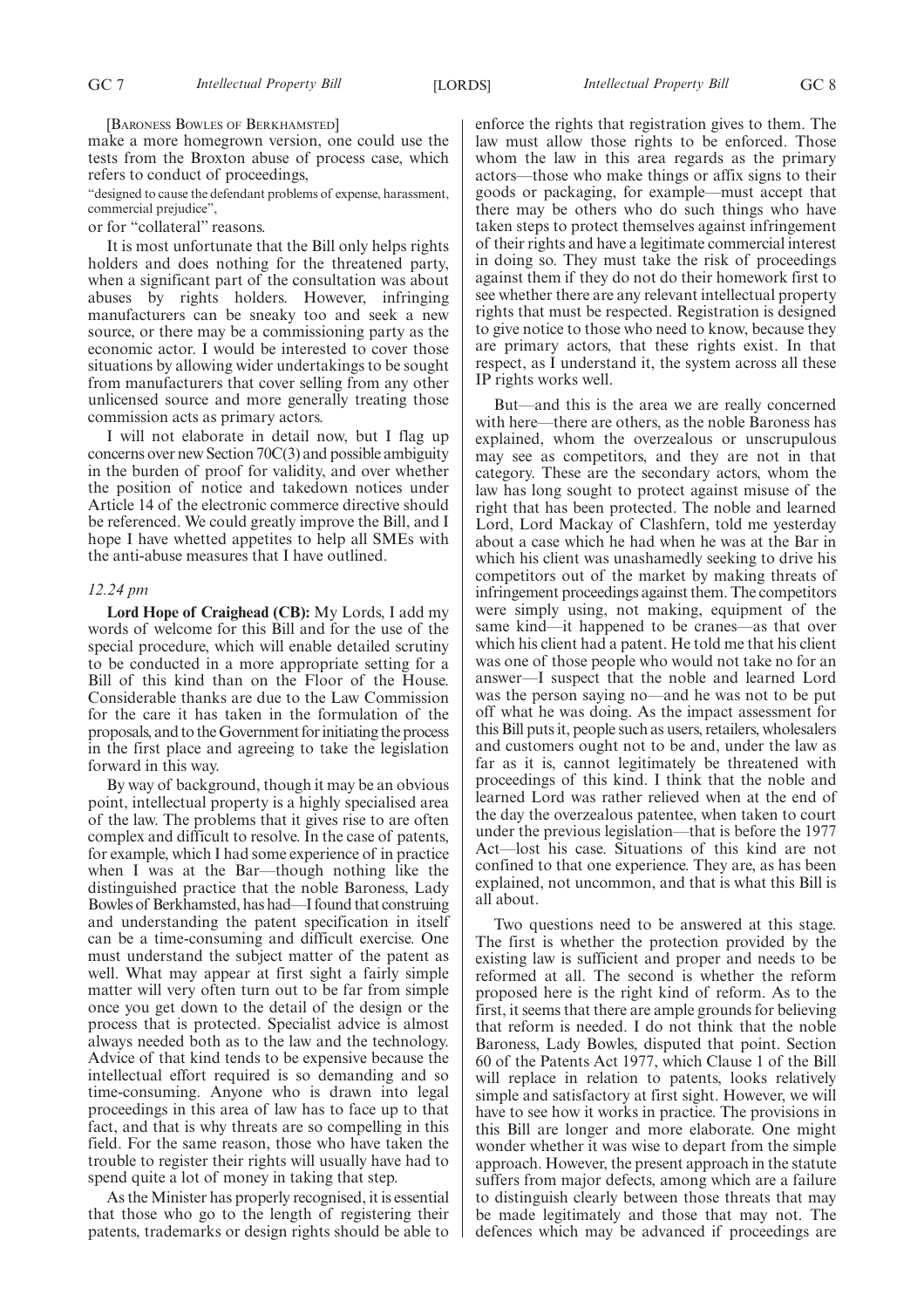taken need to be clarified. The existing law fails to set out clearly what communications will not amount to an unjustified threat and, as has been pointed out, says nothing either about the position of professional advisers acting on the instructions of someone else. The result is a situation that, despite its apparent simplicity, has been shown to be unduly complex as the boundaries between what is permissible and what is not are unclear, resulting in unnecessary costs.

As the Minister explained, the arguments for reform were fully explored by the Law Commission in an impressive series of studies in its report of April 2014 in the light of the responses received to its consultation paper of the previous year, and in its further report of October 2015 in response to the Government's request for a draft Bill. For my own part, I think that the arguments advanced for reform are compelling, and it seems to me that a strong case has been made out. I was particularly struck by an observation by the Scottish Law Commission in the course of its examination of the same issue. It made the point that a Scottish rights holder may prefer to issue proceedings for infringement in Scotland against a potential infringer rather than simply write a letter because it risks ending up in the High Court in London, which is the last place that a Scots infringer would wish to be taken, facing an action for groundless threats. This is the "sue first, write later<sup>3</sup> culture which seems to exist under the present law and which the Bill seeks as far as possible to eliminate. As the Law Commission put it in its October 2015 report, the current law tends to drive cases to court.

As for the question of whether this is the right reform, the Law Commission acknowledged in its report of October last year that one of those who responded to its consultation paper, Professor Sir Robin Jacob, a former judge with much experience in this field, said that the solution which had been adopted here was not the right solution and that it should be scrapped. The paper does not elaborate in great detail on Sir Robin's points but it looks from what we are told that his complaint was that the Bill is excessively elaborate and complicated—I do not think he was making quite the same points as the noble Baroness has made—and that there is no hurry and therefore one should take more time to devise a more satisfactory reform. However, so far as the people who responded to the Law Commission are concerned, he seemed to be out on his own. Those who have taken a different view include a variety of professional bodies, including the Law Society of England and Wales, the intellectual working party of that society and the City of London Law Society Intellectual Property Law Committee. They also include the Law Society of Scotland, which in a communication I received earlier this week said that it welcomes and is supportive of the Bill.

It looks as though there was a clear choice whether to create an entirely new remedy to deal with the problem, such as something based on tort, or to build on the existing structure instead. The advantage of the latter, which was chosen, is that it makes use of a system with which those who work in this field are fairly familiar. That seems to be an advantage. The defects in the system are known, have been identified and can be addressed now without the need for further research and consultation, which a redesign would certainly need. Yes, Sir Robin is right, the Bill's provisions are more elaborate and complicated than the legislation that exists at present but that is the price that has to be paid for clarification. If a more fundamental solution is needed, it can wait until later.

Detailed scrutiny is for the next stage, of course, but I will mention one point in passing, which I simply picked up when comparing the draft Bill, which the Law Commission set out in appendix C to its October 2015 report, and the Bill before us. The Bill before us is almost exactly the same as what was drafted by the Law Commission. There seem to be only two differences apart from a change to the headnote of Clause 3. One is the very proper addition to Clause 1 of provisions to ensure that protection against unjustified threats will be available in the unified patent court—which I think will become a reality next year—as well as in the UK courts. That does not require any explanation other than that one might observe that issues of infringement and the validity of a unitary patent, which might be raised by a defence of justification by a patentee to a threats action, will be in the exclusive jurisdiction of that court and cannot be brought to the UK court.

The other point that struck me as requiring some explanation is the omission in regard to each kind of intellectual property of the provision in the Law Commission's draft. It seems designed to clarify what is meant by the references in those clauses to infringement in relation to proceedings for an order for delivery up or disposal. It may be that, on further consideration, clarification was thought not to be necessary. If that is so, then that is a perfectly good explanation. I am not searching for an answer now but, if one is available, I would be interested to know why that bit was taken out.

On the issues of principle, I fully support this Bill. I believe it to be uncontroversial, on the whole, and I agree that it should receive a Second Reading in the terms of the Motion.

#### *12.37 pm*

**Lord Hodgson of Astley Abbotts (Con):** My Lords, I am a lay man. As a lay man, seeing this rather daunting title, and glancing through the Explanatory Notes and the Law Commission's background paper—number 360—underlines the technical nature of much of what is proposed. Furthermore, I see that my fellow speakers include two distinguished noble and learned Lords and, now I understand, an equally distinguished retired patent attorney who has made a very incisive speech. I have the sense that the ice may crack beneath my feet at any moment, but I want to persevere because the safeguarding of the proper use of intellectual property provides an important element in the future prosperity of this country. In doing this, I pray in aid my career in helping, advising and financing small and medium-sized enterprises.

Before I go any further, I will briefly divert to add to the remarks of the noble and learned Lord, Lord Hope, and give a word of thanks to the Law Commission for its work. I had the pleasure of working with the commission quite a lot, following the review I carried out for the Government on the Charities Act. A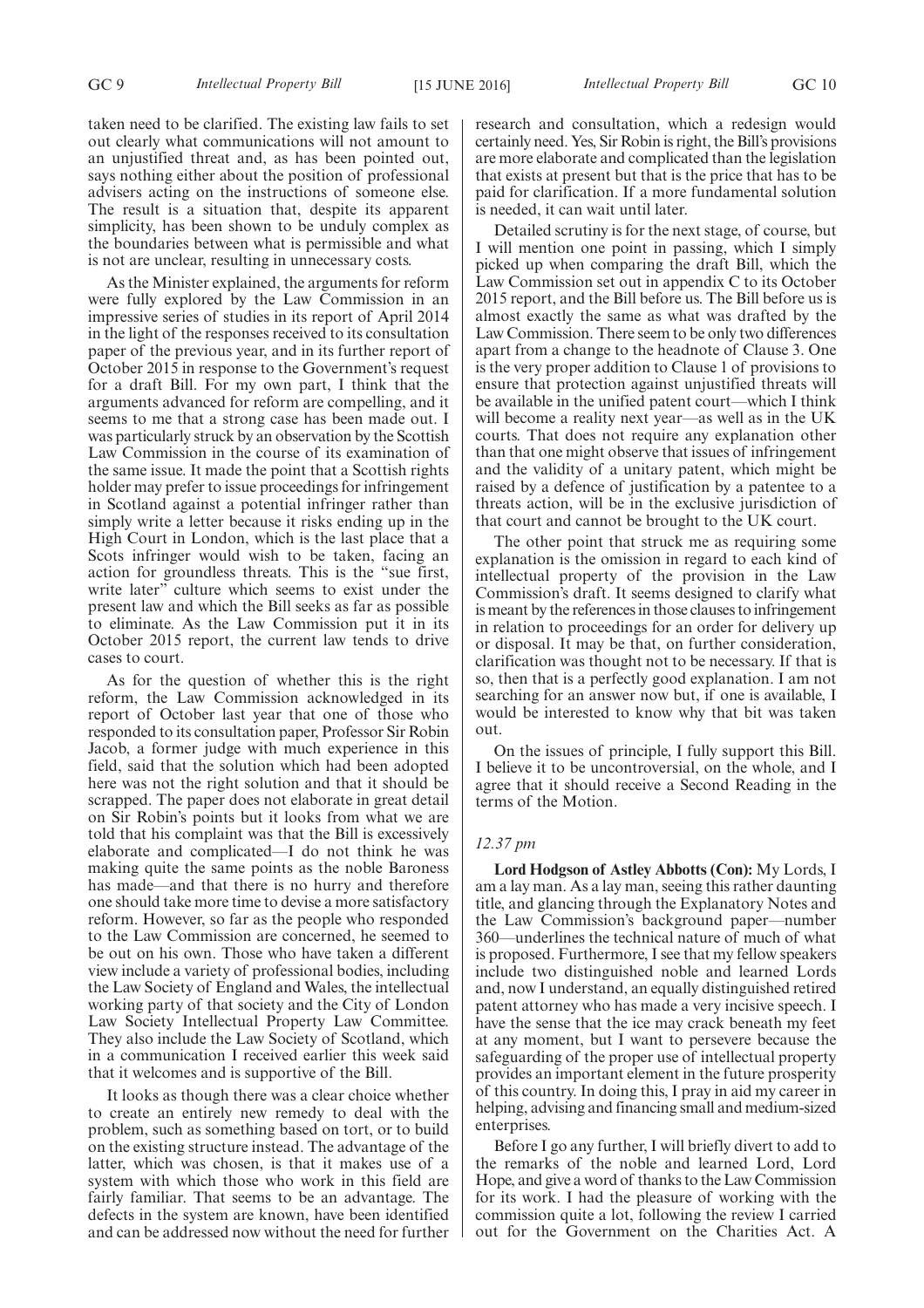[LORD HODGSON OF ASTLEY ABBOTTS]

further Law Commission Bill is on the stocks, updating some of the more technical aspects of charity law. I will not say that I always agree with all of the Commission's conclusions, as that would be going too far. However, one cannot but admire the intellectual rigour with which it takes issues apart, and it often does so in a way that brings clarity to pretty dense topics. The Bill before us today is no exception.

One of my regrets is that a lot of the Commission's excellent work is dissipated because Bills get stuck somewhere at an early stage of drafting. Since we are discussing a Law Commission Bill, I wonder if, in due course, my noble friend could write to the noble Lords who participated in the debate today to give us all a progress report into where the various Law Commission Bills are—whether they are in draft form or still in consultation. I know, for example, that there is an extremely important consultation finishing on electoral law, which is an area of considerable interest. It would be good to know where the Government have got to in their thinking on the various proposals before the Law Commission so that the terrific work in what it does is not wasted because time passes.

I turn to the Bill itself and its policy background. My noble friend on the Front Bench will have heard me on this issue before, but whatever the outcome of the referendum, for the next quarter or half a century this country will have to watch an irreversible shift of relative wealth from the West to the East. One way to mitigate the impact of this trend will be for us to be smarter and more innovative—not just to make the discovery but above all to develop and exploit it successfully. A vital part of that process will be an appropriate legal framework for intellectual property.

Noble Lords may be aware of the new use of the name "unicorns". A unicorn in modern financial speak is a start-up company now valued at more than \$1 billion. Last year, 11 unicorns were created in Europe—over half of them in the UK. Before we become complacent, I should say that the US created 22 unicorns in the same period. These larger early-stage companies represent competitive threats to many established players, who can react violently to the threat. This is where I am interested in exploring how the Bill could be of assistance.

Not just unicorns need protection and support; in many ways they are reasonably resourced to deal with the litigious, the unruly or the obsessive. Small and medium-sized companies are more vulnerable to unreasonable behaviour. In part this is because they may lack access to expert legal advice—not for them the expertise and the associated invoice of the magic circle firms. I am pleased to see that in paragraphs 1.32 and 1.42 the Law Commission placed special stress on the importance of and the vulnerability of small business rights holders. It will therefore be important in due course to publicise these new provisions—of course through legal channels so that smaller firms of solicitors away from London can advise their clients in confidence, but also through trade bodies, chambers of commerce, and so on.

For example, if the safe harbour protection afforded by the "reasonably regarded" test—an important development, as I read it—is to have a real commercial effect, it will need a commercial interpretation and approach as well as a legal one. Matters which seem so open and shut in the calm deliberation of a court-room, often with the added advantage of several years of hindsight, do not always seem so clear in the hurly-burly and time pressures of day-to-day commercial life.

Just in passing, on the power of the court to add to the list of permitted purposes in proposed new Section 70B(2), is this a normal conventional power? It seems to be a legal Henry VIII power, but I may be wrong, and no doubt I shall be put firmly in my place shortly. I rang a solicitor to ask him and he told me that he had not come across it anywhere else, but I will be interested to hear what my noble friend has to say about that.

I will follow the noble Baroness, Lady Bowles of Berkhamsted, on forum shopping. I have an interest in extradition—I am a trustee of Fair Trials International and in extradition cases there have been attempts by one side or the other to manoeuvre the case into the courts seen as most likely to reach a favourable answer. This issue is addressed in 3.12 of the Law Commission paper, but could it happen in IP cases under the provisions of the Bill? As I read it, I think not, but perhaps my noble friend will give some further clarity in due course.

Sadly, however, the Bill does not—perhaps cannot address one of the major causes of inequity in IP cases: the time it can take to get cases to court and to a decision. It is not so much the time it can take as the ability of one side, particularly a large company, to obfuscate and delay so that the smaller company runs out of cash and/or energy to prosecute or defend its case. The Law Commission is clearly aware of this, because it says at paragraph 1.19:

"Sometimes, the risk of facing costly litigation may prevent a small enterprise from asserting its intellectual property rights where these have been infringed by a larger competitor with greater resources".

That addresses the issue of money but not the issue of time passing and its associated costs—not just financial but, for a small company, the diversion of inevitably scarce senior management time and expertise.

The noble and learned Lord, Lord Hope of Craighead, referred to the issue of the approach that has been taken in drafting the Bill. I find it slightly strange that, at paragraph 4.4, the Law Commission reached the conclusion that a,

"standalone measure could easily go unnoticed by this group", and instead decided in its drafting to amend three existing Acts of Parliament. I would have thought that a stand-alone provision was less likely to be overlooked than amendments to existing pieces of legislation, but I leave that to more experienced and wiser heads than mine.

I conclude with a sad, real-life example of why this Bill is necessary but also why I fear it cannot provide a complete answer. A company with which I was involved developed a new chiller cabinet, familiar to Members of your Lordships' House from every supermarket and grocery store. Imagine the company's delight when a major supermarket chain bought six of the new models. Imagine its dismay when, a few months later, a whistleblower who had left the supermarket on bad terms revealed that the six chiller cabinets had not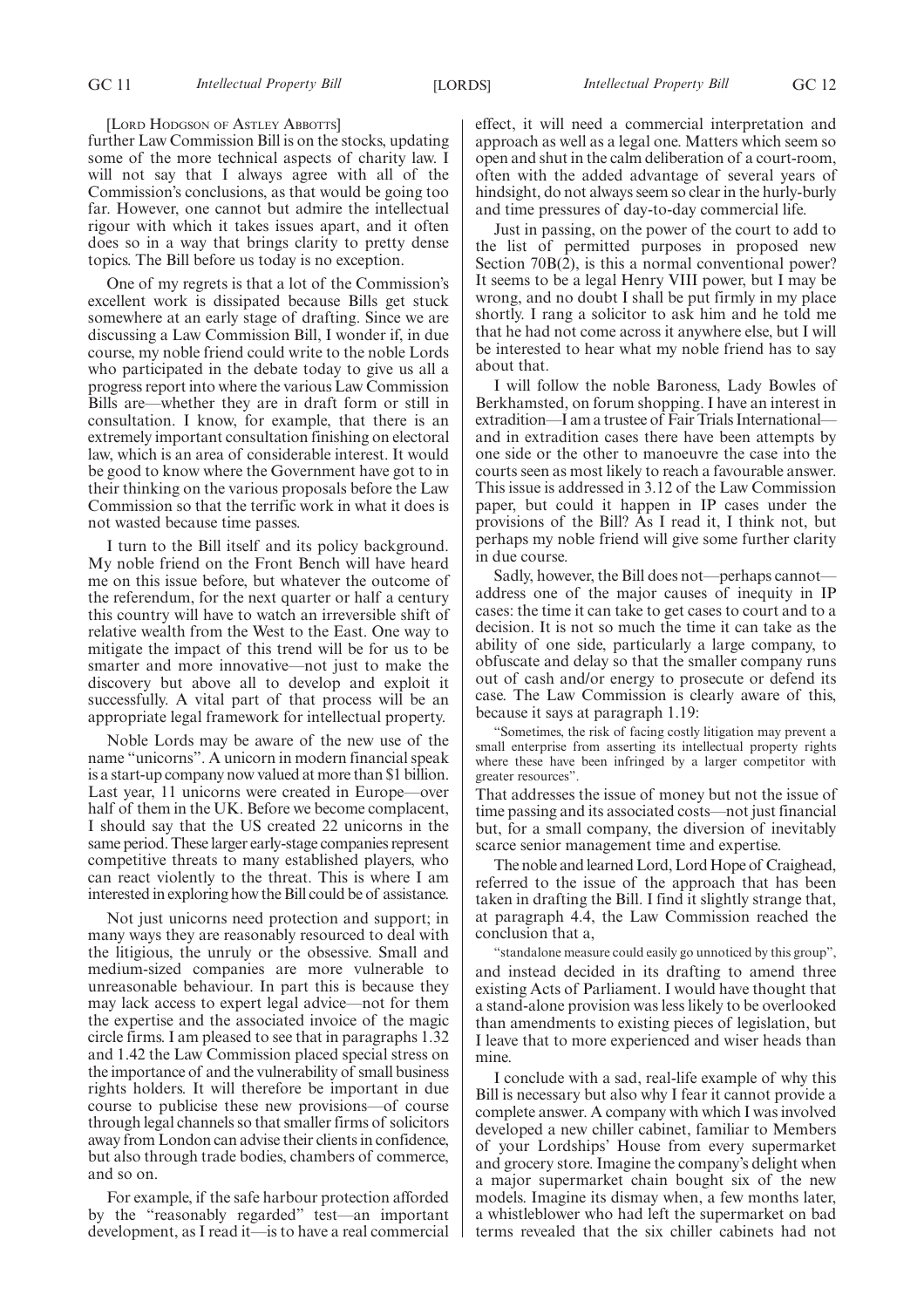been purchased to be used, but to be taken to pieces and re-engineered to get round the IP and the patent. It proved exceptionally difficult for the smaller company to discover what was going on. The supermarket chain was not intending to sell any of the new-style cabinets, merely to use them internally.

In due course, enough evidence was found to build a case against the larger company. It naturally denied any patent infringement. More importantly, it took the opportunity to tell the smaller company that its legal advice was that, given the time needed to obtain technical advice and so forth, it would take at least two years for this case to get to court and that, before it started, it should be prepared to allow for that time lapse and build it into its cash flow. In a "just so you know" add-on—the chilling phrase used in the box on page 10 of the papers before us—the supermarket gave the smaller firm notice through its solicitors that it would inevitably wish to consider launching a counterclaim to protect its position.

There is only one winner is such circumstances. If the provisions of this Bill can do anything to reduce the inequality of arms in these sorts of cases, it will be well worth while. I therefore very much support it.

#### *12.48 pm*

**Lord Brown of Eaton-under-Heywood (CB):** My Lords, it was with some considerable diffidence that yesterday I put my name down to speak in this Second Reading debate. I would not have done so had not my noble and learned friend Lord Walker of Gestingthorpe been tied up as chairman of the HS2 Bill Committee and unable to take part today. He is a great expert in this field, and I certainly am not. Realistically, I am virtually as much of a layman as the noble Lord, Lord Hodgson, who has just spoken.

As it happens, my only direct experience in this particular area of the law was sitting with my noble and learned Friend, Lord Walker of Gestingthorpe—Lord Justice Robert Walker, as he then was—in the Court of Appeal in 1999 in a reported case called Unilever v Procter & Gamble, which concerned more particularly the interrelationship between the jurisprudence on intellectual property threats and the without prejudice rule. My noble and learned friend Lord Walker gave the lead judgment, while I gave an altogether shorter concurring judgment, which I began thus:

"Coming as a stranger to this arcane world of patent infringement threats actions, I am struck by the initial difficulty in understanding just what is the policy underlying section 70 of the Patents Act 1977".

I then turned to examine some of the preceding and subsequent law, continuing:

"I must say that I find the position today"—

this of course was 1999—

"most curious and unsatisfactory. Although, essentially, I take the policy to be … that rival manufacturers may threaten each other but should not threaten each other's customers with the objective of inducing them to cease dealing with their rivals … it cannot be pretended that the legislation is this narrowly confined". In that context, I then referred to the Cavity Trays case, which is one of those discussed in the Law Commission's 2015 report and which, in 2004, led to an earlier change in our law.

However, as recorded in paragraph 1.23 of the Law Commission's report, that change has not yet been extended—as it certainly seems to need to be—from patent law to the law of trademark and design. I confess at once that in truth I remain a stranger in this arcane world of unjustified threats in intellectual property cases, but I read the Law Commission's report with considerable interest and no little admiration. It has certainly persuaded me that changes in the law are now required and that the Law Commission's own proposed Bill is indeed the right way of seeking to achieve these changes and reforming this undoubtedly problematic area of our law.

I do not intend at this stage to comment in detail on the present problems and their proposed solution. I recognise of course, as another noble Lord did, that Professor Sir Robin Jacob—another great expert in intellectual property law, with whom, again, I used to sit in the Court of Appeal—fundamentally opposes the evolutionary model of reform which is now advanced. One only has to look at paragraphs 1.44 to 1.48 of the report to see his quarrel with that. However, I find the Law Commission's response to this view, which is backed by the great majority of consultees, to be convincing. By all means let further work be done hereafter on the possibility of substituting for the existing, somewhat elaborate and complicated statutory scheme a new general tort of false allegations. But in the meantime let us deal with the identified, specific problems, which require an altogether more immediate solution.

I am struck not only by the quality and cogency of the report but by paragraphs 4.8 and 4.9, under the heading, "Stakeholder comments on the Bill". They indicate that it commands the substantial support of a host of experts, including not least two Lord Justices both specialists in this field—a High Court patent judge, others to whom the noble and learned Lord, Lord Hope, referred, the Law Society, the IP committee, the Chartered Institute of Patent Attorneys, the Intellectual Property Office and of course in Scotland that most distinguished academic, Professor Hector MacQueen of the Scottish Law Commission.

Above all, I make the point that, as we all know, this is a Law Commission Bill and as such I suggest that it deserves to be supported unless compelling arguments are raised against it. We often complain—in my view, rightly—that generally speaking there is not enough pre-legislative scrutiny in our parliamentary process. But Law Commission Bills par excellence have manifestly enjoyed pre-legislative scrutiny. Plainly, there has been here an exhaustive process of progressive consultation and analysis. The Law Commission itself is an admirable body which I strongly support. Only the very best lawyers serve upon it and presently they serve under the expert guidance and chairmanship of that most estimable member of the Court of Appeal, Lord Justice Bean. I echo what my noble and learned friend Lord Hope of Craighead and, indeed, the noble Lord, Lord Hodgson, have just said about this topic generally and Law Commission Bills. With them, I welcome the Government's response to this report.

I, too, therefore wish the Bill a smooth and swift passage, with or without the sort of tweaking which the noble Baroness, Lady Bowles, suggests. I support the Motion to give it a Second Reading.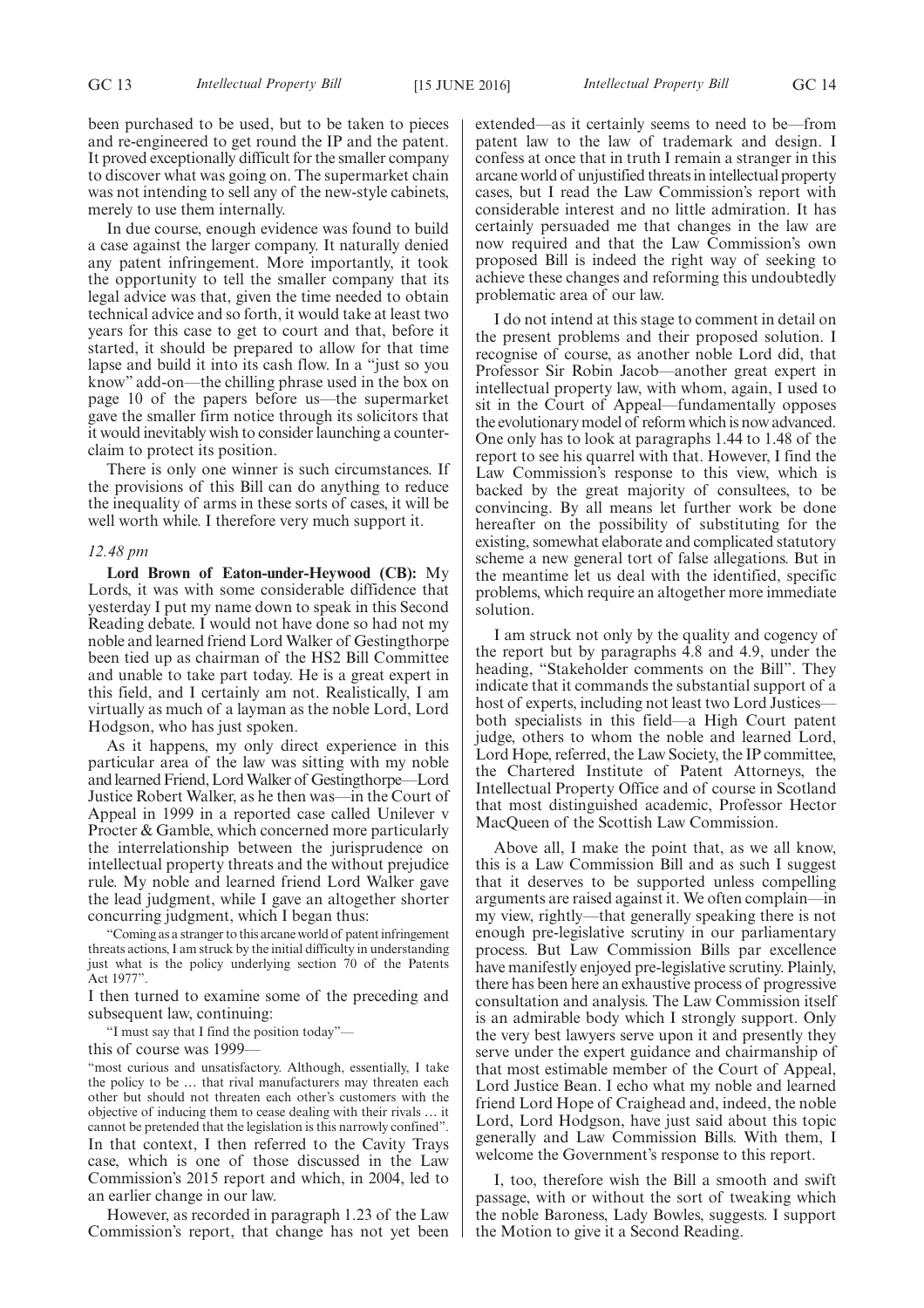#### *12.56 pm*

**Lord Lucas (Con):** My Lords, I am not going to differ from anyone who has spoken before in welcoming this Bill. It seeks to deal with an acknowledged mischief of unjustified threats and, to my mind, follows related improvements that we made to the law of defamation a couple of years ago. I hope—as I think the noble Baroness, Lady Bowles, does—that this is a direction in which the Government will continue. There are clearly other opportunities for improving our national life in this direction. It is therefore a puzzle to me that the Government appear to be going in the opposite direction on copyright.

The repeal of Section 52 of the Copyright, Designs and Patents Act 1988 opens up any and every photographer and reproducer of photographs of interior or exterior views to threats of legal action from the copyright holders of any designed object depicted in those photographs. All the defences that exist now are to be swept away. There was no need for the Government to do this. There is nothing in the underlying EU legislation or court judgments that requires this. It appears to have been done for ease and tidiness. However, we will find ourselves in a position where if you publish a photograph of a London street scene, you will be actionably infringing the rights of the manufacturers of cars, clothes, traffic lights, lampposts—anything designed that can be identified in them, except for sculptures, which alone are exempted under Section 62. The threat applies to historic images, too, so any reproduction of any image taken some while ago is actionable in the same way. Because we do not have in this country an artistic merit restriction on copyright, the ability to take action does not apply just to the designers of an object but to anyone making a design drawing preliminary to the object. Do the Government really believe that in a world flowing with lawyers and collection societies no one will buy up the rights of some former designer of everyday objects, say Douglas Scott who designed the Routemaster bus, and start suing anyone who depicts them? The world is sadly full of people who like to play a junior version of the game that this Bill addresses.

A few years ago, I had a small role in the demise of ACS Solicitors, which were thankfully sacked by the Law Society after some long delays. They were shaking down internet users for allegedly infringing copyright on pornography and other low-grade media. Their evidence was extremely suspect but was never tested in court. ACS made its money from the threats and never took anyone to court, although it used the courts to target its victims via Norwich Pharmacal orders. Now some careless person has dropped blood on to the ashes of ACS and the same scam is alive again with the same thin evidence. The relevant body has an IP address. It has not revealed how it got it. But, given that IP address, it is going through the same old pharmacal procedure, but this time, to avoid the vulnerability that ACS experienced, the solicitor involved—Wagner & Co—withdraws after obtaining the Norwich Pharmacal order, so it is not involved in the threat processes, which are undertaken by shell companies. There does not seem to be any redress for people threatened or for ISPs which are asked to comply with Norwich Pharmacal orders.

If anybody comes across the names of Hatton and Berkeley, Ranger Bay, Golden Eye International, Mircom International, TCYK—all of them well known in the correspondence about what is going on—I urge them to put this thing in the bin. The current scammers are not pursuing anyone: they are just after threats and extortion and shaking people down. If you really feel you need to talk to a solicitor, there is a firm called Lawdit which has hundreds of these cases on its books and is consolidating them.

I applaud the Government for helping our businesses avoid unjustified threats but I would like to know what they intend to do to help the granny in the Clapham nursing home who is being threatened by their smaller, nastier cousins with allegations that she has been downloading pornography illegally. Surely it is not acceptable to the Government that that should continue. These villains are laughing at and abusing the system, just as ACS did until it was closed down, just as the people that the Bill addresses are doing. Could we not, for instance, allow citizens and those acting for them to send a sue or desist letter and then make any further threats short of action liable to penalty, as is done in the Bill? Would that not be a good right for citizens who are being threatened in any circumstances? Also, what do the Government intend to do to mitigate the mischiefs that they are unleashing by the abolition of Section 52? Could they not, for instance, extend the protection given to sculpture in Section 62 to all objects incidental to a 2D or virtual production? That would be very similar to the protection which exists at present.

The Bill shows an admirable intention to protect businesses and citizens from the parasites who live by making unjustified threats against them and from those who seek to use very important and well-meaning legislation, intended to protect those who create in this economy, to unjustified advantage. I hope that the Government will look at their own actions and at what is happening at a lower level and consider going further than they have in the Bill.

#### *1.03 pm*

**Baroness Wilcox (Con):** My Lords, I am delighted today to be speaking under the guidance of my Minister here: after all, she has had experience of large companies and food companies, mine being a tiny one and hers being a very large one. She was a very senior civil servant when I first worked with her. She was working in No. 10 and we were trying to sort out how to write complaints systems for all sorts of other businesses. It is very nice to be talking with a Minister who knows what it is to be a Minister, to be a civil servant and to work in business. I feel that I will be very well led by her on this.

I have also had experience of large companies and trademarks. My own company was getting ready to put together a whole new range of foods. We had had our own experience of trademark registration: we had just started doing this registration when suddenly, one day, I got a telephone call from a very large company saying that it thought I had made a mistake, that I was attempting to put something through, that it had not gone through and that I should stand back, because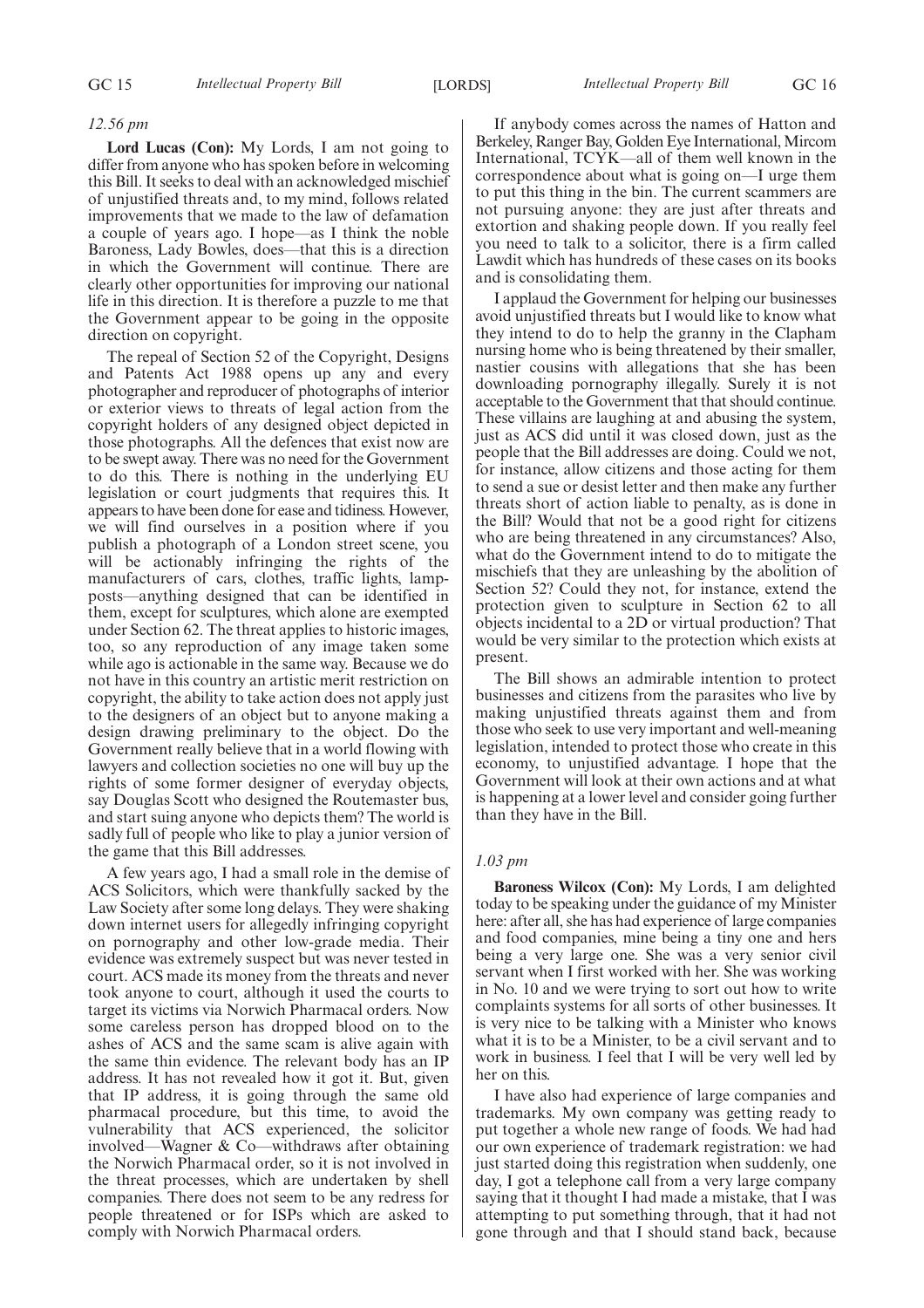this company had gone ahead and decided on its new product. It had got all the paperwork, packaging and everything done. I was very fortunate to be able to phone the civil servants who had been guiding me that far and who had told me that, once I had started to make this registration for what was then a trademark, I was safe and that I should tell them to go somewhere else. The answer was, "Oh dear, we have made a terrible mistake. We would like to give you lots of money to not go forward with what you are doing". As it happened, we had not even started properly and were looking to build a new factory. The outcome was that the company paid us enough money to build it. I encourage any small company that gets threatened by anybody else to immediately assume that it is in the right and not, as most small companies do, automatically assume that it might have got it wrong.

I will move forward to other people who have spoken. My noble friend Lord Hodgson talked about unicorns—the larger, earlier-stage companies—and I was very interested in what he had to say. The Law Commission emphasises how vulnerable SMEs are, and I am only too delighted to support this here today. I will not say much more, as there will be plenty of other times for us to do that as we go forward, but I will just say thank you very much indeed for bringing forward something which is going to be such a help to small and medium-sized businesses. Whether we vote to stay in or vote to stay out, our patents are our patents.

## *1.06 pm*

**Lord Stevenson of Balmacara (Lab):** My Lords, unlike the noble Lord sitting on my left who admitted he got into this with only 24 hours' notice, or slightly more, I have seen this coming for some time. However, that did not help ease my nerves or concerns, particularly when I saw the notable list of those who are speaking, including—I am able to say this for the first time—my noble kinsman, the noble and learned Lord, Lord Hope. It is a very distant relationship but it is very nice to be able to say that. The noble Baroness, Lady Bowles, speaks from detailed experience, and my nerves did not settle as I listened to the debate. However, fortune favours the brave and we must make progress on this important issue before us. I want to make it absolutely clear from the start that Her Majesty's Opposition do not wish to oppose the Bill in any sense, although we might wish to see it improved. My main point will be that there is a wider context, and I hope some of the points that have been made today might be brought forward, in particular as we have evidence sessions—a point I will come back to.

I thank the Minister for her very good introduction to the Bill, which covered all the ground needed to get us into the debate. I also thank her for the helpful pre-meeting which we had with the Law Commission and the official Bill team, which certainly helped to set us up for this. As the Minister said, we are in a relatively new process, which is being used for only the second time here. As I have already hinted, the key to the way forward on this—because it does not apply to many Bills that we see in your Lordships' House—is that we will have an opportunity to ask for evidence to be presented to us before we get into the detailed scrutiny. Given that we are not opposing the Bill, my points today will therefore be largely about suggesting areas where we might receive some additional information which will help us as we move forward.

The first point is one that has been picked up in a couple of speeches today, and appears every time we have an intellectual property Bill in your Lordships' House. It may be that we do not have enough intellectual property Bills, which therefore feeds this desire for a wider and broader discussion—I can see the Minister quailing slightly at that, but I think that is broadly a good thing. After all, she started her work in this House with a robust defence of an issue, I think with the Enterprise and Regulatory Reform Bill—I forget, as it was two years ago when she first joined us. That was a bit of a baptism of fire, but she survived that and is now able to bring Bills before us with great confidence and skill.

However, I do not think we have ever really had the chance to debate the assertion made in some of the documents we have seen today, which I think was picked up by the noble Lord, Lord Hodgson, in his remarks. The reason for having an IP regime is precisely because it encourages a flow of wealth, employment and rewards based on the ability of those who have innovation at the heart of their work to develop that and bring to the market material, objects and things that can be sold for reward.

I wonder whether the links between the incentive needed to encourage innovation and the rewards are slightly out of sync, particularly looking across the range of rights. The design right regime is still being changed slightly. Today we are mostly talking about registered design rather than the huge amount of unregistered designs, which I believe are orphans in our discussions about IP rights. Patents and copyright are moving in slightly different directions, particularly in relation to the timescale in the licensing arrangements following the granting of such rights, and the way in which competition can be encouraged. This is not the occasion to do this but, as a context for the debates we are having today, it would be interesting to get a broader discussion. Maybe the evidence sessions could do that.

My second point was raised by the noble Baroness, Lady Bowles. It is an important point and I hope that we do not lose it. At a time when, as a country—or perhaps more in terms of the broader thrust of consumer rights—we are moving to an alternative dispute resolution system, it seems a little strange that we do not see much of that in the Bill. I therefore wonder whether it would be interesting to get more context for how Civil Procedure Rules and the rest would apply if there was a more vigorous and appropriate ADR system. I think that would be a helpful and useful part of what we are doing.

We owe a great debt of gratitude to the Law Commission for its work on this. I have read right through its reports and appreciate the considerable amount of work that was involved in getting us to this stage. The main reason for changing the law is that the present arrangements are complex and inconsistent. We are responding to that, and the Bill clearly takes a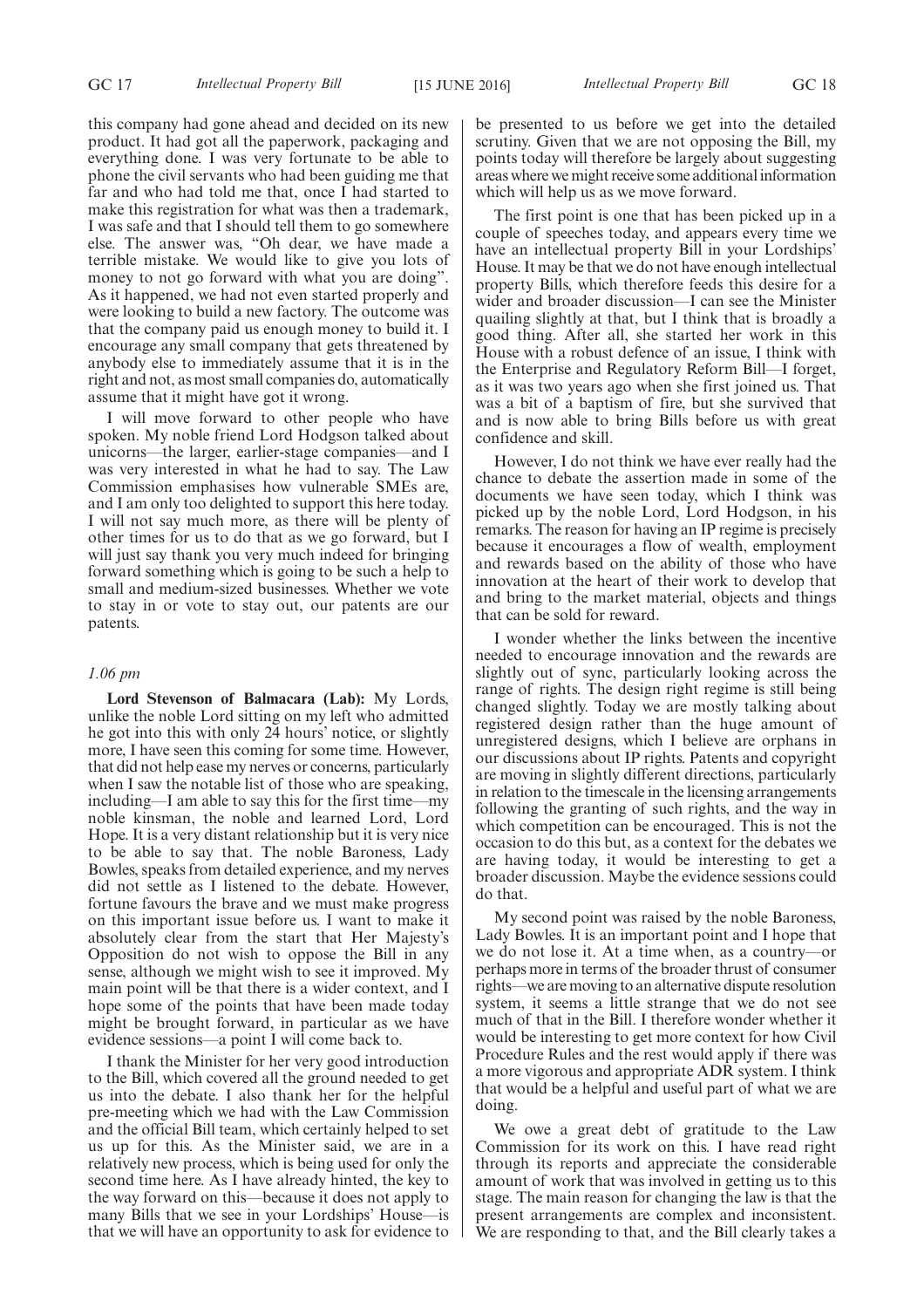#### [LORD STEVENSON OF BALMACARA]

line on this, which the Law Commission calls "an evolutionary approach". Part of its argument for that approach is that there is less cost and uncertainty, which is a point that I think was picked up by the noble Lord, Lord Hodgson. I agree with that in the sense that it is a sensible path through and we can do it. However, as we have heard—a number of noble Lords mentioned this—there is another much more radical approach that would bring the UK into line with how threats are dealt with in mainland Europe. As we heard, most countries deal with groundless or unfair threats as an aspect of the general law on competition, in particular by producing a tort which would reflect that. Where there is a specific tort, this brings us back to the Paris Convention for the Protection of Industrial Property, where signatory states are required to offer effective protection against unfair competition and specific acts are prohibited. It also goes much wider in relation to false allegations in the course of trade and some of the points that we have heard about needing to bring back a sense of the proprieties of business practice, which seem to have come a bit detached from the rather technical approach that we are taking in this Bill. Therefore, I would like to hear evidence in Committee around where this debate might go. Assuming it goes through in broadly the same form in which it is before us, is there a horizon that we can look to over which will come a cavalry charge bringing in the new tort that might bring a broader and better solution to the issues we face today?

Fourthly in my list is the question of client and professional adviser relationships, which has been touched on, in particular in the comments by the retired judge, Sir Robin Jacob, who thought that this was a rather bad idea. I think his words were that there were too many cowboys out there. He would argue that the provision that is now in the Bill appears to be in response to special pleading by solicitors to avoid liability and get more work while writing more letters to scare SMEs. That may be an extreme position. Indeed, the number of responses has already been quoted in respect of the general support that there appears to be for the Bill as presently drafted. However, it seems to me that, by taking a step down this route, the Government may be attacking the whole basic common-law position on the liability of agents acting on the instructions of their principals. We should perhaps hear a bit more about this before we take this step because, once it has happened here, it may have an impact somewhere else. Why is it, for example, that we are choosing to cover US lawyers and others, not those based in the UK, on this matter? Are there not other ways in which those who might be threatened by this could take cover within either their own professional organisations or through insurance? I do not have any expertise in this area at all but I have received representations on it, and we should have a bit more understanding before we go into it.

That is an agenda for how Committee might be prefaced by an information stage. This is a small and important Bill, which we can get through relatively quickly, but the processes and procedures are important. It should be borne in mind that when embarking on this process, we in your Lordships' House are largely taking the responsibility for ensuring that the material that goes forward to the other place has been properly looked at and explored, and obviously we need to have the sort of scrutiny that would give credence to that approach. But having said that, I am happy to support the Bill, and I wish it well.

#### *1.16 pm*

**Baroness Neville-Rolfe:** My Lords, I am very glad to hear such a welcome for the provisions in the Bill. It is based on careful and detailed recommendations from the Law Commission, which worked very closely with stakeholders to develop the proposed approach and the Bill itself. However, as I said in my opening remarks, this is a very complex area—"highly specialised", in words of the noble and learned Lord, Lord Hope of Craighead. I therefore welcome the expertise in the Room and the experts we have in this discussion. That will be helpful when we come to Committee. I am especially grateful to the noble Baroness, Lady Bowles of Berkhamsted, for bringing her enormous experience to this area and for illustrating her comments with telling examples, which I am sure we will come back to when we come to the next stage of proceedings.

I also agree with the noble and learned Lord, Lord Hope, and my noble friend Lord Hodgson of Astley Abbotts, that we should thank and congratulate the Law Commission for and on its work. The debate shows what tough and specialist judgments it has to make all the time in the work it does. I agree with the noble and learned Lord that the Law Commission gives us ample reasons for supporting this reform—it seems to be of the right kind. I am obviously very aware of Sir Robin Jacob's views, which do not, as he said, tally with those of most stakeholders, and I was glad to hear from the noble and learned Lord, Lord Brown of Eaton-under-Heywood, and was pleased that he was struck by the quality of the Law Commission report. I also take this opportunity to thank my noble friend Lord Hodgson for the work he has done with the Law Commission, which I know it values. On his comments on the dissemination of better information on the Law Commission's wider work, we will see how we can progress that, and if it would be helpful I will write to noble Lords.

**Lord Hodgson of Astley Abbotts:** It is not so much the dissemination of the Law Commission's work but the question of where the individual reports have got to. It is not that nobody knows it is happening—its electoral law report is excellent—but it needs to be followed through, and if it is not, we need to be told why. Frankly, asking about this was a way to put pressure on the Government to make sure that this very good work is not dissipated. I understand that what the commission does may not always be acceptable—that is fine—but let us make sure that we either bring it forward and use it or kill it off and say that we do not want it. That is why I hope that the Minister will be able to tell us—not now; I quite understood that she could not do that, but perhaps she could write to those of us who have interests in this—the situation with regard to the tremendous work that the Law Commission has been doing on individual projects, not just this one.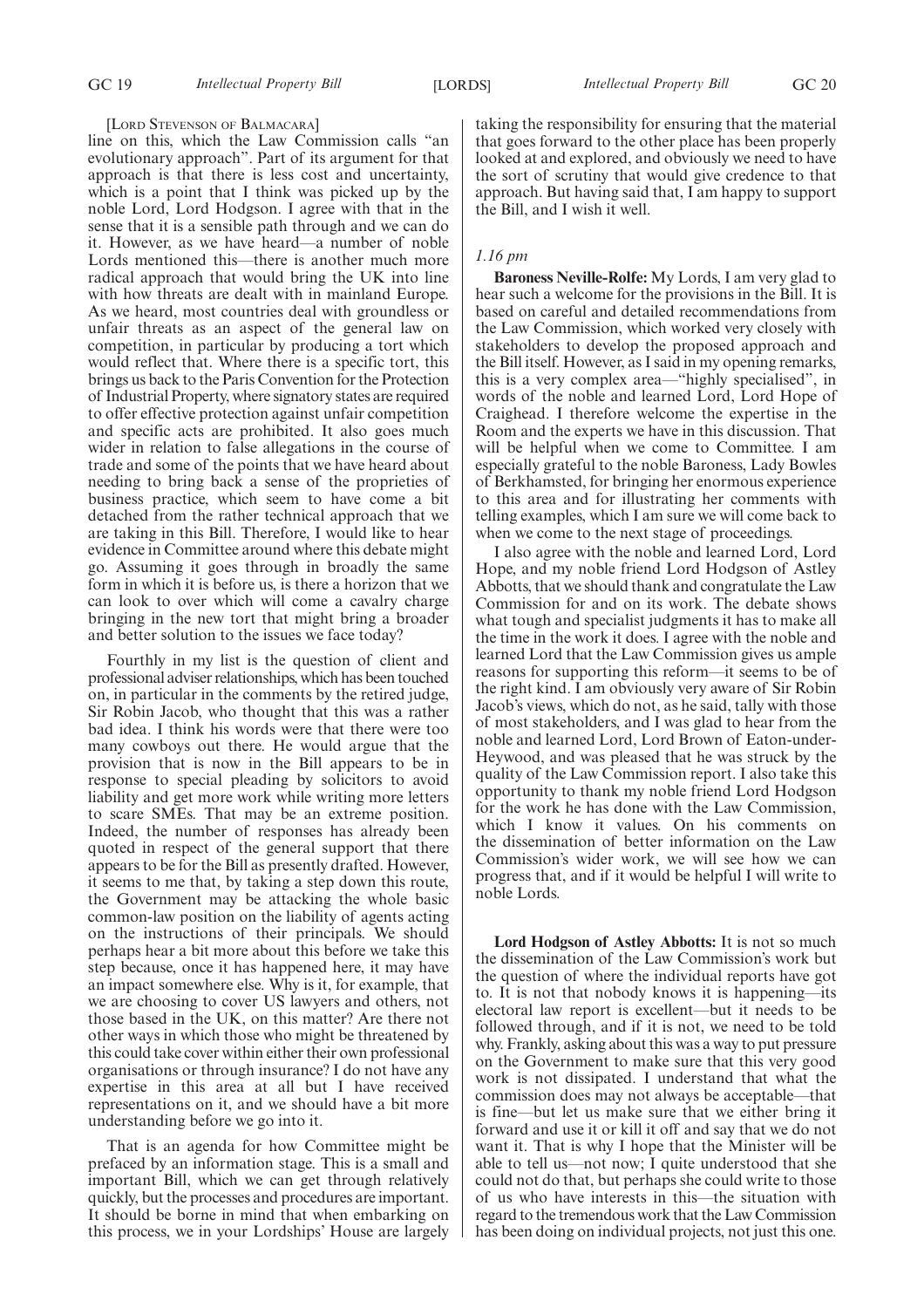**Baroness Neville-Rolfe:** I think I have already said I will write. In his inimitable way, my noble friend has pressed me on details. I am delighted to say that I will look into his points and write.

We can encourage the Government to do more to take up the Law Commission's good work and progress it into Bills, if this Bill has a smooth passage. We need to resist the temptation to make it too much of a Christmas tree. I think that others have said the same thing. As the noble and learned Lord, Lord Brown, said, the Law Commission is a model of pre-legislative scrutiny, and we obviously should have proper regard to that.

As noble Lords have said, getting the IP framework right is key to supporting business, especially small business, entrepreneurs and the economy and society. I was so glad to hear from my noble friend Lady Wilcox from her own experience of pressing ahead and having success in defending her own inventions—a role model, if I might say.

We also need to prevent the misuse of threats to sue for IP infringement as a way to distort competition, so getting the IP threats provisions right is important for supporting our creators, innovators and businesses large and small.

The noble Baroness, Lady Bowles, had a number of questions on the Bill which I will seek to address. I suppose there is a flavour of being underwhelmed. I would say that the Law Commission made 18 detailed recommendations across the whole area to tackle the problems that stakeholders had identified. The Government have accepted all these recommendations, and so have brought forward changes across the whole scope of the Law Commission's work. I think the noble Baroness felt that there might have been a missed opportunity to change the Civil Procedure Rules. The Law Commission has at all times been mindful of fitting the new provisions into the framework of negotiation and settlement set out in the Civil Procedure Rules. That was a good point to make.

The noble Baroness also asked about compliance with the Paris convention, which I am sure we shall hear some more about. This was a complex point which the Law Commission discussed in its report. However, I do not accept that the Law Commission would, after its careful work, put forward reforms which were somehow non-compliant with international obligations. That is not the case.

The noble Baroness and the noble Lord, Lord Stevenson, looked forward to a more dramatic reform—a new tort. Of course, the Law Commission's wide public consultation received responses from lots of different stakeholders. It ranged from rights holders and industry bodies to IP professionals and members of the judiciary, and explored the possibility of a wider new tort. But it has to be said that, by a large majority, the consultees—not just the legal stakeholders who you might expect but also organisations like the BBC and Qualcomm preferred the model which this Bill will implement. Furthermore, as has been said, the introduction of the long-awaited Unitary Patent and Unified Patent Court means that change is needed. I think that makes it more urgent. Without question, protection against unjustified threats should apply to unitary patents.

However, that is not going to be possible under the existing framework that we have. If we do not make the reforms that we are proposing today, we will, I fear, leave a loophole which might allow threats to be made freely regarding the unitary patent infringement.

As the noble Lord, Lord Stevenson, said, there are some wider issues here. I am keen to keep on the straight and narrow to progress this Bill but I am sure that there will be wider debates on these subjects here and, indeed, on other occasions.

The noble Baroness, Lady Bowles, also said that the Bill did nothing for threatened parties. Our businesses tell us that the problem is not that the existing threats provisions are too weak but that they are unclear, inconsistent and do not allow proper pre-litigation talks. Therefore, the measures in this Bill make it easier for all parties involved in a dispute over IP infringement to negotiate a settlement and avoid litigation. They provide a much clearer framework within which innovative businesses and third parties can operate, giving more certainty over what approaches can be made legitimately to potential infringers. I was especially interested in her US example because, in about 10 years of being head of legal affairs at a major retailer, the only time I experienced disturbing threats from an attorney was when I was engaged in an antitrust case in the United States. You cannot believe—or perhaps you can—the aggressive nature of the call I took, not that it changed my position. The noble Baroness also said that under the legal adviser exemption you should still be able to pursue extreme or abusive behaviour. I understand her sentiment, but malpractice will remain an issue for professional regulatory bodies. The exemption applies to regulated professionals. Lawyers who go beyond their instructions will still be personally liable, so I am not convinced that a complex exception to the new legal adviser exemption is right.

I should take this opportunity to respond to the point that the noble Lord, Lord Stevenson, made at the end of his contribution when he questioned whether there was a case for an exemption for legal advisers. There are two problems. One is that suing the adviser is used simply as a tactic to play games and disrupt negotiations. That also means that the clients have to indemnify their legal adviser to cover any damages or legal costs that the adviser may face when pursuing potential infringement, which means that the client ends up paying, rather than the adviser. Industry figures say that this is a worry for small businesses and makes them reluctant to tackle alleged infringers which, as we know from my noble friend's experience, is right for them to do. The new exemption deals with this and will therefore benefit rights holders as well as professional advisers. It exempts only advisers who are acting on their clients' instructions in a professional capacity and are regulated in the provision of the services they provide. Where the adviser is exempt the instructing client will remain liable for making the threat, as they are now. Therefore, as we see it, no loophole is created.

The noble Baroness, Lady Bowles, also said that she felt the remedies were not sufficient. I was interested to hear her remarks, but I do not believe that there was evidence in the Law Commission's extensive consultation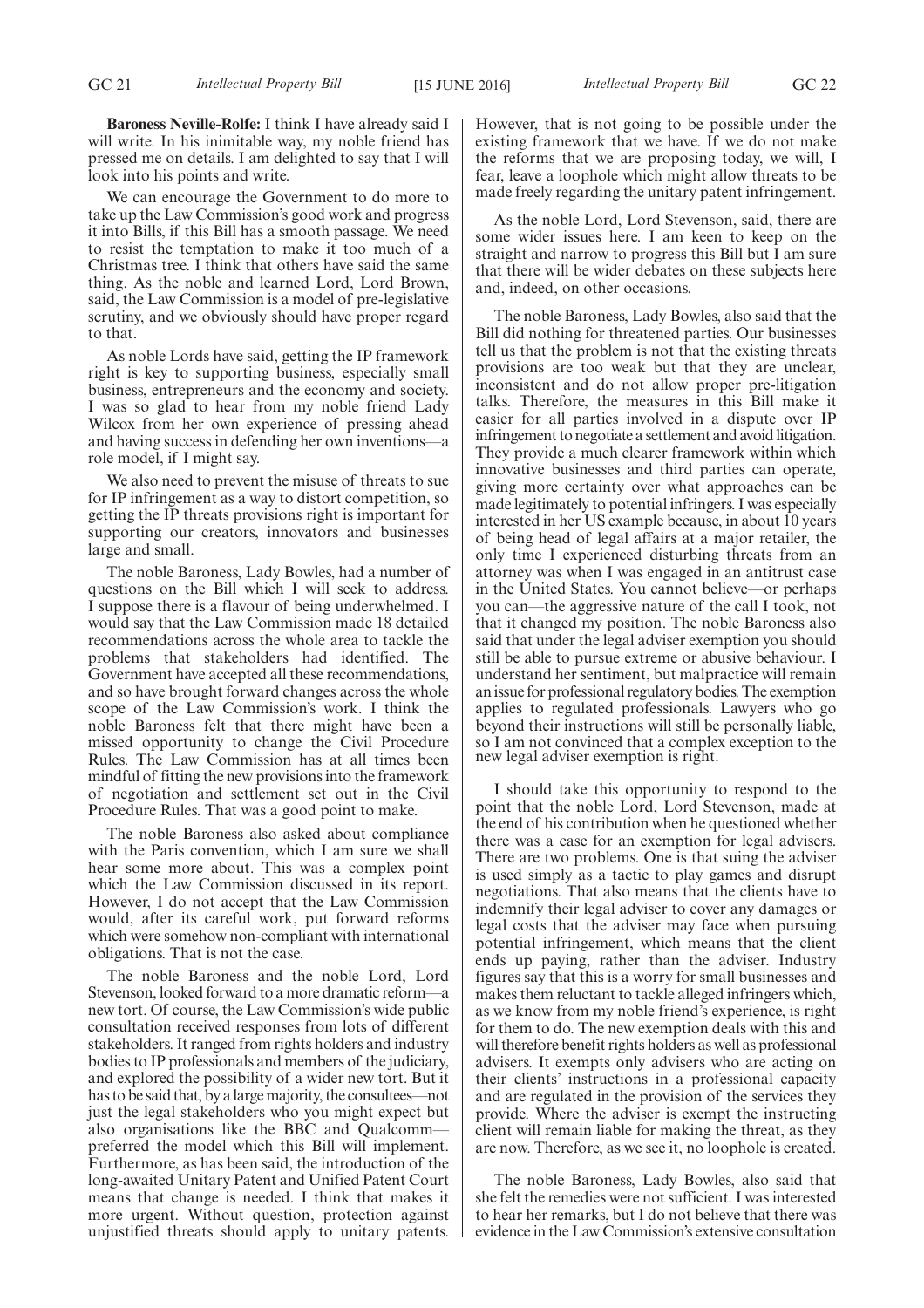[BARONESS NEVILLE-ROLFE]

—the working group discussions—for extending the remedies, which we believe are effective, clear and well understood.

My noble friend Lord Hodgson, in a wide-ranging intervention, reminded us of the problem of Henry VIII powers and asked about the situation in the Bill. Stakeholders were keen that law on permitted purposes could evolve, so it is not a wide power. The courts must have regard to the exemptions that already exist, and the Bill sets out limits regarding what may not be a "permitted purpose". He was also concerned that it addresses bullying of small firms by big business and the provisions provide a much clearer framework within which businesses and third parties can operate. We believe that this clarity helps SMEs to navigate the law. Less complicated provisions also mean that less complicated legal advice is required, so there is a proportionately bigger saving for SMEs. The new provisions are clear that the rights holders must be sure that the right is valid before making threats. They cannot just bully people, and the threats provisions exist to ensure that threats of infringement action are not misused. ADR was also mentioned by a couple of noble Lords, and I am sure that people will want to understand the context with regard to ADR at the next stage.

I was glad that my noble friend Lord Lucas joined the discussion today. He added the issue of copyright to our debate, and I am very grateful to him for sharing his own experience in such detail. It is of course outside the scope of the Bill, but it might be helpful if I make a few observations. We needed to repeal Section 52 of the CDPA to give the full term of copyright to artistic works, whether industrially manufactured or created as one-offs, and to meet legal obligations, which have been made very clear. Guidance has been published for effective businesses and this is a living document, which we can refine to explain terms such as works of artistic craftsmanship, as the need arises.

We cannot speculate as to what individual companies will do in terms of threats of legal action, but I do not agree that all defences have been swept away by this appeal, as he perhaps suggested. A range of copyright exceptions still apply—indeed they were the subject that we debated on my first day as Minister. Photographers can rely on Section 62 if their work of artistic craftsmanship is in a public place, so that is not restricted to sculptures. It is also not the case that a photograph of a painting of a street scene will now infringe the rights of creators in all cases bar sculptures.

We have put transitional provisions in place for those who had pre-existing contracts, so they have a little more time to adjust, but I am of course happy to provide further clarification if my noble friend would find that helpful.

My noble friend asked what we are doing about aggressive invoicing. I am aware that there are some firms of solicitors who are still in the habit of contacting alleged copyright infringers with a financial offer to settle out of court. We must remember that when carried out properly this approach is legal. The Solicitors Regulation Authority has shown itself able to act effectively where firms repeatedly step over the line and we support their efforts in that regard. The IPO has published guidance on what its users should do if they receive a notice alleging that infringement has taken place using their internet connection. The Government remain a great supporter of the Get it Right from a Genuine Site campaign, which sends out notifications which never ask for money but instead educates the internet user about the consequences of infringement and where they can access content legitimately. This work is very important in upholding respect for IP and ensuring that our creators get the return on their inventions.

My noble friend Lord Hodgson asked about guidance on the changes. There will of course be extensive guidance on them. He suggested that perhaps this should be a standalone measure, but the Law Commission has decided to include the provisions in the relevant parent Acts. I suppose this is, again, a point about good regulation. Not only is it less likely that changes are missed that way but it ensures that the parent Acts remain a one-stop shop for relevant law on each right. I hope I have understood correctly what my noble friend was asking.

I believe that reform of the threats provisions is long overdue and I am delighted that we have been able to find some parliamentary time to progress this important Law Commission Bill. It will deliver the changes desired by stakeholders. It will help business negotiate fairly over IP disputes, while protecting those businesses which can be most harmed by unjustified threats. It will provide clarity and bring much-needed consistency across a complex area of IP law. As a result, the reforms in the Bill will help us, in some measure, to deliver our manifesto commitment to make the UK the best place in Europe to innovate, to patent new ideas and to set up and expand a business.

As the noble Lord, Lord Stevenson, said, the provisions of the Bill will be subject to a special procedure—a new one for me—and I very much look forward to taking advantage of your Lordships'considerable expertise in carrying forward the debate. I look forward to constructive and helpful scrutiny in this interesting area, of the kind which I know, from working with your Lordships previously, we can certainly expect. I commend the Bill.

### *Motion agreed.*

*Committee adjourned at 1.34 pm.*